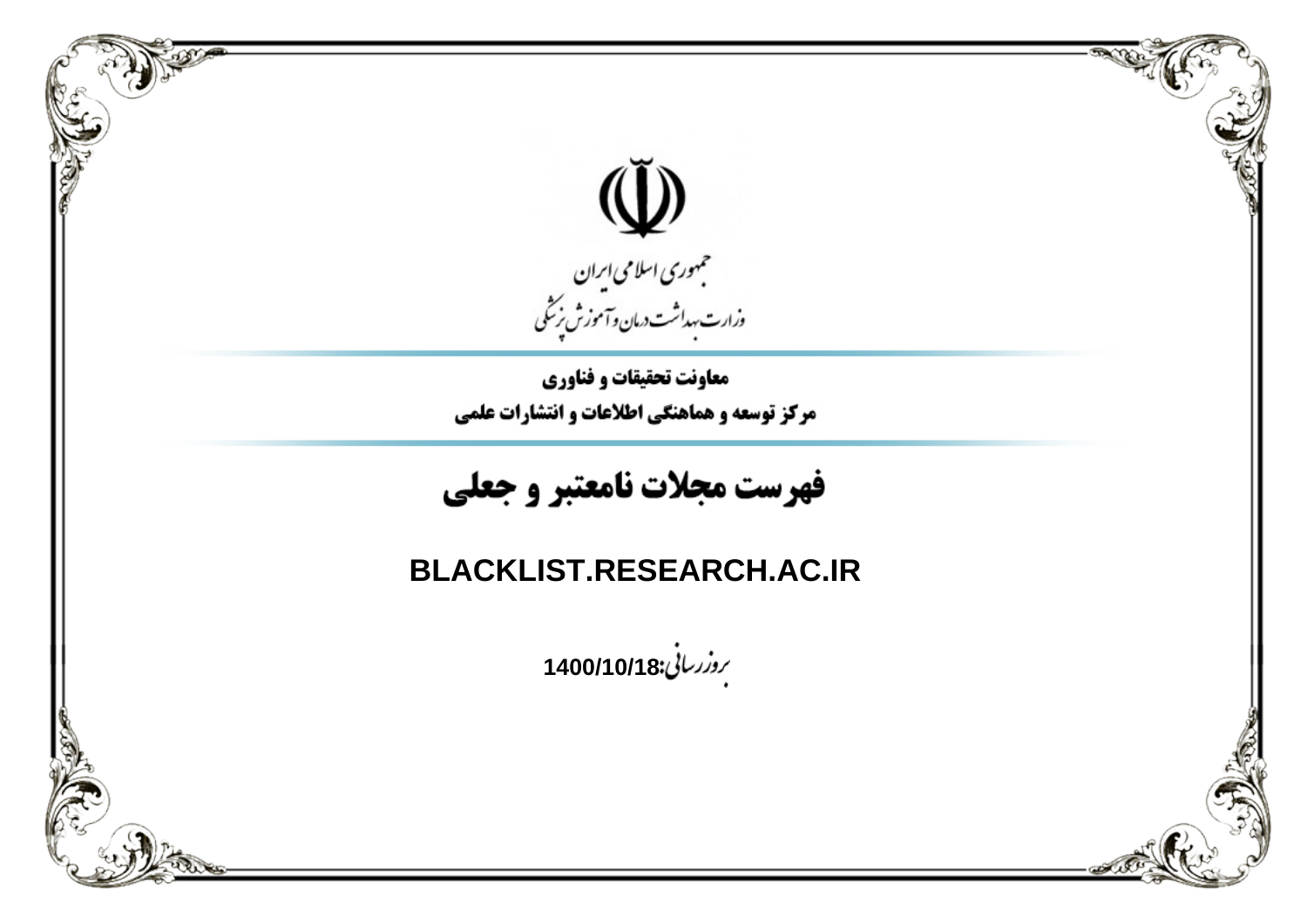| <b>Row</b>     | <b>Title</b>                                            | <b>P-ISSN</b> | <b>E-ISSN</b>  | <b>URL</b>                               |  |
|----------------|---------------------------------------------------------|---------------|----------------|------------------------------------------|--|
| 1              | Abnormal and Behavioural Psychology                     | 2472-0496     |                | www.omicsgroup.org/journals/abnormal-beh |  |
| $\overline{2}$ | Academia Arena                                          | 1553-992X     |                | www.sciencepub.net/academia              |  |
| 3              | Academic Journal of Animal Diseases (AJAD)              | 2079-200X     |                | www.idosi.org/ajad/ajad.htm              |  |
| 4              | Academic Journal of Cancer Research (AJCR)              | 1995-8943     |                | www.idosi.org/ajcr/ajcr.htm              |  |
| 5              | Academic Journal of Entomology (AJE)                    | 1995-8994     |                | www.idosi.org/aje/aje.htm                |  |
| 6              | Academic Journal of Nutrition (AJN)                     | 2309-8902     |                | www.idosi.org/ajn/ajn.htm                |  |
| 7              | Academic Journal of Oral and Dental Medicine (AJODM)    | 2222-128X     |                | www.idosi.org/ajodm/ajodm.htm            |  |
| 8              | Academic Journal of Plant Sciences (AJPS)               | 1995-8986     |                | www.idosi.org/ajps/ajps.htm              |  |
| 9              | Acta Biomedica Scientia                                 | 2348-215X     |                | mcmed.us/journal/abs                     |  |
| 10             | Acta Medica International                               | 2349-0578     | $\sigma^{\pm}$ | www.actamedicainternational.com          |  |
| 11             | Acta Microbiologica                                     | 2386-687X     |                | www.publishopenaccess.com/journals/list- |  |
| 12             | Acta Parasitologica Globalis (APG)<br>$C + D$           | 2079-2166     | <b>Linux</b>   | www.idosi.org/apg/apg.htm                |  |
| 13             | Acta Psychopathologica<br><b>و انتشارات علمی</b>        | 2469-6676     | توسعه و ه      | psychopathology.imedpub.com              |  |
| 14             | Acta Reumatologica                                      | XXXX-XXXX     |                | www.actareuma.com                        |  |
| 15             | Advance Journal of Chemistry and Material Sciences      | XXXX-XXXX     |                | www.wsrjournals.org/journal/ajcms        |  |
| 16             | Advance Journal of Computer and communication Engineeri | XXXX-XXXX     |                | www.wsrjournals.org/journal/ajcce        |  |
| 17             | Advance Journal of Electrical and Electronics Engineeri | XXXX-XXXX     |                | www.wsrjournals.org/journal/ajeee        |  |
| 18             | Advance Journal of Environmental and Earth sciences     | XXXX-XXXX     |                | www.wsrjournals.org/journal/ajees        |  |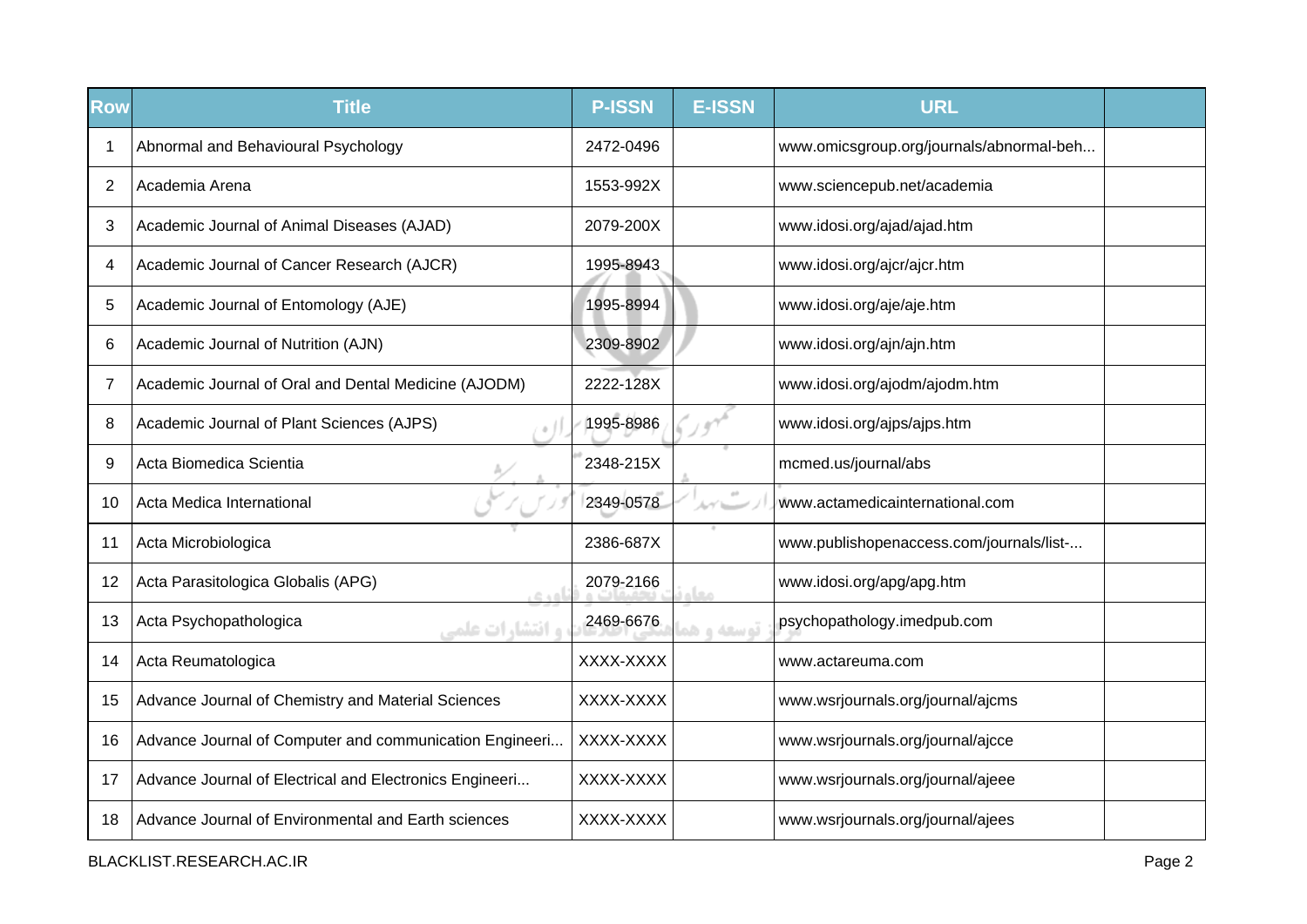| <b>Row</b> | <b>Title</b>                                           | <b>PISSN</b> | <b>EISSN</b> | <b>URL</b>                               |  |
|------------|--------------------------------------------------------|--------------|--------------|------------------------------------------|--|
| 19         | Advance Journal of Mechanical and civil Engineering    | XXXX-XXXX    |              | www.wsrjournals.org/journal/ajmce        |  |
| 20         | Advance Journal of physics and mathematics             | XXXX-XXXX    |              | www.wsrjournals.org/journal/ajpm         |  |
| 21         | Advance Research in Textile Engineering                | 2572-9373    |              | austinpublishinggroup.com/textile-engine |  |
| 22         | Advanced Biomedical Research and Innovation            | XXXX-XXXX    |              | www.scitechnol.com/advanced-biomedical-r |  |
| 23         | <b>Advanced Practices in Nursing</b>                   | XXXX-XXXX    |              | www.omicsonline.org/advanced-practices-n |  |
| 24         | Advanced Techniques in Biology & Medicine              | 2379-1764    |              | www.esciencecentral.org/journals/advance |  |
| 25         | Advanced Techniques in Clinical Microbiology           | XXXX-XXXX    |              | www.imedpub.com/advanced-techniques-in-c |  |
| 26         | Advancements in Bioequivalence & Bioavailability (ABB) | XXXX-XXXX    |              | crimsonpublishers.com/abb                |  |
| 27         | Advancements in Case Studies (AICS)                    | XXXX-XXXX    |              | crimsonpublishers.com/aics               |  |
| 28         | Advancements in Genetic Engineering                    | 2169-0111    |              | www.omicsgroup.org/journals/advancements |  |
| 29         | Advances in Aerospace Science and Technology           | 2473-6708    |              | www.scirp.org/journal/aast               |  |
| 30         | Advances in Aging Research                             | 2169-0499    |              | www.scirp.org/journal/aar                |  |
| 31         | Advances in Alzheimer's Disease                        | 2169-2459    |              | www.scirp.org/journal/aad                |  |
| 32         | Advances in Anthropology                               | 2163-9353    |              | www.scirp.org/journal/aa                 |  |
| 33         | Advances in Applied Economics and Finance (AAEF)       | 2167-6348    |              | worldsciencepublisher.org/journals/index |  |
| 34         | Advances in Applied Science Research                   | 0976-8610    |              | www.imedpub.com/advances-in-applied-scie |  |
| 35         | Advances in Applied Sociology                          | 2165-4328    |              | www.scirp.org/journal/aasoci             |  |
| 36         | Advances in Asian Social Science (AASS)                | 2167-6429    |              | worldsciencepublisher.org/journals/index |  |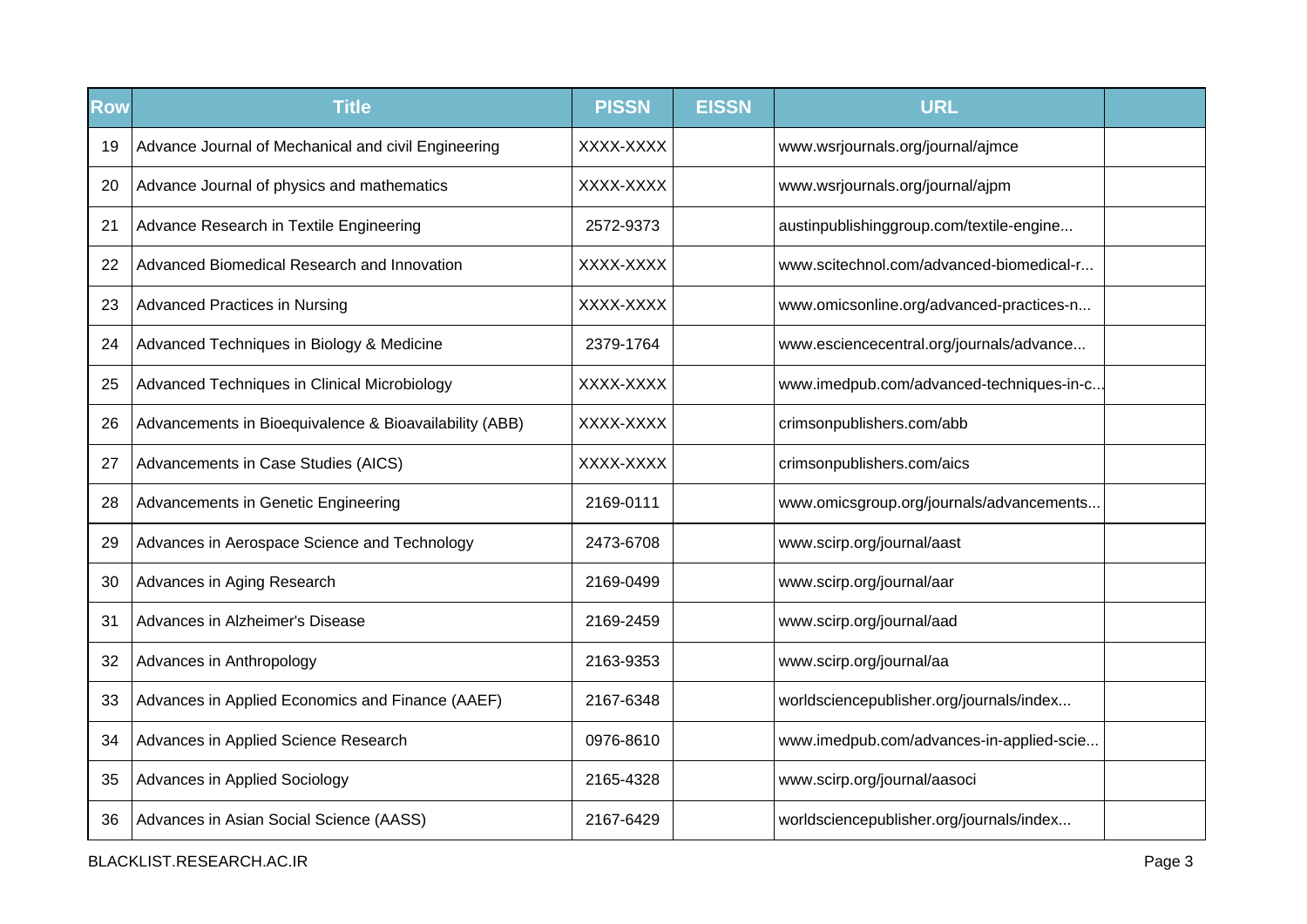| <b>Row</b> | <b>Title</b>                                            | <b>PISSN</b> | <b>EISSN</b> | <b>URL</b>                               |  |
|------------|---------------------------------------------------------|--------------|--------------|------------------------------------------|--|
| 37         | Advances in Automobile Engineering                      | 2167-7670    |              | www.omicsgroup.org/journals/advances-in- |  |
| 38         | Advances in Biological Chemistry                        | 2162-2183    |              | www.scirp.org/journal/abc                |  |
| 39         | Advances in Biological Research                         | 1992-0067    |              | www.idosi.org/abr/online.htm             |  |
| 40         | Advances in Biomedicine and Pharmacy                    | 2313-7479    |              | www.thescientificpub.com                 |  |
| 41         | Advances in Bioresearch (ABR)                           | 2277-1573    |              | www.soeagra.com/abr.html                 |  |
| 42         | Advances in Bioscience and Biotechnology                | 2156-8456    |              | www.scirp.org/journal/abb                |  |
| 43         | Advances in Breast Cancer Research                      | 2168-1589    |              | www.scirp.org/journal/abcr               |  |
| 44         | <b>Advances in Cancer Prevention</b>                    | 2472-0429    |              | www.omicsonline.org/advances-cancer-prev |  |
| 45         | Advances in Chemical Engineering and Science            | 2160-0392    |              | www.scirp.org/journal/aces               |  |
| 46         | Advances in Complementary & Alternative Medicine (A     | XXXX-XXXX    | $\alpha$     | crimsonpublishers.com/acam               |  |
| 47         | Advances in Computational Mathematics and its Applicati | 2167-6356    |              | worldsciencepublisher.org/journals/index |  |
| 48         | Advances in Computed Tomography<br>تامدہ                | 2169-2475    | معاه         | www.scirp.org/journal/act                |  |
| 49         | Advances in Computer Science and its Applications (ACSA | 2166-2924    | توسعه و هم   | worldsciencepublisher.org/journals/index |  |
| 50         | Advances in Crop Science and Technology                 | 2329-8863    |              | www.esciencecentral.org/journals/advance |  |
| 51         | Advances in Dairy Research                              | 2329-888X    |              | www.esciencecentral.org/journals/advance |  |
| 52         | Advances in Digital Multimedia (ADMM)                   | 2166-2916    |              | worldsciencepublisher.org/journals/index |  |
| 53         | Advances in Dynamical Systems and Applications [ADSA]   | 0973-5321    |              | www.ripublication.com/adsa.htm           |  |
| 54         | Advances in Electrical Engineering Systems (AEES)       | 2167-633X    |              | worldsciencepublisher.org/journals/index |  |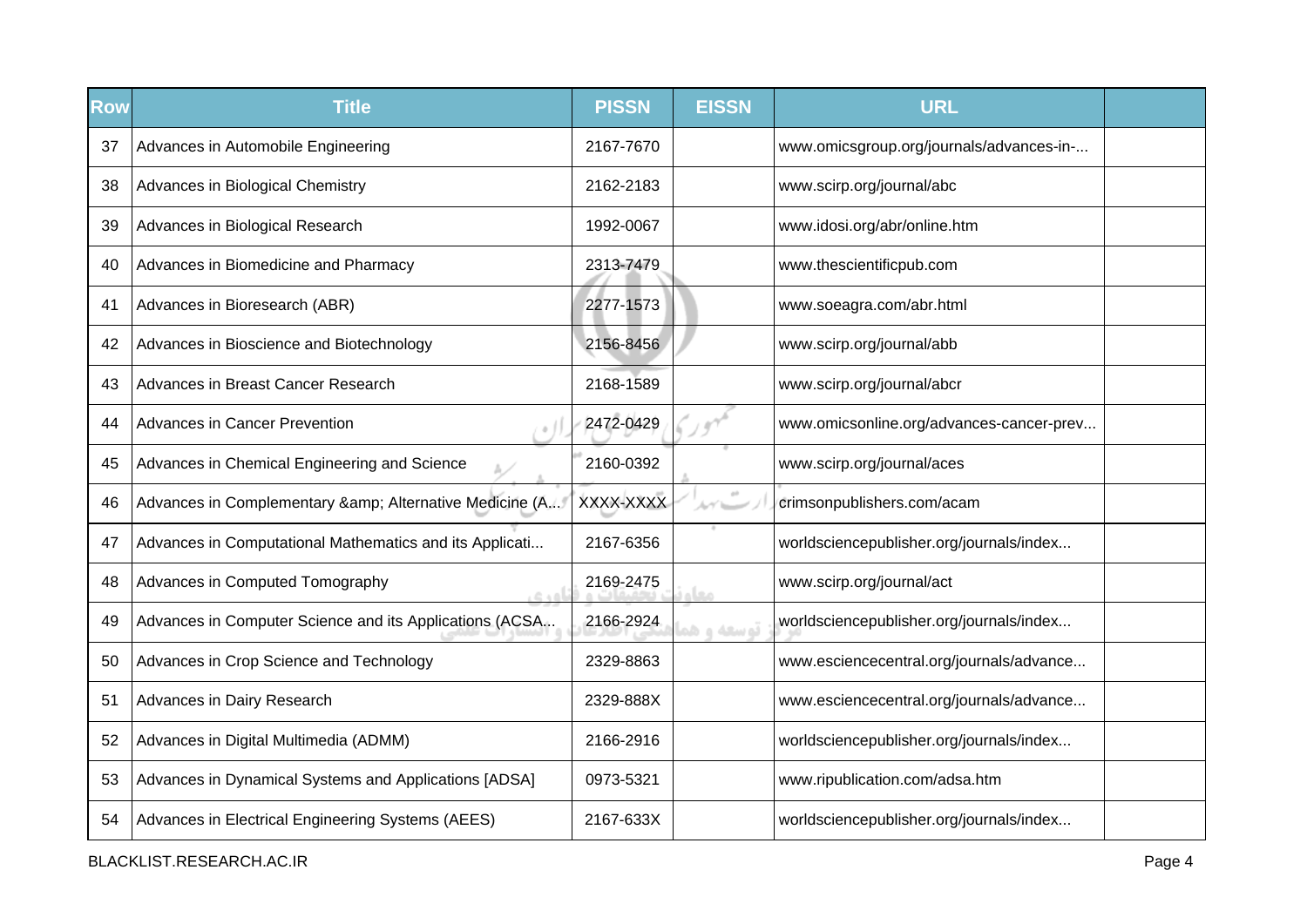| <b>Row</b> | <b>Title</b>                                                   | <b>PISSN</b> | <b>EISSN</b> | <b>URL</b>                               |  |
|------------|----------------------------------------------------------------|--------------|--------------|------------------------------------------|--|
| 55         | Advances in English Linguistics (AEL)                          | 2325-2197    |              | worldsciencepublisher.org/journals/index |  |
| 56         | Advances in Entomology                                         | 2331-1991    |              | www.scirp.org/journal/ae                 |  |
| 57         | Advances in Environmental Biology                              | 1995-0756    |              | www.aensiweb.com/AEB                     |  |
| 58         | Advances in Enzyme Research                                    | 2328-4846    |              | www.scirp.org/journal/aer                |  |
| 59         | Advances in Genetic Engineering & Biotechnology                | 2324-9021    |              | www.scitechnol.com/advances-in-genetic-e |  |
| 60         | Advances in Historical Studies                                 | 2327-0438    |              | www.scirp.org/journal/ahs                |  |
| 61         | <b>Advances in Infectious Diseases</b>                         | 2164-2648    |              | www.scirp.org/journal/aid                |  |
| 62         | Advances in Influenza Research                                 | XXXX-XXXX    |              | influenza-research.imedpub.com           |  |
| 63         | Advances in Information Technology and Management (AITM        | 2167-6372    |              | worldsciencepublisher.org/journals/index |  |
| 64         | Advances in Intelligent Transportation Systems (AITS)          | 2167-6399    | ルゲーー         | worldsciencepublisher.org/journals/index |  |
| 65         | Advances in Life Science and its Applications (ALSA)           | 2169-3080    |              | worldsciencepublisher.org/journals/index |  |
| 66         | Advances in Lung Cancer<br>$R + \Delta$                        | 2169-2718    | معا          | www.scirp.org/journal/alc                |  |
| 67         | Advances in Materials Physics and Chemistry<br>ه انتشا، ات علم | 2162-531X    | توسعه و هد   | www.scirp.org/journal/ampc               |  |
| 68         | Advances in Mechanical Engineering and its Applications        | 2167-6380    |              | worldsciencepublisher.org/journals/index |  |
| 69         | Advances in Microbiology                                       | 2165-3402    |              | www.scirp.org/journal/aim                |  |
| 70         | Advances in Molecular Diagnostics                              | XXXX-XXXX    |              | www.omicsgroup.org/journals/advances-mol |  |
| 71         | Advances in Molecular Imaging                                  | 2161-6728    |              | www.scirp.org/journal/ami                |  |
| 72         | Advances in Nanoparticles                                      | 2169-0510    |              | www.scirp.org/journal/anp                |  |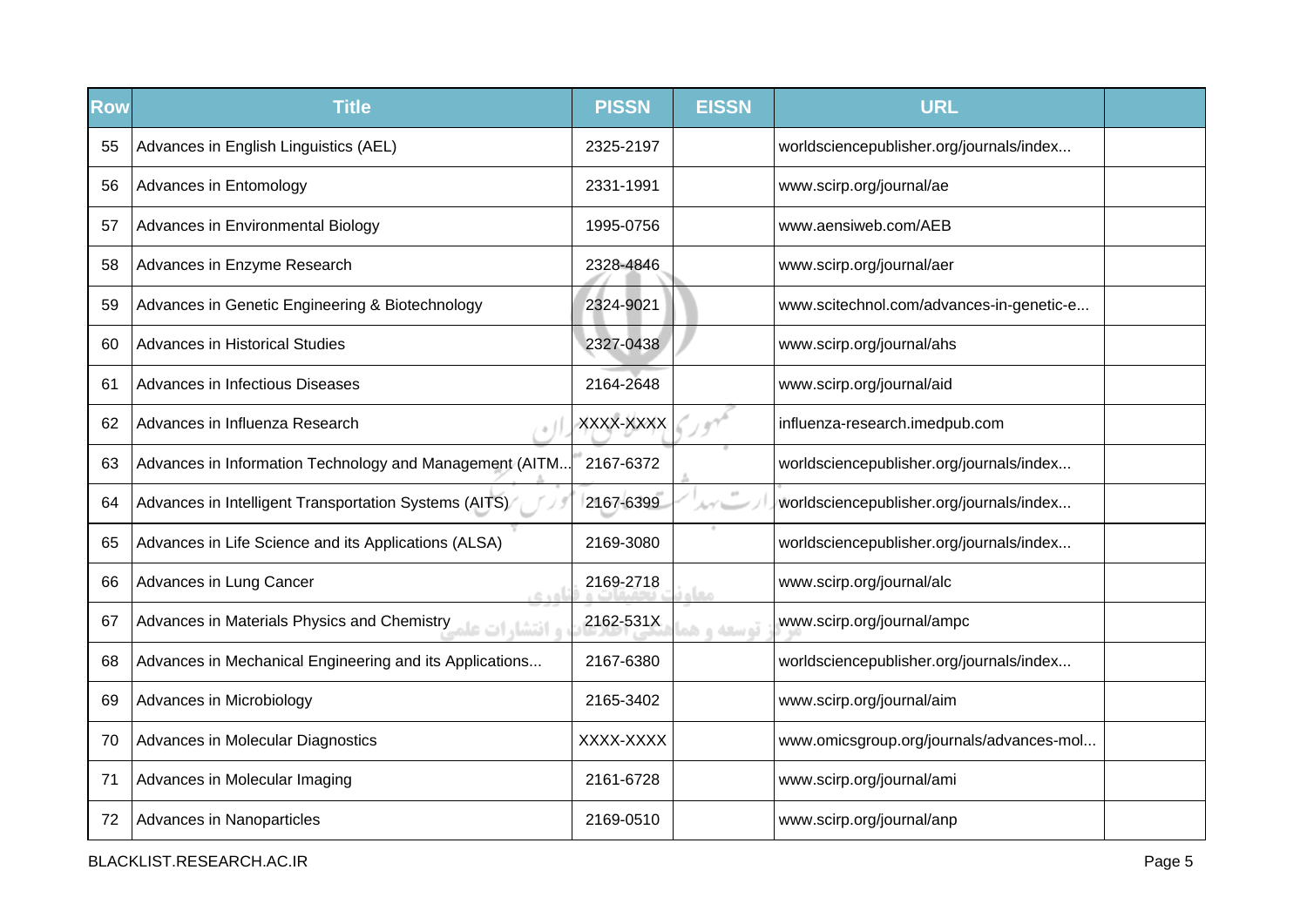| <b>Row</b> | <b>Title</b>                                         | <b>PISSN</b> | <b>EISSN</b> | <b>URL</b>                               |  |
|------------|------------------------------------------------------|--------------|--------------|------------------------------------------|--|
| 73         | Advances in Natural and Applied Sciences (ANAS)      | 1995-0772    |              | www.aensiweb.com/ANAS                    |  |
| 74         | Advances in Oncology Research and Treatments         | XXXX-XXXX    |              | www.omicsonline.org/advances-oncology-re |  |
| 75         | Advances in Parkinson's Disease                      | 2169-9712    |              | www.scirp.org/journal/apd                |  |
| 76         | Advances in Pharmacoepidemiology & Drug Safety Jour  | 2167-1052    |              | www.omicsgroup.org/journals/advances-in- |  |
| 77         | Advances in Pharmacognosy and Phytomedicine (APP)    | 2423-7078    |              | www.journals.wsrpublishing.com/index.php |  |
| 78         | Advances in Pure and Applied Chemistry (APAC)        | 2167-0854    |              | worldsciencepublisher.org/journals/index |  |
| 79         | Advances in Recycling & Waste Management             | XXXX-XXXX    |              | www.omicsonline.org/advances-in-recyclin |  |
| 80         | Advances in Reproductive Sciences                    | 2330-0744    |              | www.scirp.org/journal/arsci              |  |
| 81         | Advances in Robotics & Automation                    | 2168-9695    |              | www.omicsgroup.org/journals/advances-in- |  |
| 82         | Advances in Sexual Medicine                          | 2164-5191    |              | www.scirp.org/journal/asm                |  |
| 83         | Advances in Toxicology and Toxic Effects             | XXXX-XXXX    |              | www.peertechz.com/journals/advances-in-t |  |
| 84         | Advances in Weight Loss Management & Medical Devices | XXXX-XXXX    | <b>SLO</b>   | www.omicsonline.org/advances-in-weight-l |  |
| 85         | African Journal of Basic & Applied Sciences (AJBAS)  | 2079-2034    | توسعه و ه    | www.idosi.org/ajbas/ajbas.htm            |  |
| 86         | African Journal of Microbiology Research             | 1996-0808    |              | www.academicjournals.org/ajmr            |  |
| 87         | African Journal of Pharmacy and Pharmacology         | 1996-0816    |              | academicjournals.org/journal/AJPP        |  |
| 88         | Agricultural Engineering Research Journal (AERJ)     | 2218-3906    |              | www.idosi.org/aerj/aerj.htm              |  |
| 89         | Agricultural Journal                                 | 1816-9155    |              | www.medwelljournals.com/journalhome.php? |  |
| 90         | <b>Agricultural Sciences</b>                         | 2156-8553    |              | www.scirp.org/journal/as                 |  |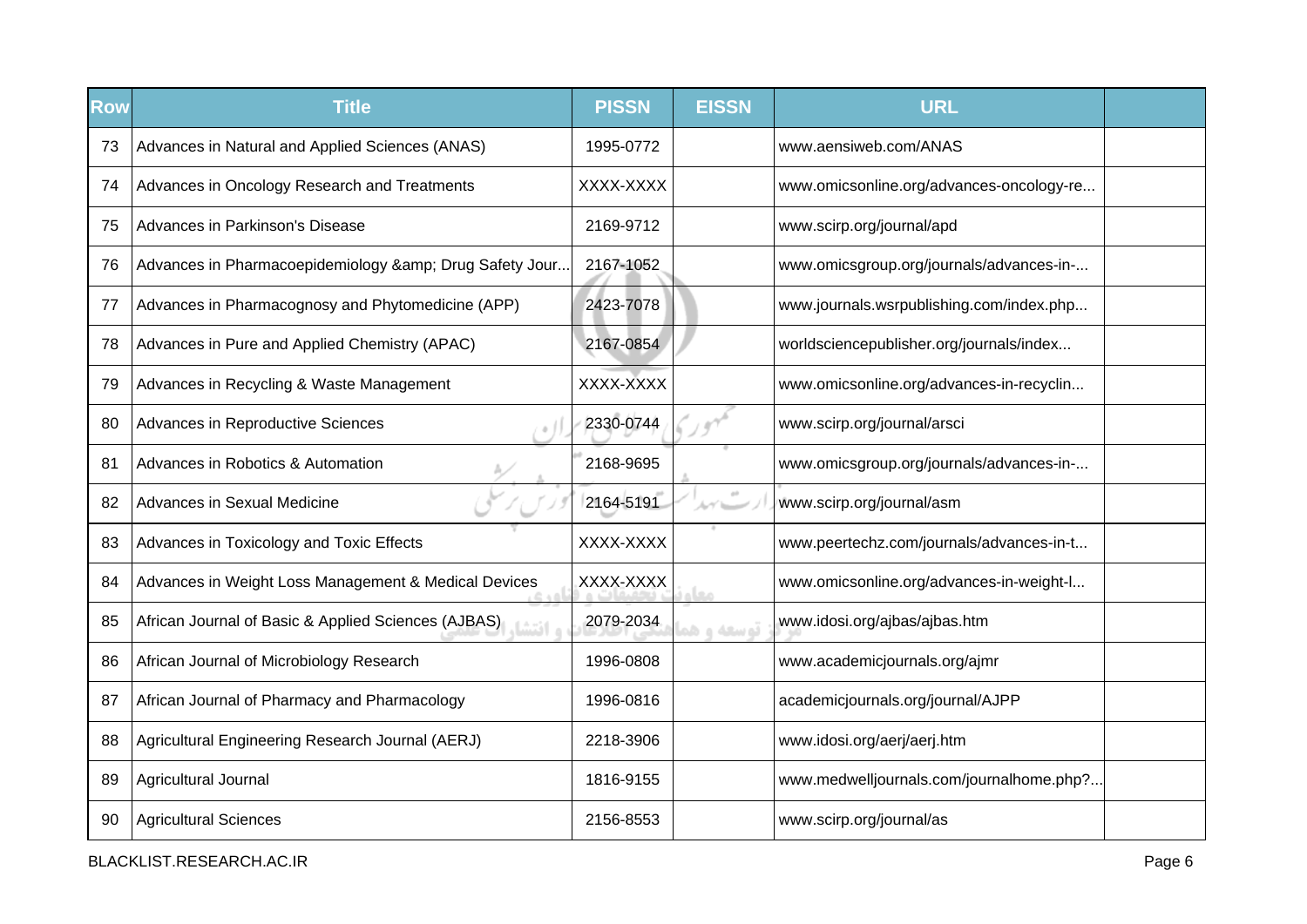| <b>Row</b> | <b>Title</b>                                                      | <b>PISSN</b> | <b>EISSN</b> | <b>URL</b>                               |  |
|------------|-------------------------------------------------------------------|--------------|--------------|------------------------------------------|--|
| 91         | <b>AGROCHIMICA</b>                                                | 0002-1857    |              | www.pisauniversitypress.it/landing_page- |  |
| 92         | Agrotechnology                                                    | 2168-9881    |              | www.omicsgroup.org/journals/agrotechnolo |  |
| 93         | Air & Water Borne Diseases                                        | 2167-7719    |              | www.omicsgroup.org/journals/air-water-bo |  |
| 94         | Al Ameen Journal of Medical Sciences (AJMS)                       | 0974-1143    |              | ajms.alameenmedical.org                  |  |
| 95         | Alternative & Integrative Medicine                                | 2327-5162    |              | www.esciencecentral.org/journals/alterna |  |
| 96         | <b>Ambient Science</b>                                            | 2348-5191    | 2348-8980    | https://www.caves.res.in/journal.php     |  |
| 97         | American International Journal of Contemporary Scientif           | 2349-4425    |              | yloop.in/index.php/aij                   |  |
| 98         | American Journal of Advanced Drug Delivery                        | 2321-547X    |              | www.imedpub.com/advanced-drug-delivery   |  |
| 99         | American Journal of Advanced Medical & Surgical Researc           | XXXX-XXXX    |              | mcmed.us/journal/ajamsr                  |  |
| 100        | American Journal of Advances in Medical Science (ARNACA           | 2347-2766    |              | www.arnaca.fopras.org                    |  |
| 101        | American Journal of Advances in Nursing Research                  | 2349-0691    |              | mcmed.us/journal/ajanr                   |  |
| 102        | American Journal of Agricultural and Biological Science           | 1557-4989    | معاء         | thescipub.com/journals/ajabs             |  |
| 103        | American Journal of Analytical Chemistry<br><b>و انتشارات علم</b> | 2156-8251    | توسعه و ه    | www.scirp.org/journal/ajac               |  |
| 104        | American Journal of Applied Sciences                              | 1546-9239    |              | thescipub.com/journals/ajas              |  |
| 105        | American Journal of Biochemistry and Biotechnology                | 1553-3468    |              | thescipub.com/journals/ajbb              |  |
| 106        | American Journal of Biological and Pharmaceutical Resea           | 2348-2176    |              | mcmed.us/journal/ajbpr                   |  |
| 107        | American Journal of Bioterrorism, Biosecurity and Biode           | XXXX-XXXX    |              | austinpublishinggroup.com/bioterrorism-b |  |
| 108        | American Journal of Cardiovascular and Thoracic Surgery           | 2573-864X    |              | symbiosisonlinepublishing.com/thoracic-a |  |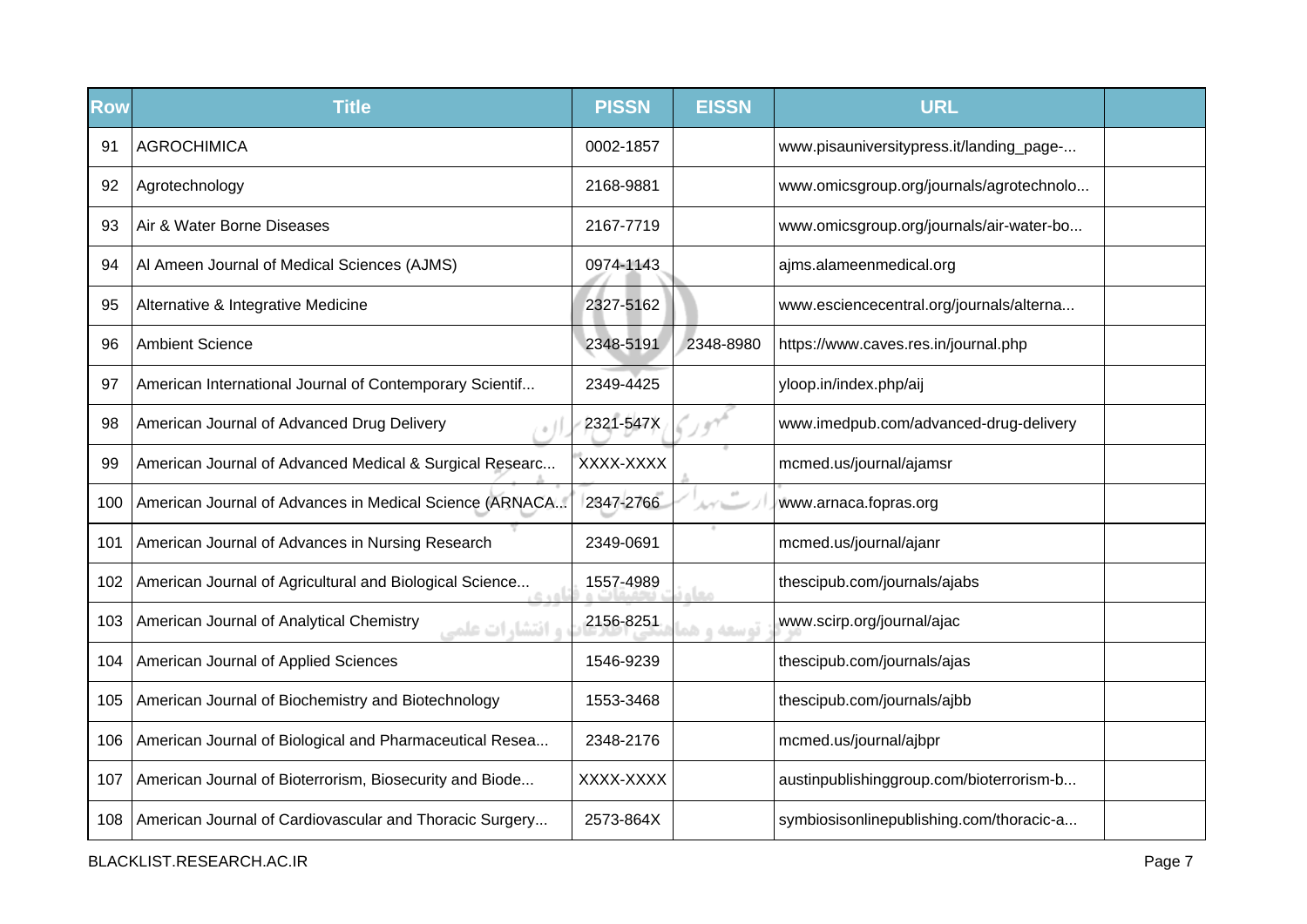| <b>Row</b> | <b>Title</b>                                                | <b>PISSN</b> | <b>EISSN</b> | <b>URL</b>                                |  |
|------------|-------------------------------------------------------------|--------------|--------------|-------------------------------------------|--|
| 109        | American Journal of Computer Science and Engineering Su     | 2349-7238    |              | www.imedpub.com/computer-science-and-eng. |  |
| 110        | American Journal of Computer Science and Information Te     | 2349-3917    |              | www.imedpub.com/computer-science-and-inf  |  |
| 111        | American Journal of Ethnomedicine                           | 2348-9502    |              | www.imedpub.com/ethnomedicine             |  |
| 112        | American Journal of Human Genetics and Molecular Biolog     | XXXX-XXXX    |              | mcmed.us/journal/ajhgmb                   |  |
| 113        | American Journal of Humanities and Social Sciences (AJH     | 2329-079X    |              | wscholars.com/index.php/ajhss             |  |
| 114        | American Journal of Immunology                              | 1553-619X    |              | thescipub.com/journals/aji                |  |
| 115        | American Journal of Infectious Diseases                     | 1553-6203    |              | thescipub.com/journals/ajid               |  |
| 116        | American Journal of Molecular Biology                       | 2161-6620    |              | www.scirp.org/journal/ajmb                |  |
| 117        | American Journal of Operations Research                     | 2160-8830    |              | www.scirp.org/journal/ajor                |  |
| 118        | American Journal of Oral Medicine and Radiology             | 2394-7721    | $\alpha$     | mcmed.us/journal/ajomr                    |  |
| 119        | American Journal of Pharmaceutical Sciences                 | XXXX-XXXX    |              | mcmed.us/journal/ajps                     |  |
| 120        | American Journal of Pharmacology and Pharmacotherapeuti     | 2393-8862    | <b>CLASS</b> | www.imedpub.com/pharmacology-and-pharmac  |  |
| 121        | American Journal of Pharmacology and Toxicology<br>م انتشا. | 1557-4962    | توسعه و ه    | thescipub.com/journals/ajpt               |  |
| 122        | American Journal of Pharmacy and Health Research (AJPHR     | 2321-3647    |              | www.ajphr.com                             |  |
| 123        | American Journal of PharmTech Research (AJPTR)              | 2249-3387    |              | www.ajptr.com                             |  |
| 124        | American Journal of Phytomedicine and Clinical Therapeu     | 2321-2748    |              | www.imedpub.com/phytomedicine-and-clinic  |  |
| 125        | American Journal of Plant Sciences                          | 2158-2742    |              | www.scirp.org/journal/ajps                |  |
| 126        | American Journal of Scientific Research                     | 2301-2005    |              | www.americanjournalofscientificresearch   |  |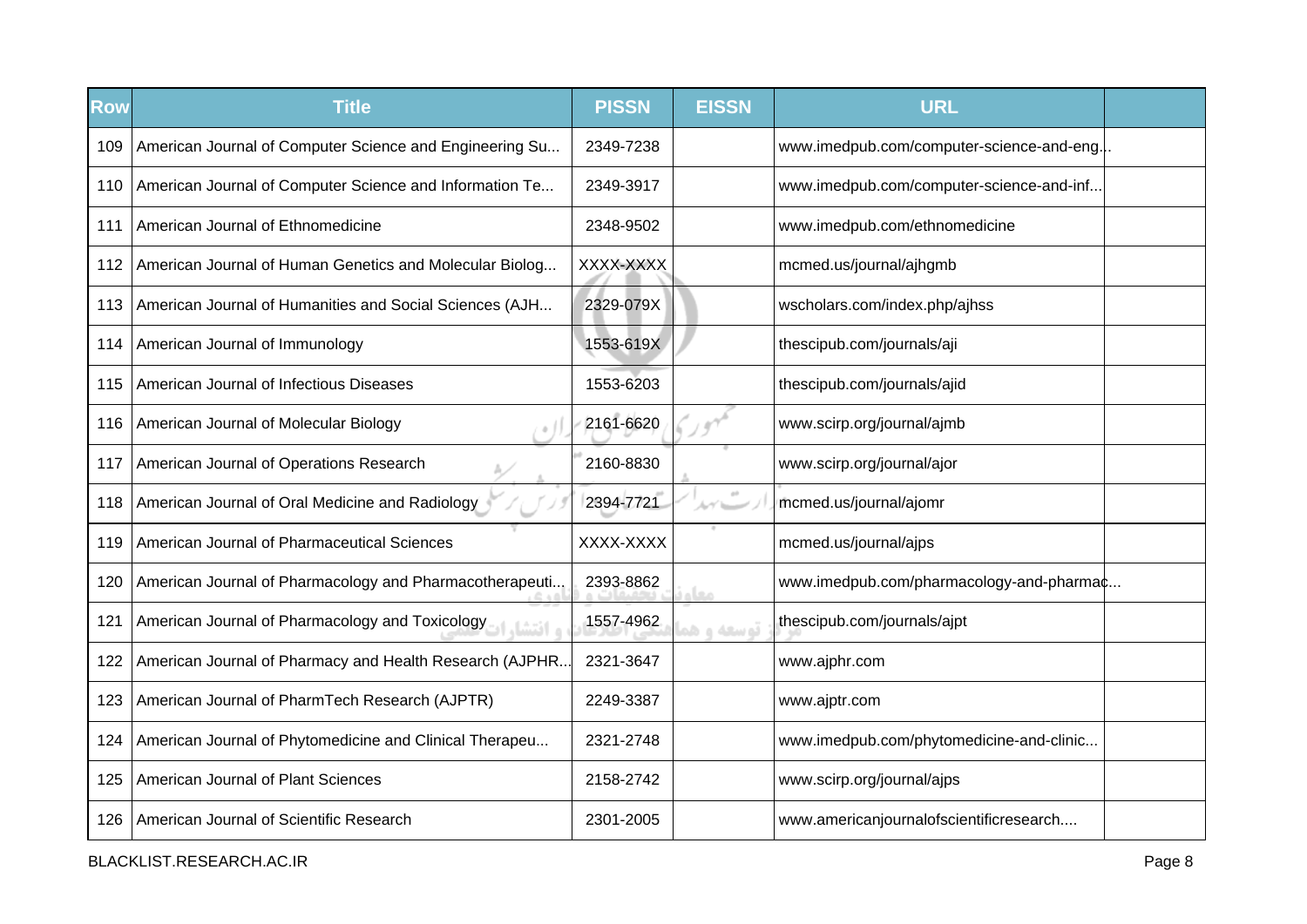| <b>Row</b> | <b>Title</b>                                            | <b>PISSN</b> | <b>EISSN</b>                     | <b>URL</b>                               |  |
|------------|---------------------------------------------------------|--------------|----------------------------------|------------------------------------------|--|
| 127        | American Medical Journal                                | 1949-0070    |                                  | thescipub.com/journals/amj               |  |
| 128        | American-Eurasian Journal of Agricultural & Environment | 1818-6769    |                                  | www.idosi.org/aejaes/aejaes.htm          |  |
| 129        | American-Eurasian Journal of Agronomy                   | 1995-8986    |                                  | www.idosi.org/aeja/aeja.htm              |  |
| 130        | American-Eurasian Journal of Botany                     | 1995-8951    |                                  | www.idosi.org/aejb/aejb.htm              |  |
| 131        | American-Eurasian Journal of Scientific Research        | 1818-6785    |                                  | www.idosi.org/aejsr/aejsr.htm            |  |
| 132        | American-Eurasian Journal of Sustainable Agriculture (A | 1995-0748    |                                  | www.aensiweb.com/AEJSA                   |  |
| 133        | American-Eurasian Journal of Toxicological Sciences (AE | 2079-2050    |                                  | www.idosi.org/aejts/aejts.htm            |  |
| 134        | An Archives of Blood Transfusion & Disorders (ABTD)     | XXXX-XXXX    |                                  | crimsonpublishers.com/abtd               |  |
| 135        | Analgesia & Resuscitation: Current Research             | 2324-903X    |                                  | www.scitechnol.com/analgesia-resuscitati |  |
| 136        | Anatomy & Physiology: Current Research                  | 2161-0940    | $\Delta\gamma'$ because $\gamma$ | www.omicsonline.org/anatomy-physiology.p |  |
| 137        | Andrology & Gynecology: Current Research                | 2327-4360    |                                  | www.scitechnol.com/andrology-gynecology- |  |
| 138        | Andrology-Open Access<br>0.401                          | 2167-0250    | مغار                             | www.omicsgroup.org/journals/andrology-op |  |
| 139        | Angiology: Open Access<br><b>و انتشا, ات علمی</b>       | 2329-9495    | توسعه و هد                       | www.esciencecentral.org/journals/angiolo |  |
| 140        | Annals of Advanced Sciences                             | 2521-3598    |                                  | aascience.com                            |  |
| 141        | Annals of Agricultural & Crop Sciences                  | 2573-3583    |                                  | austinpublishinggroup.com/agriculture-cr |  |
| 142        | Annals of Alzheimer's and Dementia Care                 | XXXX-XXXX    |                                  | www.peertechz.com/journals/annals-of-alz |  |
| 143        | Annals of Antivirals and Antiretrovirals                | XXXX-XXXX    |                                  | www.peertechz.com/journals/annals-of-ant |  |
| 144        | Annals of Behavioural Science                           | 2471-7975    |                                  | behaviouralscience.imedpub.com           |  |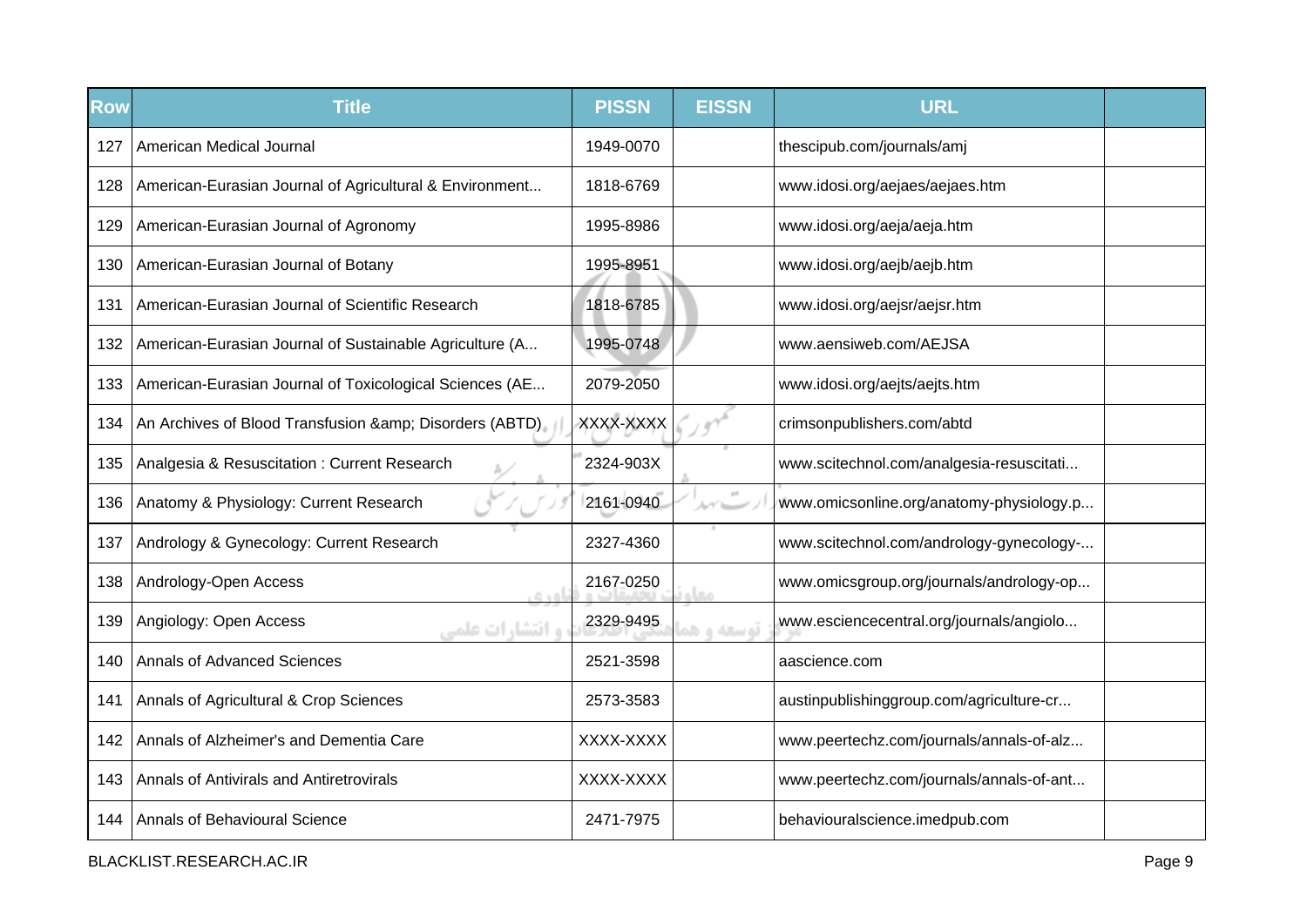| <b>Row</b> | <b>Title</b>                                             | <b>PISSN</b> | <b>EISSN</b> | <b>URL</b>                               |  |
|------------|----------------------------------------------------------|--------------|--------------|------------------------------------------|--|
| 145        | Annals of Biological Research                            | 0976-1233    |              | http://www.scholarsresearchlibrary.com/j |  |
| 146        | Annals of Biological Sciences                            | 2348-1927    |              | www.imedpub.com/annals-of-biological-sci |  |
| 147        | Annals of Bone Marrow Research                           | XXXX-XXXX    |              | www.peertechz.com/journals/annals-of-bon |  |
| 148        | <b>Annals of British Medical Sciences</b>                | 2397-1762    |              | abmsj.co.uk                              |  |
| 149        | Annals of Carcinogenesis                                 | XXXX-XXXX    |              | austinpublishinggroup.com/carcinogenesis |  |
| 150        | Annals of Chemical Science Research (ACSR)               | XXXX-XXXX    |              | crimsonpublishers.com/acsr               |  |
| 151        | Annals of Circulation                                    | XXXX-XXXX    |              | www.peertechz.com/journals/annals-of-cir |  |
| 152        | Annals of clinical and laboratory research               | 2386-5180    |              | www.aclr.com.es/                         |  |
| 153        | Annals of Clinical Case Reports                          | XXXX-XXXX    |              | anncaserep.com                           |  |
| 154        | Annals of Clinical Nephrology                            | XXXX-XXXX    |              | www.imedpub.com/annals-of-clinical-nephr |  |
| 155        | Annals of Dental Specialty                               | 2347-2022    |              | www.annalsofdentalspecialty.net.in/      |  |
| 156        | Annals of Depression and Anxiety                         | 2381-8883    | معا          | austinpublishinggroup.com/depression-anx |  |
| 157        | Annals of experimental Biology<br><b>، انتشارات علمی</b> | 2348-1935    | توسعه و هد   | www.scholarsresearchlibrary.com/journals |  |
| 158        | Annals of Hematology & Oncology                          | 2375-7965    |              | austinpublishinggroup.com/hematology     |  |
| 159        | Annals of International Medical and Dental Research (AI  | 2395-2814    |              | aimdrjournal.com                         |  |
| 160        | Annals of Limnology and Oceanography                     | XXXX-XXXX    |              | www.peertechz.com/journals/annals-of-lim |  |
| 161        | Annals of Marine Science                                 | XXXX-XXXX    |              | www.peertechz.com/journals/annals-of-mar |  |
|            | 162   Annals of Materials Science & Engineering          | 2471-0245    |              | austinpublishinggroup.com/material-scien |  |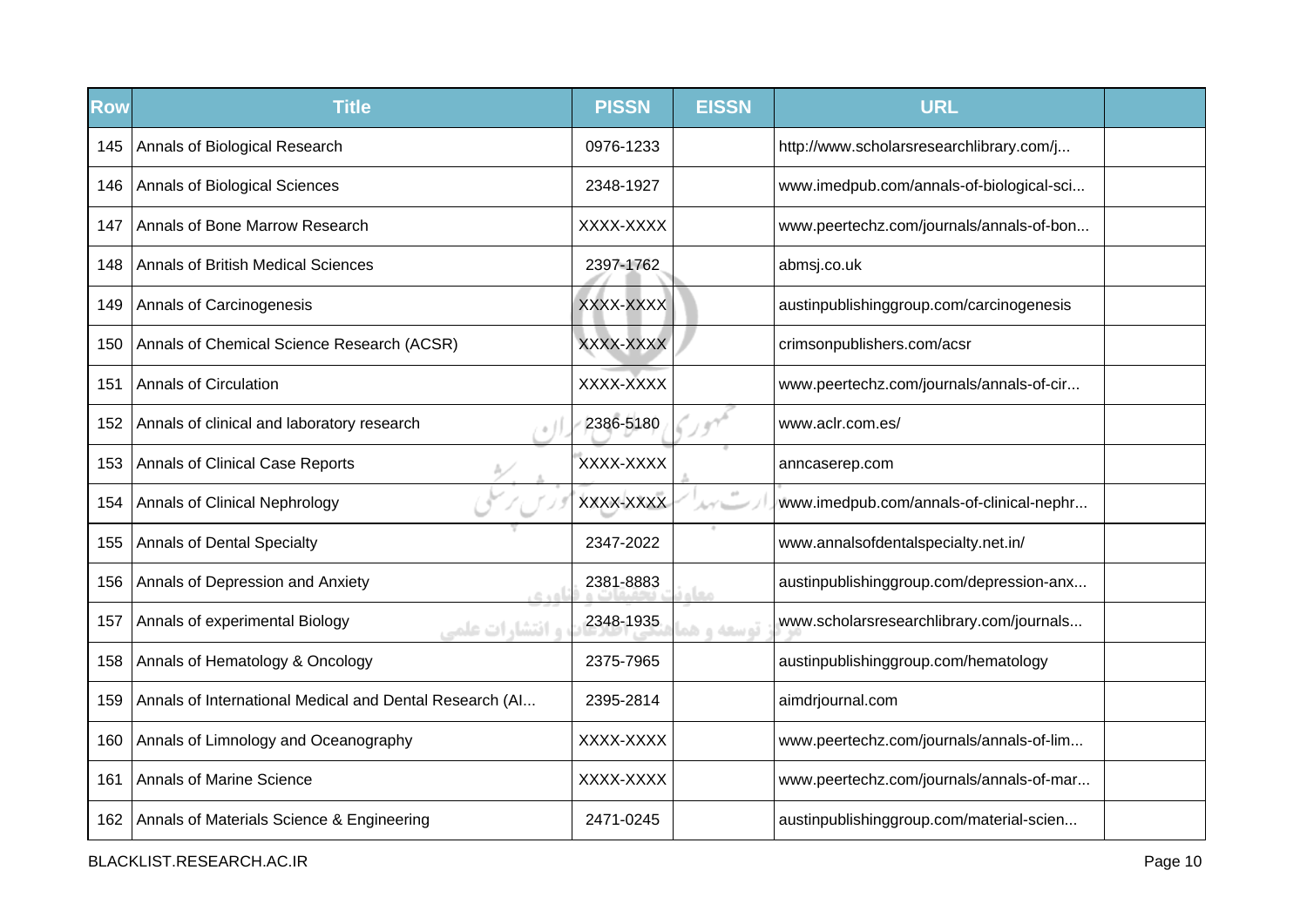| <b>Row</b> | <b>Title</b>                                                | <b>PISSN</b> | <b>EISSN</b>         | <b>URL</b>                               |  |
|------------|-------------------------------------------------------------|--------------|----------------------|------------------------------------------|--|
| 163        | Annals of Mathematics and Physics                           | XXXX-XXXX    |                      | www.peertechz.com/journals/annals-of-mat |  |
| 164        | Annals of Medical and Biomedical Sciences                   | 2059-9447    |                      | ambs-journal.co.uk                       |  |
| 165        | Annals of Molecular and Genetic Medicine                    | XXXX-XXXX    |                      | www.peertechz.com/journals/annals-of-mol |  |
| 166        | Annals of Musculoskeletal Medicine                          | XXXX-XXXX    |                      | www.peertechz.com/journals/annals-of-mus |  |
| 167        | Annals of Mutagenesis                                       | XXXX-XXXX    |                      | austinpublishinggroup.com/mutagenesis    |  |
| 168        | Annals of Nursing Research & Practice                       | 2572-9403    |                      | austinpublishinggroup.com/nursing-resear |  |
| 169        | Annals of Nutritional Disorders & Therapy                   | 2381-8891    |                      | austinpublishinggroup.com/nutritional-di |  |
| 170        | Annals of Obesity & Disorders                               | XXXX-XXXX    |                      | austinpublishinggroup.com/obesity        |  |
| 171        | Annals of Pancreatic Disorders and Treatment                | XXXX-XXXX    |                      | www.peertechz.com/journals/annals-of-pan |  |
| 172        | Annals of Phytomedicine                                     | 2278-9839    | $\alpha\dot{\sigma}$ | ukaazpublications.com/publications/index |  |
| 173        | Annals of Phytopathology                                    | XXXX-XXXX    |                      | www.peertechz.com/journals/annals-of-phy |  |
| 174        | Annals of Psychiatry and Treatment<br>$C + D$               | XXXX-XXXX    | مخاه                 | www.peertechz.com/journals/annals-of-psy |  |
| 175        | Annals of Robotics and Automation<br><b>، انتشارات علمی</b> | XXXX-XXXX    | توسعه و هد           | www.peertechz.com/journals/annals-of-rob |  |
| 176        | Annals of Surgery and Perioperative Care                    | 2573-5314    |                      | austinpublishinggroup.com/annals-surgery |  |
| 177        | Annals of Systems Biology                                   | XXXX-XXXX    |                      | www.peertechz.com/journals/annals-of-sys |  |
| 178        | Annals of Thyroid Research                                  | XXXX-XXXX    |                      | austinpublishinggroup.com/thyroid-resear |  |
| 179        | Annals of Translational Medicine & Epidemiology             | 2472-3649    |                      | austinpublishinggroup.com/translational- |  |
| 180        | Annals of Tropical Medicine and Public Health               | 1755-6783    |                      | www.atmph.org                            |  |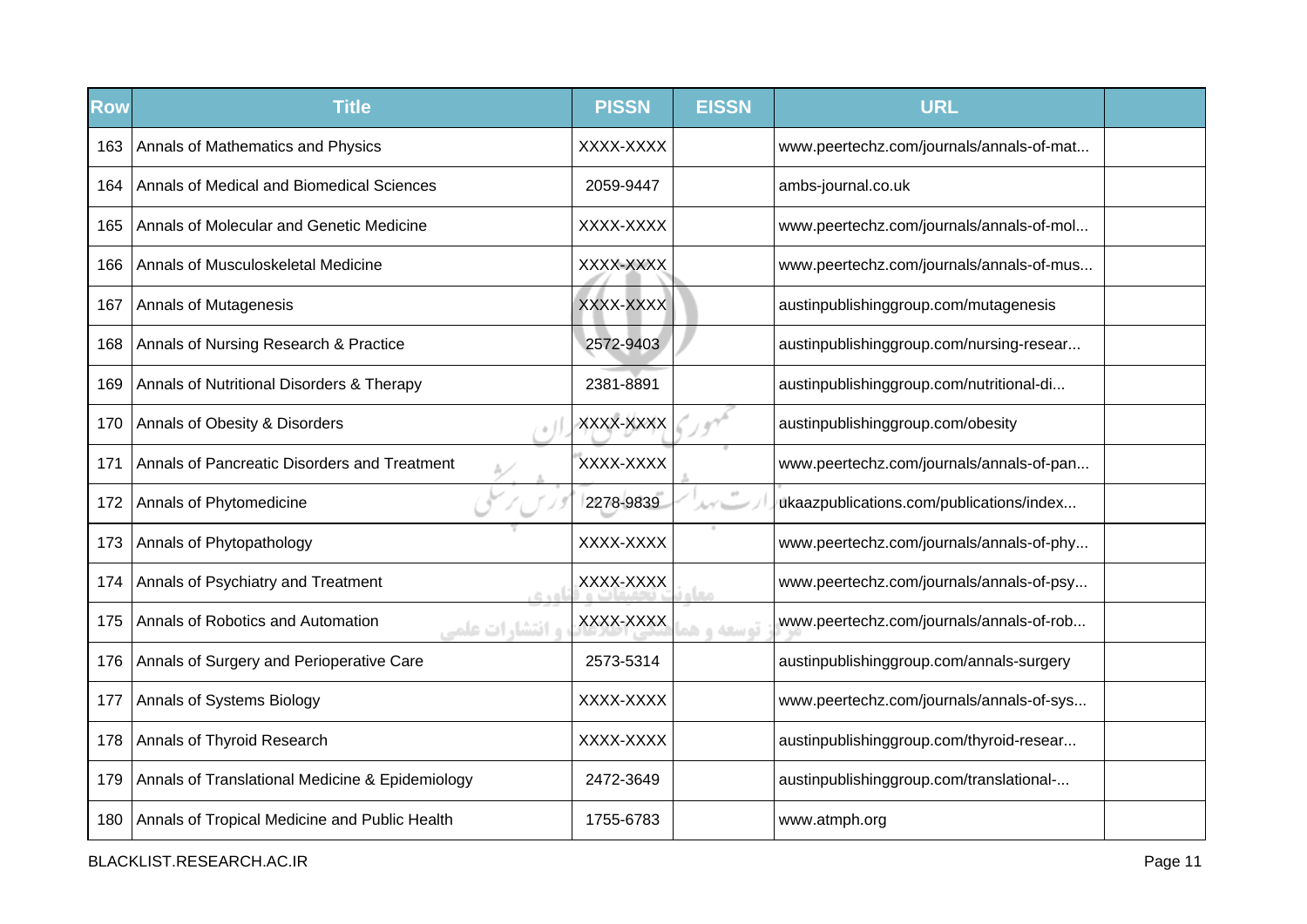| <b>Row</b> | <b>Title</b>                                                  | <b>PISSN</b> | <b>EISSN</b>    | <b>URL</b>                               |  |
|------------|---------------------------------------------------------------|--------------|-----------------|------------------------------------------|--|
| 181        | Annals of Yoga and Physical Therapy                           | 2573-8585    |                 | austinpublishinggroup.com/yoga-physical- |  |
| 182        | Anthropology (ANTP)                                           | 2332-0915    |                 | www.omicsonline.org/anthropology.php     |  |
| 183        | Applied Journal of Hygiene (AJH)                              | 2309-8910    |                 | www.idosi.org/ajh/ajh.htm                |  |
| 184        | Applied microbiology: open access                             | 2471-9315    |                 | www.omicsonline.org/applied-microbiology |  |
| 185        | Approaches in Poultry, Dairy, and Veterinary Sciences (       | XXXX-XXXX    |                 | crimsonpublishers.com/apdv               |  |
| 186        | Arabian journal of business and management review             | 2223-5833    |                 | www.omicsonline.com/open-access/arabian- |  |
| 187        | Archaeology & Anthropology Open Access (AAOA)                 | XXXX-XXXX    |                 | crimsonpublishers.com/aaoa               |  |
| 188        | Archive of Biochemistry                                       | XXXX-XXXX    |                 | www.peertechz.com/journals/archive-of-bi |  |
| 189        | Archive of Urological Research                                | XXXX-XXXX    |                 | www.peertechz.com/journals/archive-of-ur |  |
| 190        | Archives in cancer research                                   | 2254-6081    | 10 <sup>2</sup> | www.acanceresearch.com                   |  |
| 191        | Archives in Chemical Research                                 | 2572-4657    |                 | www.imedpub.com/archives-in-chemical-res |  |
| 192        | <b>Archives of Advanced Sciences</b><br>0.401                 | 2521-3628    | مقام            | asarchives.com                           |  |
| 193        | Archives of Anatomy and Physiology<br><b>و انتشا, ات علمی</b> | XXXX-XXXX    | توسعه و هد      | www.peertechz.com/journals/archives-of-a |  |
| 194        | Archives of Applied Science Research                          | 0975-508X    |                 | www.scholarsresearchlibrary.com/journals |  |
| 195        | Archives of Clinical Gastroenterology                         | 2455-2283    |                 | www.peertechz.com/journals/archives-of-c |  |
| 196        | Archives of Clinical Hypertension                             | XXXX-XXXX    |                 | www.peertechz.com/journals/archives-of-c |  |
| 197        | Archives of clinical microbiology                             | XXXX-XXXX    |                 | www.acmicrob.com                         |  |
| 198        | Archives of Clinical Nephrology                               | XXXX-XXXX    |                 | www.peertechz.com/journals/archives-of-c |  |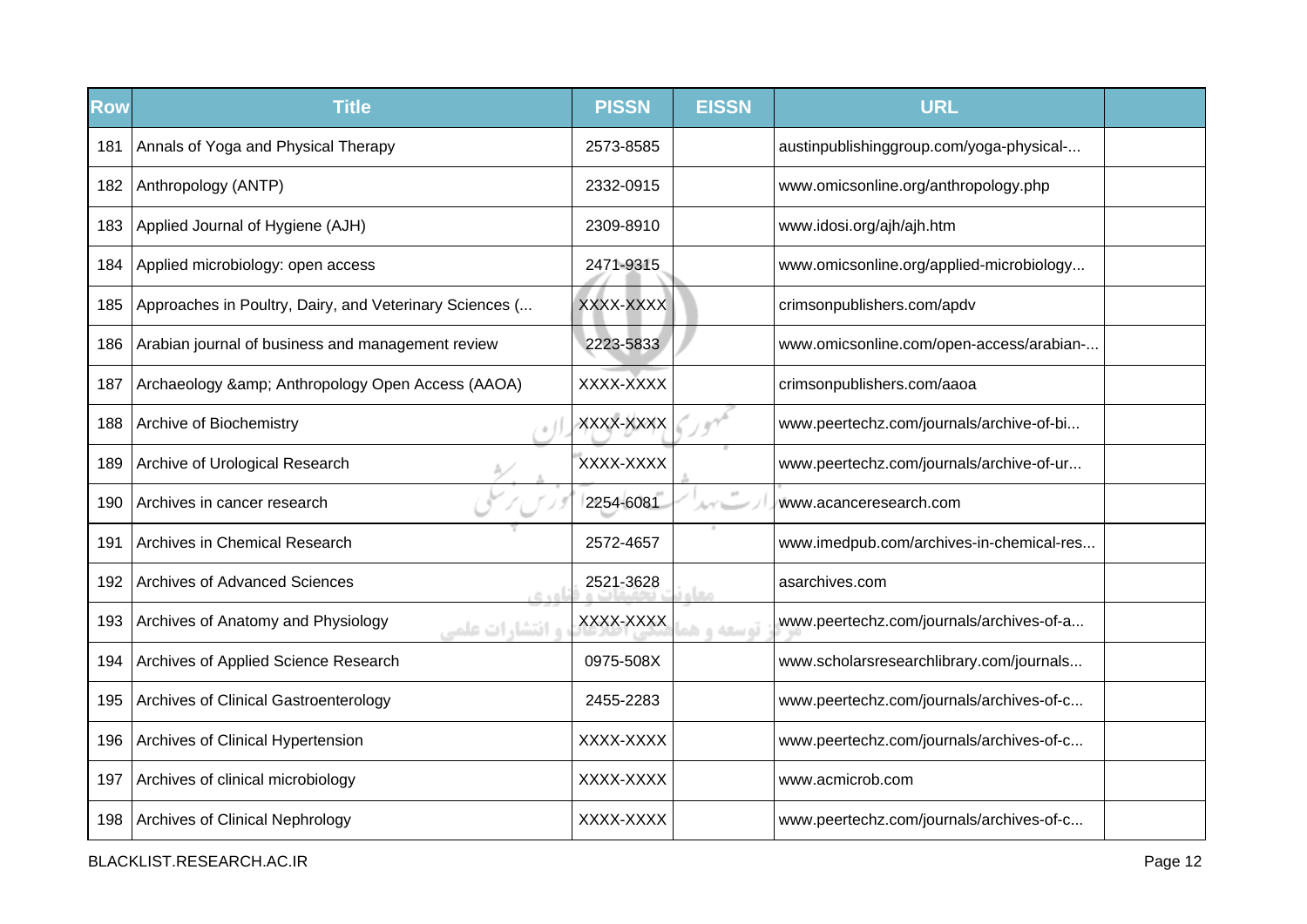| <b>Row</b> | <b>Title</b>                                               | <b>PISSN</b> | <b>EISSN</b> | <b>URL</b>                               |  |
|------------|------------------------------------------------------------|--------------|--------------|------------------------------------------|--|
| 199        | Archives of clinical pathology                             | XXXX-XXXX    |              | www.scitechnol.com/archives-clinical-pat |  |
| 200        | Archives of Community Medicine and Public Health           | 2455-5479    |              | www.peertechz.com/journals/archives-of-c |  |
| 201        | Archives of Depression and Anxiety                         | 2455-5460    |              | www.peertechz.com/journals/archives-of-d |  |
| 202        | Archives of Hematology Case Reports and Reviews            | XXXX-XXXX    |              | www.peertechz.com/journals/archives-of-h |  |
| 203        | Archives of Hepatitis Research                             | XXXX-XXXX    |              | www.peertechz.com/journals/archives-of-h |  |
| 204        | Archives of Inflammation                                   | XXXX-XXXX    |              | archives-inflammation.imedpub.com        |  |
| 205        | <b>Archives of Medicine</b>                                | 1989-5216    |              | www.archivesofmedicine.com               |  |
| 206        | Archives of Nursing Practice and Care                      | XXXX-XXXX    |              | www.peertechz.com/journals/archives-of-n |  |
| 207        | Archives of Organ Transplantation                          | XXXX-XXXX    |              | www.peertechz.com/journals/archives-of-o |  |
| 208        | Archives of Otolaryngology and Rhinology                   | 2455-1759    |              | www.peertechz.com/journals/archives-of-o |  |
| 209        | Archives of Parasitology                                   | XXXX-XXXX    |              | www.omicsonline.org/archives-parasitolog |  |
| 210        | Archives of Physics Research<br>0.401                      | 0976-0970    | مغار         | www.scholarsresearchlibrary.com/journals |  |
| 211        | Archives of Preventive Medicine<br><b>و انتشا, ات علمی</b> | XXXX-XXXX    | توسعه و هذ   | www.peertechz.com/journals/archives-of-p |  |
| 212        | Archives of Pulmonology and Respiratory Care               | XXXX-XXXX    |              | www.peertechz.com/journals/archives-of-p |  |
| 213        | Archives of Renal Diseases and Management                  | 2455-5495    |              | www.peertechz.com/journals/archives-of-r |  |
| 214        | Archives of Sports Medicine and Physiotherapy              | XXXX-XXXX    |              | www.peertechz.com/journals/archives-of-s |  |
| 215        | Archives of Surgical Oncology                              | 2471-2671    |              | www.omicsonline.org/surgical-oncology.ph |  |
| 216        | Archives of Transplantation Studies                        | XXXX-XXXX    |              | www.scitechnol.com/archives-transplantat |  |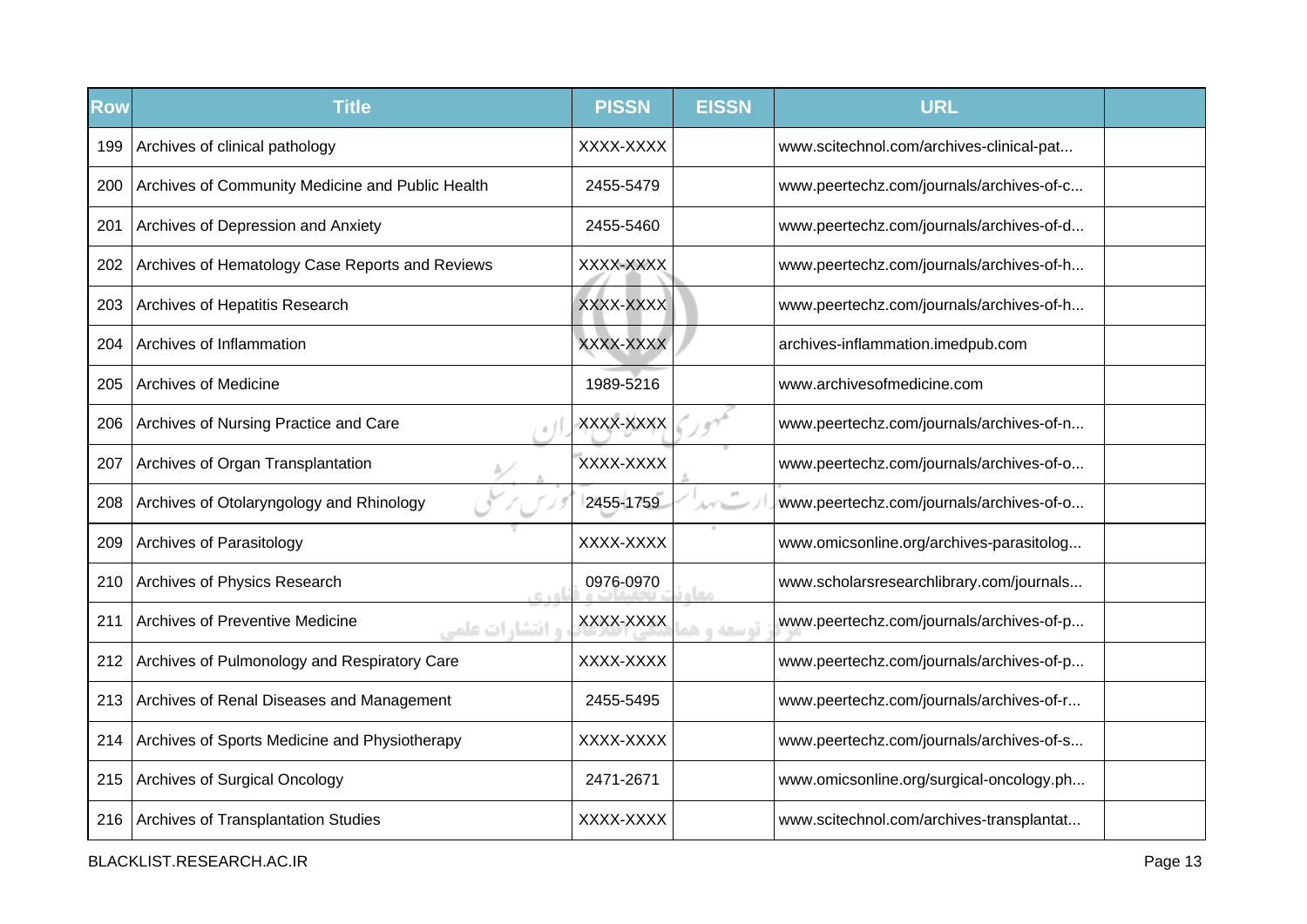| <b>Row</b> | <b>Title</b>                                                   | <b>PISSN</b> | <b>EISSN</b>     | <b>URL</b>                               |  |
|------------|----------------------------------------------------------------|--------------|------------------|------------------------------------------|--|
| 217        | Archivos de Medicina                                           | 1698-9465    |                  | www.archivosdemedicina.com               |  |
| 218        | <b>ARCTIC</b>                                                  | 0004-0843    |                  | arcticjournal.org                        |  |
| 219        | ARNACA American Journal of Advances in Medical Science         | 2347-2766    |                  | arnaca.com                               |  |
| 220        | Arrhythmia: Open Access                                        | XXXX-XXXX    |                  | www.omicsonline.org/arrhythmia.php       |  |
| 221        | Asia-Pacific Journal of Research                               | 2320-5504    |                  | apjor.com/index.php                      |  |
| 222        | Asian Case Research Journal                                    | 0218-9275    |                  | www.worldscinet.com/acrj                 |  |
| 223        | Asian Journal of Applied Sciences                              | 1996-3343    |                  | scialert.net/jindex.php?issn=1996-3343   |  |
| 224        | Asian Journal of Biological and Life Sciences (AJBLS)          | 2278-747X    |                  | pbsjournals.com/ajbls                    |  |
| 225        | Asian Journal of Biomedical and Pharmaceutical Sciences        | 2249-622X    |                  | www.jbiopharm.com/index.php/ajbp         |  |
| 226        | Asian Journal of Biotechnology                                 | 1996-0700    | $\alpha$<br>ルゲーー | scialert.net/jindex.php?issn=1996-0700   |  |
| 227        | Asian Journal of Clinical Nutrition                            | 1992-1470    |                  | www.ansinet.com/current.php?issn=1992-14 |  |
| 228        | Asian Journal of Epidemiology<br>0.401                         | 1992-1462    | مخام             | www.ansinet.com/current.php?issn=1992-14 |  |
| 229        | و افتشار ات علمية Asian Journal of Health and Medical Sciences | 2307-048X    | توسعه و هذ       | www.ajhms.org                            |  |
| 230        | Asian Journal of Information Technology                        | 1682-3915    |                  | www.medwelljournals.com/journalhome.php? |  |
| 231        | Asian Journal of Microbiology, Biotechnology & amp; Envi       | 0972-3005    |                  | www.envirobiotechjournals.com/journal_de |  |
| 232        | Asian Journal of Multidisciplinary Studies                     | 2348-7186    |                  | www.ajms.co.in/sites/ajms2015/index.php/ |  |
| 233        | Asian Journal of Pharmaceutical and Health Sciences            | 2231-234X    |                  | ajphs.com                                |  |
| 234        | Asian Journal of Pharmaceutical Research (AJPR)                | 2231-363X    |                  | ajprjournal.com                          |  |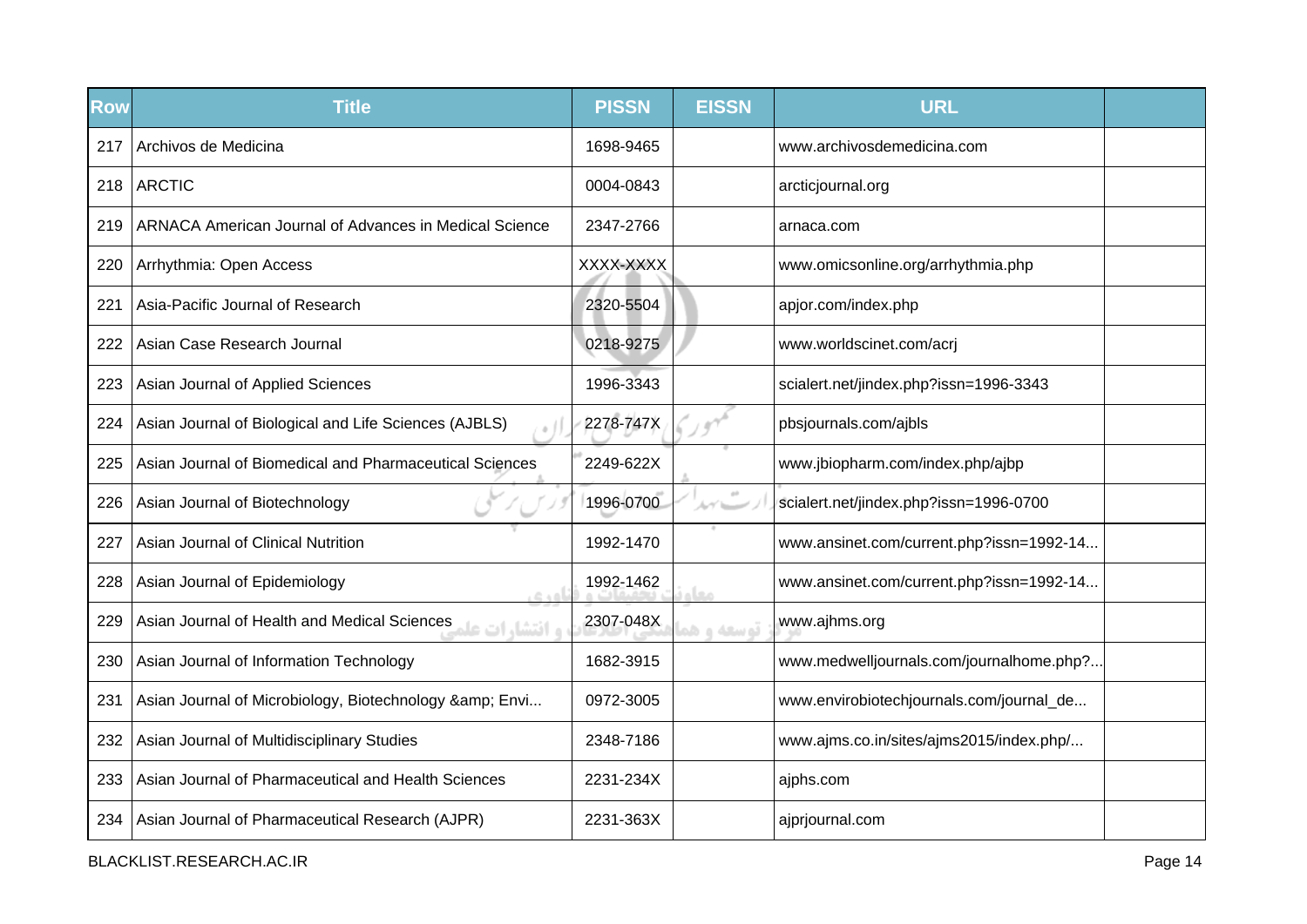| Row | <b>Title</b>                                            | <b>PISSN</b> | <b>EISSN</b> | <b>URL</b>                               |  |
|-----|---------------------------------------------------------|--------------|--------------|------------------------------------------|--|
| 235 | Asian Journal of Pharmaceutical Research and Health Car | 2250-1460    |              | jprhc.in/index.php                       |  |
| 236 | Asian Journal of Pharmaceutical Science and Technology  | 2248-9185    |              | ajpst.com                                |  |
| 237 | Asian Journal of Pharmaceutics                          | 0973-8398    |              | https://www.asiapharmaceutics.info/index |  |
| 238 | Asian Journal of Pharmacy and Life Science              | 2231-4423    |              | www.ajpls.com                            |  |
| 239 | Asian Journal of Plant Science & Research (AJPSKY)      | 2249-7412    |              | www.imedpub.com/asian-journal-of-plant-s |  |
| 240 | Asian Journal of Scientific Research                    | 1992-1454    |              | www.ansinet.com/current.php?issn=1992-14 |  |
| 241 | Asian Pacific Journal of Cancer Care                    | 2588-3682    |              | http://journal.waocp.org/                |  |
| 242 | Asian Pacific Journal of Nursing                        | 2349-0683    |              | mcmed.us/journal/apjn                    |  |
| 243 | Atherosclerosis: Open Access                            | XXXX-XXXX    |              | www.omicsonline.org/atherosclerosis.php  |  |
| 244 | <b>Austin Addiction Sciences</b>                        | XXXX-XXXX    | ムゲニー         | austinpublishinggroup.com/addiction-scie |  |
| 245 | Austin Aging Research                                   | XXXX-XXXX    |              | austinpublishinggroup.com/aging-research |  |
| 246 | Austin Alzheimer's and Parkinson's Disease<br>$C + D$   | 2377-357X    |              | http://austinpublishinggroup.com/aapd    |  |
| 247 | <b>Austin Anaplastology</b><br><b>و انتشا, ات علمی</b>  | XXXX-XXXX    | توسعه و هر   | austinpublishinggroup.com/anaplastology  |  |
| 248 | Austin Andrology                                        | XXXX-XXXX    |              | austinpublishinggroup.com/andrology      |  |
| 249 | <b>Austin Anesthesiology</b>                            | XXXX-XXXX    |              | austinpublishinggroup.com/austin-anesthe |  |
| 250 | Austin Anthropology                                     | XXXX-XXXX    |              | austinpublishinggroup.com/austin-anthrop |  |
| 251 | <b>Austin Arthritis</b>                                 | XXXX-XXXX    |              | austinpublishinggroup.com/arthritis      |  |
| 252 | <b>Austin Biochemistry</b>                              | XXXX-XXXX    |              | austinpublishinggroup.com/biochemistry   |  |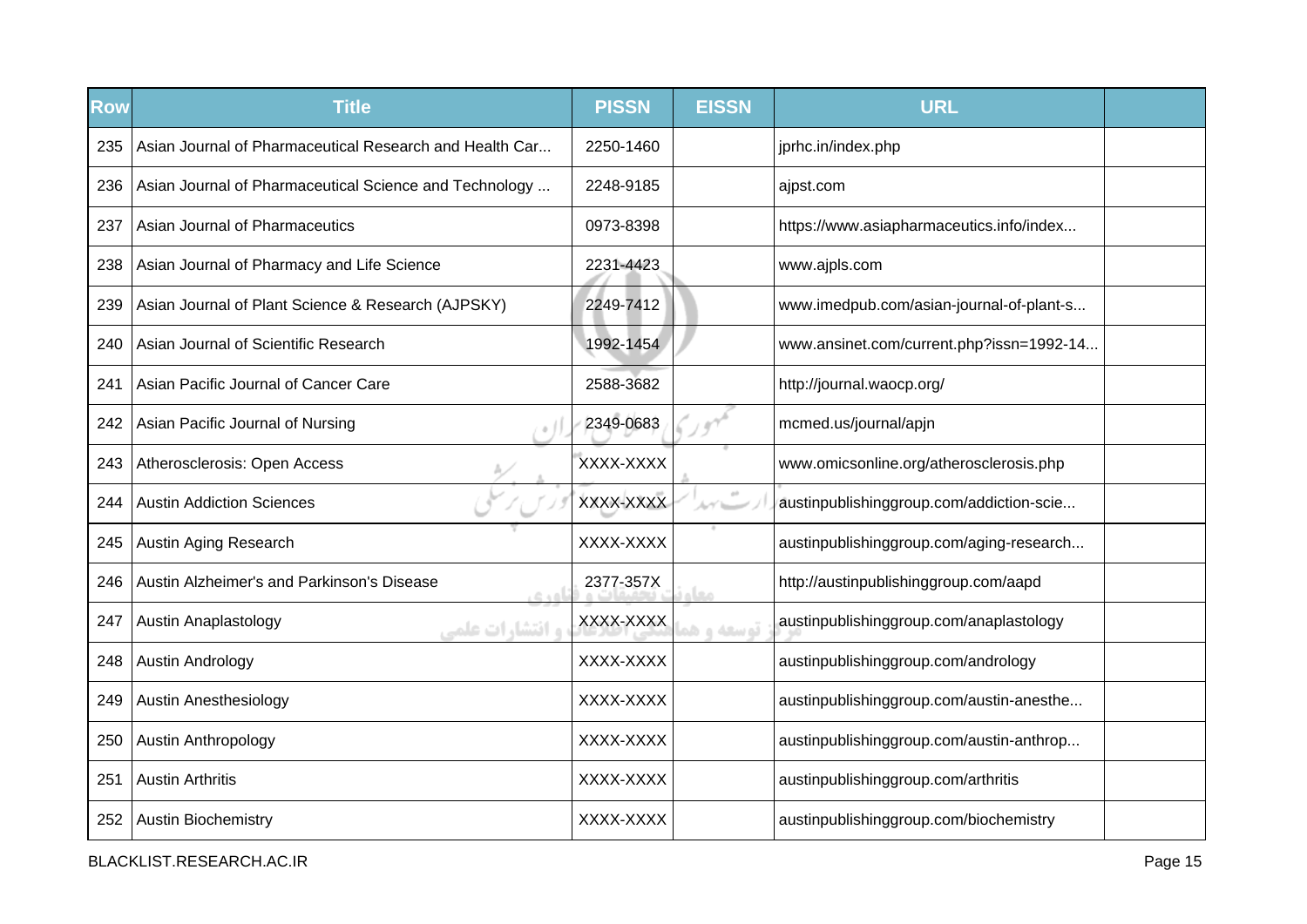| <b>Row</b> | <b>Title</b>                                                        | <b>PISSN</b> | <b>EISSN</b>            | <b>URL</b>                               |  |
|------------|---------------------------------------------------------------------|--------------|-------------------------|------------------------------------------|--|
| 253        | <b>Austin Biology</b>                                               | XXXX-XXXX    |                         | austinpublishinggroup.com/biology        |  |
| 254        | Austin Biomarkers & Diagnosis                                       | 2378-9867    |                         | austinpublishinggroup.com/biomarkers     |  |
| 255        | <b>Austin Biometrics and Biostatistics</b>                          | 2378-9840    |                         | austinpublishinggroup.com/biometrics     |  |
| 256        | <b>Austin Biomolecules</b>                                          | XXXX-XXXX    |                         | austinpublishinggroup.com/biomolecules   |  |
| 257        | Austin Cardio & Cardiovascular Case Reports                         | XXXX-XXXX    |                         | austinpublishinggroup.com/cardiovascular |  |
| 258        | <b>Austin Cardiology</b>                                            | XXXX-XXXX    |                         | austinpublishinggroup.com/austin-cardiol |  |
| 259        | <b>Austin Cell Biology</b>                                          | XXXX-XXXX    |                         | austinpublishinggroup.com/cell-biology   |  |
| 260        | <b>Austin Cell Science</b>                                          | XXXX-XXXX    |                         | austinpublishinggroup.com/cellscience    |  |
| 261        | <b>Austin Chemical Engineering</b>                                  | 2381-8905    |                         | austinpublishinggroup.com/chemical-engin |  |
| 262        | Austin Child & Adolescent Psychiatry                                | XXXX-XXXX    | 10 <sup>2</sup><br>ルイレー | austinpublishinggroup.com/child-adolesce |  |
| 263        | Austin Chromatography                                               | 2379-7975    |                         | austinpublishinggroup.com/chromatography |  |
| 264        | <b>Austin Clinical Microbiology</b><br>$C + D$                      | XXXX-XXXX    | مخاه                    | austinpublishinggroup.com/clinical-micro |  |
| 265        | <b>Austin Critical Care Case Reports</b><br><b>و انتشا, ات علمی</b> | XXXX-XXXX    | توسعه و هد              | austinpublishinggroup.com/critical-care- |  |
| 266        | <b>Austin Critical Care Journal</b>                                 | 2379-8017    |                         | austinpublishinggroup.com/criticalcare   |  |
| 267        | <b>Austin Dental Sciences</b>                                       | XXXX-XXXX    |                         | austinpublishinggroup.com/austin-dental- |  |
| 268        | <b>Austin Diabetes Research</b>                                     | XXXX-XXXX    |                         | austinpublishinggroup.com/diabetes-resea |  |
| 269        | <b>Austin Digestive System</b>                                      | XXXX-XXXX    |                         | austinpublishinggroup.com/digestive-syst |  |
| 270        | Austin Emergency Medicine                                           | 4373-0653    |                         | austinpublishinggroup.com/emergency-medi |  |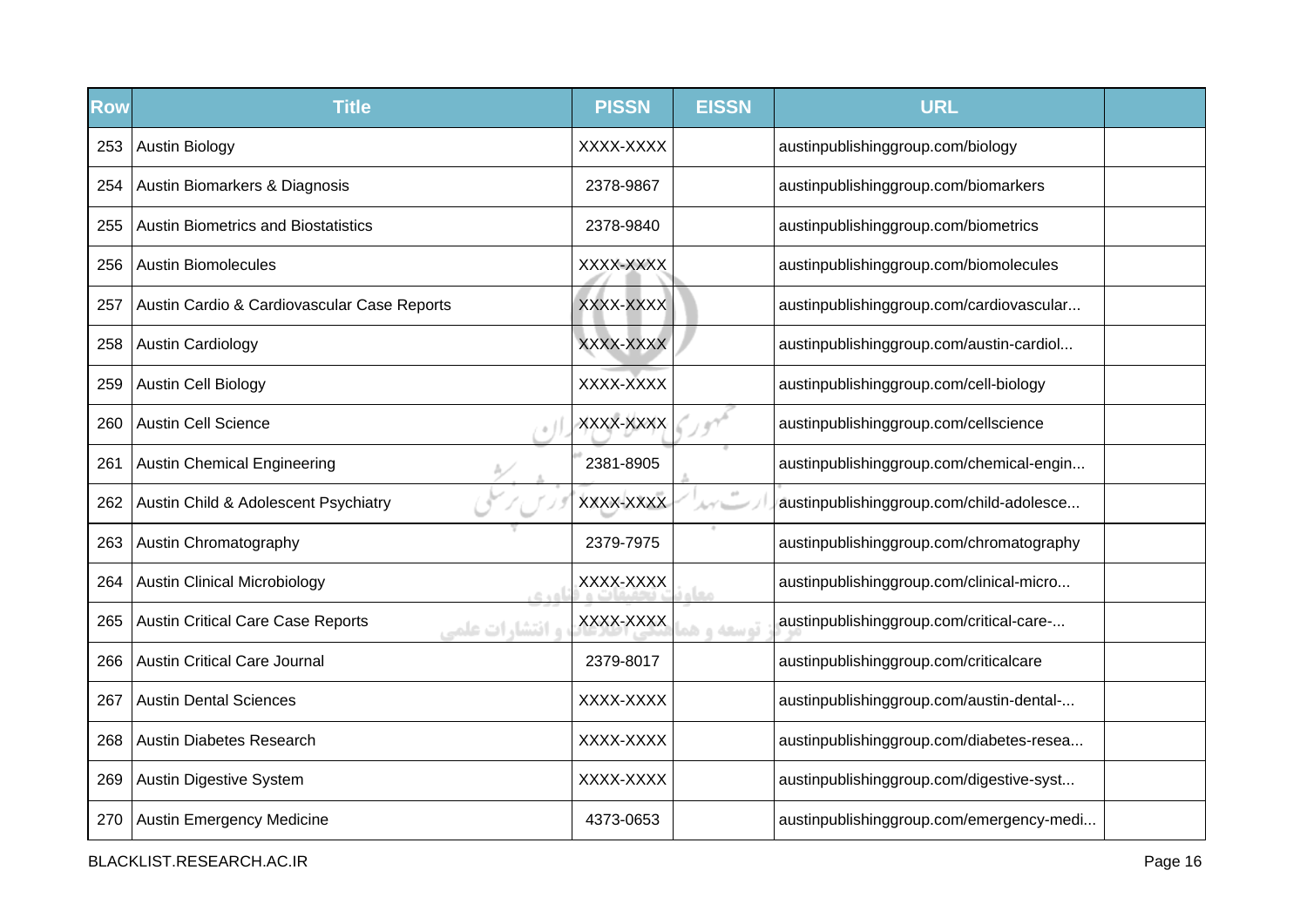| <b>Row</b> | <b>Title</b>                                            | <b>PISSN</b> | <b>EISSN</b> | <b>URL</b>                               |  |
|------------|---------------------------------------------------------|--------------|--------------|------------------------------------------|--|
| 271        | Austin Endocrinology & Diabetes Case Reports            | XXXX-XXXX    |              | austinpublishinggroup.com/diabetes-case- |  |
| 272.       | Austin ENT: Open Access                                 | XXXX-XXXX    |              | austinpublishinggroup.com/ent-open-acces |  |
| 273        | <b>Austin Environmental Sciences</b>                    | 2573-3605    |              | austinpublishinggroup.com/environmental- |  |
| 274        | <b>Austin Food Sciences</b>                             | XXXX-XXXX    |              | austinpublishinggroup.com/food-sciences  |  |
| 275        | Austin Gynecology case reports                          | XXXX-XXXX    |              | austinpublishinggroup.com/gynecology-cas |  |
| 276        | Austin Head & Neck Oncology                             | XXXX-XXXX    |              | austinpublishinggroup.com/head-neck-onco |  |
| 277        | <b>Austin Hematology</b>                                | XXXX-XXXX    |              | austinpublishinggroup.com/austin-hematol |  |
| 278        | Austin Hepatology                                       | XXXX-XXXX    |              | austinpublishinggroup.com/austin-hepatol |  |
| 279        | Austin Hypertension                                     | XXXX-XXXX    |              | austinpublishinggroup.com/austin-hyperte |  |
| 280        | Austin Immunology                                       | XXXX-XXXX    |              | austinpublishinggroup.com/austin-immunol |  |
| 281        | Austin Internal Medicine                                | XXXX-XXXX    |              | austinpublishinggroup.com/austin-interna |  |
| 282        | Austin Journal of Accounting, Audit and Finance Managem | XXXX-XXXX    | 单态           | austinpublishinggroup.com/accounting-aud |  |
| 283        | Austin Journal of Allergy<br><b>، انتشا, ات علمہ</b>    | 2378-6655    | توسعه و ه    | austinpublishinggroup.com/allergy        |  |
| 284        | Austin Journal of Analytical and Pharmaceutical Chemist | 2381-8913    |              | austinpublishinggroup.com/analytical-pha |  |
| 285        | Austin Journal of Anatomy                               | 2381-8921    |              | austinpublishinggroup.com/anatomy        |  |
| 286        | Austin Journal of Anesthesia and Analgesia              | 2381-893X    |              | austinpublishinggroup.com/anesthesia-ana |  |
| 287        | Austin Journal of Aquaculture and Marine Biology        | XXXX-XXXX    |              | austinpublishinggroup.com/aquaculture-ma |  |
| 288        | Austin Journal of Asthma                                | XXXX-XXXX    |              | austinpublishinggroup.com/asthma         |  |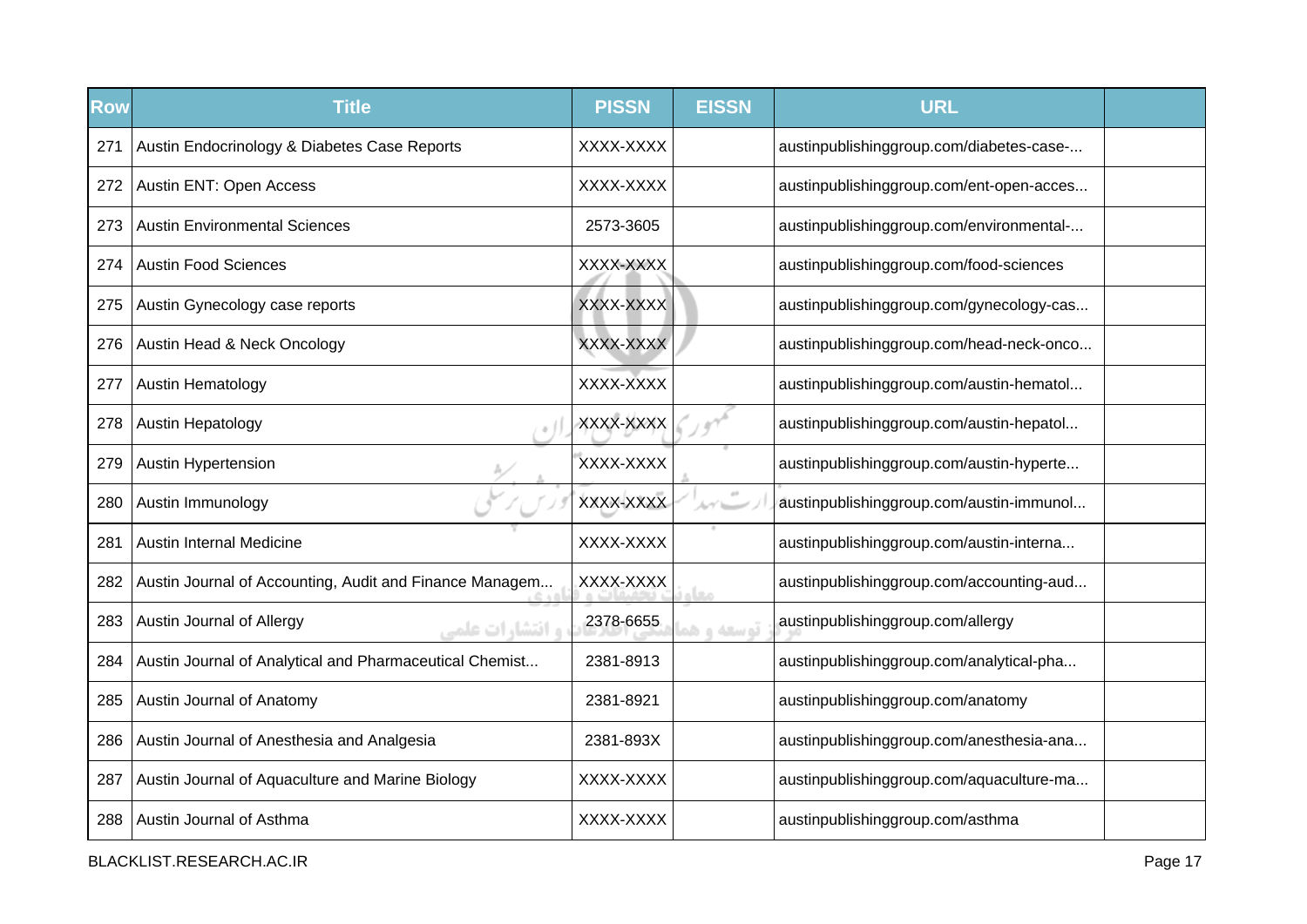| <b>Row</b> | <b>Title</b>                                                    | <b>PISSN</b> | <b>EISSN</b> | <b>URL</b>                               |  |
|------------|-----------------------------------------------------------------|--------------|--------------|------------------------------------------|--|
| 289        | Austin Journal of Autism & Related Disabilities                 | XXXX-XXXX    |              | austinpublishinggroup.com/autism         |  |
| 290        | Austin Journal of Biomedical Engineering                        | 2381-9081    |              | austinpublishinggroup.com/biomedical-eng |  |
| 291        | Austin Journal of Bioorganic & Organic Chemistry                | XXXX-XXXX    |              | austinpublishinggroup.com/bioorganic-org |  |
| 292        | Austin Journal of Biosensors & Bioelectronics                   | 2473-0629    |              | austinpublishinggroup.com/biosensors-bio |  |
| 293        | Austin Journal of Biotechnology & Bioengineering                | 2378-3036    |              | austinpublishinggroup.com/biotechnology- |  |
| 294        | Austin Journal of Business Administration and Managemen         | XXXX-XXXX    |              | austinpublishinggroup.com/business-admin |  |
| 295        | Austin Journal of Civil & Legal Sciences                        | XXXX-XXXX    |              | austinpublishinggroup.com/civil-legal-sc |  |
| 296        | Austin Journal of Clinical & Diagnostic Research                | XXXX-XXXX    |              | austinpublishinggroup.com/clinical-diagn |  |
| 297        | Austin Journal of Clinical Cardiology                           | 2381-9111    |              | austinpublishinggroup.com/clinical-cardi |  |
| 298        | Austin Journal of Clinical Case Reports                         | 2381-912X    |              | austinpublishinggroup.com/clinical-case- |  |
| 299        | Austin Journal of Clinical Immunology                           | 2381-9138    |              | austinpublishinggroup.com/clinical-immun |  |
| 300        | Austin Journal of Clinical Medicine<br>$C + D$                  | 2381-9146    | معا          | austinpublishinggroup.com/clinical-medic |  |
| 301        | Austin Journal of Clinical Neurology<br><b>و انتشا, ات علمی</b> | 2381-9154    | قوسعه واها   | austinpublishinggroup.com/clinical-neuro |  |
| 302        | Austin Journal of Clinical Ophthalmology                        | 2381-9162    |              | austinpublishinggroup.com/clinical-ophth |  |
| 303        | Austin Journal of Clinical Pathology                            | 2381-9170    |              | austinpublishinggroup.com/clinical-patho |  |
| 304        | <b>Austin Journal of Clinical Trials</b>                        | XXXX-XXXX    |              | austinpublishinggroup.com/clinical-trial |  |
| 305        | Austin Journal of Computational Biology and Bioinformat         | 2471-0423    |              | austinpublishinggroup.com/computational- |  |
| 306        | Austin Journal of Dentistry                                     | 2381-9189    |              | austinpublishinggroup.com/dentistry      |  |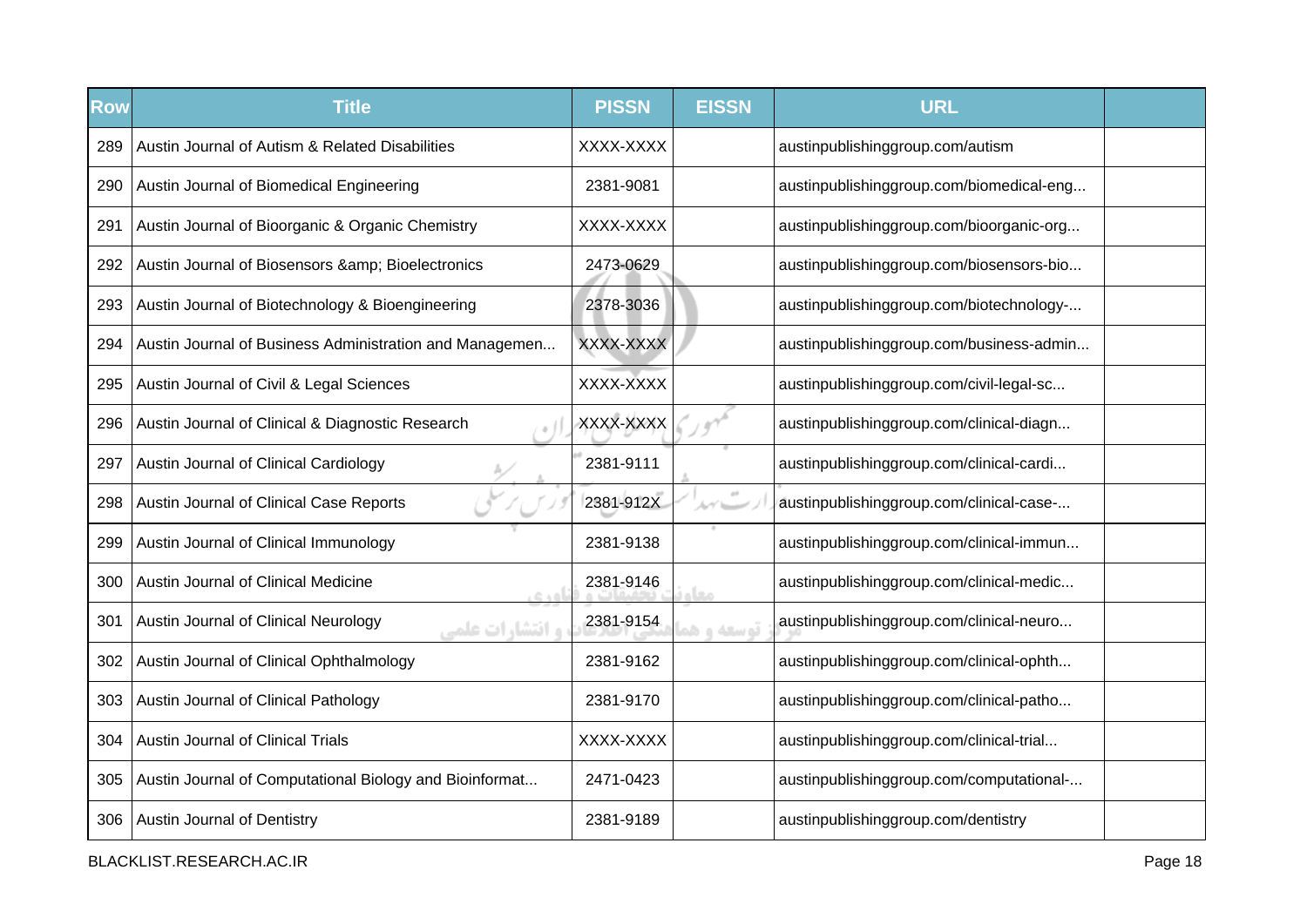| <b>Row</b> | <b>Title</b>                                                      | <b>PISSN</b> | <b>EISSN</b>           | <b>URL</b>                               |  |
|------------|-------------------------------------------------------------------|--------------|------------------------|------------------------------------------|--|
| 307        | Austin Journal of Dermatology                                     | 2381-9197    |                        | austinpublishinggroup.com/dermatology    |  |
| 308        | Austin Journal of Drug Abuse and Addiction                        | XXXX-XXXX    |                        | austinpublishinggroup.com/drug-abuse-add |  |
| 309        | Austin Journal of Earth Science                                   | 2380-0771    |                        | austinpublishinggroup.com/earth-science  |  |
| 310        | Austin Journal of Emergency and Critical Care Medicine            | 2380-0879    |                        | austinpublishinggroup.com/emergency-crit |  |
| 311        | Austin Journal of Endocrinology and Diabetes                      | 2381-9200    |                        | austinpublishinggroup.com/endocrinology- |  |
| 312        | Austin Journal of Environmental Toxicology                        | 2472-372X    |                        | austinpublishinggroup.com/environmental- |  |
| 313        | Austin Journal of Forensic Science and Criminology                | 2380-0801    |                        | austinpublishinggroup.com/forensicscienc |  |
| 314        | Austin Journal of Gastroenterology                                | 2381-9219    |                        | austinpublishinggroup.com/gastroenterolo |  |
| 315        | Austin Journal of Genetics and Genomic Research                   | 2471-030X    |                        | austinpublishinggroup.com/genetics-genom |  |
| 316        | Austin Journal of HIV/AIDS Research                               | 2380-0755    | $\sigma^{\pm}$<br>ルゲニー | austinpublishinggroup.com/hiv-aids-resea |  |
| 317        | Austin Journal of Hydrology                                       | 2380-0763    |                        | austinpublishinggroup.com/hydrology      |  |
| 318        | <b>Austin Journal of Infectious Diseases</b><br>0.401             | 2574-6197    | معاد                   | austinpublishinggroup.com/infectious-dis |  |
| 319        | Austin Journal of Invitro Fertilization<br><b>و انتشارات علمی</b> | 2471-0628    | توسعه و ه              | austinpublishinggroup.com/invitro-fertil |  |
| 320        | Austin Journal of Irrigation                                      | XXXX-XXXX    |                        | austinpublishinggroup.com/irrigation     |  |
| 321        | Austin Journal of Lung Cancer Research                            | XXXX-XXXX    |                        | austinpublishinggroup.com/lung-cancer-re |  |
| 322        | Austin Journal of Medical Oncology                                | 2471-027X    |                        | austinpublishinggroup.com/medical-oncolo |  |
| 323        | Austin Journal of Microbiology                                    | 2471-0296    |                        | austinpublishinggroup.com/microbiology   |  |
| 324        | Austin Journal of Molecular and Cellular Biology                  | XXXX-XXXX    |                        | austinpublishinggroup.com/molecular-cell |  |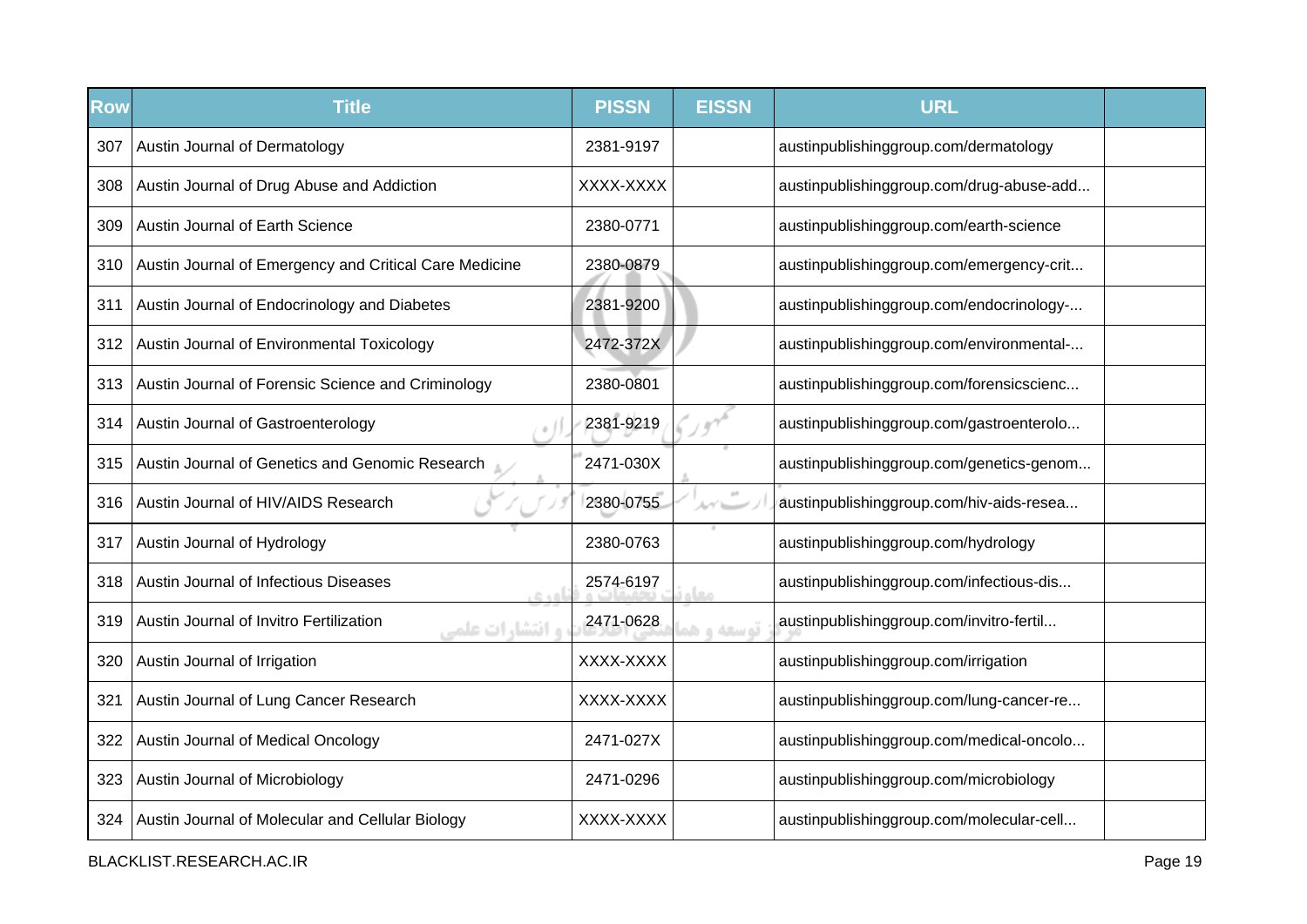| <b>Row</b> | <b>Title</b>                                             | <b>PISSN</b> | <b>EISSN</b> | <b>URL</b>                               |  |
|------------|----------------------------------------------------------|--------------|--------------|------------------------------------------|--|
| 325        | Austin Journal of Multiple Sclerosis & Neuroimmunology   | 2471-0253    |              | austinpublishinggroup.com/multiple-scler |  |
| 326        | Austin Journal of Musculoskeletal Disorders              | 2381-8948    |              | austinpublishinggroup.com/musculoskeleta |  |
| 327        | Austin Journal of Nanomedicine & Nanotechnology          | 2381-8956    |              | austinpublishinggroup.com/nanomedicine-n |  |
| 328        | Austin Journal of Nephrology and Hypertension            | 2381-8964    |              | austinpublishinggroup.com/nephrology     |  |
| 329        | Austin Journal of Neurological Disorders & Epilepsy      | 2472-3711    |              | austinpublishinggroup.com/neurological-d |  |
| 330        | Austin Journal of Neuropsychiatry and Cognitive Science  | XXXX-XXXX    |              | austinpublishinggroup.com/neuropsychiatr |  |
| 331        | Austin Journal of Nuclear Medicine and Radiotherapy      | XXXX-XXXX    |              | austinpublishinggroup.com/nuclear-medici |  |
| 332        | Austin Journal of Nursing & Health Care                  | 2375-2483    |              | austinpublishinggroup.com/nursing        |  |
| 333        | Austin Journal of Nutrition & Metabolism                 | XXXX-XXXX    |              | austinpublishinggroup.com/nutrition-meta |  |
| 334        | Austin Journal of Nutrition and Food sciences            | 2381-8980    |              | austinpublishinggroup.com/nutrition-food |  |
| 335        | Austin Journal of Obesity & Metabolic Syndrome           | XXXX-XXXX    |              | austinpublishinggroup.com/obesity-metabo |  |
| 336        | Austin Journal of Obstetrics and Gynecology<br>0.401     | 2378-1386    | <b>SLO</b>   | austinpublishinggroup.com/obstetrics-gyn |  |
| 337        | Austin Journal of Orthopedics & Rheumatology<br>ء انتشا. | 2472-369X    | توسعه و ه    | austinpublishinggroup.com/orthopedics-rh |  |
| 338        | Austin Journal of Pathology & Laboratory Medicine        | 2471-0156    |              | austinpublishinggroup.com/Pathology      |  |
| 339        | Austin Journal of Pharmacology and Therapeutics          | 2373-6208    |              | austinpublishinggroup.com/pharmacology-t |  |
| 340        | Austin Journal of Pharmacovigilance                      | XXXX-XXXX    |              | austinpublishinggroup.com/pharmacovigila |  |
| 341        | Austin Journal of Plant Biology                          | 2472-3738    |              | austinpublishinggroup.com/plant-biology  |  |
| 342        | Austin Journal of Pregnancy & Child Birth                | XXXX-XXXX    |              | austinpublishinggroup.com/pregnancy-chil |  |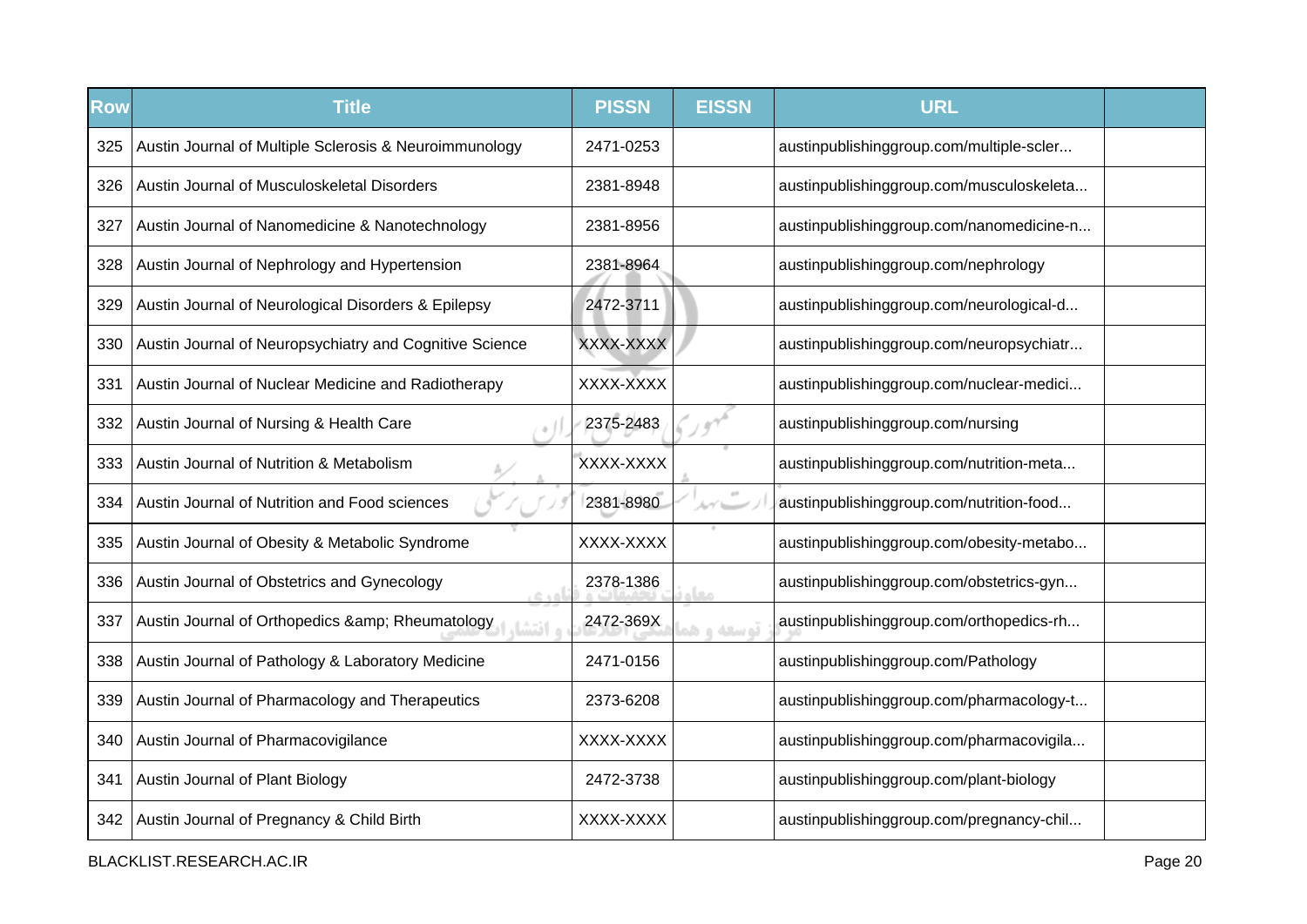| <b>Row</b> | <b>Title</b>                                                    | <b>PISSN</b> | <b>EISSN</b> | <b>URL</b>                               |  |
|------------|-----------------------------------------------------------------|--------------|--------------|------------------------------------------|--|
| 343        | <b>Austin Journal of Proteins</b>                               | XXXX-XXXX    |              | austinpublishinggroup.com/proteins       |  |
| 344        | Austin Journal of Proteomics, Bioinformatics & Genomics         | XXXX-XXXX    |              | austinpublishinggroup.com/proteomics-bio |  |
| 345        | Austin Journal of Psychiatry and Behavioral Sciences            | 2381-9006    |              | austinpublishinggroup.com/psychiatry-beh |  |
| 346        | Austin Journal of Public Health and Epidemiology                | 2381-9014    |              | austinpublishinggroup.com/public-health- |  |
| 347        | Austin Journal of Pulmonary and Respiratory Medicine            | 2381-9022    |              | austinpublishinggroup.com/pulmonary-resp |  |
| 348        | Austin Journal of Radiation Oncology and Cancer                 | 2471-0385    |              | austinpublishinggroup.com/radiation-onco |  |
| 349        | Austin Journal of Radiology                                     | 2473-0637    |              | austinpublishinggroup.com/radiology      |  |
| 350        | Austin Journal of Reproductive Medicine & Infertility           | 2471-0393    |              | austinpublishinggroup.com/reproductive-m |  |
| 351        | Austin Journal of Robotics & Automation                         | 2471-0407    |              | austinpublishinggroup.com/robotics-autom |  |
| 352        | Austin Journal of Sleep Disorders                               | 2471-0415    | $\alpha$     | austinpublishinggroup.com/sleep-disorder |  |
| 353        | Austin Journal of Surgery                                       | 2381-9030    |              | austinpublishinggroup.com/surgery        |  |
| 354        | Austin Journal of Trauma and Treatment                          | XXXX-XXXX    | <b>STAR</b>  | austinpublishinggroup.com/trauma-treatme |  |
| 355        | و افتشار ات علمها Austin Journal of Tropical Medicine & Hygiene | 2472-3681    | توسعه و ه    | austinpublishinggroup.com/tropical-medic |  |
| 356        | Austin Journal of Urology                                       | 2472-3606    |              | austinpublishinggroup.com/urology        |  |
| 357        | Austin Journal of Vaccines & Immunotherapeutics                 | XXXX-XXXX    |              | austinpublishinggroup.com/vaccines-immun |  |
| 358        | Austin Journal of Vascular Medicine                             | XXXX-XXXX    |              | austinpublishinggroup.com/vascular-medic |  |
| 359        | Austin Journal of Vector Borne Diseases: Open Access            | XXXX-XXXX    |              | austinpublishinggroup.com/vector-borne-d |  |
| 360        | Austin Journal of Veterinary Science & Animal Husbandry         | 2472-3371    |              | austinpublishinggroup.com/veterinary-sci |  |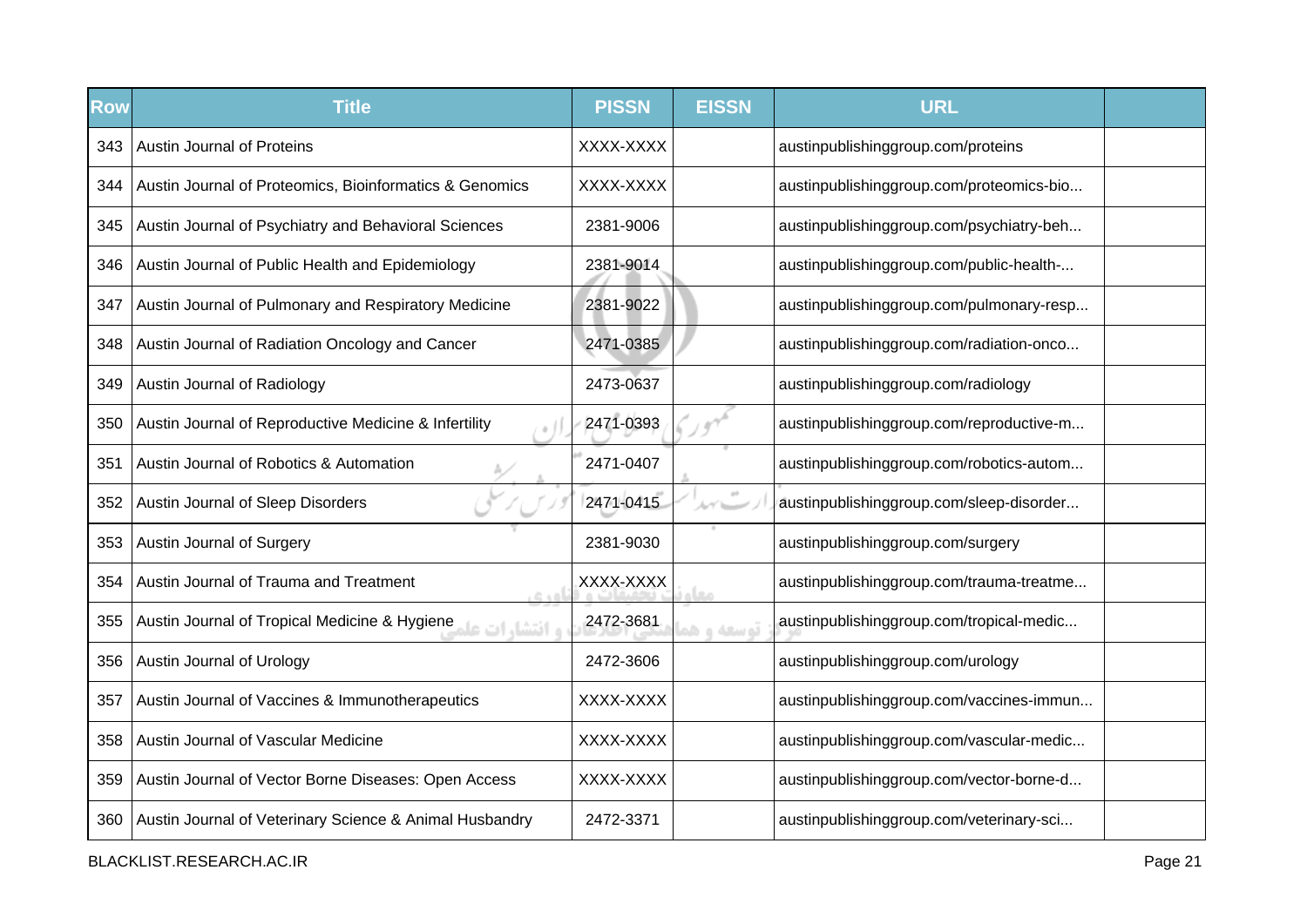| <b>Row</b> | <b>Title</b>                                           | <b>PISSN</b> | <b>EISSN</b>    | <b>URL</b>                               |  |
|------------|--------------------------------------------------------|--------------|-----------------|------------------------------------------|--|
| 361        | Austin Journal of Women's Health                       | 2472-3398    |                 | austinpublishinggroup.com/womens-health  |  |
| 362        | Austin Leukemia                                        | XXXX-XXXX    |                 | austinpublishinggroup.com/leukemia       |  |
| 363        | <b>Austin Liver</b>                                    | XXXX-XXXX    |                 | austinpublishinggroup.com/liver          |  |
| 364        | <b>Austin Material Sciences</b>                        | XXXX-XXXX    |                 | austinpublishinggroup.com/material-scien |  |
| 365        | <b>Austin Mathematics</b>                              | XXXX-XXXX    |                 | austinpublishinggroup.com/mathematics    |  |
| 366        | <b>Austin Medical Sciences</b>                         | XXXX-XXXX    |                 | austinpublishinggroup.com/medical-scienc |  |
| 367        | <b>Austin Metabolomics</b>                             | XXXX-XXXX    |                 | austinpublishinggroup.com/metabolomics   |  |
| 368        | <b>Austin Neurology</b>                                | XXXX-XXXX    |                 | austinpublishinggroup.com/austin-neurolo |  |
| 369        | Austin Neurology & Neurosciences                       | XXXX-XXXX    |                 | austinpublishinggroup.com/neurology-neur |  |
| 370        | Austin Neurosurgery: Open Access                       | XXXX-XXXX    | 10 <sup>2</sup> | austinpublishinggroup.com/neurosurgery   |  |
| 371        | <b>Austin Occupational Medicine</b>                    | XXXX-XXXX    |                 | austinpublishinggroup.com/occupational-m |  |
| 372        | <b>Austin Oncology</b><br>$C + D$                      | XXXX-XXXX    | مخام            | austinpublishinggroup.com/oncology       |  |
| 373        | <b>Austin Oncology Case Reports</b><br>و انتشارات علمی | XXXX-XXXX    | توسعه واهد      | austinpublishinggroup.com/oncology-case- |  |
| 374        | <b>Austin Ophthalmology</b>                            | XXXX-XXXX    |                 | austinpublishinggroup.com/austin-ophthal |  |
| 375        | <b>Austin Orthopedics</b>                              | XXXX-XXXX    |                 | austinpublishinggroup.com/austin-orthope |  |
| 376        | Austin Otolaryngology                                  | 2473-0645    |                 | austinpublishinggroup.com/otolaryngology |  |
| 377        | Austin Pain & Relief                                   | XXXX-XXXX    |                 | austinpublishinggroup.com/austin-pain-re |  |
| 378        | <b>Austin Palliative Care</b>                          | XXXX-XXXX    |                 | austinpublishinggroup.com/palliative-car |  |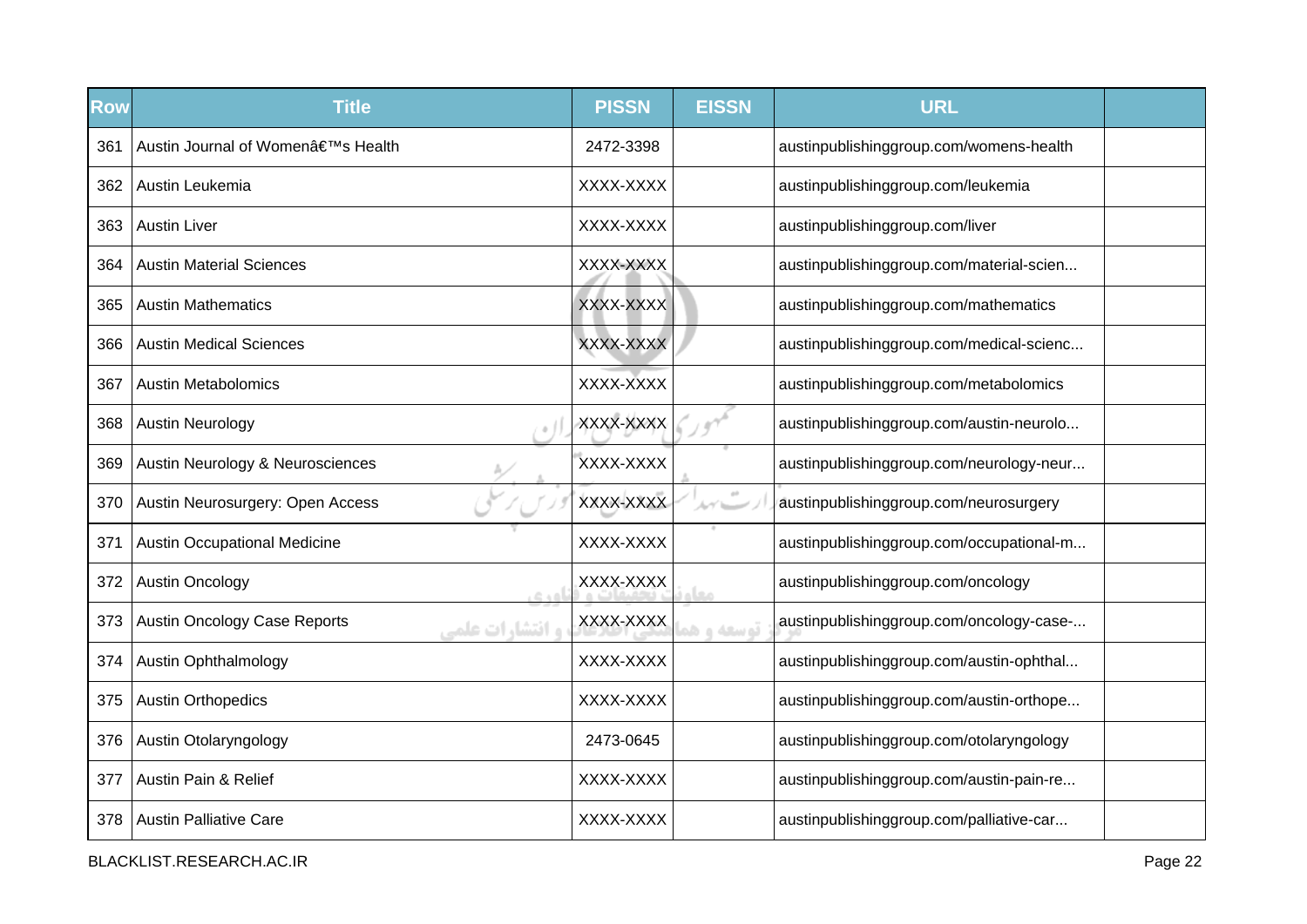| <b>Row</b> | <b>Title</b>                                  | <b>PISSN</b> | <b>EISSN</b>   | <b>URL</b>                               |  |
|------------|-----------------------------------------------|--------------|----------------|------------------------------------------|--|
| 379        | <b>Austin Pancreatic Disorders</b>            | XXXX-XXXX    |                | austinpublishinggroup.com/pancreatic-dis |  |
| 380        | Austin Pathology                              | XXXX-XXXX    |                | austinpublishinggroup.com/austin-patholo |  |
| 381        | <b>Austin Pediatric Oncology</b>              | XXXX-XXXX    |                | austinpublishinggroup.com/pediatric-onco |  |
| 382        | <b>Austin Pediatrics</b>                      | 2381-8999    |                | austinpublishinggroup.com/pediatrics     |  |
| 383        | Austin Pharmacology & Pharmaceutics           | XXXX-XXXX    |                | austinpublishinggroup.com/pharmacology-p |  |
| 384        | <b>Austin Physical Medicine</b>               | XXXX-XXXX    |                | austinpublishinggroup.com/austin-phys-me |  |
| 385        | Austin Plastic Surgery: Open Access           | XXXX-XXXX    |                | austinpublishinggroup.com/plastic-surger |  |
| 386        | <b>Austin Proteomics</b>                      | 2471-0164    |                | austinpublishinggroup.com/proteomics     |  |
| 387        | <b>Austin Psychiatry</b>                      | XXXX-XXXX    |                | austinpublishinggroup.com/austin-psychia |  |
| 388        | <b>Austin Public Health</b>                   | XXXX-XXXX    | $\sigma^{\pm}$ | austinpublishinggroup.com/austin-public- |  |
| 389        | <b>Austin Renal Disorders</b>                 | XXXX-XXXX    |                | austinpublishinggroup.com/austin-renal-d |  |
| 390        | <b>Austin Rheumatology</b><br>$C + D$         | XXXX-XXXX    | مخام           | austinpublishinggroup.com/austin-rheumat |  |
| 391        | <b>Austin Spine</b><br><b>و انتشارات علمی</b> | XXXX-XXXX    | توسعه و هد     | austinpublishinggroup.com/spine          |  |
| 392        | <b>Austin Sports Medicine</b>                 | XXXX-XXXX    |                | austinpublishinggroup.com/sports-medicin |  |
| 393        | <b>Austin Statistics</b>                      | XXXX-XXXX    |                | austinpublishinggroup.com/statistics     |  |
| 394        | <b>Austin Surgery Case Reports</b>            | XXXX-XXXX    |                | austinpublishinggroup.com/surgery-case-r |  |
| 395        | <b>Austin Surgical Oncology</b>               | XXXX-XXXX    |                | austinpublishinggroup.com/surgical-oncol |  |
| 396        | <b>Austin Therapeutics</b>                    | 2472-3673    |                | austinpublishinggroup.com/therapeutics   |  |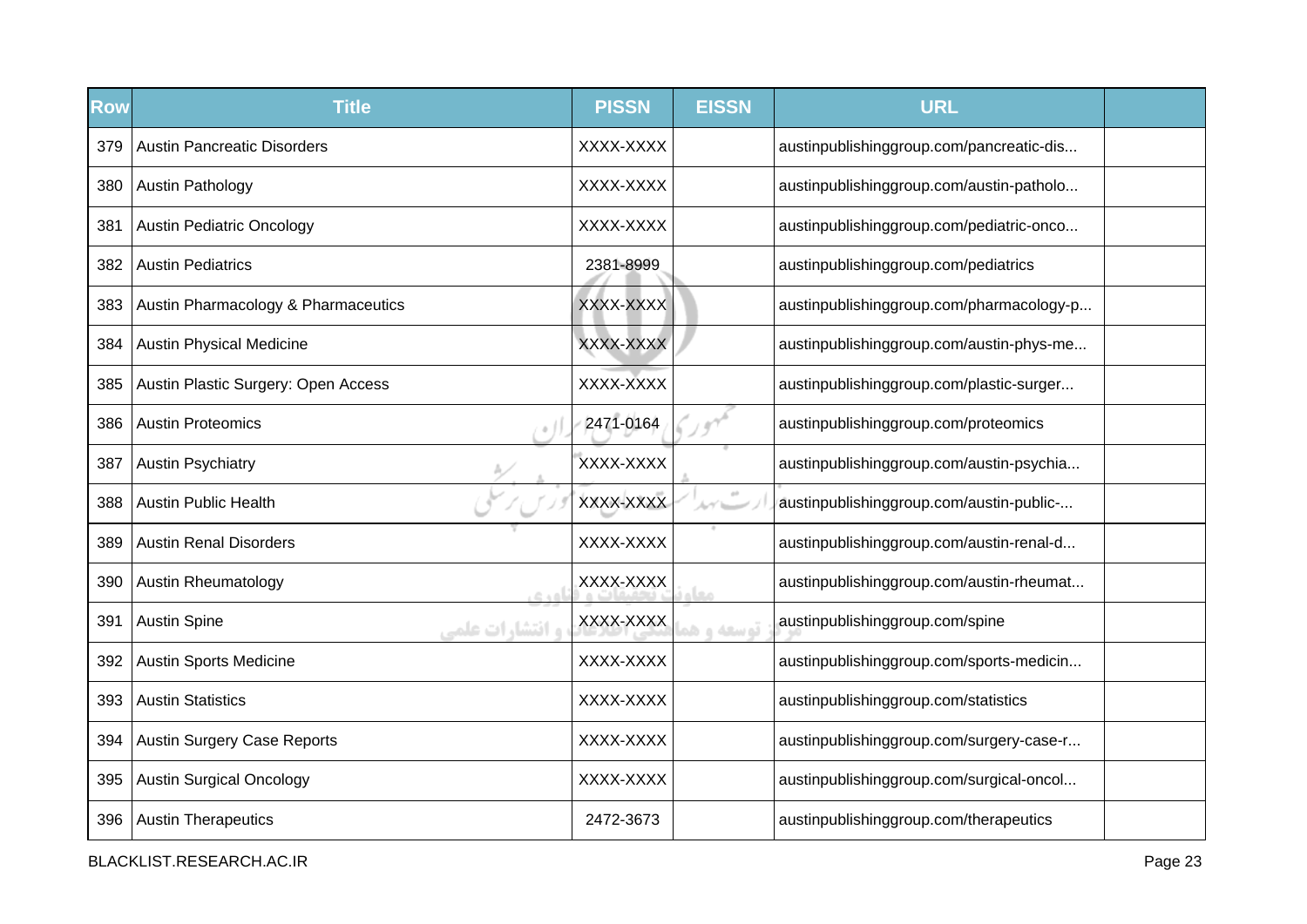| Row | <b>Title</b>                                                     | <b>PISSN</b> | <b>EISSN</b> | <b>URL</b>                               |  |
|-----|------------------------------------------------------------------|--------------|--------------|------------------------------------------|--|
| 397 | <b>Austin Tissue Engineering</b>                                 | XXXX-XXXX    |              | austinpublishinggroup.com/tissue-enginee |  |
| 398 | <b>Austin Transplantation Sciences</b>                           | XXXX-XXXX    |              | austinpublishinggroup.com/transplantatio |  |
| 399 | Austin Tropical Medicine & Care                                  | XXXX-XXXX    |              | austinpublishinggroup.com/tropical-medic |  |
| 400 | Austin Tuberculosis: Research & Treatment                        | XXXX-XXXX    |              | austinpublishinggroup.com/tuberculosis   |  |
| 401 | Austin Virology and Retrovirology                                | 2472-3517    |              | austinpublishinggroup.com/virology       |  |
| 402 | Australian Journal of Basic and Applied Sciences                 | 1991-8178    |              | www.ajbasweb.com                         |  |
| 403 | Australian Journal of Pharmaceutical Research                    | XXXX-XXXX    |              | mcmed.us/journal/ajpr                    |  |
| 404 | Autism-Open Access                                               | 2165-7890    |              | www.omicsgroup.org/journals/autism.php   |  |
| 405 | <b>Baltica Journal</b>                                           | 0067-3064    |              | https://balticajournal.com/              |  |
| 406 | <b>Bioceramics Development and Applications</b>                  | 2090-5025    | $\pm 0$      | www.omicsonline.com/open-access/bioceram |  |
| 407 | <b>Biochemistry &amp; Analytical Biochemistry</b>                | 2161-1009    |              | www.omicsonline.org/biochemistry-and-ana |  |
| 408 | Biochemistry & Molecular Biology Journal<br>اهد ہ                | 2471-8084    | مخام         | biochem-molbio.imedpub.com               |  |
| 409 | Biochemistry & Physiology: Open Access<br><b>، انتشارات علمے</b> | 2168-9652    | توسعه و هد   | www.omicsgroup.org/journals/biochemistry |  |
| 410 | Biochemistry & Pharmacology                                      | 2167-0501    |              | www.omicsgroup.org/journals/biochemistry |  |
| 411 | <b>Bioenergetics: Open Access</b>                                | 2167-7662    |              | www.omicsgroup.org/journals/bioenergetic |  |
| 412 | Bioinformation                                                   | 0973-8894    |              | bioinformation.net                       |  |
| 413 | Biological Forum- An International Journal                       | 2249-3239    |              | www.researchtrend.net                    |  |
| 414 | <b>Biological Systems: Open Access</b>                           | 2329-6577    |              | www.omicsgroup.org/journals/biological-s |  |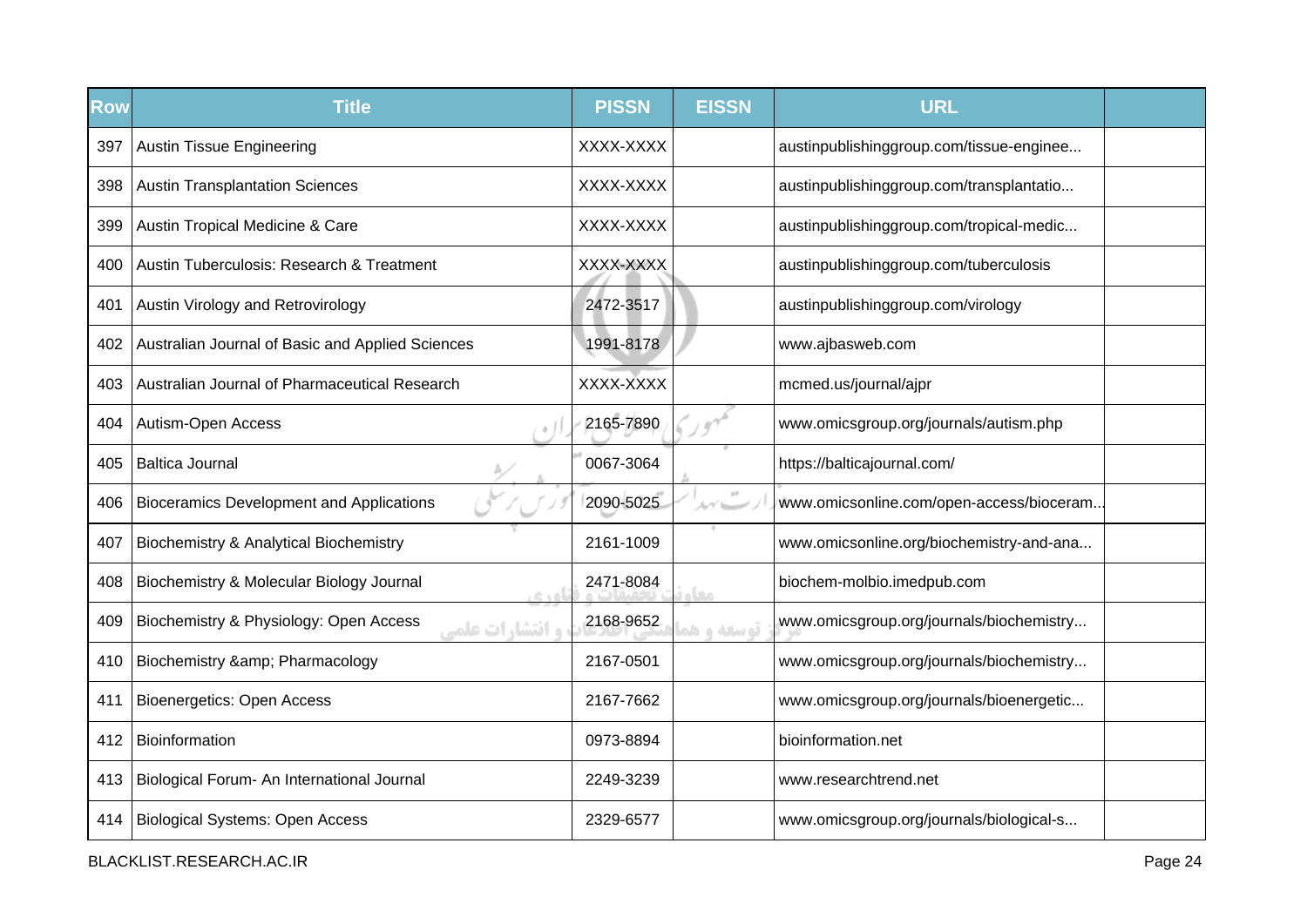| <b>Row</b> | <b>Title</b>                                              | <b>PISSN</b> | <b>EISSN</b>           | <b>URL</b>                               |  |
|------------|-----------------------------------------------------------|--------------|------------------------|------------------------------------------|--|
| 415        | <b>Biology and Medicine</b>                               | 0974-8369    |                        | www.omicsonline.com/open-access/biology- |  |
| 416        | <b>Biomarkers Journal</b>                                 | 2472-1646    |                        | biomarkers.imedpub.com                   |  |
| 417        | <b>Biomaterials and Medical Applications</b>              | XXXX-XXXX    |                        | www.scitechnol.com/biomaterials-medical- |  |
| 418        | Biomedical and Pharmacology Journal                       | 0974-6242    |                        | biomedpharmajournal.org/                 |  |
| 419        | <b>Biomedical Engineering Review</b>                      | 2375-9143    |                        | journals.ke-i.org/index.php/bme          |  |
| 420        | Biomedical Journal of Scientific & Technical Resear       | 2574-1241    |                        | https://biomedres.us/index.php           |  |
| 421        | Biomedicina                                               | 2386-6942    |                        | www.publishopenaccess.com/journals/list- |  |
| 422        | Biomolecular Research & Therapeutics                      | 2167-7956    |                        | www.omicsgroup.org/journals/biomolecular |  |
| 423        | <b>Bioresearch Bulletin</b>                               | 9765751      |                        | bioresonline.org                         |  |
| 424        | Bioscience Biotechnology Research Communications (BBRC)   | 0974-6455    | 10 <sup>2</sup><br>ルイー | bbrc.in                                  |  |
| 425        | <b>Bioscience Discovery</b>                               | 2229-3469    |                        | biosciencediscovery.co                   |  |
| 426        | Biosciences, Biotechnology Research Asia (BBRA)<br>ناه ده | 0973-1245    | مخام                   | www.biotech-asia.org                     |  |
| 427        | <b>Biosensors Journal</b><br><b>و انتشارات علمی</b>       | 2090-4967    | توسعه و هد             | www.omicsonline.com/open-access/biosenso |  |
| 428        | Bipolar Disorder: Open Access                             | 2472-1077    |                        | www.omicsonline.org/bipolar-disorder.php |  |
| 429        | <b>Botany Research International</b>                      | 2221-3635    |                        | www.idosi.org/bri/bri.htm                |  |
| 430        | Botany Research Journal                                   | 1995-4751    |                        | www.medwelljournals.com/journalhome.php? |  |
| 431        | Brain Disorders & Therapy                                 | 2168-975X    |                        | www.omicsgroup.org/journals/brain-disord |  |
| 432        | <b>Breast Cancer: Current Research</b>                    | XXXX-XXXX    |                        | www.omicsgroup.org/journals/breast-cance |  |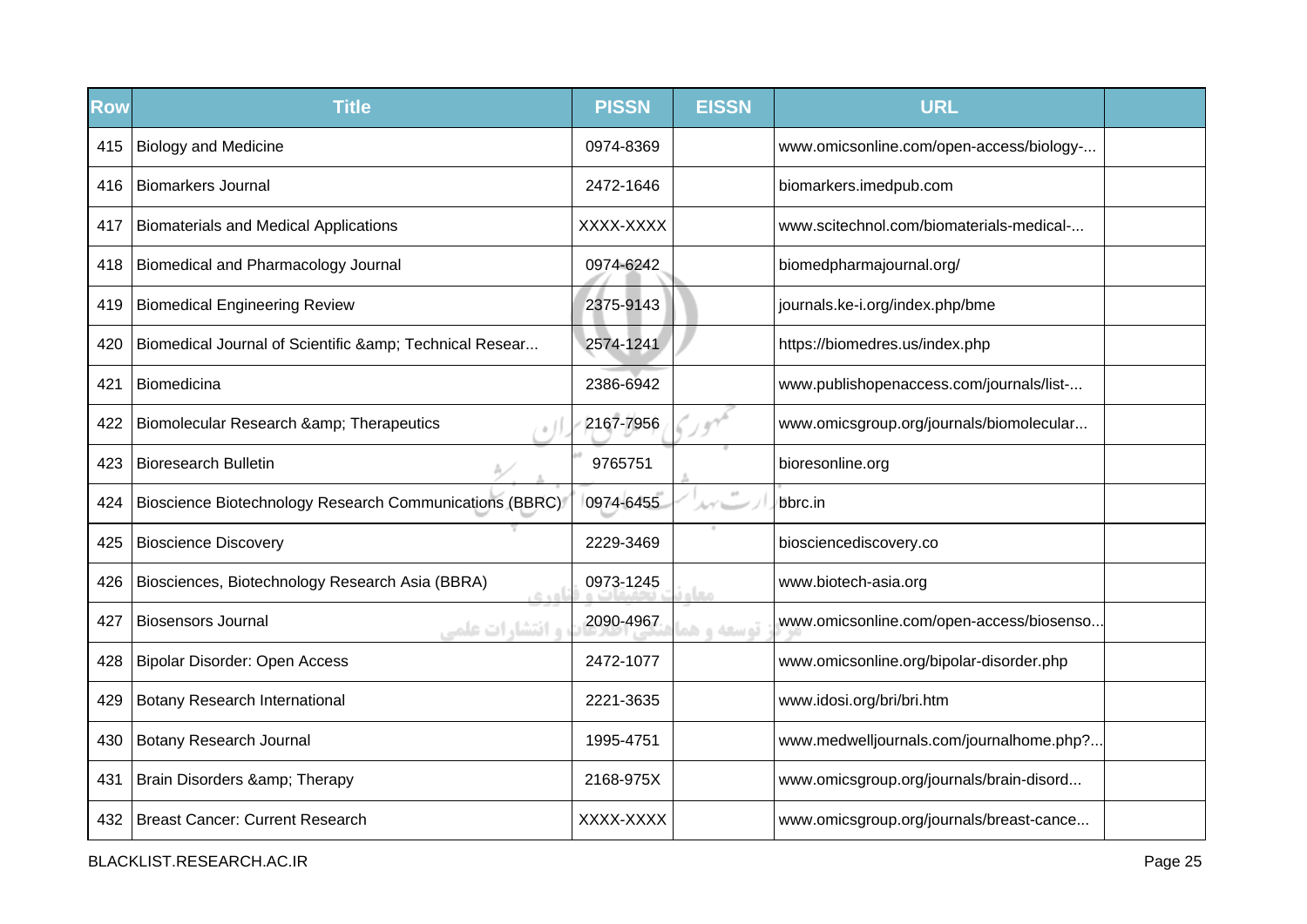| <b>Row</b> | <b>Title</b>                                              | <b>PISSN</b> | <b>EISSN</b> | <b>URL</b>                                |  |
|------------|-----------------------------------------------------------|--------------|--------------|-------------------------------------------|--|
| 433        | <b>British Biomedical Bulletin</b>                        | 2347-5774    |              | bbbulletin.org                            |  |
| 434        | <b>British Journal of Interdisciplinary Studies</b>       | 2056-5402    |              | www.bjis-online.org/index.php/bjis        |  |
| 435        | British Journal of Material Sciences and Technology       | XXXX-XXXX    |              | mcmed.us/journal/bjmst                    |  |
| 436        | British Journal of Medical and Health Research            | 2394-2967    |              | www.bjmhr.com/index.php                   |  |
| 437        | British Journal of Nanotechnology and Applications        | XXXX-XXXX    |              | mcmed.us/journal/bjna                     |  |
| 438        | <b>British Journal of Poultry Sciences (BJPS)</b>         | 1995-901X    |              | www.idosi.org/bjps/bjps.htm               |  |
| 439        | <b>British Journal of Research</b>                        | 2394-3718    |              | www.imedpub.com/british-journal-of-resea  |  |
| 440        | <b>British Journal of Science</b>                         | 2047-3745    |              | www.ajournal.co.uk/index.htm              |  |
| 441        | Bulletin of Applied and Research Science                  | 1800-556X    |              | www.barsjournal.net                       |  |
| 442        | Bulletin of Environment, Pharmacology and Life Sciences   | 2277-1808    | ルブーー         | bepls.com                                 |  |
| 443        | <b>Bulletin of Pharmaceutical Research</b>                | 2249-6041    |              | journal.appconnect.in                     |  |
| 444        | <b>Business and Economics Journal</b><br>0.401            | 2151-6219    | معاد         | www.omicsonline.com/open-access/business  |  |
| 445        | <b>Canadian Hearing Report</b><br><b>، انتشا, ات علمہ</b> | XXXX-XXXX    | توسعه و هذ   | www.andrewjohnpublishing.comcanadian-hea. |  |
| 446        | Canadian International Journal of Science and Technolog   | 8472-356x    |              | www.tcsse.org/#!journal/ct84              |  |
| 447        | <b>Canadian IONM News</b>                                 | XXXX-XXXX    |              | www.andrewjohnpublishing.com/canadian-io  |  |
| 448        | Canadian Journal of Basic and Applied Sciences            | 2292-3381    |              | www.cjbas.com                             |  |
| 449        | Canadian Journal of Biological and Microbiology Researc   | XXXX-XXXX    |              | mcmed.us/journal/cjbmr                    |  |
| 450        | Canadian Scientific Journal                               | XXXX-XXXX    |              | csjournal.ca                              |  |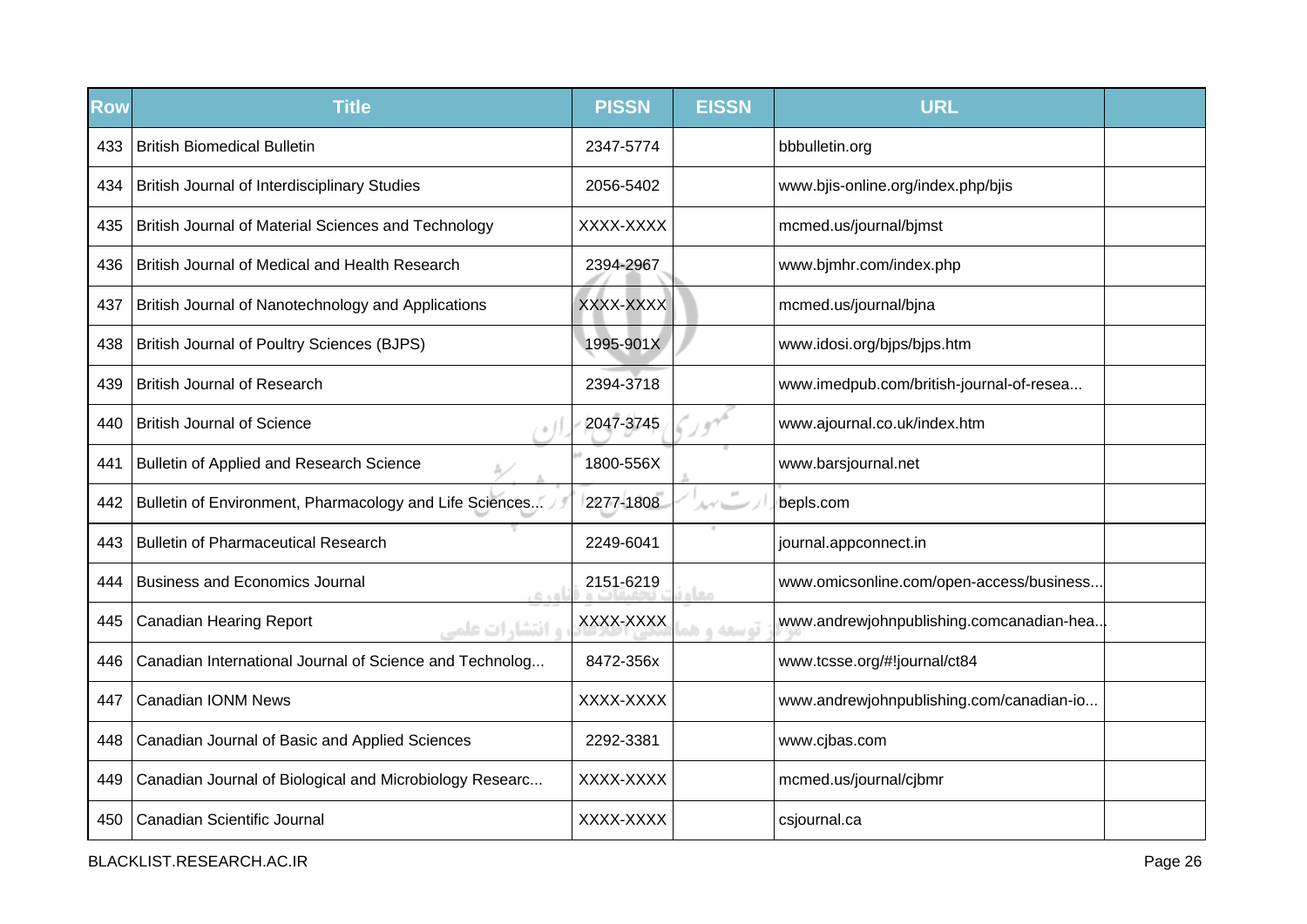| <b>Row</b> | <b>Title</b>                                                | <b>PISSN</b> | <b>EISSN</b> | <b>URL</b>                               |  |
|------------|-------------------------------------------------------------|--------------|--------------|------------------------------------------|--|
| 451        | <b>Cancer Biology</b>                                       | 2150-1041    |              | www.cancerbio.net                        |  |
| 452        | Cancer Biology and Therapeutic Oncology                     | XXXX-XXXX    |              | www.imedpub.com/cancer-biology-and-thera |  |
| 453        | Cancer Medicine & Anti Cancer Drugs                         | XXXX-XXXX    |              | www.omicsonline.org/cancer-medicine-anti |  |
| 454        | Cancer Science & Research: Open Access (CSROA)              | 2372-0921    |              | symbiosisonlinepublishing.com/cancerscie |  |
| 455        | Cancer Surgery                                              | XXXX-XXXX    |              | www.omicsonline.com/open-access/cancer-s |  |
| 456        | Cardiovascular Investigations: Open Access                  | XXXX-XXXX    |              | www.imedpub.com/cardiovascular-investiga |  |
| 457        | Cardiovascular Pathology: Open Access                       | XXXX-XXXX    |              | www.omicsonline.org/cardiovascular-patho |  |
| 458        | Cardiovascular Pharmacology: Open Access                    | 2329-6607    |              | www.esciencecentral.org/journals/cardiov |  |
| 459        | Case Reports in Clinical Medicine                           | 2325-7075    |              | www.scirp.org/journal/crcm               |  |
| 460        | Case Study and Case Report                                  | 2228-8988    |              | www.scopemed.org/?jid=23                 |  |
| 461        | Causes & Treatments in Arthritis (CTA)                      | XXXX-XXXX    |              | crimsonpublishers.com/cta                |  |
| 462        | Cell & Developmental Biology<br>0.40                        | 2168-9296    | <b>CLO</b>   | www.omicsgroup.org/journals/cell-develop |  |
| 463        | Cell Biology: Research & Therapy<br><b>و انتشا, ات علمی</b> | 2324-9293    | توسعه و ه    | www.scitechnol.com/cell-biology-research |  |
| 464        | CellBio                                                     | 2325-7776    |              | www.scirp.org/journal/cellbio            |  |
| 465        | Cellular & Molecular Medicine: Open access                  | XXXX-XXXX    |              | cellular-molecular-medicine.imedpub.com  |  |
| 466        | <b>Cellular and Molecular Biology</b>                       | 1165-158X    |              | www.omicsonline.com/open-access/cellular |  |
| 467        | Central European Journal of Experimental Biology            | XXXX-XXXX    |              | www.scholarsresearchlibrary.com/journals |  |
| 468        | <b>Cervical Cancer: Open Access</b>                         | XXXX-XXXX    |              | www.omicsonline.org/cervical-cancer.php  |  |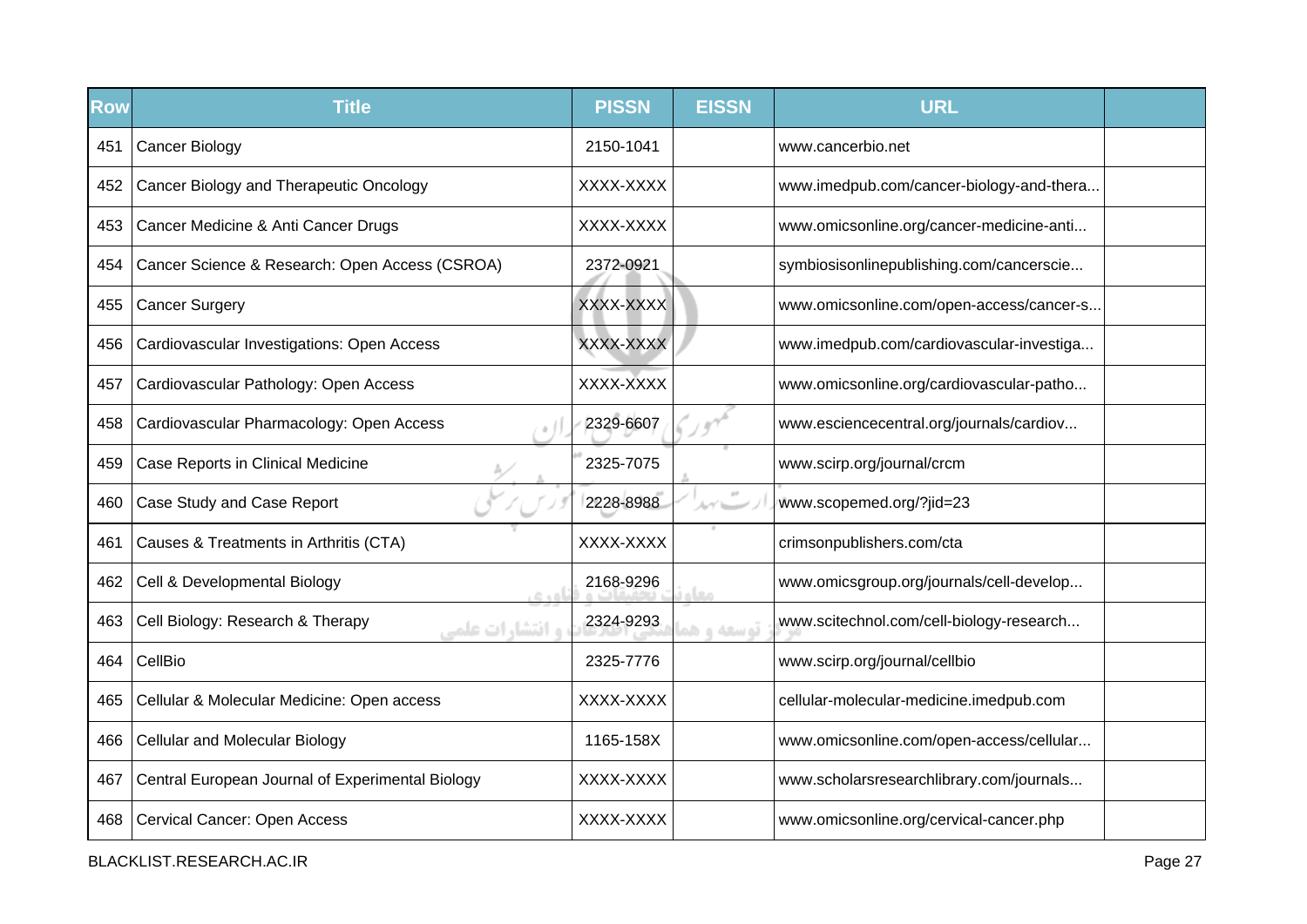| <b>Row</b> | <b>Title</b>                                                 | <b>PISSN</b> | <b>EISSN</b> | <b>URL</b>                               |  |
|------------|--------------------------------------------------------------|--------------|--------------|------------------------------------------|--|
| 469        | <b>Chemical Informatics</b>                                  | 2470-6973    |              | cheminformatics.imedpub.com              |  |
| 470        | <b>Chemical Sciences Journal</b>                             | 2150-3494    |              | www.omicsonline.com/open-access/chemical |  |
| 471        | Chemotherapy: Open Access                                    | 2167-7700    |              | www.omicsgroup.org/journals/chemotherapy |  |
| 472        | <b>Chinese Medicine</b>                                      | 2151-1918    |              | www.scirp.org/journal/cm                 |  |
| 473        | Chronic Diseases - International                             | 2379-7983    |              | austinpublishinggroup.com/chronic-diseas |  |
| 474        | Chronic Obstructive Pulmonary Disease: Open access           | XXXX-XXXX    |              | chronic-obstructive-pulmonary-disease.im |  |
| 475        | Ciencia e Tecnica Vitivinicola                               | 0254-0223    |              | ciencia-e-tecnica.org                    |  |
| 476        | <b>Clinical &amp; Medical biochemistry</b>                   | 2471-2663    |              | www.omicsonline.org/clinical-medical-bio |  |
| 477        | <b>Clinical and Experimental Psychology</b>                  | 2471-2701    |              | www.omicsonline.org/clinical-experimenta |  |
| 478        | <b>Clinical Depression</b>                                   | XXXX-XXXX    |              | www.omicsonline.org/clinical-depression  |  |
| 479        | Clinical Dermatology Research Journal                        | XXXX-XXXX    |              | www.scitechnol.com/clinical-dermatology- |  |
| 480        | Clinical Investigation                                       | 2041-6792    |              | www.openaccessjournals.com/journals/clin |  |
| 481        | Clinical Microbiology: Open Access<br><b>و انتشارات علمی</b> | 2327-5073    | توسعه واها   | www.esciencecentral.org/journals/clinica |  |
| 482        | <b>Clinical Pediatric Dermatology</b>                        | 2472-0143    |              | clinical-pediatrics-dermatology.imedpub  |  |
| 483        | <b>Clinical Pediatrics: Open Access</b>                      | XXXX-XXXX    |              | www.omicsonline.org/clinical-pediatrics  |  |
| 484        | Clinical Pharmacology & Biopharmaceutics Journals            | 2167-065X    |              | www.omicsgroup.org/journals/clinical-pha |  |
| 485        | <b>Clinical Practice (Therapy)</b>                           | 2044-9038    |              | www.openaccessjournals.com/journals/clin |  |
| 486        | <b>Clinical Psychiatry</b>                                   | 2471-9854    |              | clinical-psychiatry.imedpub.com          |  |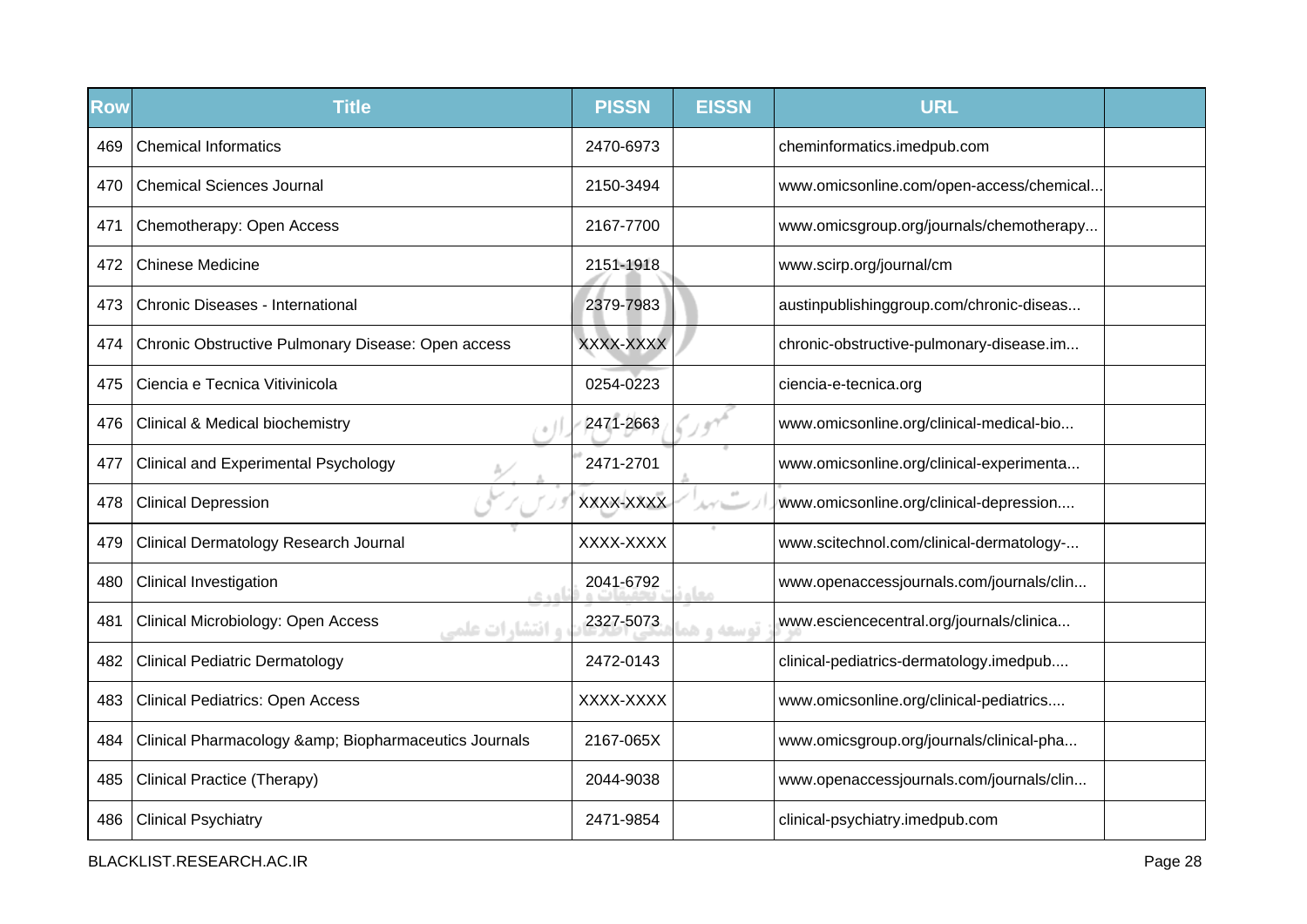| Row | <b>Title</b>                                                     | <b>PISSN</b> | <b>EISSN</b> | <b>URL</b>                               |  |
|-----|------------------------------------------------------------------|--------------|--------------|------------------------------------------|--|
| 487 | Clinical Research in Dermatology: Open Access (CRDOA)            | 2378-1726    |              | symbiosisonlinepublishing.com/dermatolog |  |
| 488 | <b>Clinical Research in Orthopedics</b>                          | XXXX-XXXX    |              | www.scitechnol.com/clinical-research-ort |  |
| 489 | Clinical Research on Foot & Ankle                                | 2329-910X    |              | www.esciencecentral.org/journals/clinica |  |
| 490 | Clinics in Mother and Child Health                               | 2090-7214    |              | www.omicsonline.com/open-access/clinics- |  |
| 491 | Clinics in Oncology                                              | XXXX-XXXX    |              | www.clinicsinoncology.com                |  |
| 492 | <b>Clinics in Oncology Research</b>                              | XXXX-XXXX    |              | austinpublishinggroup.com/clinics-in-onc |  |
| 493 | <b>Clinics in Surgery</b>                                        | XXXX-XXXX    |              | www.clinicsinsurgery.com                 |  |
| 494 | <b>Cloning &amp; Transgenesis</b>                                | 2168-9849    |              | www.omicsgroup.org/journals/cloning-tran |  |
| 495 | Cohesive Journal of Microbiology & Infectious Disea              | XXXX-XXXX    |              | crimsonpublishers.com/cjmi               |  |
| 496 | COJ Nursing & Healthcare (COJNH)                                 | XXXX-XXXX    | $\alpha$     | crimsonpublishers.com/cojnh              |  |
| 497 | COJ Reviews and Research (COJRR)                                 | XXXX-XXXX    |              | crimsonpublishers.com/cojrr              |  |
| 498 | Colorectal Cancer: Open access<br>$C + D$                        | 2471-9943    | مخاه         | colorectal-cancer.imedpub.com            |  |
| 499 | Comprehensive Research Journal of Biochemistry and Biot          | XXXX-XXXX    | توسعه و هد   | https://comprehensiveresearchjournals.or |  |
| 500 | COMPREHENSIVE Research Journal of Biotechnology (CRJB) XXXX-XXXX |              |              | https://comprehensiveresearchjournals.or |  |
| 501 | Comprehensive Research Journal of Environmental Science          | XXXX-XXXX    |              | https://comprehensiveresearchjournals.or |  |
| 502 | Comprehensive Research Journal of Food Science and Tech          | XXXX-XXXX    |              | https://comprehensiveresearchjournals.or |  |
| 503 | Comprehensive Research Journal of Medicine and Medical           | XXXX-XXXX    |              | https://comprehensiveresearchjournals.or |  |
| 504 | Comprehensive Research Journal of Microbiology (CRJM)            | XXXX-XXXX    |              | https://comprehensiveresearchjournals.or |  |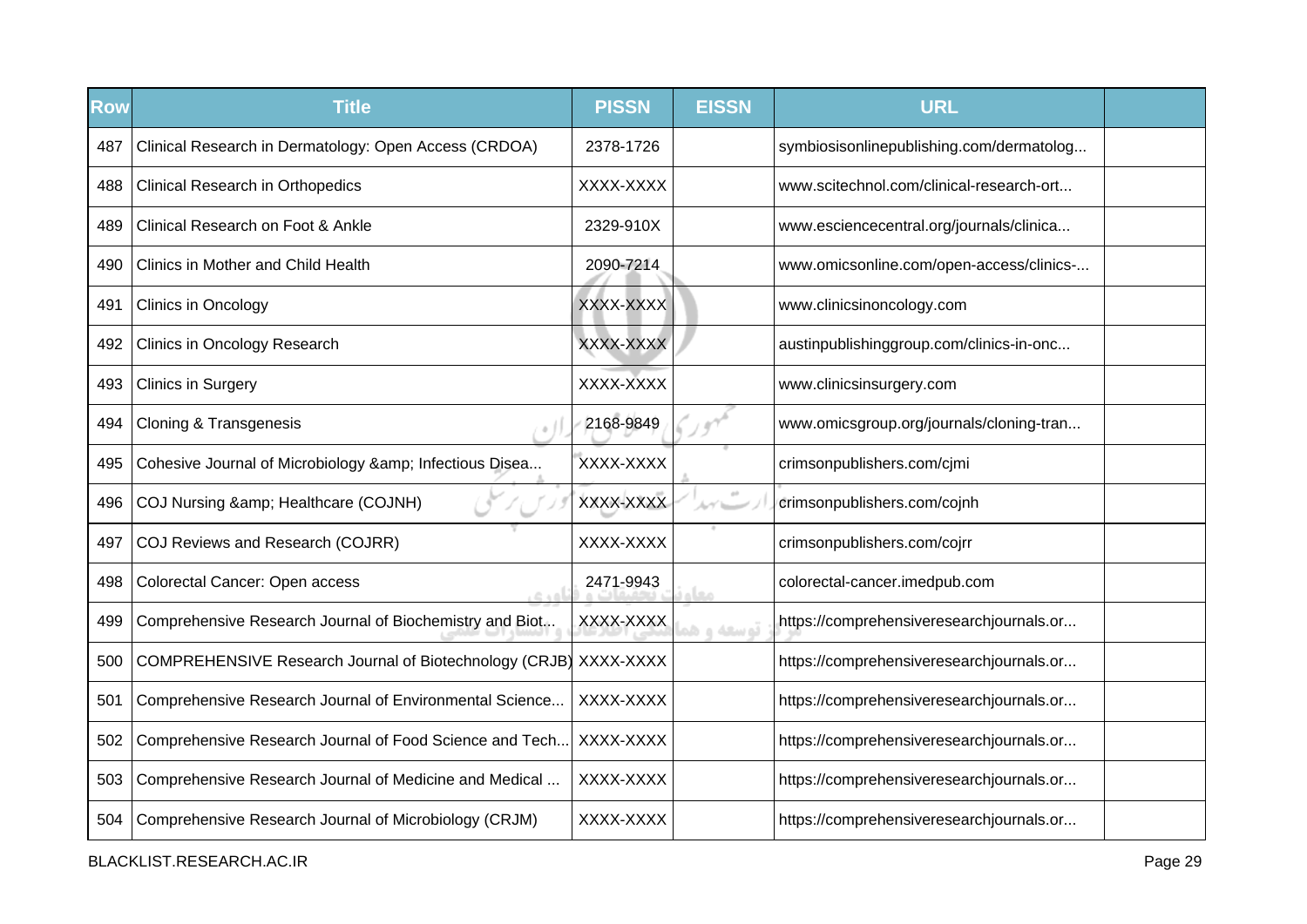| <b>Row</b> | <b>Title</b>                                                             | <b>PISSN</b> | <b>EISSN</b> | <b>URL</b>                               |  |
|------------|--------------------------------------------------------------------------|--------------|--------------|------------------------------------------|--|
| 505        | Comprehensive Research Journal of Nursing and Midwifery                  | XXXX-XXXX    |              | https://comprehensiveresearchjournals.or |  |
| 506        | Comprehensive Research Journal of Pharmacy and Pharmaco. XXXX-XXXX       |              |              | https://comprehensiveresearchjournals.or |  |
| 507        | <b>Computational Chemistry</b>                                           | 2332-5968    |              | www.scirp.org/journal/cc                 |  |
| 508        | <b>Computational Molecular Bioscience</b>                                | 2165-3445    |              | www.scirp.org/journal/cmb                |  |
| 509        | Computational Water, Energy, and Environmental Engineer                  | 2168-1562    |              | www.scirp.org/journal/cweee              |  |
| 510        | <b>Computer Engineering &amp; Information Technology</b>                 | 2324-9307    |              | www.scitechnol.com/computer-engineering- |  |
| 511        | Cosmetology & Oro Facial Surgery                                         | XXXX-XXXX    |              | www.omicsonline.org/cosmetology-orofacia |  |
| 512        | <b>Critical Care Obstetrics and Gynecology</b>                           | XXXX-XXXX    |              | obstetrics.imedpub.com                   |  |
| 513        | <b>Current Neurobiology</b>                                              | 0975-9042    |              | www.omicsonline.org/current-neurobiology |  |
| 514        | <b>Current Pediatric Research</b>                                        | 0971-9032    |              | www.currentpediatrics.com                |  |
| 515        | Current Research in Bacteriology                                         | 1994-5426    |              | www.ansinet.com/jindex.php?issn=1994-542 |  |
| 516        | <b>Current Research: Cardiology</b><br>$C + D$                           | XXXX-XXXX    | مخالم        | www.pulsus.comjournals/current-research- |  |
| 517        | <b>Current Research: Integrative Medicine</b><br><b>و انتشا, ات علمی</b> | XXXX-XXXX    | توسعه واهد   | www.pulsus.comjournals/current-research- |  |
| 518        | <b>Current Science</b>                                                   | XXXX-XXXX    |              | currentscience.org                       |  |
| 519        | <b>Current Synthetic and Systems Biology</b>                             | 2332-0737    |              | www.omicsonline.org/current-synthetic-an |  |
| 520        | <b>Current Trends in Gynecologic Oncology</b>                            | XXXX-XXXX    |              | www.omicsgroup.org/journals/gynecologic- |  |
| 521        | <b>Current Trends in Nutraceuticals</b>                                  | XXXX-XXXX    |              | nutraceuticals.imedpub.com               |  |
| 522        | Degenerative Intellectual & Developmental Disabilit                      | XXXX-XXXX    |              | crimsonpublishers.com/didd               |  |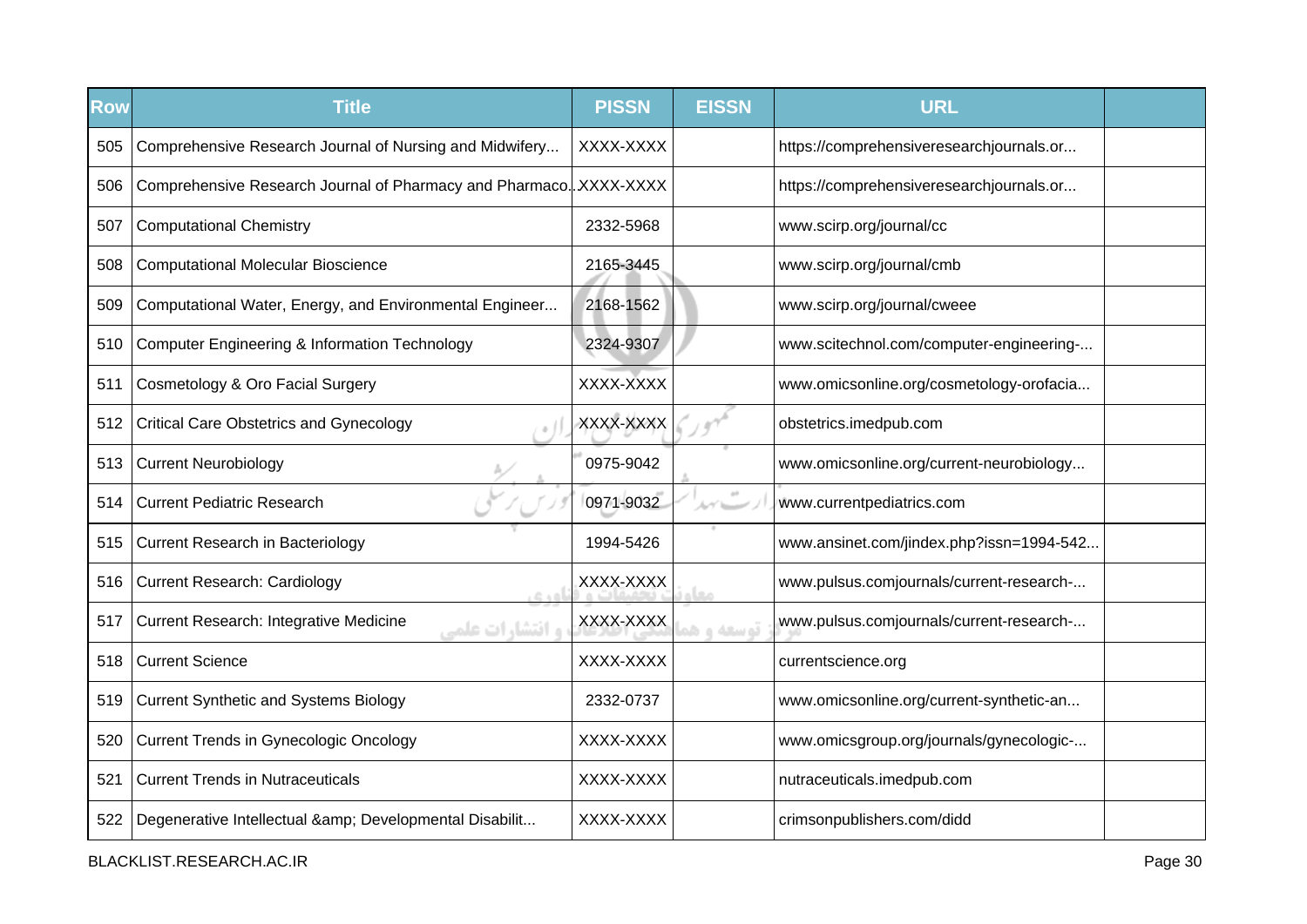| <b>Row</b> | <b>Title</b>                                            | <b>PISSN</b> | <b>EISSN</b>           | <b>URL</b>                               |  |
|------------|---------------------------------------------------------|--------------|------------------------|------------------------------------------|--|
| 523        | <b>DENISIA</b>                                          | 1608-8700    |                        | denisia-journal.com                      |  |
| 524        | Dental Health: Current Research                         | 2470-0886    |                        | www.scitechnol.com/dental-health-current |  |
| 525        | Dental Implants and Dentures: Open Access               | XXXX-XXXX    |                        | www.omicsgroup.org/journals/dental-impla |  |
| 526        | Dentistry                                               | 2161-1122    |                        | www.omicsonline.org/dentistry.php        |  |
| 527        | <b>Dentistry and Practices</b>                          | 2581-4990    | 2581-4990              | www.sciaeon.org/submit-paper             |  |
| 528        | Der Chemica Sinica                                      | 0976-8505    |                        | www.imedpub.com/der-chemica-sinica       |  |
| 529        | Der Pharma Chemica                                      | 0975-413X    |                        | http://derpharmachemica.com              |  |
| 530        | Der Pharmacia Lettre                                    | 0975-5071    |                        | www.scholarsresearchlibrary.com/journals |  |
| 531        | Der Pharmacia Sinica                                    | 0976-8688    |                        | www.imedpub.com/der-pharmacia-sinica     |  |
| 532        | Der Pharmacologia Sinica                                | XXXX-XXXX    | $\sigma^{\pm}$<br>ルブレー | mcmed.us/journal/dps                     |  |
| 533        | <b>Dermatology Case Reports</b>                         | XXXX-XXXX    |                        | www.omicsgroup.org/journals/dermatology- |  |
| 534        | Determinations in Nanomedicine and Nanotechnology (DNN) | XXXX-XXXX    | مخاه                   | crimsonpublishers.com/dnn                |  |
| 535        | Developments in Anaesthetics and Pain Management (DAPM) | XXXX-XXXX    | توسعه و هو             | crimsonpublishers.com/dapm               |  |
| 536        | <b>Diabetes Case Reports</b>                            | XXXX-XXXX    |                        | www.omicsgroup.org/journals/diabetes-cas |  |
| 537        | Diabetes Management                                     | 1758-1907    |                        | www.openaccessjournals.com/journals/diab |  |
| 538        | Diagnostic Pathology: Open Access                       | XXXX-XXXX    |                        | www.omicsonline.org/diagnostic-pathology |  |
| 539        | Diversity and Equality in Health and Care               | 2049-5471    |                        | diversityhealthcare.imedpub.com          |  |
| 540        | Dual Diagnosis: Open Access                             | 2472-5048    |                        | dual-diagnosis.imedpub.com               |  |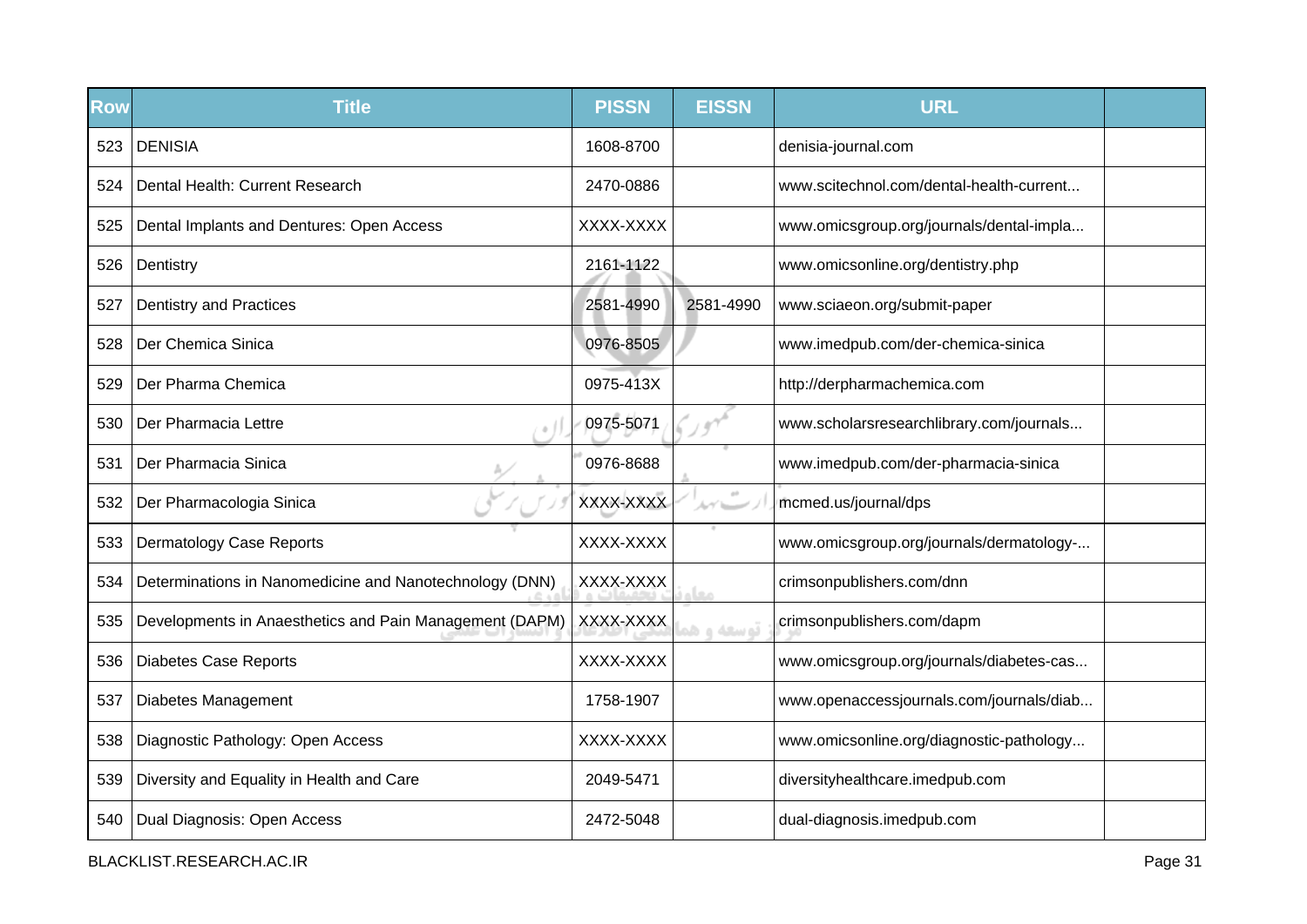| <b>Row</b> | <b>Title</b>                                               | <b>PISSN</b> | <b>EISSN</b> | <b>URL</b>                               |  |
|------------|------------------------------------------------------------|--------------|--------------|------------------------------------------|--|
| 541        | E-Health Telecommunication Systems and Networks            | 2167-9517    |              | www.scirp.org/journal/etsn               |  |
| 542        | Ecology, Environment and Conservation                      | 0971-765X    |              | www.envirobiotechjournals.com/journal_de |  |
| 543        | <b>Electronic Journal of Biology</b>                       | 1860-3122    |              | ejbio.imedpub.com                        |  |
| 544        | <b>Emergency and Trauma Care</b>                           | XXXX-XXXX    |              | www.imedpub.com/emergency-and-trauma-car |  |
| 545        | <b>Emergency Medicine: Open Access</b>                     | 2165-7548    |              | www.omicsgroup.org/journals/emergency-me |  |
| 546        | Endocrinology & Diabetes Research                          | 2470-7570    |              | www.scitechnol.com/endocrinology-and-dia |  |
| 547        | Endocrinology & Metabolic Syndrome                         | 2161-1017    |              | www.omicsonline.org/endocrinology-metabo |  |
| 548        | Endocrinology and Metabolism: Open Access                  | XXXX-XXXX    |              | www.imedpub.com/endocrinology-metabolism |  |
| 549        | Endocrinology Research and Metabolism                      | XXXX-XXXX    |              | www.imedpub.com/endocrinology-research-a |  |
| 550        | <b>Energy and Power Engineering</b>                        | 1949-243X    |              | www.scirp.org/journal/epe                |  |
| 551        | Entomology, Ornithology & Herpetology: Current Research    | 2161-0983    |              | www.omicsonline.org/entomology-ornitholo |  |
| 552        | Environmental Analysis and Ecology Studies (EAES)          | XXXX-XXXX    | معا          | crimsonpublishers.com/eaes               |  |
| 553        | <b>Environmental Research Journal</b><br>، و انتشارات علمی | 1994-5396    | توسعه و ه    | www.medwelljournals.com/journalhome.php? |  |
| 554        | <b>Environmental Toxicology Studies Journal</b>            | XXXX-XXXX    |              | www.imedpub.com/environmental-toxicology |  |
| 555        | <b>Enzyme Engineering</b>                                  | 2329-6674    |              | www.omicsgroup.org/journals/enzyme-engin |  |
| 556        | Epidemiology: Open Access                                  | 2161-1165    |              | www.omicsonline.org/epidemiology-open-ac |  |
| 557        | Epilepsy Journal                                           | 2472-0895    |              | www.omicsonline.org/epilepsy.php         |  |
| 558        | Eurasian Journal of Agricultural and Environmental Medi    | 1995-073x    |              | www.aensiweb.com/EJAEM                   |  |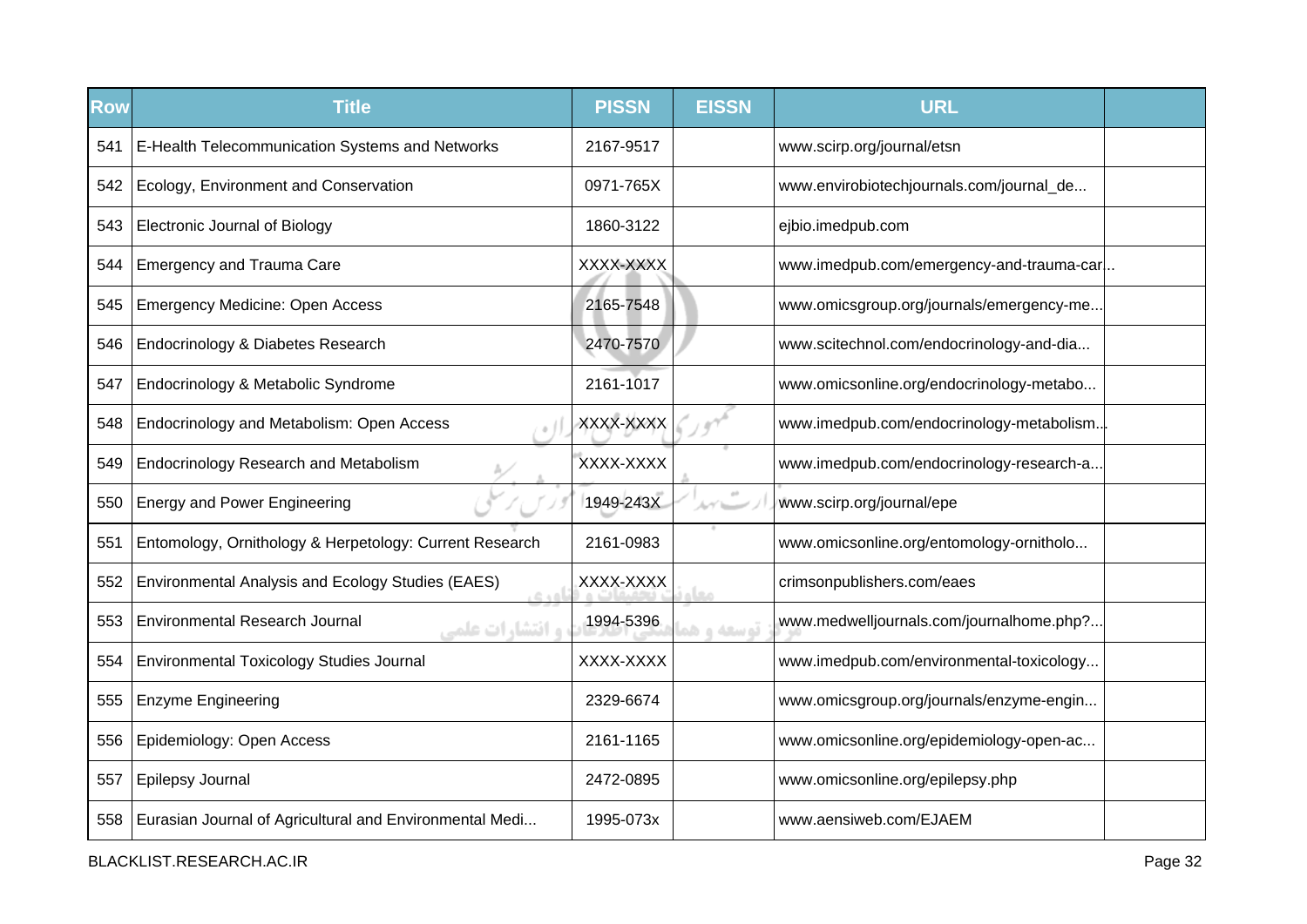| <b>Row</b> | <b>Title</b>                                            | <b>PISSN</b> | <b>EISSN</b> | <b>URL</b>                               |  |
|------------|---------------------------------------------------------|--------------|--------------|------------------------------------------|--|
| 559        | European Academic Research                              | 2286-4822    |              | www.euacademic.org/default.aspx          |  |
| 560        | European Journal of Academic Essays (EJAE)              | 2183-3818    |              | euroessays.org                           |  |
| 561        | European Journal of Applied Engineering and Scientific  | XXXX-XXXX    |              | www.scholarsresearchlibrary.com/journals |  |
| 562        | European Journal of Applied Sciences (EJAS)             | 2079-2077    |              | www.idosi.org/ejas/ejas.htm              |  |
| 563        | European Journal of Biological Sciences (EJBS)          | 2079-2085    |              | www.idosi.org/ejbs/ejbs.htm              |  |
| 564        | European Journal of Biotechnology and Bioscience        | 2321-9122    |              | www.biotechjournal.info                  |  |
| 565        | European journal of Complementary and Alternative Medic | XXXX-XXXX    |              | mcmed.us/journal/ejcam                   |  |
| 566        | European Journal of Educational Research (EUJER)        | 2165-8714    |              | eurojedu.com                             |  |
| 567        | European Journal of Environmental Ecology               | XXXX-XXXX    |              | mcmed.us/journal/ejee                    |  |
| 568        | European Journal of Experimental Biology                | 2248-9215    |              | www.imedpub.com/european-journal-of-expe |  |
| 569        | European Journal of Experimental Social Psychology      | XXXX-XXXX    |              | mcmed.us/journal/ejesp                   |  |
| 570        | European Journal of Marine Biology and Entomology Resea | XXXX-XXXX    | <b>RAY</b>   | mcmed.us/journal/ejmber                  |  |
| 571        | European Journal of Molecular Biology and Biochemistry  | 2348-2192    | توسعه و ه    | mcmed.us/journal/ejmbb                   |  |
| 572        | European Journal of Nanoscience and Nanotechnology      | XXXX-XXXX    |              | mcmed.us/journal/ejnn                    |  |
| 573        | European Journal of Negative Results in Biomedicine     | XXXX-XXXX    |              | mcmed.us/journal/ejnrb                   |  |
| 574        | European Journal of Nursing                             | XXXX-XXXX    |              | mcmed.us/journal/ejn                     |  |
| 575        | European Journal of Pharmaceutical and Medical Research | 2394-3211    |              | www.ejpmr.com/                           |  |
| 576        | European Journal of Pharmaceutical Science and Research | XXXX-XXXX    |              | mcmed.us/journal/ejpsr                   |  |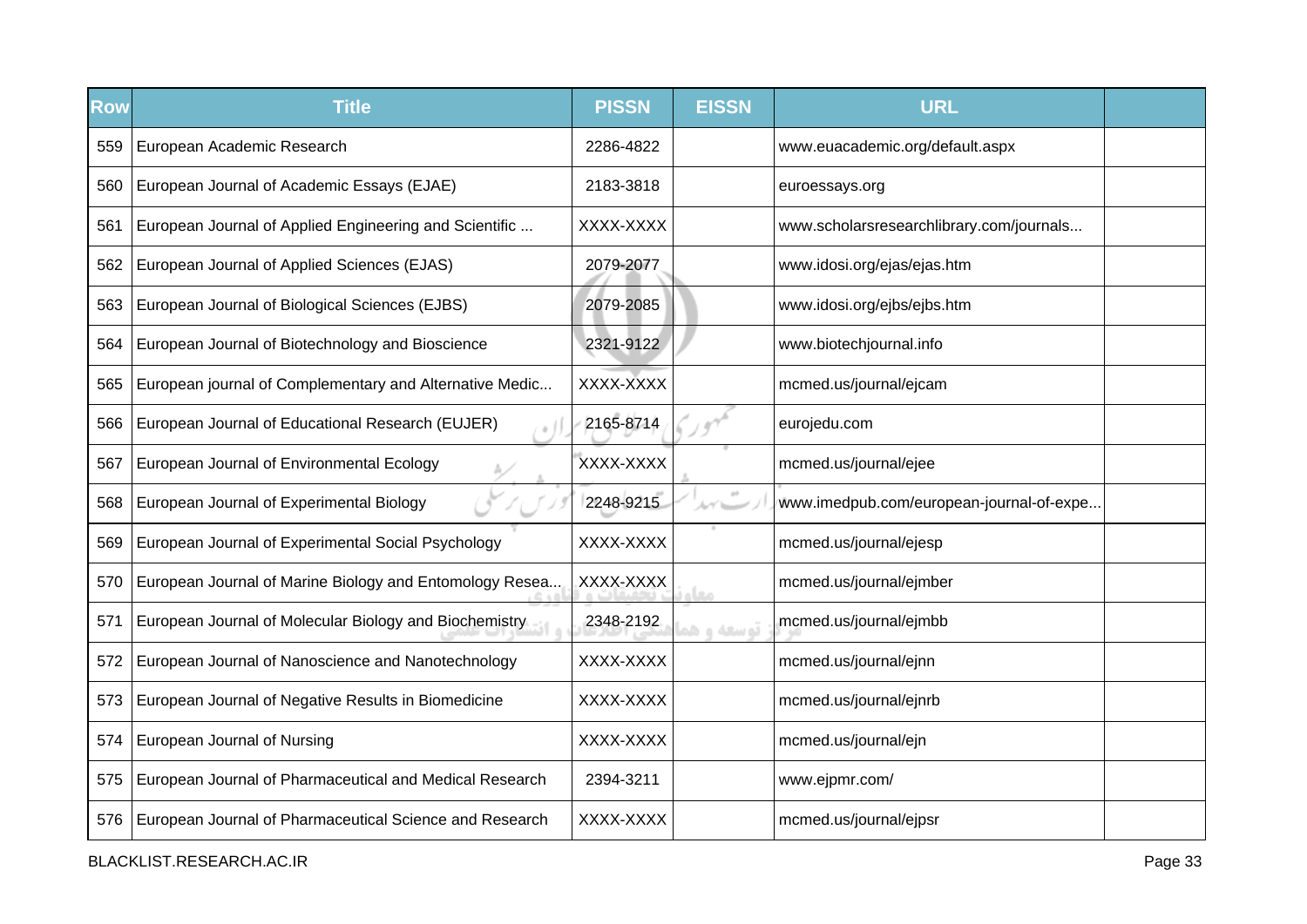| <b>Row</b> | <b>Title</b>                                             | <b>PISSN</b> | <b>EISSN</b> | <b>URL</b>                               |  |
|------------|----------------------------------------------------------|--------------|--------------|------------------------------------------|--|
| 577        | European Journal of Pharmacology & Toxicology            | XXXX-XXXX    |              | mcmed.us/journal/ejpt                    |  |
| 578        | European Journal of Scientific Research                  | 1450-216x    |              | www.europeanjournalofscientificresearch  |  |
| 579        | European Journal of Sports & amp; Exercise Science       | XXXX-XXXX    |              | www.scholarsresearchlibrary.com/journals |  |
| 580        | European Journal of Zoological Research                  | XXXX-XXXX    |              | www.scholarsresearchlibrary.com/journals |  |
| 581        | European Scientific Journal                              | 1857-7881    |              | eujournal.org/index.php/esj              |  |
| 582        | <b>Evidence Based Medicine and Practice</b>              | 2471-9919    |              | www.omicsonline.org/evidence-based-medic |  |
| 583        | Examines in Physical Medicine and Rehabilitation (EPMR)  | XXXX-XXXX    |              | crimsonpublishers.com/epmr               |  |
| 584        | Experimental Techniques in Urology & amp; Nephrology (ET | XXXX-XXXX    |              | crimsonpublishers.com/etun               |  |
| 585        | Experiments in Rhinology & Otolaryngology (ERO)          | XXXX-XXXX    |              | crimsonpublishers.com/ero                |  |
| 586        | Expert Opinion on Environmental Biology                  | 2325-9655    | ルゲレー         | www.scitechnol.com/expert-opinion-on-env |  |
| 587        | Family Medicine & Medical Science Research               | 2327-4972    |              | www.omicsgroup.org/journals/family-medic |  |
| 588        | <b>Fermentation Technology</b><br>6.401                  | 2167-7972    | مخاه         | www.omicsgroup.org/journals/fermentation |  |
| 589        | Fibromyalgia: Open Access<br>و انتشارات علمی             | XXXX-XXXX    | توسعه و هم   | www.omicsonline.org/fibromyalgia.php     |  |
| 590        | Fisheries and Aquaculture Journal                        | 2150-3508    |              | www.omicsonline.com/open-access/fisherie |  |
| 591        | Fluid Mechanics: Open Access (FMOA)                      | XXXX-XXXX    |              | www.omicsonline.com/open-access/fluid-me |  |
| 592        | <b>Food and Nutrition Sciences</b>                       | 2157-944X    |              | www.scirp.org/journal/fns                |  |
| 593        | Foot & Ankle                                             | XXXX-XXXX    |              | austinpublishinggroup.com/foot-ankle-stu |  |
| 594        | Forensic Medicine and Anatomy Research                   | 2327-4115    |              | www.scirp.org/journal/fmar               |  |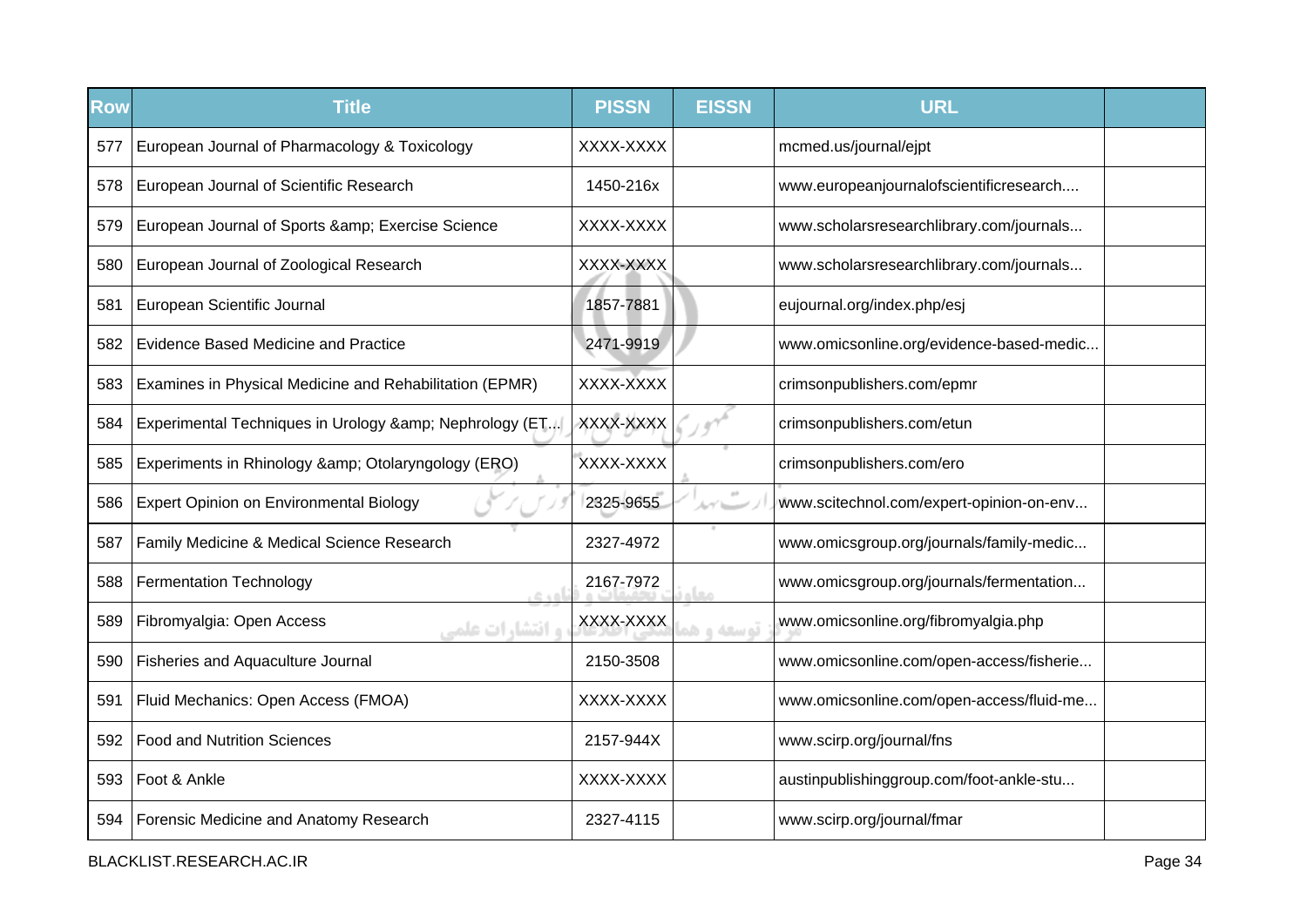| <b>Row</b> | <b>Title</b>                                                     | <b>PISSN</b> | <b>EISSN</b> | <b>URL</b>                               |  |
|------------|------------------------------------------------------------------|--------------|--------------|------------------------------------------|--|
| 595        | Forensic Science & Addiction Research (AFSR)                     | XXXX-XXXX    |              | crimsonpublishers.com/fsar               |  |
| 596        | Forest Research: Open Access                                     | 2168-9776    |              | www.omicsgroup.org/journals/forest-resea |  |
| 597        | <b>Fungal Genomics &amp; Biology</b>                             | 2165-8056    |              | www.omicsgroup.org/journals/fungal-genom |  |
| 598        | Galaxy: International Multidisciplinary Research Journa          | 2278-9529    |              | www.galaxyimrj.com                       |  |
| 599        | Gastroenterology Medicine & Research Journal (GMR)               | XXXX-XXXX    |              | crimsonpublishers.com/gmr                |  |
| 600        | Gastrointestinal Cancer: Research & Therapy                      | 2574-2949    |              | austinpublishinggroup.com/gastrointestin |  |
| 601        | Gene Technology                                                  | 2329-6682    |              | www.omicsgroup.org/journals/gene-technol |  |
| 602        | General Medicine: Open Access                                    | 2327-5146    |              | www.esciencecentral.org/journals/general |  |
| 603        | Geoinformatics & Geostatistics: an Overview                      | 2327-4581    |              | www.scitechnol.com/geoinformatics-geosta |  |
| 604        | <b>Gerontology &amp; Geriatrics</b>                              | XXXX-XXXX    | ルイレー         | austinpublishinggroup.com/gerontology    |  |
| 605        | Gerontology & Geriatrics Studies (GGS)                           | XXXX-XXXX    |              | crimsonpublishers.com/ggs                |  |
| 606        | Glaucoma: Open Access<br>$R \triangleq 0$                        | XXXX-XXXX    | <b>Leurs</b> | www.omicsonline.org/glaucoma.php         |  |
| 607        | Global Environment, Health and Safety<br><b>، انتشا, ات علمی</b> | XXXX-XXXX    | توسعه و هو   | www.imedpub.com/global-environment-healt |  |
| 608        | Global Journal for Research Analysis (GJRA)                      | 2277-8160    |              | https://www.worldwidejournals.com/global |  |
| 609        | Global Journal of Allergy                                        | 2455-8141    |              | www.peertechz.com/journals/global-journa |  |
| 610        | Global Journal of Anesthesiology                                 | 2455-3476    |              | www.peertechz.com/journals/global-journa |  |
| 611        | Global Journal of Animal Scientific Research (GJASR)             | 2345-4385    |              | www.journals.wsrpublishing.com/index.php |  |
| 612        | Global Journal of Biodiversity Science and Management (          | 2074-0875    |              | www.aensiweb.com/GJBSM                   |  |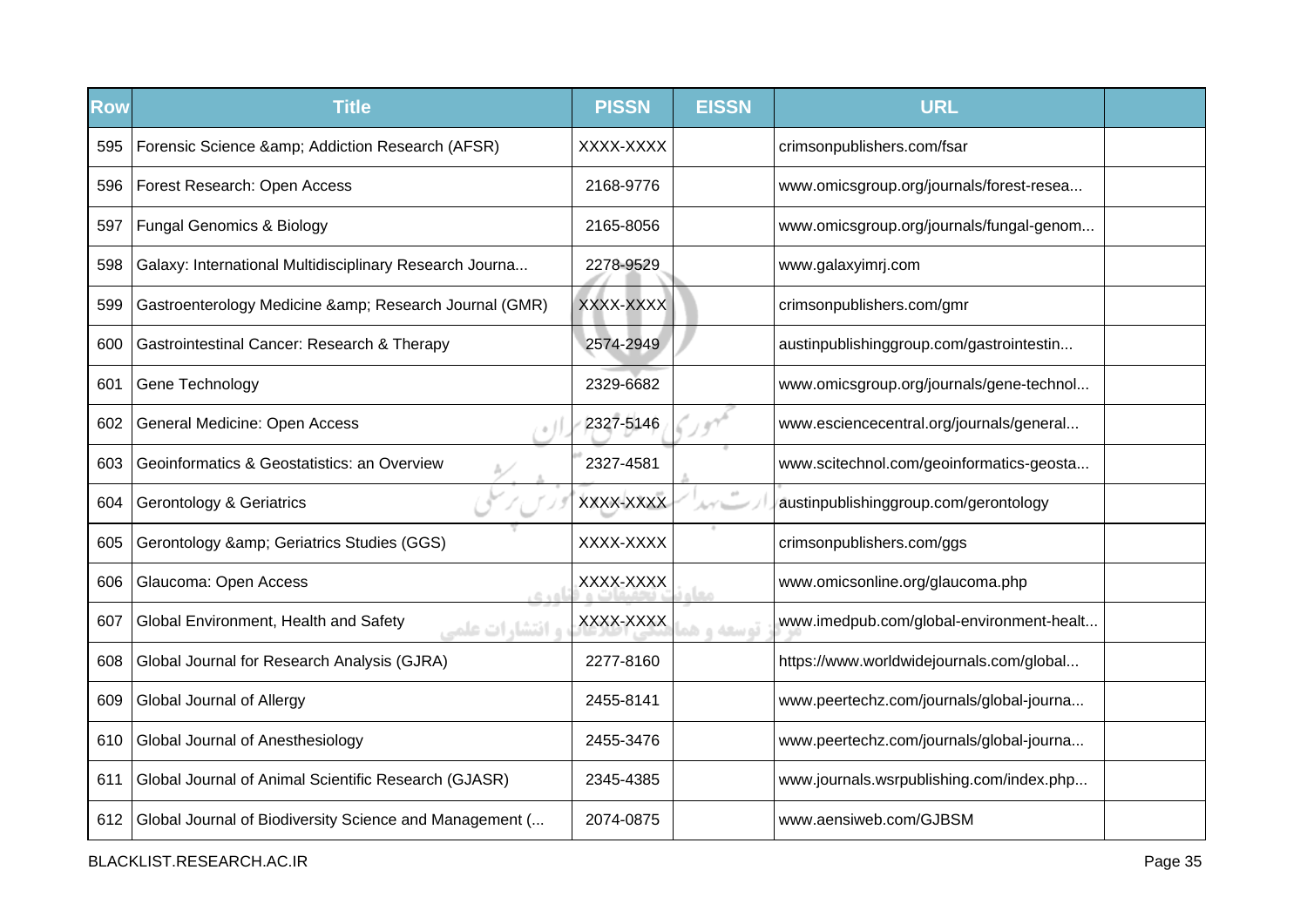| <b>Row</b> | <b>Title</b>                                            | <b>PISSN</b> | <b>EISSN</b> | <b>URL</b>                               |  |
|------------|---------------------------------------------------------|--------------|--------------|------------------------------------------|--|
| 613        | Global Journal of Biotechnology & Biochemistry (GJBB)   | 2078-466X    |              | www.idosi.org/gjbb/gjbb.htm              |  |
| 614        | Global Journal of Biotechnology & Biochemistry Research | 2248-9894    |              | www.ripublication.com/gjbbr.htm          |  |
| 615        | Global Journal of Biotechnology and Biomaterial Science | XXXX-XXXX    |              | www.peertechz.com/journals/global-journa |  |
| 616        | Global Journal of Cancer Therapy                        | XXXX-XXXX    |              | www.peertechz.com/journals/global-journa |  |
| 617        | Global Journal of Clinical Virology                     | XXXX-XXXX    |              | www.peertechz.com/journals/global-journa |  |
| 618        | Global Journal of Crop Science                          | XXXX-XXXX    |              | www.peertechz.com/journals/global-journa |  |
| 619        | Global Journal of Ecology                               | XXXX-XXXX    |              | www.peertechz.com/journals/global-journa |  |
| 620        | Global Journal of Endocrinological Metabolism (GJEM)    | XXXX-XXXX    |              | crimsonpublishers.com/gjem               |  |
| 621        | Global Journal of Environmental Research                | 1990-925X    |              | www.idosi.org/gjer/gjer.htm              |  |
| 622        | Global Journal of Fertility and Research                | XXXX-XXXX    | $\alpha$     | www.peertechz.com/journals/global-journa |  |
| 623        | Global Journal of Infectious Diseases and Clinical Rese | 2455-5363    |              | www.peertechz.com/journals/global-journa |  |
| 624        | Global Journal of Medical and Clinical Case Reports     | 2455-5282    | مخاه         | www.peertechz.com/journals/global-journa |  |
| 625        | Global Journal of Medical and Health Sciences (GJM)     | XXXX-XXXX    | توسعه و هد   | globaljmhs.org                           |  |
| 626        | Global Journal of Medicinal Plant Research (GJMPR)      | 2074-0883    |              | www.aensiweb.com/GJMPR                   |  |
| 627        | Global Journal of Medicine and Public Health            | 2277-9604    |              | www.gjmedph.org                          |  |
| 628        | Global Journal of Molecular Sciences (GJMS)             | 1990-9241    |              | www.idosi.org/gjms/gjms.htm              |  |
| 629        | Global Journal of Multidisciplinary Studies             | 2348-0459    |              | www.gjms.co.in/index.php/gjms2016/index  |  |
| 630        | Global Journal of Nursing and Forensic Studies          | XXXX-XXXX    |              | www.omicsonline.org/global-journal-nursi |  |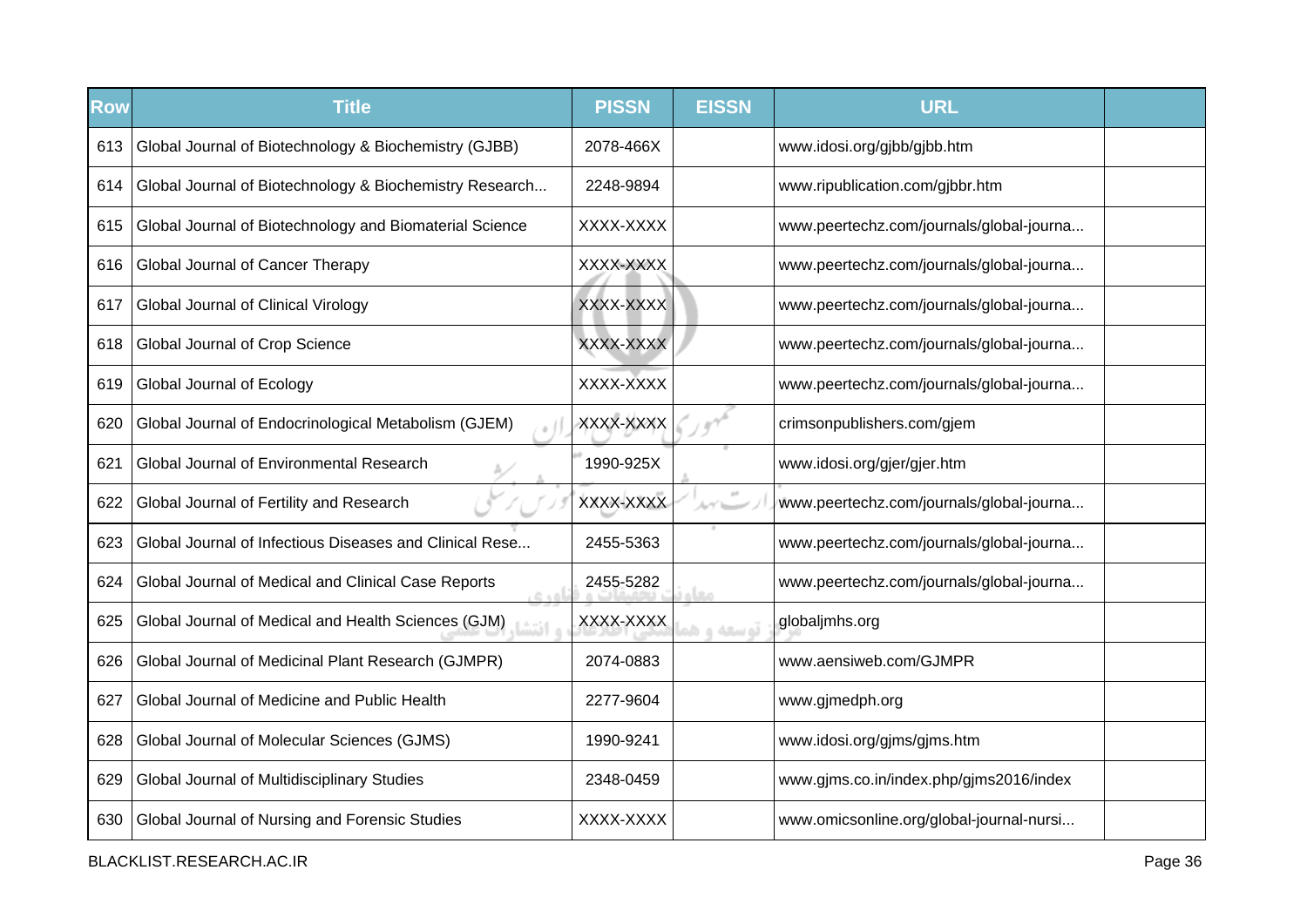| <b>Row</b> | <b>Title</b>                                                   | <b>PISSN</b> | <b>EISSN</b> | <b>URL</b>                               |  |
|------------|----------------------------------------------------------------|--------------|--------------|------------------------------------------|--|
| 631        | Global Journal of Obesity, Diabetes and Metabolic Syndr        | 2455-8583    |              | www.peertechz.com/journals/global-journa |  |
| 632        | Global Journal of Perioperative Medicine                       | XXXX-XXXX    |              | www.peertechz.com/journals/global-journa |  |
| 633        | Global Journal of Pharmacology (GJP)                           | 1992-0075    |              | www.idosi.org/gjp/gjp.htm                |  |
| 634        | Global Journal Of Plant Ecophysiology (GJPE)                   | 2074-0891    |              | www.aensiweb.com/GJPE                    |  |
| 635        | <b>Global Journal of Rare Diseases</b>                         | XXXX-XXXX    |              | www.peertechz.com/journals/global-journa |  |
| 636        | Global Journal of Research and Review                          | 2393-8854    |              | www.imedpub.com/global-journal-of-resear |  |
| 637        | Global Journal of Technology and Optimization                  | 2229-8711    |              | www.omicsonline.com/open-access/global-j |  |
| 638        | Global Journal of Zoology                                      | XXXX-XXXX    |              | www.peertechz.com/journals/global-journa |  |
| 639        | Global Veterinaria (GV)                                        | 1992-6197    |              | www.idosi.org/gv/gv.htm                  |  |
| 640        | <b>Gynecology &amp; Obstetrics</b>                             | 2161-0932    | $\pm 0$      | www.omicsonline.org/gynecology-obstetric |  |
| 641        | Gynecology & Obstetrics Case report                            | 2471-8165    |              | gynecology-obstetrics.imedpub.com        |  |
| 642        | Hair Therapy & Transplantation                                 | 2167-0951    | معاد         | www.omicsgroup.org/journals/hair-therapy |  |
| 643        | <b>Head and Neck Cancer Research</b><br><b>و انتشارات علمی</b> | XXXX-XXXX    | توسعه و هم   | head-and-neck-cancer-research.imedpub.co |  |
| 644        | Health                                                         | 1949-4998    |              | www.scirp.org/journal/health             |  |
| 645        | <b>Health Care: Current Reviews</b>                            | 2375-4273    |              | www.esciencecentral.org/journals/health- |  |
| 646        | <b>Health Science Journal</b>                                  | XXXX-XXXX    |              | www.hsj.gr                               |  |
| 647        | Health Systems and Policy Research                             | 2254-9137    |              | www.hsprj.com                            |  |
| 648        | HealthMED                                                      | 1840-2291    |              | healthmed.ba                             |  |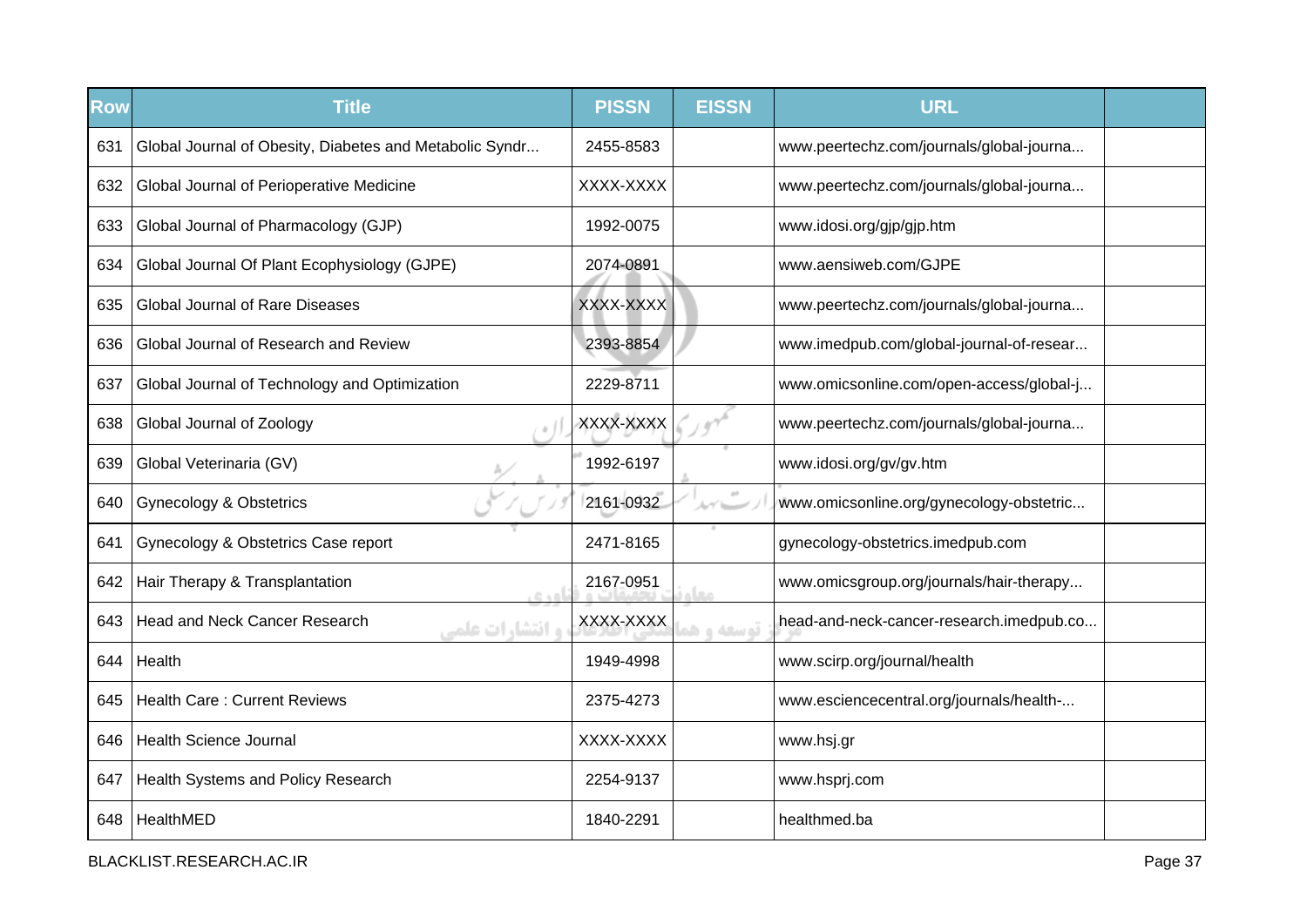| <b>Row</b> | <b>Title</b>                                                       | <b>PISSN</b> | <b>EISSN</b>  | <b>URL</b>                               |  |
|------------|--------------------------------------------------------------------|--------------|---------------|------------------------------------------|--|
| 649        | Herbal Medicine: Open Access                                       | 2472-0151    |               | herbal-medicine.imedpub.com              |  |
| 650        | <b>Hereditary Genetics: Current Research</b>                       | 2161-1041    |               | www.omicsonline.org/hereditary-genetics  |  |
| 651        | Hiv: Current Research                                              | XXXX-XXXX    |               | www.omicsonline.org/hiv-current-research |  |
| 652        | Human Genetics & Embryology                                        | 2161-0436    |               | www.omicsonline.org/human-genetics-embry |  |
| 653        | Hydrology: Current Research                                        | 2157-7587    |               | www.omicsonline.org/hydrology-current-re |  |
| 654        | Hygeia: Journal for Drugs and Medicines                            | 0975-6221    |               | www.hygeiajournal.com                    |  |
| 655        | iBusiness                                                          | 2150-4075    |               | www.scirp.org/journal/ib                 |  |
| 656        | <b>IIOAB Journal</b>                                               | 0976-3104    |               | www.iioab-journal.webs.com               |  |
| 657        | Imaging in Medicine                                                | 1755-5191    |               | www.openaccessjournals.com/journals/imag |  |
| 658        | Imaging Journal of Clinical and Medical Sciences                   | 2455-8702    | $\alpha\beta$ | www.peertechz.com/journals/imaging-journ |  |
| 659        | Immunochemistry & Immunopathology                                  | 2469-9756    |               | www.omicsonline.org/immunochemistry-immu |  |
| 660        | Immunogenetics: Open Access                                        | XXXX-XXXX    | مھا           | www.omicsonline.org/immunogenetics.php   |  |
| 661        | Immunological Disorders & Immunotherapy<br><b>، انتشا, ات علمہ</b> | XXXX-XXXX    | توسعه و هد    | www.omicsgroup.org/journals/immunologica |  |
| 662        | Immunome Research                                                  | 1745-7580    |               | www.omicsonline.com/open-access/immunome |  |
| 663        | Immunotherapy Research Journal                                     | XXXX-XXXX    |               | www.imedpub.com/immunotherapy-research-j |  |
| 664        | Immunotherapy: Open Access                                         | 2471-9552    |               | www.omicsonline.org/immunotherapy.php    |  |
| 665        | Indian Journal of Applied Research                                 | 2249-555X    |               | www.theglobaljournals.com/ijar/index.php |  |
| 666        | Indian Journal of Applied-Basic Medical Sciences                   | 2249-7935    |               | www.themedicalacademy.in                 |  |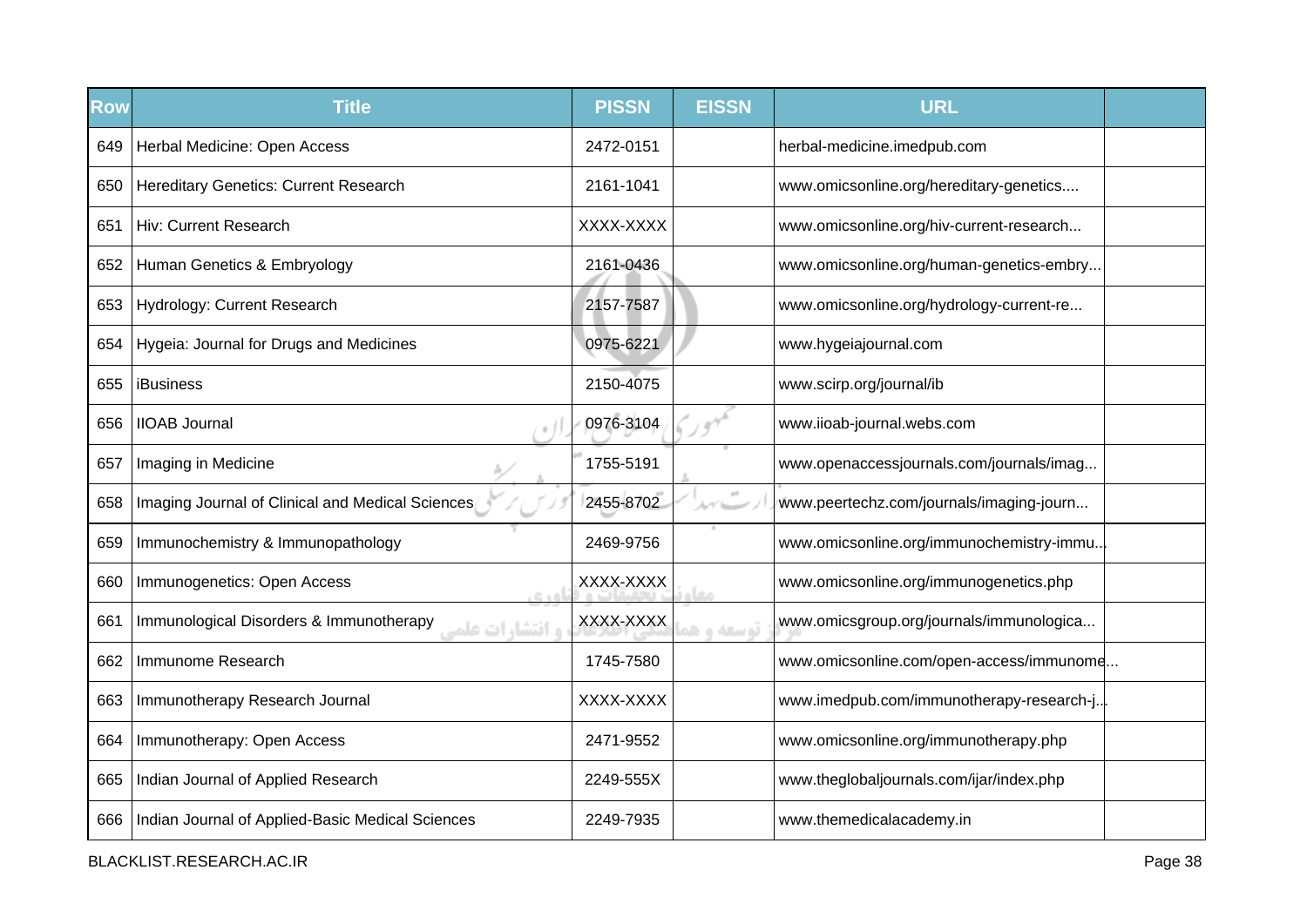| Row | <b>Title</b>                                                  | <b>PISSN</b> | <b>EISSN</b>    | <b>URL</b>                               |  |
|-----|---------------------------------------------------------------|--------------|-----------------|------------------------------------------|--|
| 667 | Indian Journal of Natural Sciences                            | 0976-0997    |                 | www.tnsroindia.org.in/journals.html      |  |
| 668 | Indian Journal of Pharmaceutical and Biological Researc       | 2320-9267    |                 | ijpbr.in                                 |  |
| 669 | Indian Journal of Pharmaceutical Science & Research (IJ       | 2248-9118    |                 | ijpsrjournal.com                         |  |
| 670 | Indian Journal of Public Health Research and Developmen       | 0976-0245    |                 | www.ijphrd.com                           |  |
| 671 | Indian Journal of Research in Pharmacy and Biotechnolog       | 2321-5674    |                 | www.ijrpb.com                            |  |
| 672 | Indian Journal of Sceince and Technology                      | 0974-6846    |                 | indjst.org                               |  |
| 673 | Indian Journal of Scientific Research (IJSR)                  | 0976-2876    |                 | www.ijsr.in                              |  |
| 674 | Indian Research Journal of Pharmacy and Science               | 2349-5332    |                 | irjps.in                                 |  |
| 675 | Indo American Journal of Pharmaceutical Research              | 2231-6876    |                 | www.iajpr.com                            |  |
| 676 | Indo American Journal of Pharmaceutical Sciences (IAJPS       | 2349-7750    | $\pm 0$<br>ルゲニー | www.iajps.com                            |  |
| 677 | Indo-Global Journal of Pharmaceutical Sciences                | 2249-1023    |                 | iglobaljournal.com                       |  |
| 678 | <b>Industrial Chemistry</b>                                   | 2469-9764    | مغاه            | www.omicsonline.org/industrial-chemistry |  |
| 679 | Industrial Engineering & Management<br><b>و انتشا,ات علمے</b> | 2169-0316    | توسعه و هم      | www.omicsgroup.org/journals/industrial-e |  |
| 680 | InfraMatics                                                   | 2169-270X    |                 | www.scirp.org/journal/inframatics        |  |
| 681 | Innovation in Tissue Engineering & Regenerative Medicin       | XXXX-XXXX    |                 | crimsonpublishers.com/iter               |  |
| 682 | Innovations in Pharmaceuticals and Pharmacotherapy (IPP       | 2321-323X    |                 | www.innpharmacotherapy.com/default.aspx  |  |
| 683 | Innovative Energy & Research                                  | XXXX-XXXX    |                 | www.omicsonline.com/open-access/innovati |  |
| 684 | Insights in Allergy, Asthma & Bronchitis                      | XXXX-XXXX    |                 | asthma-and-bronchitis.imedpub.com        |  |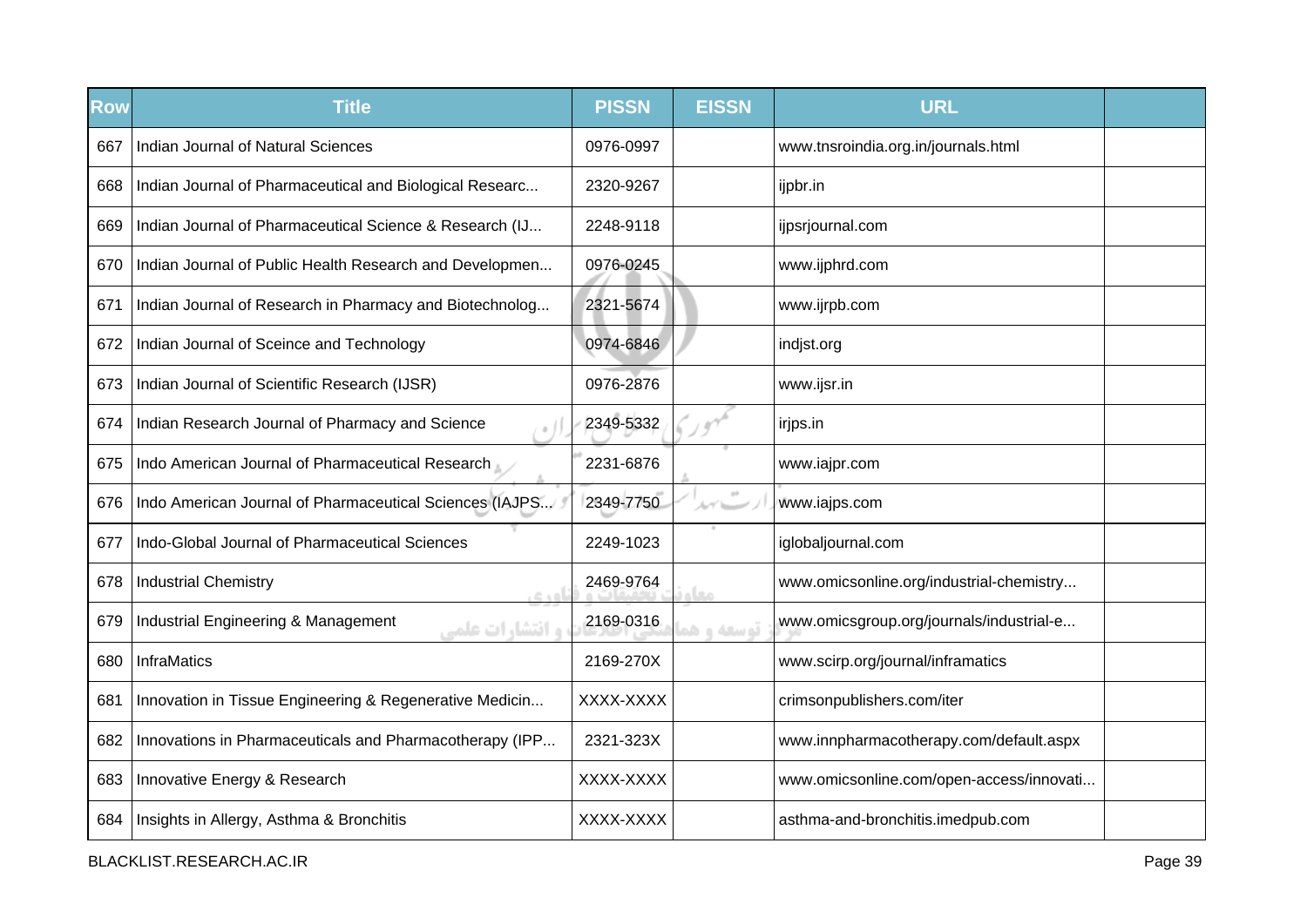| Row | <b>Title</b>                                                    | <b>PISSN</b> | <b>EISSN</b> | <b>URL</b>                               |  |
|-----|-----------------------------------------------------------------|--------------|--------------|------------------------------------------|--|
| 685 | Insights in Analytical Electrochemistry                         | 2470-9867    |              | electroanalytical.imedpub.com            |  |
| 686 | Insights in Aquaculture and Biotechnology                       | XXXX-XXXX    |              | www.imedpub.com/insights-in-aquaculture- |  |
| 687 | Insights in Biomedicine                                         | XXXX-XXXX    |              | biomedicine.imedpub.com                  |  |
| 688 | Insights in Blood Pressure                                      | 2471-9897    |              | blood-pressure.imedpub.com               |  |
| 689 | Insights in Chest Diseases                                      | XXXX-XXXX    |              | insightsinchestdiseases.imedpub.com      |  |
| 690 | Insights in Enzyme Research                                     | 2573-4466    |              | www.imedpub.com/insights-in-enzyme-resea |  |
| 691 | Insights in Medical Physics                                     | XXXX-XXXX    |              | medicalphysics.imedpub.com               |  |
| 692 | Insights in Neurosurgery                                        | 2471-9633    |              | neurosurgery.imedpub.com                 |  |
| 693 | Insights in Ophthalmology                                       | XXXX-XXXX    |              | www.imedpub.com/insights-in-ophthalmolog |  |
| 694 | Insights in Pediatric Cardiology                                | XXXX-XXXX    | ルイー          | pediatric-cardiology.imedpub.com         |  |
| 695 | Insights in Reproductive Medicine                               | XXXX-XXXX    |              | www.imedpub.com/insights-in-reproductive |  |
| 696 | Insights in Stem Cells<br>$C + D$                               | XXXX-XXXX    | مغار         | stemcells.imedpub.com                    |  |
| 697 | Integrative Journal of Global Health<br><b>، انتشا, ات علمی</b> | 2576-3911    | توسعه و ه    | www.imedpub.com/integrative-journal-of-g |  |
| 698 | <b>Intellectual Property Rights</b>                             | 2375-4516    |              | www.esciencecentral.org/journals/intelle |  |
| 699 | Intelligent Control and Automation                              | 2153-0653    |              | www.scirp.org/journal/ica                |  |
| 700 | Intelligent Information Management                              | 2160-5912    |              | www.scirp.org/journal/iim                |  |
| 701 | <b>INTERCIENCIA</b>                                             | 0378-1844    |              | intercienciajournal.com                  |  |
| 702 | Internal Medicine: Open Access                                  | 2165-8048    |              | www.omicsgroup.org/journals/internal-med |  |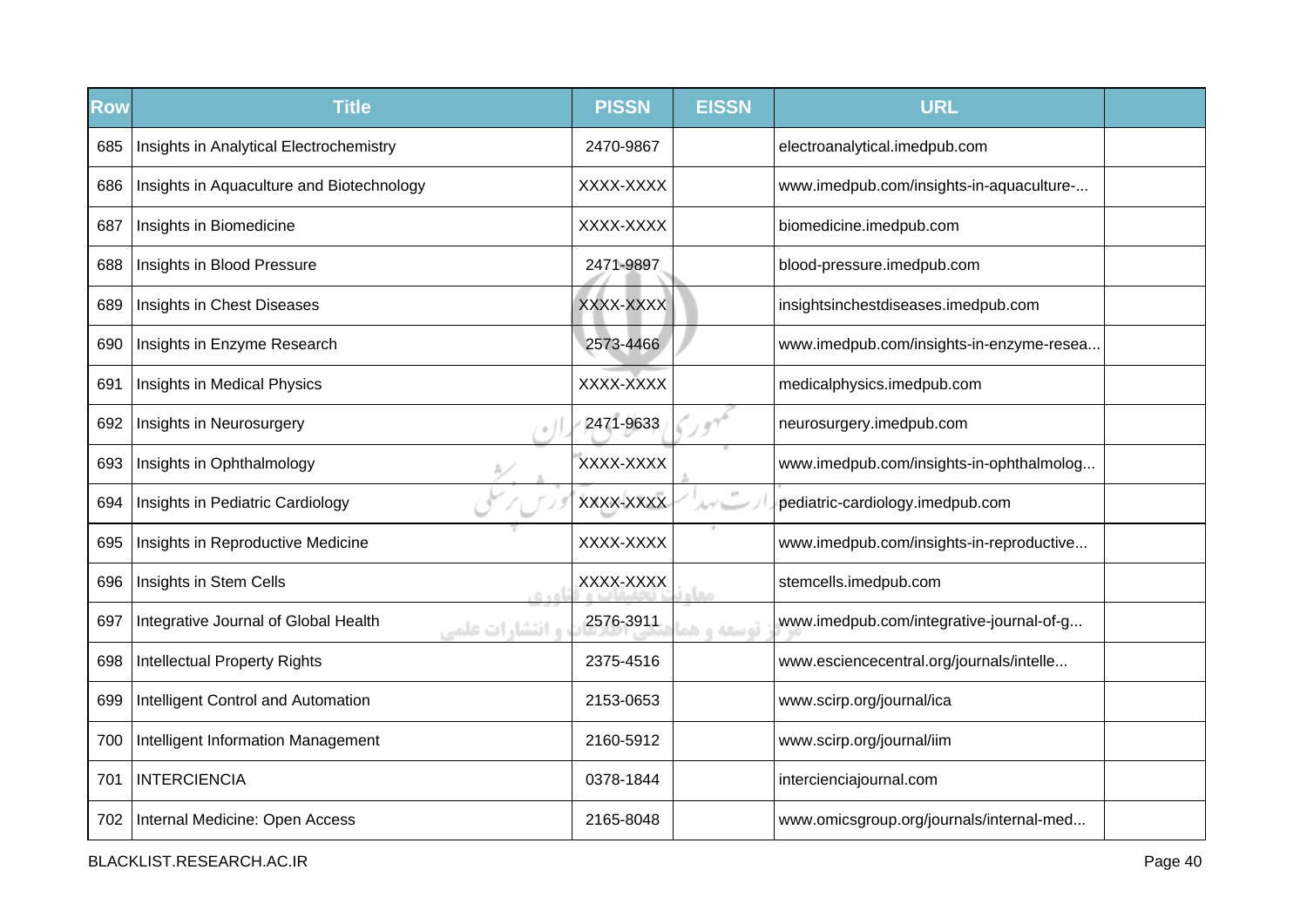| <b>Row</b> | <b>Title</b>                                            | <b>PISSN</b> | <b>EISSN</b> | <b>URL</b>                               |  |
|------------|---------------------------------------------------------|--------------|--------------|------------------------------------------|--|
| 703        | International Archive of Applied Sciences and ch and Te | 2277-1565    |              | www.soeagra.com/iaast.html               |  |
| 704        | International Ayurvedic Medical Journal (IAMJ)          | 2320-5091    |              | www.iamj.in                              |  |
| 705        | <b>International Business Management</b>                | 1993-5250    |              | www.medwelljournals.com/journalhome.php? |  |
| 706        | International Educational Applied Research Journal (IEA | XXXX-XXXX    |              | iearj.com                                |  |
| 707        | International Educational Scientific Research Journal   | 2455-295X    |              | iesrj.com                                |  |
| 708        | International Interdisciplinary Journal of Scientific R | 2200-9833    |              | www.iijsr.org                            |  |
| 709        | International Journal for Pharmaceutical Research Schol | 2277-7873    |              | www.ijprs.com                            |  |
| 710        | International Journal for Scientific Research & Develop | 2321-0613    |              | www.ijsrd.com                            |  |
| 711        | International Journal of Abdominal Research (IJAR)      | XXXX-XXXX    |              | blackhorse.nazwa.pl/public_html/ojs/inde |  |
| 712        | International Journal of Academic Research              | 2348-7666    |              | www.ijar.org.in/indexlist.php            |  |
| 713        | International Journal of Accounting Research            | 2472-114X    |              | www.omicsonline.com/open-access/internat |  |
| 714        | International Journal of Advance Innovations, Thoughts  | 2277-1891    | <b>COLO</b>  | www.omicsonline.com/open-access/internat |  |
| 715        | International Journal of Advanced Biochemistry and Mole | XXXX-XXXX    | توسعه و هذ   | mcmed.us/journal/ijabmb                  |  |
| 716        | International Journal of Advanced Biotechnology and Res | 0976-2612    |              | bipublication.com/IJABR-biotechnology_jo |  |
| 717        | International Journal of Advanced Computer and Mathemat | 2230-9624    |              | www.bipublication.com/IJCSA-computer_sci |  |
| 718        | International Journal of Advanced Computing             | XXXX-XXXX    |              | recentscience.org/ijca-international-jou |  |
| 719        | International Journal of Advanced Dental Research       | XXXX-XXXX    |              | mcmed.us/journal/ijadr                   |  |
| 720        | International Journal of Advanced Immunology Research   | XXXX-XXXX    |              | mcmed.us/journal/ijair                   |  |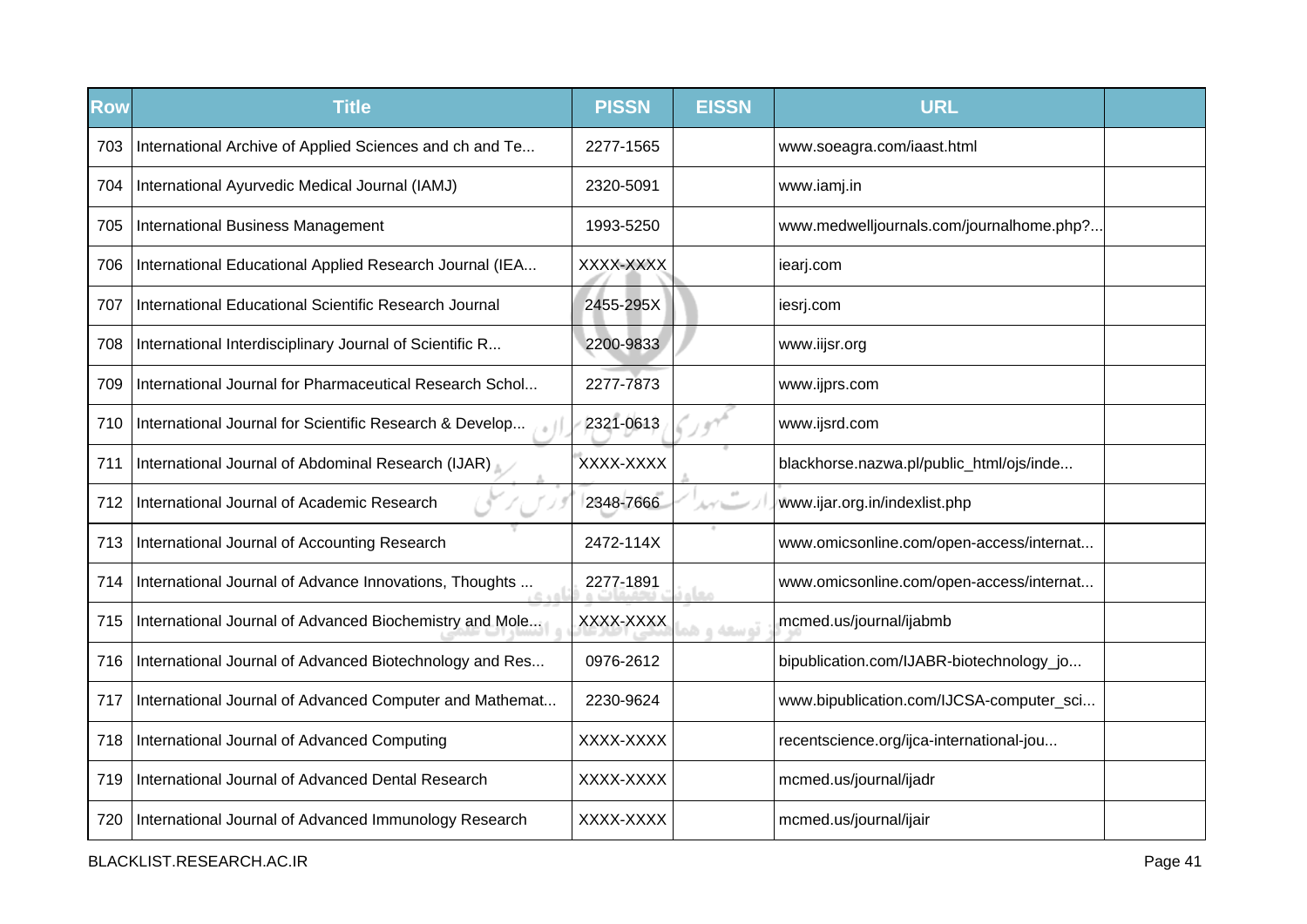| <b>Row</b> | <b>Title</b>                                            | <b>PISSN</b> | <b>EISSN</b> | <b>URL</b>                               |  |
|------------|---------------------------------------------------------|--------------|--------------|------------------------------------------|--|
| 721        | International Journal of Advanced Oncology Research     | XXXX-XXXX    |              | mcmed.us/journal/ijaor                   |  |
| 722        | International Journal of Advanced Paediatric Dentistry  | XXXX-XXXX    |              | mcmed.us/journal/ijapd                   |  |
| 723        | International Journal of Advanced Paediatrics           | XXXX-XXXX    |              | mcmed.us/journal/ijap                    |  |
| 724        | International journal of Advanced Pharmaceutics         | 2249-7706    |              | ijapjournal.com                          |  |
| 725        | International Journal of Advanced Research              | 2320-5407    |              | www.journalijar.com/index.php            |  |
| 726        | International Journal of Advanced Research in Electrica | 2320-3765    |              | www.rroij.com/international-journal-of-a |  |
| 727        | International Journal of Advanced Robotics and Automati | 2473-3032    |              | symbiosisonlinepublishing.com/robotics-a |  |
| 728        | International Journal of Advanced Science, Engineering  | 2319-5924    |              | www.bipublication.com/IJSET-engineering  |  |
| 729        | International Journal of Advanced System and Social Eng | 2278-6031    |              | www.bipublication.com/System%20Engg-Soci |  |
| 730        | International Journal of Advancements in Technology     | 0976-4860    | $\alpha$     | www.omicsonline.org/international-journa |  |
| 731        | International Journal of Advances In Case Reports       | 2349-8005    |              | mcmed.us/journal/ijacr                   |  |
| 732        | International Journal of Advances in Diabetic Research  | XXXX-XXXX    | معام         | mcmed.us/journal/ijaidr                  |  |
| 733        | International Journal of Aeronautical Science & Aerospa | 2470-4415    | توسعه و ه    | scidoc.org/aeronautics-and-aerospace-res |  |
| 734        | International Journal of Agricultural Papers            | 2518-0711    |              | www.scigatejournals.com/publications/ind |  |
| 735        | International Journal of Agricultural Research          | 1816-4897    |              | academicjournalsinc.com/current.php?jid= |  |
| 736        | International Journal of Agricultural Science and Food  | 2455-815X    |              | www.peertechz.com/journals/international |  |
| 737        | International Journal of Agricultural Science Research  | 2327-3321    |              | academeresearchjournals.org/journal/ijas |  |
| 738        | International Journal of Agriculture Innovations and Re | 2319-1473    |              | https://ijair.org/                       |  |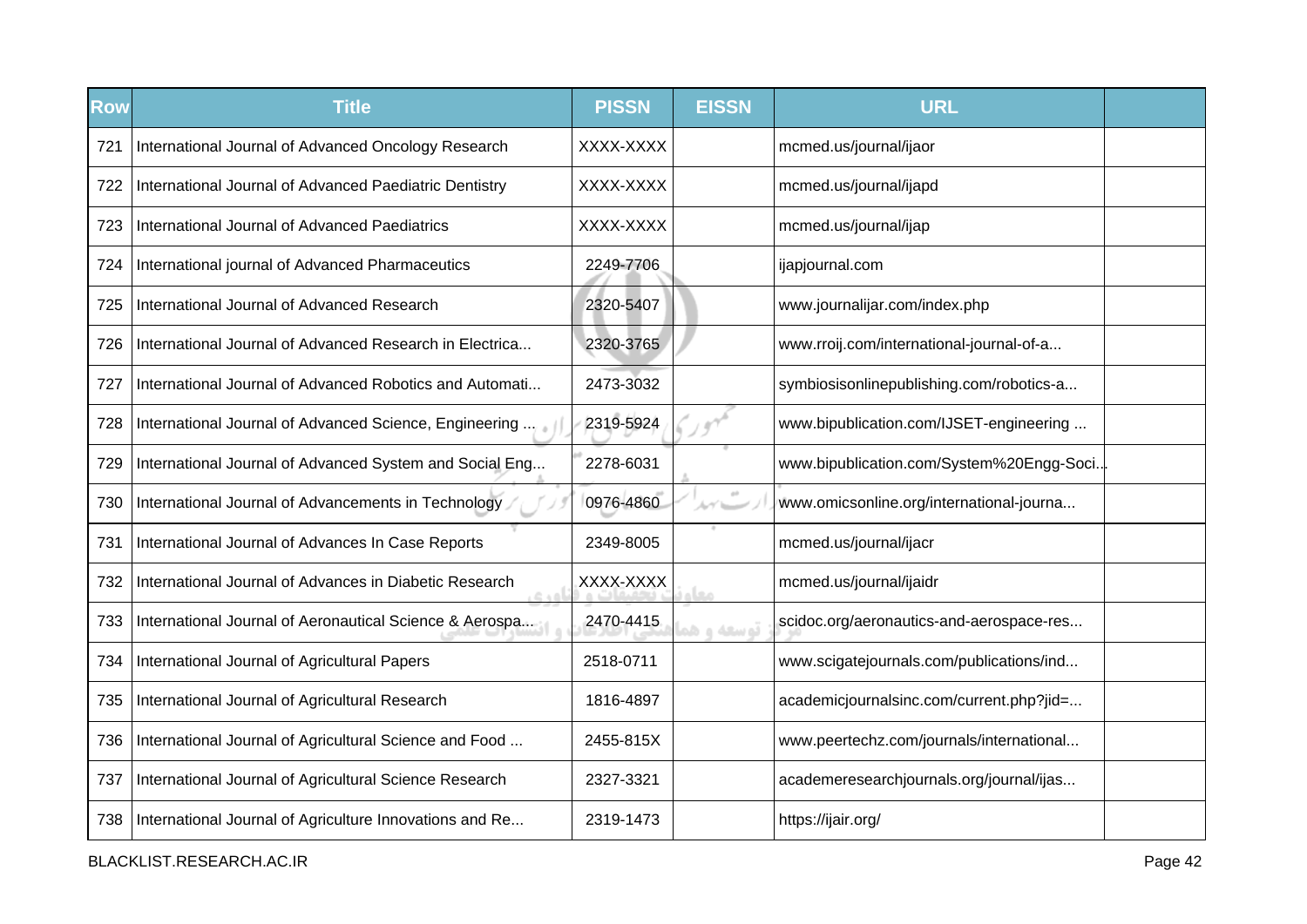| <b>Row</b> | <b>Title</b>                                                    | <b>PISSN</b> | <b>EISSN</b> | <b>URL</b>                               |  |
|------------|-----------------------------------------------------------------|--------------|--------------|------------------------------------------|--|
| 739        | International Journal of Alternative Fuels                      | XXXX-XXXX    |              | recentscience.org/ijaf-international-jou |  |
| 740        | International Journal of Alternative Medicine                   | XXXX-XXXX    |              | recentscience.org/ijam-international-jou |  |
| 741        | International Journal of Alternative Medicine                   | XXXX-XXXX    |              | recentscience.org/ijam-international-jou |  |
| 742        | International Journal of Analytical Mass Spectrometry a         | 2332-1768    |              | www.scirp.org/journal/ijamsc             |  |
| 743        | International Journal of Analytical Techniques                  | 2471-3627    |              | symbiosisonlinepublishing.com/chromatogr |  |
| 744        | International Journal of Anatomy and Applied Physiology         | 2572-7451    |              | scidoc.org/anatomy-applied-physiology.ph |  |
| 745        | International Journal of Anatomy and Research (IJAR)            | 2321-4287    |              | https://www.ijmhr.org/ijar.htm           |  |
| 746        | International Journal of Andrology Research                     | XXXX-XXXX    |              | mcmed.us/journal/ijar                    |  |
| 747        | International Journal of Anesthesiology & Pain Medicine         | 2471-982X    |              | anaesthesia-painmedicine.imedpub.com     |  |
| 748        | International Journal of Anesthesiology & amp; Research         | 2332-2780    | ルゲーー         | scidoc.org/anesthesiology-and-research.p |  |
| 749        | International Journal of Applied Biology and Pharmaceut         | 0976-4550    |              | www.ijabpt.com/index.html                |  |
| 750        | International Journal of Applied Mathematical Sciences          | 0973-0176    | <b>COLO</b>  | www.gbspublisher.com/ijams.htm           |  |
| 751        | International Journal of Applied Mathematics<br>ه انتشا، ات علم | XXXX-XXXX    | توسعه و هد   | recentscience.org/ijam-international-jou |  |
| 752        | International Journal of Applied Research & Studies (iJ         | 2278-9480    |              | www.ijars.in                             |  |
| 753        | International Journal of Applied Science-Research and R         | 2394-9988    |              | www.imedpub.com/applied-science-research |  |
| 754        | International Journal of Applied Sciences and Biotechno         | 2091-2609    |              | ijasbt.org                               |  |
| 755        | International Journal of Architecture and Design                | XXXX-XXXX    |              | recentscience.org/ijad-international-jou |  |
| 756        | International Journal of Astronomy and Astrophysics             | 2161-4717    |              | www.scirp.org/journal/ijaa               |  |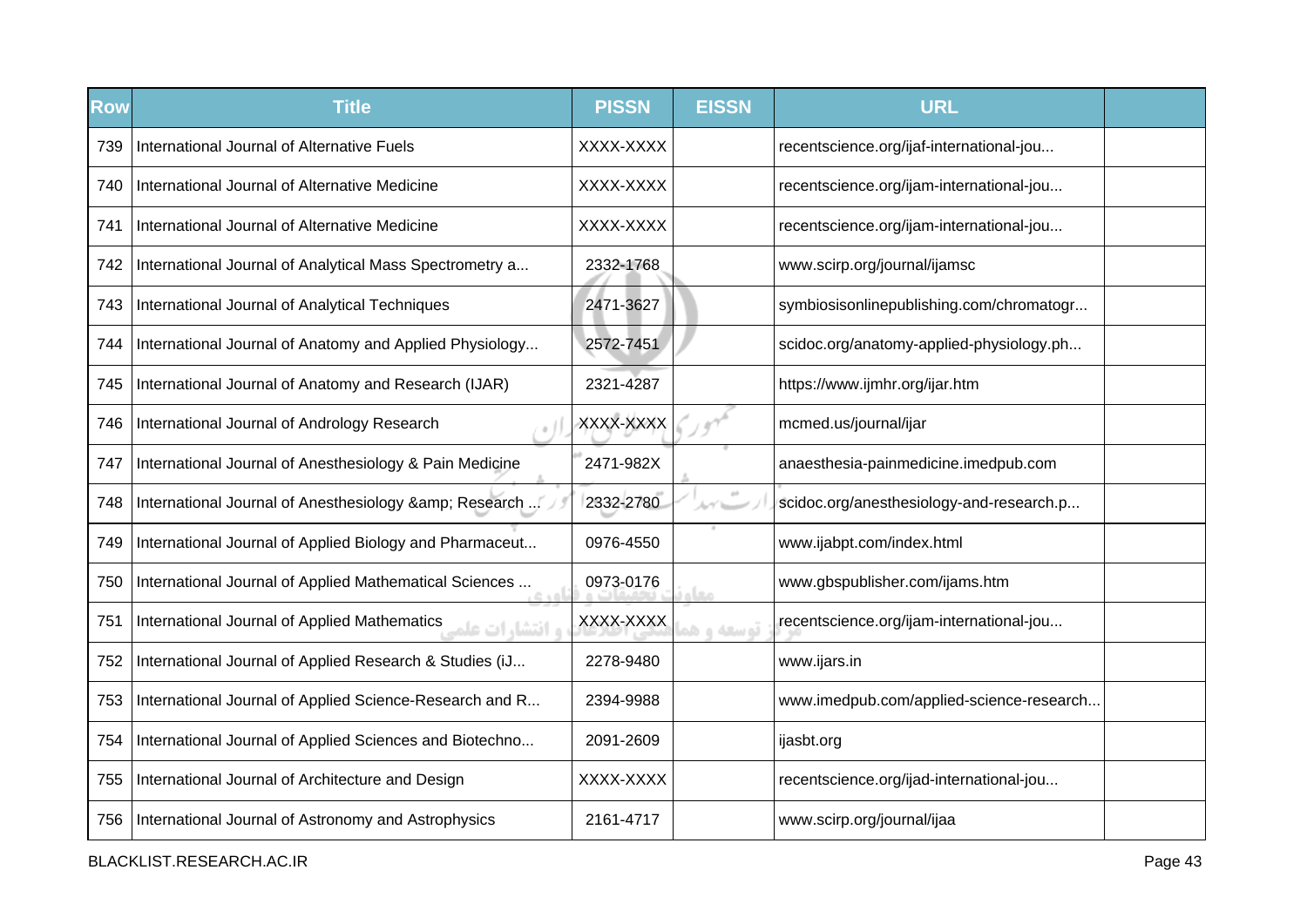| <b>Row</b> | <b>Title</b>                                               | <b>PISSN</b> | <b>EISSN</b>                    | <b>URL</b>                               |  |
|------------|------------------------------------------------------------|--------------|---------------------------------|------------------------------------------|--|
| 757        | International Journal of Audiology and Speech Language     | XXXX-XXXX    |                                 | mcmed.us/journal/ijaslp                  |  |
| 758        | International Journal of Automotive Electronics            | XXXX-XXXX    |                                 | recentscience.org/ijae-international-jou |  |
| 759        | International Journal of Automotive Technology             | XXXX-XXXX    |                                 | recentscience.org/ijat-international-jou |  |
| 760        | International Journal of Ayurveda and Pharma Research      | 2322-0910    |                                 | ijapr.in                                 |  |
| 761        | International Journal of Basic and Applied Virology (IJ    | 2222-1298    |                                 | www.idosi.org/ijbav/ijbav.htm            |  |
| 762        | International Journal of Basic Medical Sciences and Pha    | 2049-4963    |                                 | www.ijbmsp.org/index.php/ijbmsp/index    |  |
| 763        | International Journal of Behavioral Research & Psycholo    | 2332-3000    |                                 | scidoc.org/behavioral-research-and-psych |  |
| 764        | International Journal of Bio (IJOBIO)                      | 1916-968X    |                                 | www.ijobio.com                           |  |
| 765        | International Journal of BioAnalytical Methods & BioEqu    | 2470-4490    |                                 | scidoc.org/bioanalytical-methods-and-bio |  |
| 766        | International Journal of Bioassays                         | 2278-778X    | $\mathcal{N}$ and $\mathcal{N}$ | https://www.ijbio.com/index.php/ijb      |  |
| 767        | International Journal of Bioinformatics & Biologica        | XXXX-XXXX    |                                 | scidoc.org/bioinformatics-and-biological |  |
| 768        | International Journal of Biological & Medical Research     | 0976-6685    | <b>COLO</b>                     | www.biomedscidirect.com/aboutjournal.php |  |
| 769        | International Journal of Biological & Pharmaceutical Reman | 0976-3651    | توسعه و هد                      | ijbpr.com                                |  |
| 770        | International Journal of Biological and life Sciences      | 2073-0527    |                                 | https://panel.waset.org/journals/ijbls   |  |
| 771        | International Journal of Biological Chemistry              | 1819-155x    |                                 | academicjournalsinc.com/current.php?jid= |  |
| 772        | International Journal of Biological Papers                 | 2518-072X    |                                 | www.scigatejournals.com/publications/ind |  |
| 773        | International Journal of Biology and Biological Science    | 2327-3062    |                                 | academeresearchjournals.org/journal/ijbb |  |
| 774        | International Journal of Biology, Pharmacy and Allied S    | 2277-4998    |                                 | www.ijbpas.com                           |  |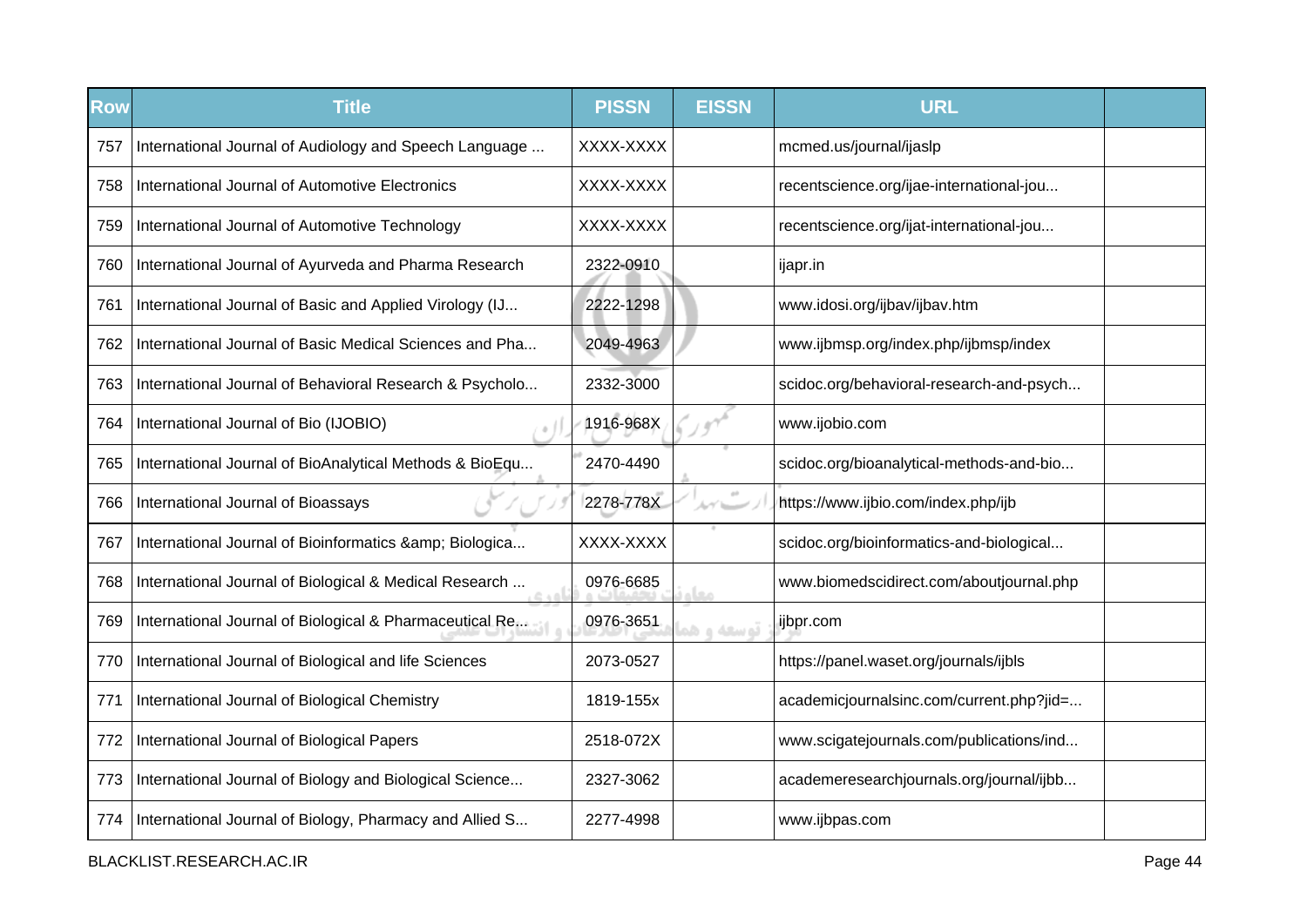| <b>Row</b> | <b>Title</b>                                            | <b>PISSN</b> | <b>EISSN</b>     | <b>URL</b>                               |  |
|------------|---------------------------------------------------------|--------------|------------------|------------------------------------------|--|
| 775        | International Journal of Biomedical Data Mining         | 2090-4924    |                  | www.omicsonline.com/open-access/biomedic |  |
| 776        | International Journal of Biomedical Papers              | 2518-0754    |                  | www.scigatejournals.com/publications/ind |  |
| 777        | International Journal of Biomedical Science             | 1550-9702    |                  | www.ijbs.org/homepage.aspx               |  |
| 778        | International Journal of Biomedical Science Research    | XXXX-XXXX    |                  | academeresearchjournals.org/journal/ijbs |  |
| 779        | International Journal of Bioorganic Chemistry & Molecul | 2332-2756    |                  | scidoc.org/bioorganic-chemistry-and-mole |  |
| 780        | International Journal of Biosciences (IJB)              | 2220-6655    |                  | www.innspub.net                          |  |
| 781        | International Journal of Biosciences and Nanosciences ( | 2349-5251    |                  | ijbsans.com/index.html                   |  |
| 782        | International Journal of Biotechnology Research         | 2328-3505    |                  | academeresearchjournals.org/journal/ijbr |  |
| 783        | International Journal of Bone and Rheumatology Research | 2470-4520    |                  | scidoc.org/bone-and-rheumatology-researc |  |
| 784        | International Journal of Botany                         | 1811-9700    | $\alpha$<br>ムゲニー | scialert.net/current.php?issn=1811-9700  |  |
| 785        | International Journal of Business Intelligence          | XXXX-XXXX    |                  | mcmed.us/journal/ijbi                    |  |
| 786        | International Journal of Business Management and Admini | 2327-3100    | معام             | academeresearchjournals.org/journal/ijbm |  |
| 787        | International Journal of Business Management and Resear | XXXX-XXXX    | توسعه و هد       | recentscience.org/ijbmr-international-jo |  |
| 788        | International Journal of Cancer Research                | 1811-9727    |                  | academicjournalsinc.com/current.php?jid= |  |
| 789        | International Journal of Cancer Research                | XXXX-XXXX    |                  | recentscience.org/ijcr-international-jou |  |
| 790        | International Journal of Cancer Studies & Research (IJC | 2167-9118    |                  | scidoc.org/cancer-studies-and-research.p |  |
| 791        | International Journal of Cardiology and Research (IJCRR | 2470-4563    |                  | scidoc.org/cardiology-and-research.php   |  |
| 792        | International Journal of Cardiovascular Research        | 2324-8602    |                  | www.scitechnol.com/international-journal |  |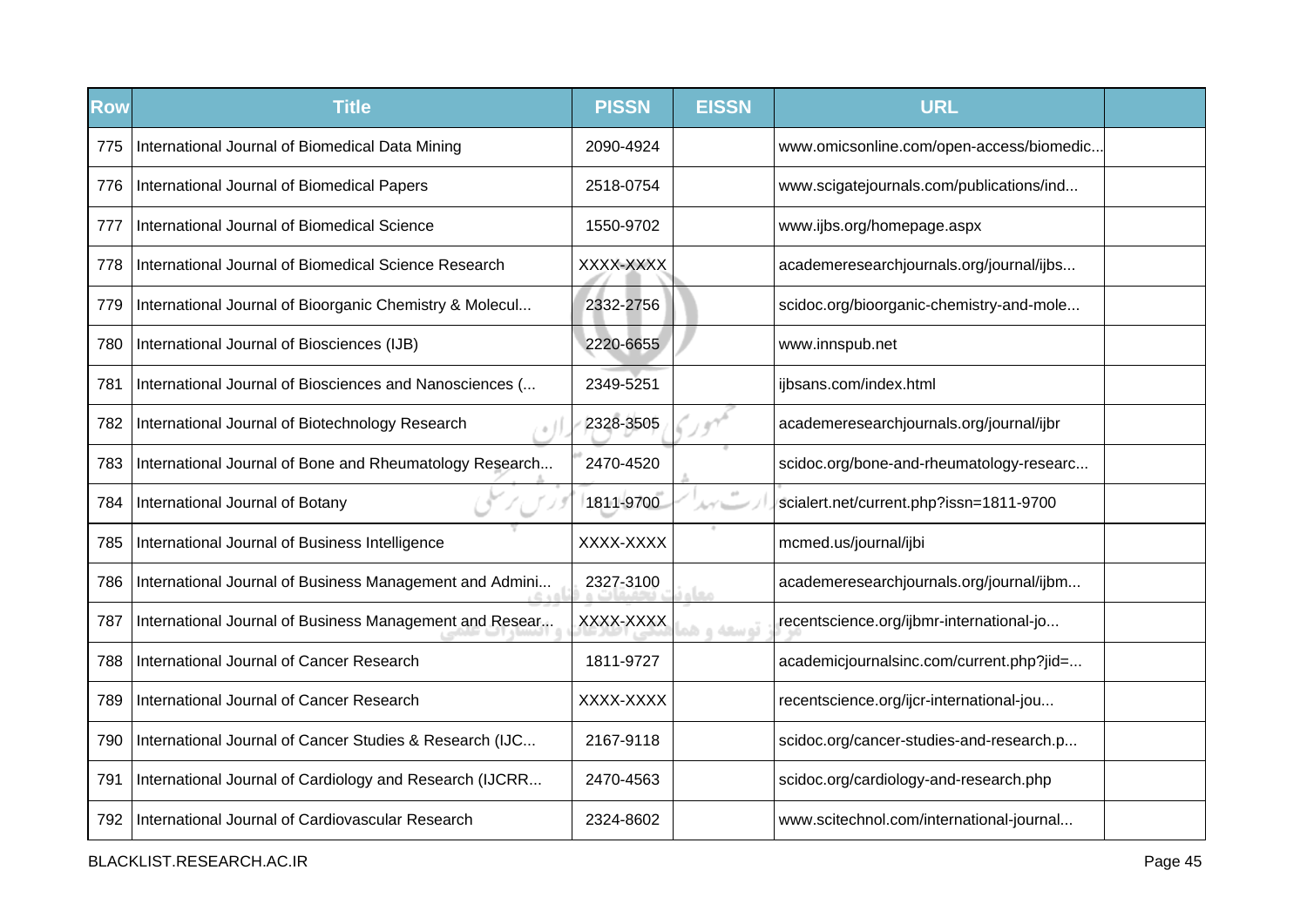| <b>Row</b> | <b>Title</b>                                               | <b>PISSN</b> | <b>EISSN</b> | <b>URL</b>                               |  |
|------------|------------------------------------------------------------|--------------|--------------|------------------------------------------|--|
| 793        | International Journal of Cell & Systems Development        | XXXX-XXXX    |              | scidoc.org/cell-and-systems-developmenta |  |
| 794        | International Journal of Chemical and Pharmaceutical Sc    | 0976-9390    |              | www.ijcps.com                            |  |
| 795        | International Journal of Chemical Engineering              | XXXX-XXXX    |              | recentscience.org/ijce-international-jou |  |
| 796        | International Journal of Chemical Sciences and Applicat    | 0976-2590    |              | www.bipublication.com/IJCHA-chemical_jou |  |
| 797        | International Journal of Chemistry                         | XXXX-XXXX    |              | recentscience.org/ijc-international-jour |  |
| 798        | International Journal of Chemistry and Material Science    | 2327-5553    |              | academeresearchjournals.org/journal/ijcm |  |
| 799        | International Journal Of Chemistry Papers                  | 2520-0240    |              | www.scigatejournals.com/publications/ind |  |
| 800        | International Journal of Chronic Diseases & Therapy (IJ    | 2572-7613    |              | scidoc.org/chronic-diseases-and-therapy  |  |
| 801        | International Journal of Civil Engineering and Environm    | XXXX-XXXX    |              | recentscience.org/ijce-international-jou |  |
| 802        | International Journal of Clean Coal and Energy             | 2168-152X    | ルイレー         | www.scirp.org/journal/ijcce              |  |
| 803        | International Journal of Clinical & Medical Allergy (IJ    | 2332-2799    |              | scidoc.org/clinical-and-medical-allergy  |  |
| 804        | International Journal of Clinical & Medical Imaging        | 2376-0249    | <b>STAR</b>  | www.imagejournals.org                    |  |
| 805        | International Journal of Clinical & Experimental Otensical | 2572-732x    | توسعه و هد   | scidoc.org/clinical-and-experimental-oto |  |
| 806        | International Journal of Clinical Dermatology & amp; Res   | 2332-2977    |              | scidoc.org/clinical-dermatology-and-rese |  |
| 807        | International Journal of Clinical Endocrinology and Met    | XXXX-XXXX    |              | www.peertechz.com/journals/international |  |
| 808        | International Journal of Clinical Medicine                 | 2158-284X    |              | www.scirp.org/journal/ijcm               |  |
| 809        | International Journal of Clinical Pathology (IJCP)         | XXXX-XXXX    |              | www.idosi.org/ijcp/ijcp.htm              |  |
| 810        | International Journal of Clinical Pharmacology             | XXXX-XXXX    |              | mcmed.us/journal/ijcp                    |  |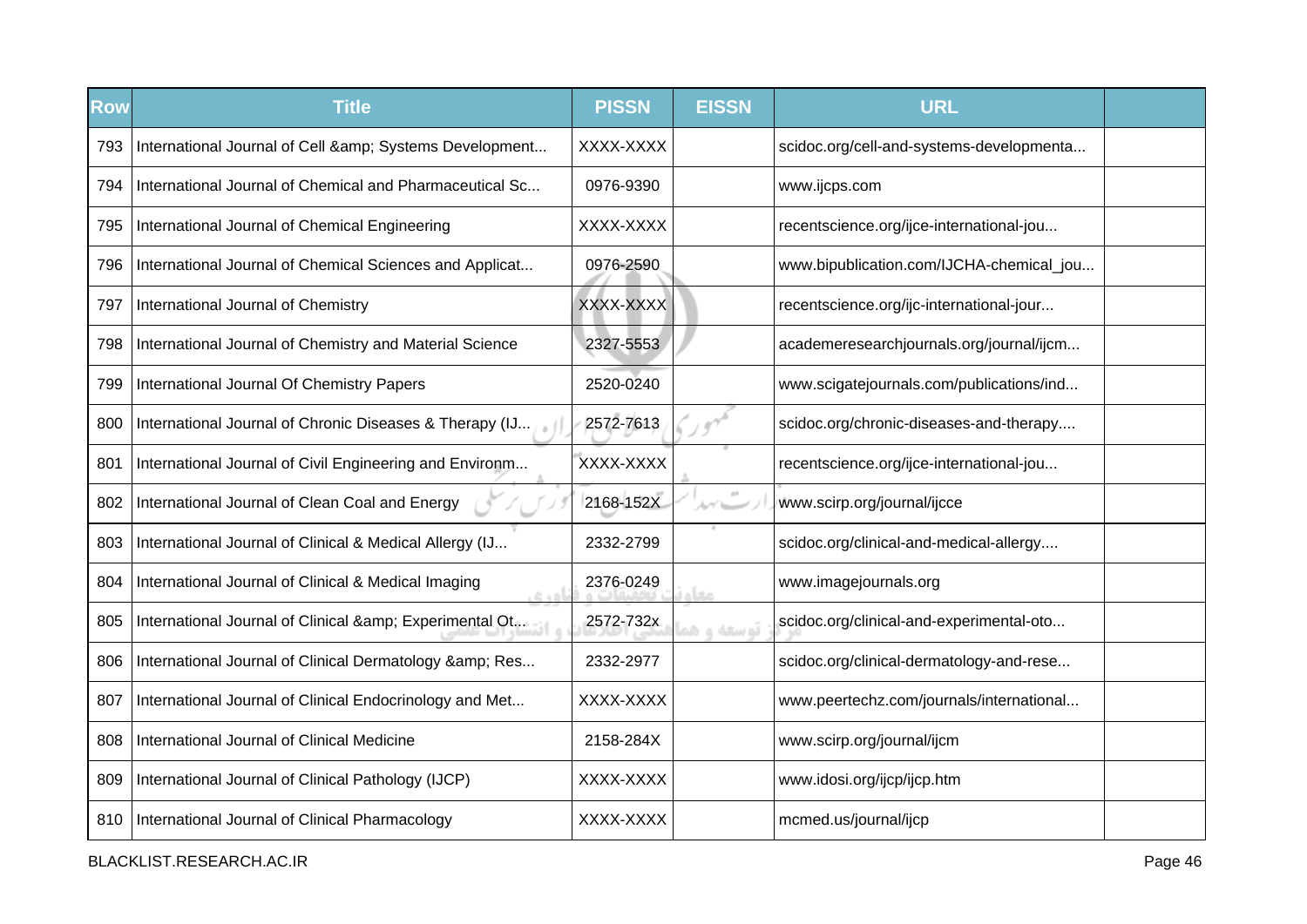| Row | <b>Title</b>                                            | <b>PISSN</b> | <b>EISSN</b> | <b>URL</b>                               |  |
|-----|---------------------------------------------------------|--------------|--------------|------------------------------------------|--|
| 811 | International Journal of Clinical Pharmacology & Toxico | 2167-910X    |              | scidoc.org/clinical-pharmacology-and-tox |  |
| 812 | International Journal of Clinical Rheumatology          | 1758-4272    |              | www.openaccessjournals.com/journals/clin |  |
| 813 | International Journal of Clinical Skills                | 1753-0431    |              | www.ijocs.org                            |  |
| 814 | International Journal of Clinical Therapeutics and Diag | 2332-2926    |              | scidoc.org/clinical-therapeutics-and-dia |  |
| 815 | International Journal of Clinical Trials & Case Studies | XXXX-XXXX    |              | scidoc.org/clinical-trials-and-case-stud |  |
| 816 | International Journal of Collaborative Research on Inte | 1840-4529    |              | www.iomcworld.com/ijcrimph               |  |
| 817 | International Journal of Collaborative Research on Inte | XXXX-XXXX    |              | internalmedicine.imedpub.com             |  |
| 818 | International Journal of Communications, Network and Sy | 1913-3715    |              | www.scirp.org/journal/ijcns              |  |
| 819 | International Journal of Community Development (IJCD)   | 2330-2887    |              | wscholars.com/index.php/ijcd             |  |
| 820 | International Journal of Community Health Nursing       | XXXX-XXXX    | $\alpha$     | mcmed.us/journal/ijchn                   |  |
| 821 | International Journal of Comprehensive Research in Biol | 2393-8560    |              | ijcrbs.com/index.php                     |  |
| 822 | International Journal of Computational & Neural Enginee | 2572-7389    | معام         | scidoc.org/computational-and-neural-engi |  |
| 823 | International Journal of Computer Aided Engineering     | XXXX-XXXX    | توسعه و ه    | recentscience.org/ijcae-international-jo |  |
| 824 | International Journal of Computer Networks and Security | XXXX-XXXX    |              | recentscience.org/ijcns-international-jo |  |
| 825 | International Journal of Current Innovation Research (  | 2395-5775    |              | journalijcir.com                         |  |
| 826 | International Journal of Current Microbiology and Appli | 2319-7692    |              | www.ijcmas.com                           |  |
| 827 | International Journal of Current Pharmaceutical and Cli | 2248-9134    |              | ijcpcr.com                               |  |
| 828 | International Journal of Current Research               | 0975-833X    |              | www.journalcra.com                       |  |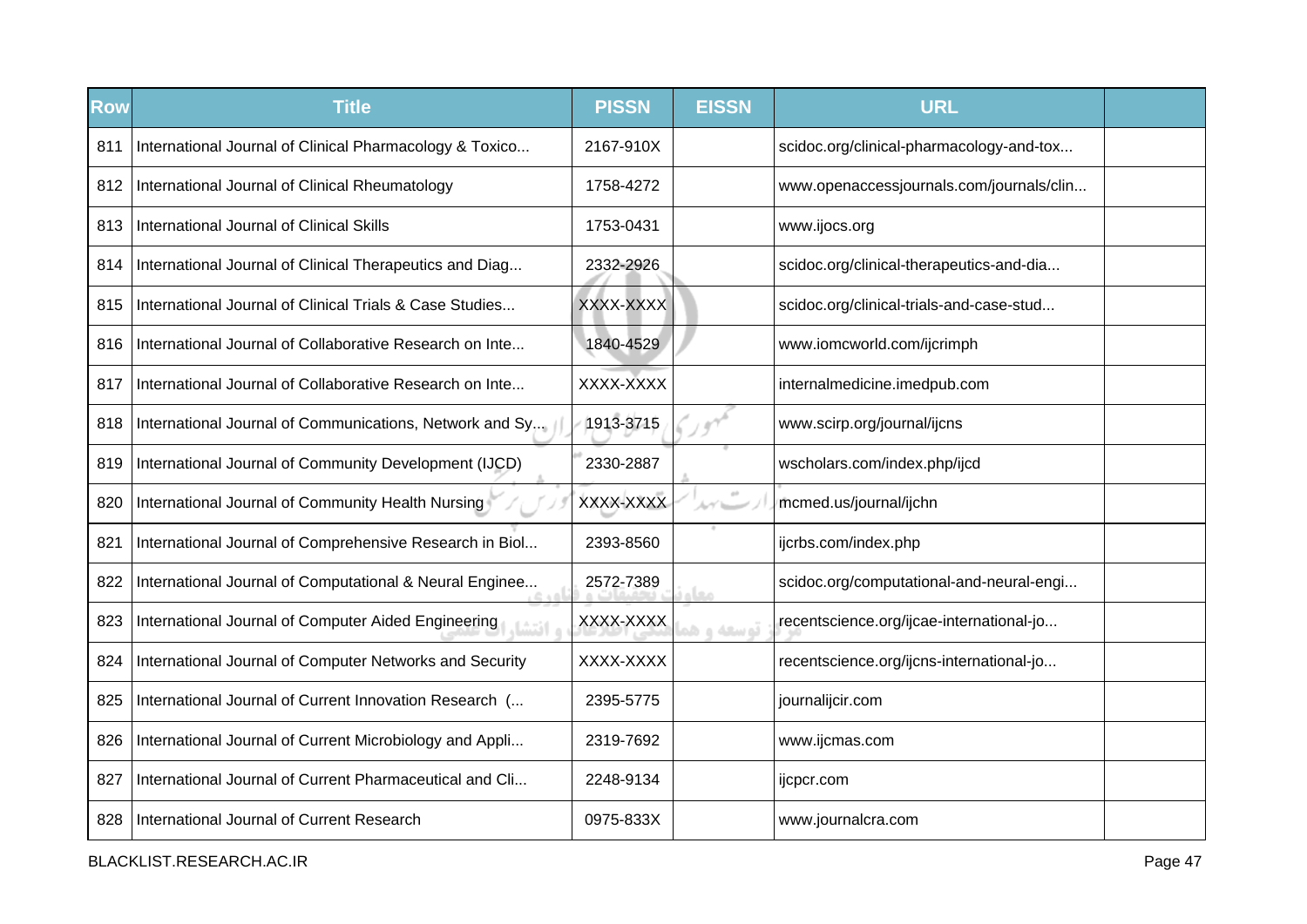| Row | <b>Title</b>                                            | <b>PISSN</b> | <b>EISSN</b> | <b>URL</b>                               |  |
|-----|---------------------------------------------------------|--------------|--------------|------------------------------------------|--|
| 829 | International Journal of Current Research and Academic  | 2347-3215    |              | www.ijcrar.com                           |  |
| 830 | International Journal of Current Research and Review    | 2231-2196    |              | www.ijcrr.com                            |  |
| 831 | International Journal of Current Science                | 2250-1770    |              | currentsciencejournal.info               |  |
| 832 | International Journal of Dairy Processing & Research (I | XXXX-XXXX    |              | scidoc.org/dairy-processing-and-research |  |
| 833 | International Journal of Dairy Science                  | 1811-9743    |              | academicjournalsinc.com/current.php?jid= |  |
| 834 | International Journal of Dental and Health Sciences     | 2348-5280    |              | www.ijdhs.com/home.html                  |  |
| 835 | International Journal of Dentistry and Oral Science (IJ | 2377-8075    |              | scidoc.org/dentistry-and-oral-science.ph |  |
| 836 | International Journal of Dermatology & Cosmetic Science | XXXX-XXXX    |              | mcmed.us/journal/ijdcs                   |  |
| 837 | International Journal of Dermatology and Clinical Resea | 2455-8605    |              | www.peertechz.com/journals/international |  |
| 838 | International Journal of Development Research           | 2230-9926    | ルゲーー         | www.journalijdr.com                      |  |
| 839 | International Journal of Diabetology & Vascular Disease | 2328-353X    |              | scidoc.org/diabetology-and-vascular-dise |  |
| 840 | International Journal of Digestive Diseases<br>اه د ه   | 2472-1891    | مقام         | digestive-diseases.imedpub.com           |  |
| 841 | International Journal of Drug Development and Research  | 0975-9344    | توسعه و هذ   | www.ijddr.in                             |  |
| 842 | International Journal of Economic Papers                | 2519-5263    |              | www.scigatejournals.com/publications/ind |  |
| 843 | International Journal of Economics & Management Science | 2162-6359    |              | www.omicsonline.com/open-access/economic |  |
| 844 | International Journal of Education Research and Technol | 2277-1557    |              | www.soeagra.com/ijert.html               |  |
| 845 | International Journal of Educational Research and Devel | 2327-316X    |              | academeresearchjournals.org/journal/ijer |  |
| 846 | International Journal of Electrical and Power Engineeri | 1990-7958    |              | www.medwelljournals.com/journalhome.php? |  |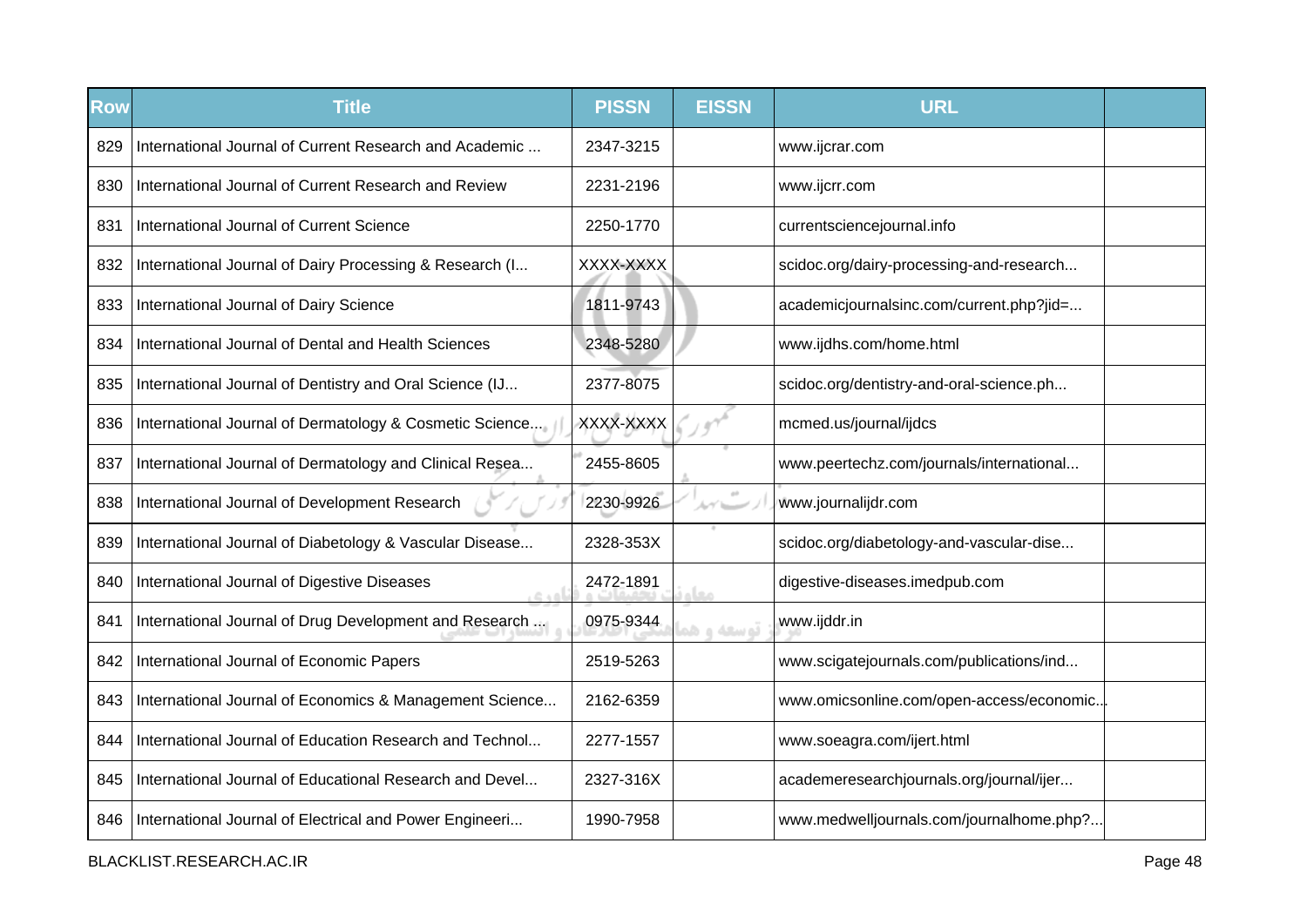| Row | <b>Title</b>                                                   | <b>PISSN</b> | <b>EISSN</b> | <b>URL</b>                               |  |
|-----|----------------------------------------------------------------|--------------|--------------|------------------------------------------|--|
| 847 | International Journal of Electrical, Electronics and Te        | XXXX-XXXX    |              | recentscience.org/ijee-international-jou |  |
| 848 | International Journal of Emergency Mental Health and Hu        | 1522-4821    |              | www.omicsonline.com/open-access/internat |  |
| 849 | International Journal of Emerging Sciences (IJES)              | 2222-4254    |              | ijes.info/index.html                     |  |
| 850 | International Journal of Endocrinology & Metabolism Res        | XXXX-XXXX    |              | mcmed.us/journal/ijemr                   |  |
| 851 | International Journal of Energy Efficient Vehicle Desig        | XXXX-XXXX    |              | recentscience.org/ijee-international-jou |  |
| 852 | International Journal Of Engineering Papers                    | 2518-0738    |              | www.scigatejournals.com/publications/ind |  |
| 853 | International Journal of Engineering Technologies and M        | 2454-1907    |              | ijetmr.com                               |  |
| 854 | International Journal of Experimental Pharmacology             | 2248-9150    |              | ijepjournal.com                          |  |
| 855 | International Journal of Family Business and Management        | XXXX-XXXX    |              | symbiosisonlinepublishing.com/family-bus |  |
| 856 | International Journal of Finance and Quantitative Metho        | XXXX-XXXX    | ルゲレー         | recentscience.org/ijfqm-international-jo |  |
| 857 | International Journal of Finance, Economics and Trade (        | XXXX-XXXX    |              | scidoc.org/finance-economics-and-trade.p |  |
| 858 | International Journal of Fluid Power Engineering<br>امر ہے     | XXXX-XXXX    | l Con        | recentscience.org/ijfp-international-jou |  |
| 859 | international Journal of Food and Dairy Technology<br>ه انتشا، | XXXX-XXXX    | توسعه و هد   | mcmed.us/journal/ijfdt                   |  |
| 860 | International Journal of Food Science Research                 | XXXX-XXXX    |              | academeresearchjournals.org/journal/ijfs |  |
| 861 | International Journal of Food Science, Nutrition and Di        | 2326-3350    |              | scidoc.org/food-science-nutrition-and-di |  |
| 862 | International Journal of Forensic Science & Pathology (        | 2332-287X    |              | scidoc.org/forensic-science-and-patholog |  |
| 863 | International Journal of Fundamental & Applied Sciences        | XXXX-XXXX    |              | www.bma.org.in/ijfas.aspx                |  |
| 864 | International Journal of Gastroenterology Studies              | XXXX-XXXX    |              | mcmed.us/journal/ijgs                    |  |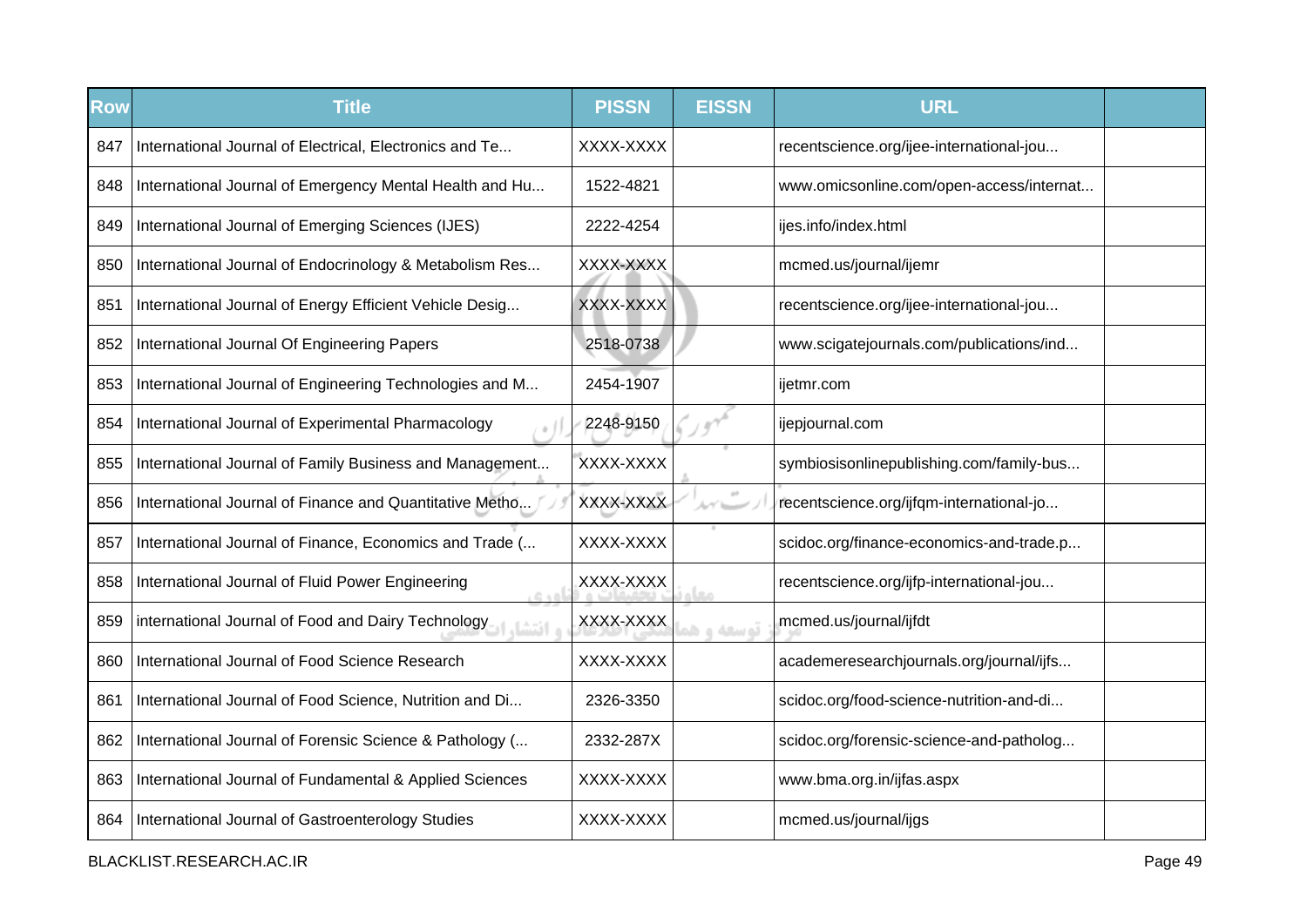| <b>Row</b> | <b>Title</b>                                                | <b>PISSN</b> | <b>EISSN</b> | <b>URL</b>                               |  |
|------------|-------------------------------------------------------------|--------------|--------------|------------------------------------------|--|
| 865        | International Journal of Genetic Science (IJGS)             | 2377-4274    |              | symbiosisonlinepublishing.com/genetic-sc |  |
| 866        | International Journal of Genetics (IJG)                     | 2222-1301    |              | www.idosi.org/ijg/ijg.htm                |  |
| 867        | International Journal of Genomics, Proteomics, Metabolo     | XXXX-XXXX    |              | scidoc.org/genomics-proteomics-metabolom |  |
| 868        | International Journal of Geosciences                        | 2156-8359    |              | www.scirp.org/journal/ijg                |  |
| 869        | International Journal of Health Medicine and Current Re     | 2528-4398    | 2528-3189    | ijhmcr.com                               |  |
| 870        | International Journal of Health Research                    | 1596-9886    |              | www.ijhr.org                             |  |
| 871        | International Journal of Health Sciences and Research       | 2249-9571    |              | www.ijhsr.org                            |  |
| 872        | International Journal of Hematology and Blood Disorders     | XXXX-XXXX    |              | symbiosisonlinepublishing.com/hematology |  |
| 873        | International Journal of HIV/AIDS and Research (IJHR)       | 2379-1586    |              | scidoc.org/IJHR.php                      |  |
| 874        | International Journal of Homeopathy Research                | XXXX-XXXX    |              | mcmed.us/journal/ijhr                    |  |
| 875        | International Journal of Horticulture & Agriculture (IJ     | 2572-3154    |              | symbiosisonlinepublishing.com/horticultu |  |
| 876        | International Journal of Humanities, Arts, Medicine and     | 2348-0521    | معا          | www.bestjournals.in/journals.php?jtype=2 |  |
| 877        | International Journal of Humanities, Engineering and Phange | 2249-2569    | توسعه و هد   | ijheps.org                               |  |
| 878        | International Journal of Immunotherapy and Cancer Resea     | 2455-8591    |              | www.peertechz.com/journals/international |  |
| 879        | International Journal of Indigenous Medicinal Plants        | XXXX-XXXX    |              | recentscience.org/ijimp-international-jo |  |
| 880        | International Journal of Inflammation, Cancer and Integ     | 2381-8727    |              | www.omicsgroup.org/journals/interdiscipl |  |
| 881        | International journal of Innovative Drug Discovery (IJ      | 2249-7609    |              | ijidd.com                                |  |
| 882        | International Journal of Innovative Ideas                   | 2232-1942    |              | www.publishtopublic.com                  |  |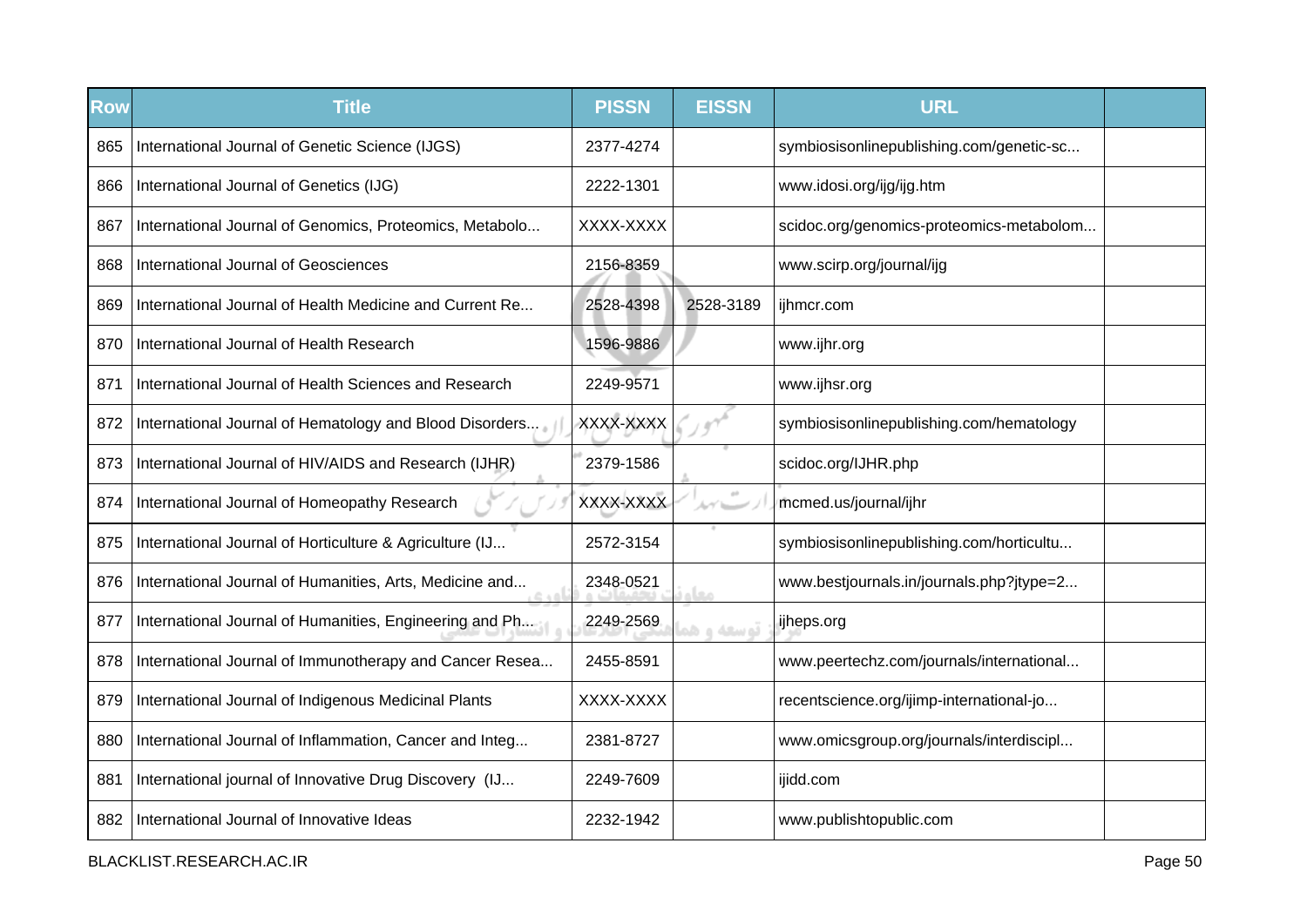| Row | <b>Title</b>                                            | <b>PISSN</b> | <b>EISSN</b> | <b>URL</b>                               |  |
|-----|---------------------------------------------------------|--------------|--------------|------------------------------------------|--|
| 883 | International Journal of Innovative Research and Develo | 2278-0211    |              | www.ijird.com                            |  |
| 884 | International Journal of Innovative Research in Compute | 2320-9798    |              | www.rroij.com/international-journal-of-i |  |
| 885 | International Journal of Innovative Research in Science | 2347-6710    |              | www.rroij.com/international-journal-of-i |  |
| 886 | International Journal of Integrative Andrology and Endo | XXXX-XXXX    |              | mcmed.us/journal/ijiae                   |  |
| 887 | International Journal of Intelligence Science           | 2163-0283    |              | www.scirp.org/journal/ijis               |  |
| 888 | International Journal of Interdisciplinary and Multidis | 2348-0343    |              | www.ijims.com/current.php                |  |
| 889 | International Journal of Internal Medicine Papers       | 2518-2005    |              | www.scigatejournals.com/publications/ind |  |
| 890 | International Journal of Internal Medicine Papers       | 2518-0762    |              | www.scigatejournals.com/publications/ind |  |
| 891 | International Journal of Internet and Distributed Syste | 2327-7157    |              | www.scirp.org/journal/ijids              |  |
| 892 | International Journal of Internet and Web Technology    | XXXX-XXXX    |              | recentscience.org/ijiwt-international-jo |  |
| 893 | International Journal of Inventions in Pharmaceutical S | 2320-1428    |              | www.ijips.net                            |  |
| 894 | International Journal of Journalism, Sociology and Mass | XXXX-XXXX    | <b>OLD</b>   | austinpublishinggroup.com/journalism-soc |  |
| 895 | International Journal of Latest Research in Science and | 2278-5299    | توسعه و ه    | www.mnkjournals.com/ijlrst               |  |
| 896 | International Journal of Life Sciences Research & Devel | XXXX-XXXX    |              | scidoc.org/life-sciences-research-and-de |  |
| 897 | International Journal of Liver Diseases and Diagnostic  | XXXX-XXXX    |              | symbiosisonlinepublishing.com/liver-dise |  |
| 898 | International Journal of Magnetism & Nuclear Science (I | XXXX-XXXX    |              | scidoc.org/magnetism-and-nuclear-science |  |
| 899 | International Journal of Management, Information Techno | 2348-0513    |              | www.bestjournals.in/journals.php?jtype=2 |  |
| 900 | International Journal of Marine Biology and Research    | 2475-4706    |              | symbiosisonlinepublishing.com/marine-bio |  |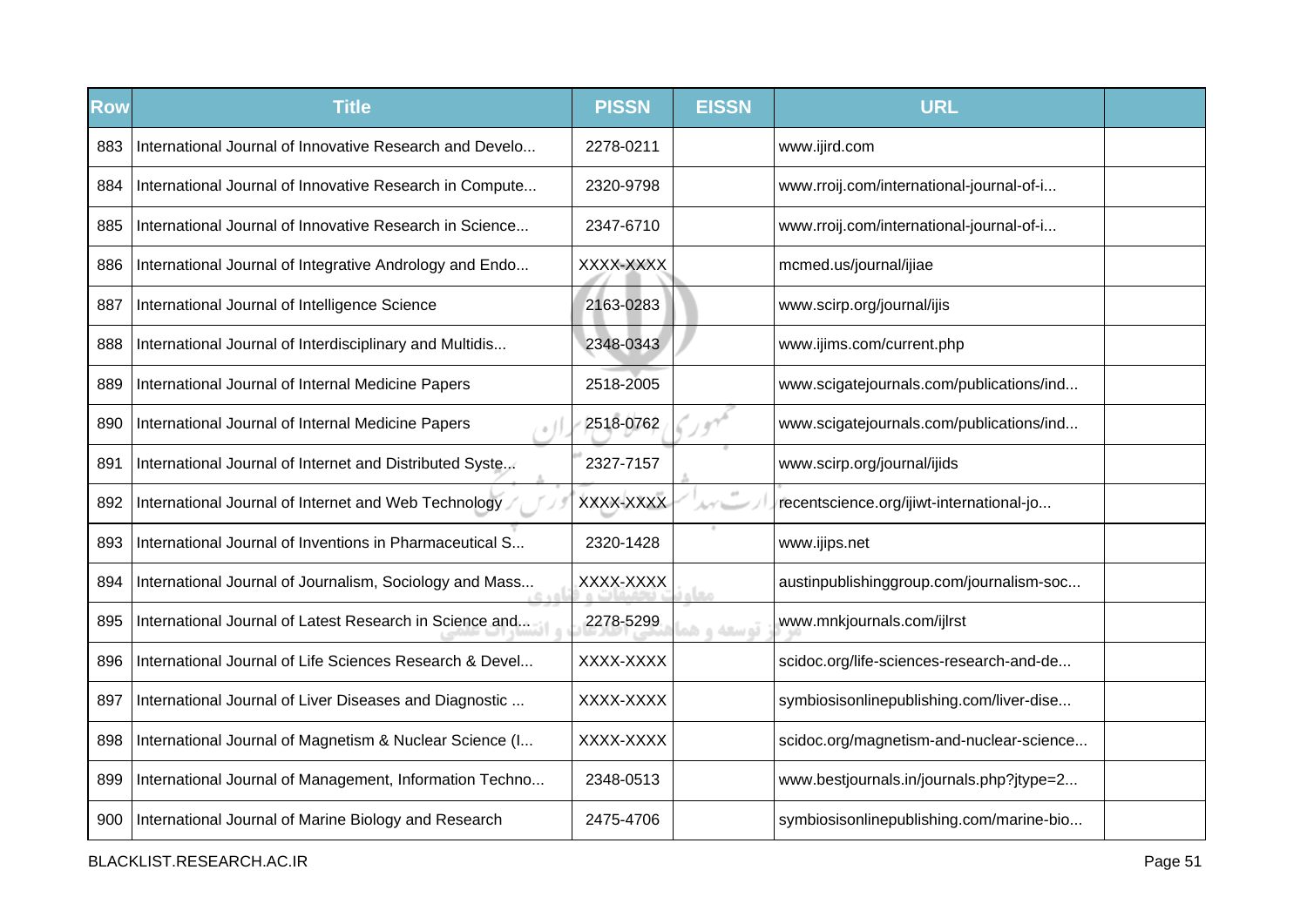| <b>Row</b> | <b>Title</b>                                             | <b>PISSN</b> | <b>EISSN</b> | <b>URL</b>                               |  |
|------------|----------------------------------------------------------|--------------|--------------|------------------------------------------|--|
| 901        | International Journal of Marine Science and Ocean Techn  | XXXX-XXXX    |              | scidoc.org/marine-science-and-ocean-tech |  |
| 902        | International Journal of Marketing, Strategy, Operation  | XXXX-XXXX    |              | recentscience.org/ijmso-international-jo |  |
| 903        | International Journal of Material Sciences and Manufact  | XXXX-XXXX    |              | recentscience.org/ijmm-international-jou |  |
| 904        | International Journal of Mathematical and Computer Mode  | XXXX-XXXX    |              | recentscience.org/ijmcm-international-jo |  |
| 905        | International Journal of Mathematical Sciences           | XXXX-XXXX    |              | recentscience.org/ijms-international-jou |  |
| 906        | International Journal of Mechanical Engineering          | XXXX-XXXX    |              | recentscience.org/ijme-mechanical-engine |  |
| 907        | International Journal of Mechatronics and Aerospace Eng  | XXXX-XXXX    |              | recentscience.org/ijma-international-jou |  |
| 908        | International Journal of Mechatronics and Automotive Re  | XXXX-XXXX    |              | scidoc.org/mechatronics-and-automotive-r |  |
| 909        | International Journal of Medical Biotechnology & amp; Ge | 2379-1020    |              | scidoc.org/medical-biotechnology-and-gen |  |
| 910        | International Journal of Medical Physics, Clinical Engi  | 2168-5436    | ルゲニー         | www.scirp.org/journal/ijmpcero           |  |
| 911        | International Journal of Medical Research & Health Scie  | 2319-5886    |              | ijmrhs.com                               |  |
| 912        | International Journal of Medical Technology<br>6.401     | XXXX-XXXX    | مغار         | recentscience.org/ijmt-international-jou |  |
| 913        | International Journal of Medicinal Chemistry and Analys  | XXXX-XXXX    | توسعه واهد   | ijmca.com                                |  |
| 914        | International Journal of Medicinal Plants and Alternati  | 2327-560X    |              | academeresearchjournals.org/journal/ijmp |  |
| 915        | International Journal of Medicine and Medical Science R  | 2331-1819    |              | academeresearchjournals.org/journal/ijmm |  |
| 916        | International Journal of Medicine and Medical Sciences   | XXXX-XXXX    |              | recentscience.org/ijmms-international-jo |  |
| 917        | International Journal of Mental Health & Psychiatry      | 2471-4372    |              | www.scitechnol.com/international-journal |  |
| 918        | International Journal of Microbiological Research (IJMR  | 2079-2093    |              | www.idosi.org/ijmr/ijmr.htm              |  |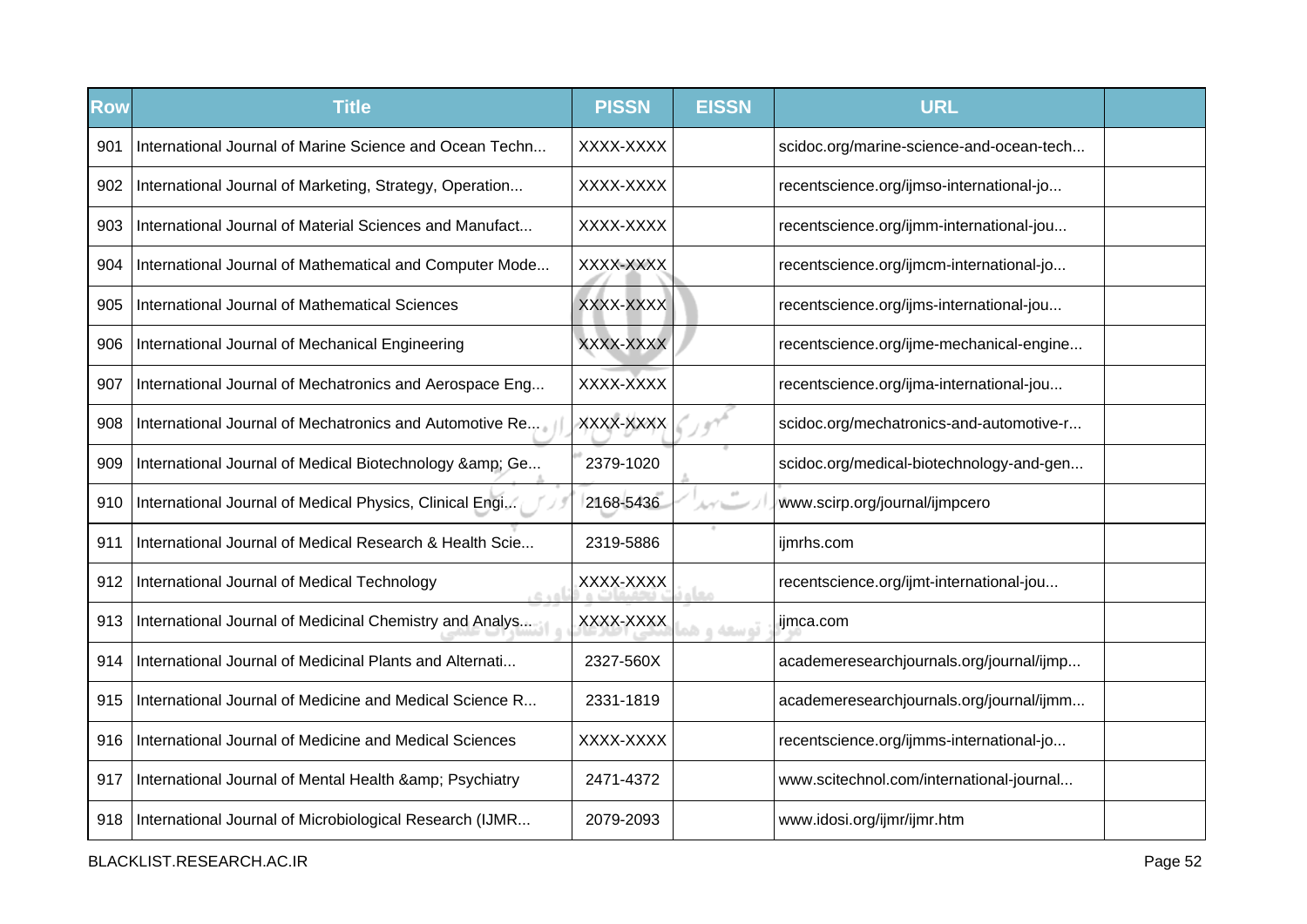| <b>Row</b> | <b>Title</b>                                                           | <b>PISSN</b> | <b>EISSN</b>                                 | <b>URL</b>                               |  |
|------------|------------------------------------------------------------------------|--------------|----------------------------------------------|------------------------------------------|--|
| 919        | International Journal of Microbiology & Advanced Im                    | 2329-9967    |                                              | scidoc.org/microbiology-and-advanced-imm |  |
| 920        | International Journal of Microbiology and Biotechnology                | XXXX-XXXX    |                                              | mcmed.us/journal/ijmbr                   |  |
| 921        | International Journal of Microbiology and Immunology Re                | 2315-8743    |                                              | academeresearchjournals.org/journal/ijmi |  |
| 922        | International Journal of Modern Nonlinear Theory and Ap                | 2167-9479    |                                              | www.scirp.org/journal/ijmnta             |  |
| 923        | International Journal of Molecular and Theoretical Phys                | XXXX-XXXX    |                                              | symbiosisonlinepublishing.com/molecular- |  |
| 924        | International Journal of Molecular Medicine and Advance                | 1813-176x    |                                              | www.medwelljournals.com/journalhome.php? |  |
| 925        | International Journal Of Multidisciplinary Papers                      | 2519-528X    |                                              | www.scigatejournals.com/publications/ind |  |
| 926        | International Journal of Multimedia and User Design &am                | XXXX-XXXX    |                                              | recentscience.org/ijmu-international-jou |  |
| 927        | International Journal of Nano Studies & Technology (IJN                | 2167-8685    |                                              | scidoc.org/nano-studies-and-technology.p |  |
| 928        | International Journal of Nanomaterials, Nanotechnology                 | 2455-3492    | $\pm 0$<br>$\Delta \gamma'$ because $\gamma$ | www.peertechz.com/journals/international |  |
| 929        | International Journal of Natural Disasters & amp; Health               | 2572-7540    |                                              | scidoc.org/natural-disasters-and-health- |  |
| 930        | International Journal of Neuro & Psychological Disorder                | XXXX-XXXX    | معا                                          | mcmed.us/journal/ijnpd                   |  |
| 931        | International Journal of Neurorehabilitation<br><b>، انتشارات علمی</b> | 2376-0281    | توسعه واهر                                   | www.omicsgroup.org/journals/internationa |  |
| 932        | International Journal of Nonferrous Metallurgy                         | 2168-2054    |                                              | www.scirp.org/journal/ijnm               |  |
| 933        | International Journal of Novel Research in Civil Struct                | 2394 - 7357  |                                              | www.noveltyjournals.com/journalss/IJNRCS |  |
| 934        | International Journal of Novel Research in Computer Sci                | 2394 - 7314  |                                              | www.noveltyjournals.com/journalss/IJNRCS |  |
| 935        | International Journal of Novel Research in Education an                | 2394 - 9686  |                                              | www.noveltyjournals.com/journalss/IJNREL |  |
| 936        | International Journal of Novel Research in Electrical a                | 2394 - 9678  |                                              | www.noveltyjournals.com/journalss/IJNREM |  |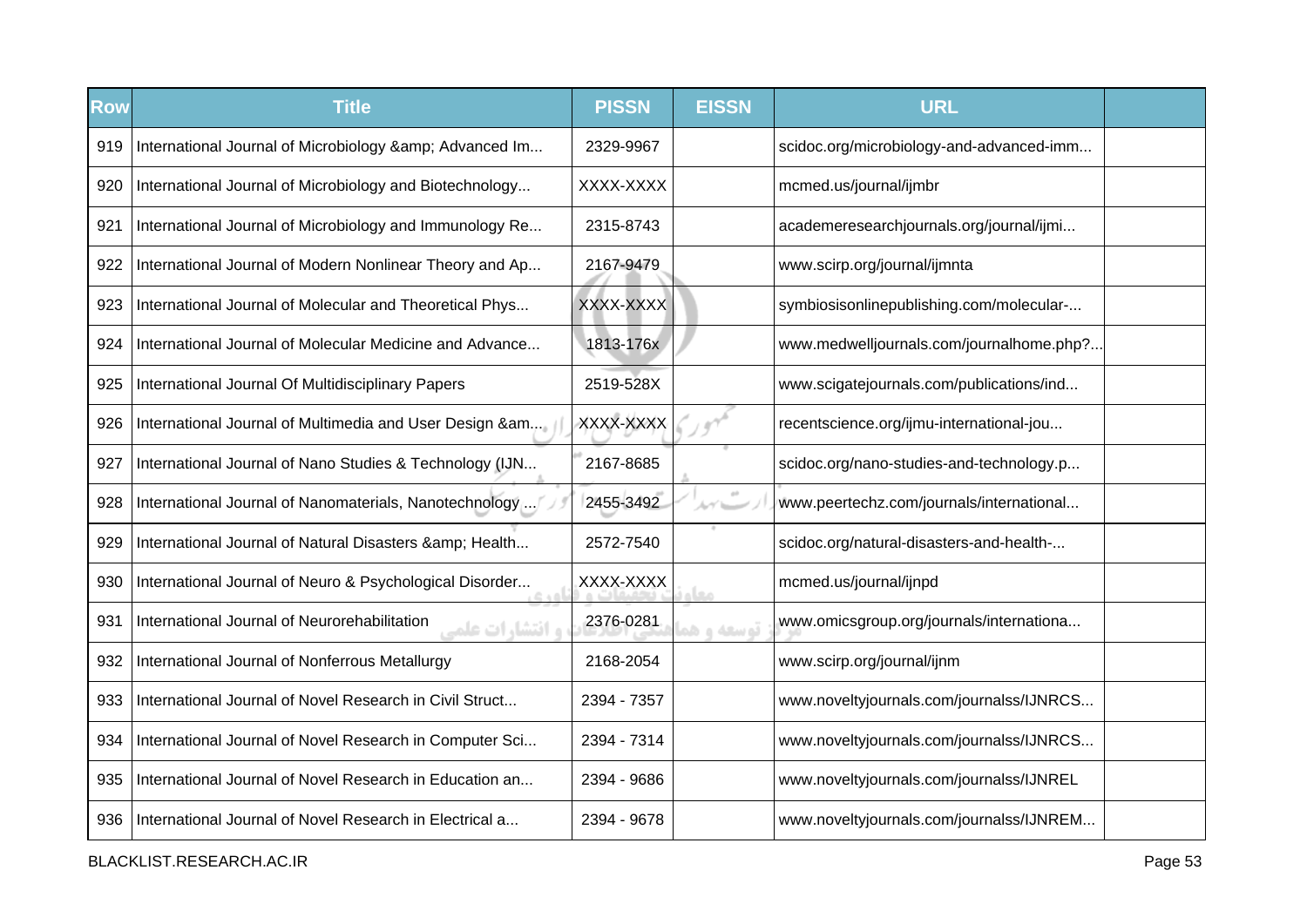| Row | <b>Title</b>                                            | <b>PISSN</b> | <b>EISSN</b> | <b>URL</b>                               |  |
|-----|---------------------------------------------------------|--------------|--------------|------------------------------------------|--|
| 937 | International Journal of Novel Research in Electronics  | XXXX-XXXX    |              | www.noveltyjournals.com/journalss/IJNREC |  |
| 938 | International Journal of Novel Research in Engineering  | 2394 - 7349  |              | www.noveltyjournals.com/journalss/IJNRES |  |
| 939 | International Journal of Novel Research in Healthcare a | 2394 - 7330  |              | www.noveltyjournals.com/journalss/IJNRHN |  |
| 940 | International Journal of Novel Research in Humanity and | 2394 - 9694  |              | www.noveltyjournals.com/journalss/IJNRHS |  |
| 941 | International Journal of Novel Research in Interdiscipl | 2394 - 9716  |              | www.noveltyjournals.com/journalss/IJNRIS |  |
| 942 | International Journal of Novel Research in Life Science | 2394 - 966X  |              | www.noveltyjournals.com/journalss/IJNRLS |  |
| 943 | International Journal of Novel Research in Marketing Ma | 2394 - 7322  |              | www.noveltyjournals.com/journalss/IJNRMM |  |
| 944 | International Journal of Novel Research in Physics Chem | 2394 - 9651  |              | www.noveltyjournals.com/journalss/IJNRPC |  |
| 945 | International journal of Nursing Education & Research   | XXXX-XXXX    |              | mcmed.us/journal/ijner                   |  |
| 946 | International Journal Of Nursing Papers                 | 2518-0746    | $\alpha$     | www.scigatejournals.com/publications/ind |  |
| 947 | International Journal of Nutrition and Food Research    | XXXX-XXXX    |              | mcmed.us/journal/ijnfr                   |  |
| 948 | International Journal of Nutritional Sciences<br>اهده   | XXXX-XXXX    | مخاه         | austinpublishinggroup.com/nutritional-sc |  |
| 949 | International Journal of Obstetrics and Gynaecology Nur | XXXX-XXXX    | توسعه و هذ   | mcmed.us/journal/ijogn                   |  |
| 950 | International journal Of Obstetrics and Gynaecology Res | XXXX-XXXX    |              | mcmed.us/journal/ijogr                   |  |
| 951 | International Journal of Ocean and Water Resources      | XXXX-XXXX    |              | recentscience.org/ijow-international-jou |  |
| 952 | International Journal of Odontology Sciences            | XXXX-XXXX    |              | mcmed.us/journal/ijos                    |  |
| 953 | International Journal of Open Access Clinical Trials(IJ | XXXX-XXXX    |              | symbiosisonlinepublishing.com/clinical-t |  |
| 954 | International Journal of Open Access Ophthalmology (IJO | 2474-9249    |              | symbiosisonlinepublishing.com/ophthalmol |  |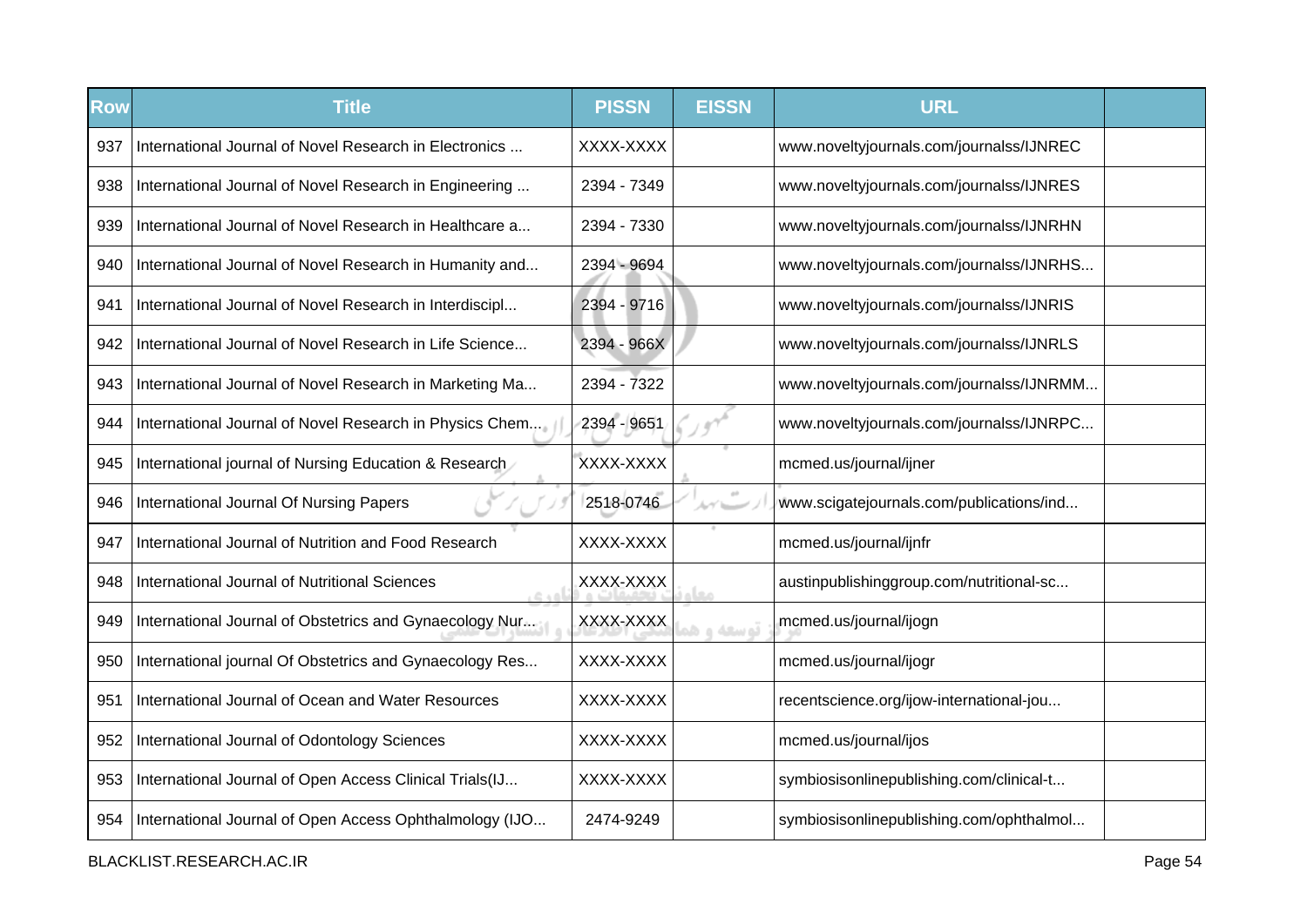| <b>Row</b> | <b>Title</b>                                                              | <b>PISSN</b>                               | <b>EISSN</b>                     | <b>URL</b>                               |  |
|------------|---------------------------------------------------------------------------|--------------------------------------------|----------------------------------|------------------------------------------|--|
| 955        | International Journal of Open Access Otolaryngology (IJ                   | 2573-7740                                  |                                  | symbiosisonlinepublishing.com/otolaryngo |  |
| 956        | International Journal of Ophthalmic Pathology                             | 2324-8599                                  |                                  | www.scitechnol.com/international-journal |  |
| 957        | International Journal of Ophthalmic Research                              | XXXX-XXXX                                  |                                  | mcmed.us/journal/ijor                    |  |
| 958        | International Journal of Ophthalmology & Eye Science (I                   | 2332-290X                                  |                                  | scidoc.org/ophthalmology-and-eye-science |  |
| 959        | International Journal of Oral and Craniofacial Science                    | Sqience 2455-4634                          |                                  | www.peertechz.com/journals/international |  |
| 960        | International Journal of Organic Chemistry                                | International Journal of Organic Chemistry |                                  | www.scirp.org/journal/ijoc               |  |
| 961        | International Journal of Orthopaedics and Physiotherapy                   | XXXX-XXXX                                  |                                  | mcmed.us/journal/ijop                    |  |
| 962        | International Journal of Osteoporosis and Metabolic Dis                   | 1994-5442                                  |                                  | www.ansinet.com/jindex.php?issn=1994-544 |  |
| 963        | International Journal of Otolaryngology and Head &                        | 2168-5452                                  |                                  | www.scirp.org/journal/ijohns             |  |
| 964        | International Journal of Pain Research                                    | XXXX-XXXX                                  | $\Delta\gamma'$ because $\gamma$ | mcmed.us/journal/ijpr                    |  |
| 965        | International Journal of Pediatric Health Care & Advanc                   | 2572-7354                                  |                                  | scidoc.org/pediatric-health-care-and-adv |  |
| 966        | International Journal of Pediatric Nursing<br>اه د ه                      | XXXX-XXXX                                  | <b>STAR</b>                      | mcmed.us/journal/ijpn                    |  |
| 967        | International Journal of Pediatrics & Child Care<br><b>، انتشا, ات عل</b> | XXXX-XXXX                                  | توسعه و ه                        | symbiosisonlinepublishing.com/pediatrics |  |
| 968        | International Journal of Pharmaceutical Analysis                          | XXXX-XXXX                                  |                                  | recentscience.org/ijpa-international-jou |  |
| 969        | International Journal of Pharmaceutical and Phytopharma                   | 2250-1029                                  | 2249-6084                        | https://eijppr.com/en                    |  |
| 970        | International Journal of Pharmaceutical Applications                      | 0976-2639                                  |                                  | www.bipublication.com/IJPA-pharmacy_jour |  |
| 971        | International Journal of Pharmaceutical Development and                   | XXXX-XXXX                                  |                                  | ijpdt.com                                |  |
| 972        | International Journal of Pharmaceutical Research and Al                   | 2277-3657                                  |                                  | ijpras.com/                              |  |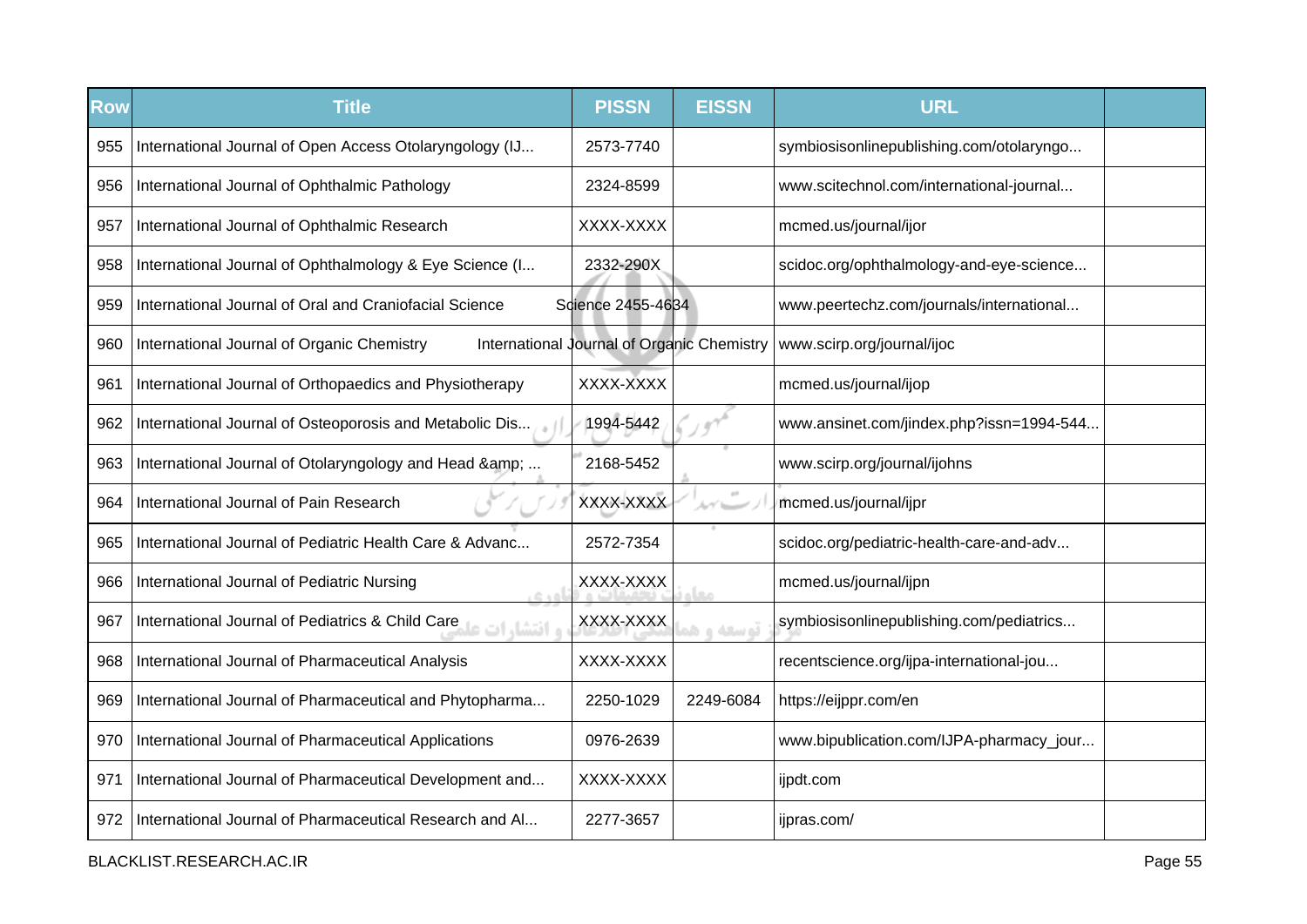| Row | <b>Title</b>                                                | <b>PISSN</b> | <b>EISSN</b> | <b>URL</b>                               |  |
|-----|-------------------------------------------------------------|--------------|--------------|------------------------------------------|--|
| 973 | International journal of Pharmaceutical Research and An     | 2249-7781    |              | ijpra.com                                |  |
| 974 | International Journal of Pharmaceutical Sciences and De     | XXXX-XXXX    |              | www.peertechz.com/journals/international |  |
| 975 | International Journal of Pharmaceutics                      | XXXX-XXXX    |              | recentscience.org/ijp-international-jour |  |
| 976 | International Journal of Pharmacognosy and Phytochemist     | XXXX-XXXX    |              | recentscience.org/ijpp-international-jou |  |
| 977 | International Journal of Pharmacological Screening Meth     | 2249-7749    |              | ijpsmjournal.com                         |  |
| 978 | International Journal of Pharmacology                       | 1811-7775    |              | scialert.net/current.php?issn=1811-7775  |  |
| 979 | International Journal of Pharmacology and Clinical tria     | XXXX-XXXX    |              | recentscience.org/ijpc-international-jou |  |
| 980 | International Journal of Pharmacology and Toxicology        | 2249-7668    |              | http://ijptjournal.com                   |  |
| 981 | International Journal Of Pharmacology Papers                | XXXX-XXXX    |              | www.scigatejournals.com/publications/ind |  |
| 982 | International Journal of pharmacology Research              | 2249-7641    |              | ijprjournal.org                          |  |
| 983 | International Journal of Pharmacotherapy                    | 2249-7765    |              | ijopjournal.com                          |  |
| 984 | International Journal of Pharmacovigilance (IJP)<br>اهده    | 2476-2431    | مخام         | symbiosisonlinepublishing.com/pharmacovi |  |
| 985 | International Journal of Pharmacy<br><b>، انتشارات علمی</b> | 2249-7684    | تمسعه و هم   | ijpjournal.org                           |  |
| 986 | International Journal of Pharmacy & Therapeutics (IJPT)     | 0976-0342    |              | ijptjournal.com                          |  |
| 987 | International Journal of Pharmacy & Technology              | 0975-766X    |              | www.ijptonline.com                       |  |
| 988 | International Journal of Pharmacy and Medical Sciences      | 2222-5854    |              | www.idosi.org/ijpms/ijpms.htm            |  |
| 989 | International Journal of Pharmacy Practice and Drug res     | 2249-7625    |              | ijppdr.com                               |  |
| 990 | International Journal of Pharmacy Review and Research (     | 2248-9207    |              | ijprr.com                                |  |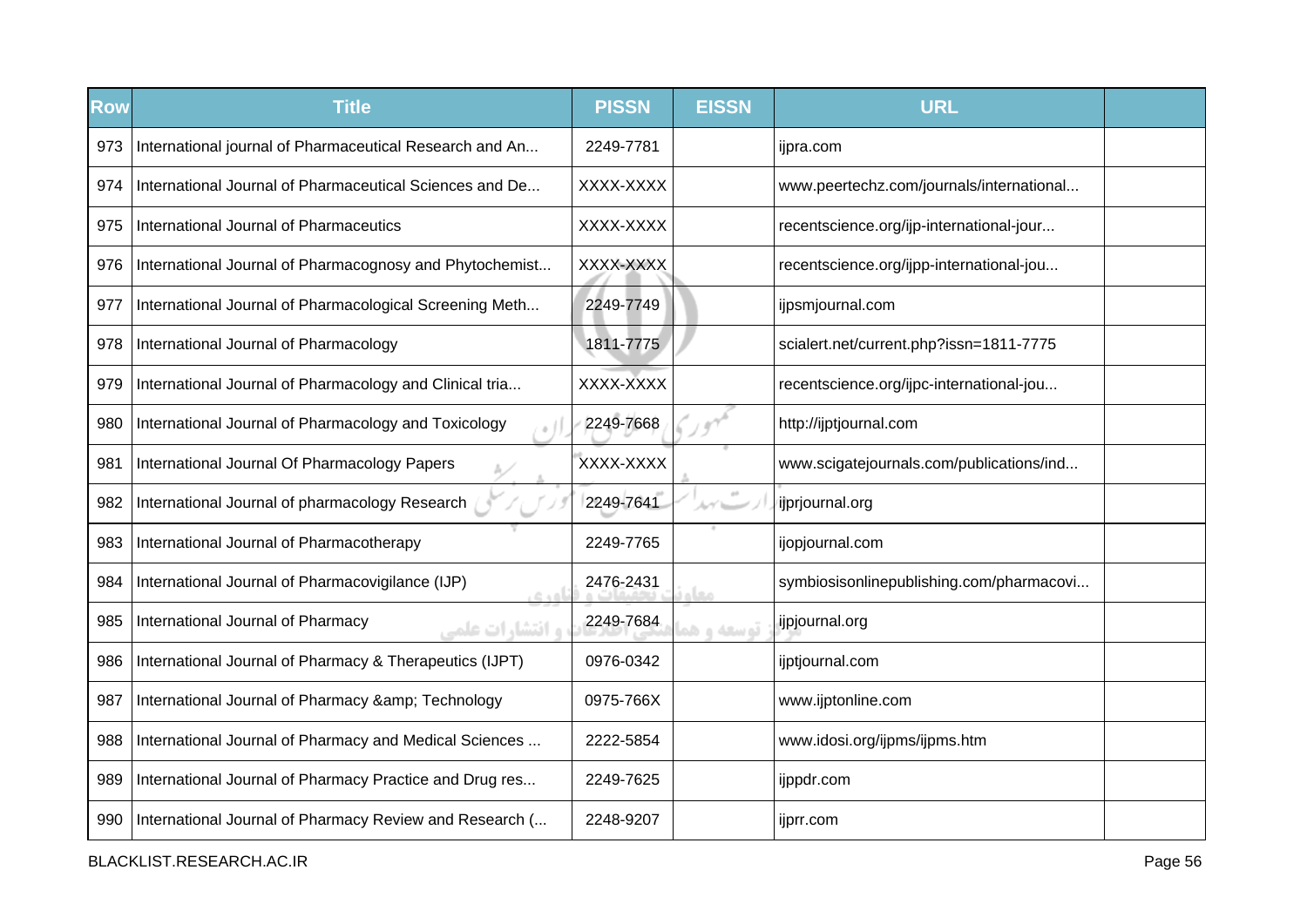| <b>Row</b> | <b>Title</b>                                                 | <b>PISSN</b> | <b>EISSN</b> | <b>URL</b>                               |  |
|------------|--------------------------------------------------------------|--------------|--------------|------------------------------------------|--|
| 991        | International Journal of Physical Medicine & Rehabilita      | 2329-9096    |              | www.omicsonline.org/physical-medicine-re |  |
| 992        | International Journal of Physical Sciences                   | 2331-1827    |              | academeresearchjournals.org/journal/ijps |  |
| 993        | International Journal of Physics and Astronomy               | XXXX-XXXX    |              | recentscience.org/ijpa-international-jou |  |
| 994        | International Journal of Physiotherapy and Research (IJ      | 2321-1822    |              | https://ijmhr.org/ijpr.html              |  |
| 995        | International Journal of Phytopharmacy Research (IJPR)       | 2229-7464    |              | phytopharmacyresearch.com                |  |
| 996        | International Journal of Phytotherapy                        | 2249-7722    |              | phytotherapyjournal.com                  |  |
| 997        | International Journal of Planetary & Space Research          | 1993-145X    |              | www.idosi.org/ijpsr/ijpsr.htm            |  |
| 998        | International Journal of Plant Science and Agriculture       | XXXX-XXXX    |              | scidoc.org/plant-science-and-agriculture |  |
| 999        | International Journal of Plant Studies (IJPS)                | XXXX-XXXX    |              | symbiosisonlinepublishing.com/plant-stud |  |
|            | 1000 International Journal of Poultry and Fisheries Sciences | XXXX-XXXX    | $\pm 0$      | symbiosisonlinepublishing.com/poultry-fi |  |
| 1001       | International Journal of Preclinical and Pharmaceutical      | 2229-7502    |              | preclinicaljournal.com                   |  |
|            | 1002 International Journal of Psychology and Social Sciences | XXXX-XXXX    | <b>Leurs</b> | mcmed.us/journal/ijpss                   |  |
|            | 1003   International Journal of Psychosocial Rehabilitation  | نکی اطلاعاد  | 1475-7192    | https://www.psychosocial.com             |  |
|            | 1004   International Journal of Public Health and Safety     | XXXX-XXXX    |              | www.omicsonline.org/public-health-safety |  |
|            | 1005   International Journal of Public Health Papers         | 2519-9226    |              | www.scigatejournals.com/publications/ind |  |
|            | 1006 International Journal of Pulmonary and Infectious Disea | XXXX-XXXX    |              | symbiosisonlinepublishing.com/pulmonolog |  |
|            | 1007 International Journal of Radiology and Radiation Oncolo | XXXX-XXXX    |              | www.peertechz.com/journals/international |  |
|            | 1008 International Journal of Recent Scientific Research (IJ | 0976-3031    |              | recentscientific.com                     |  |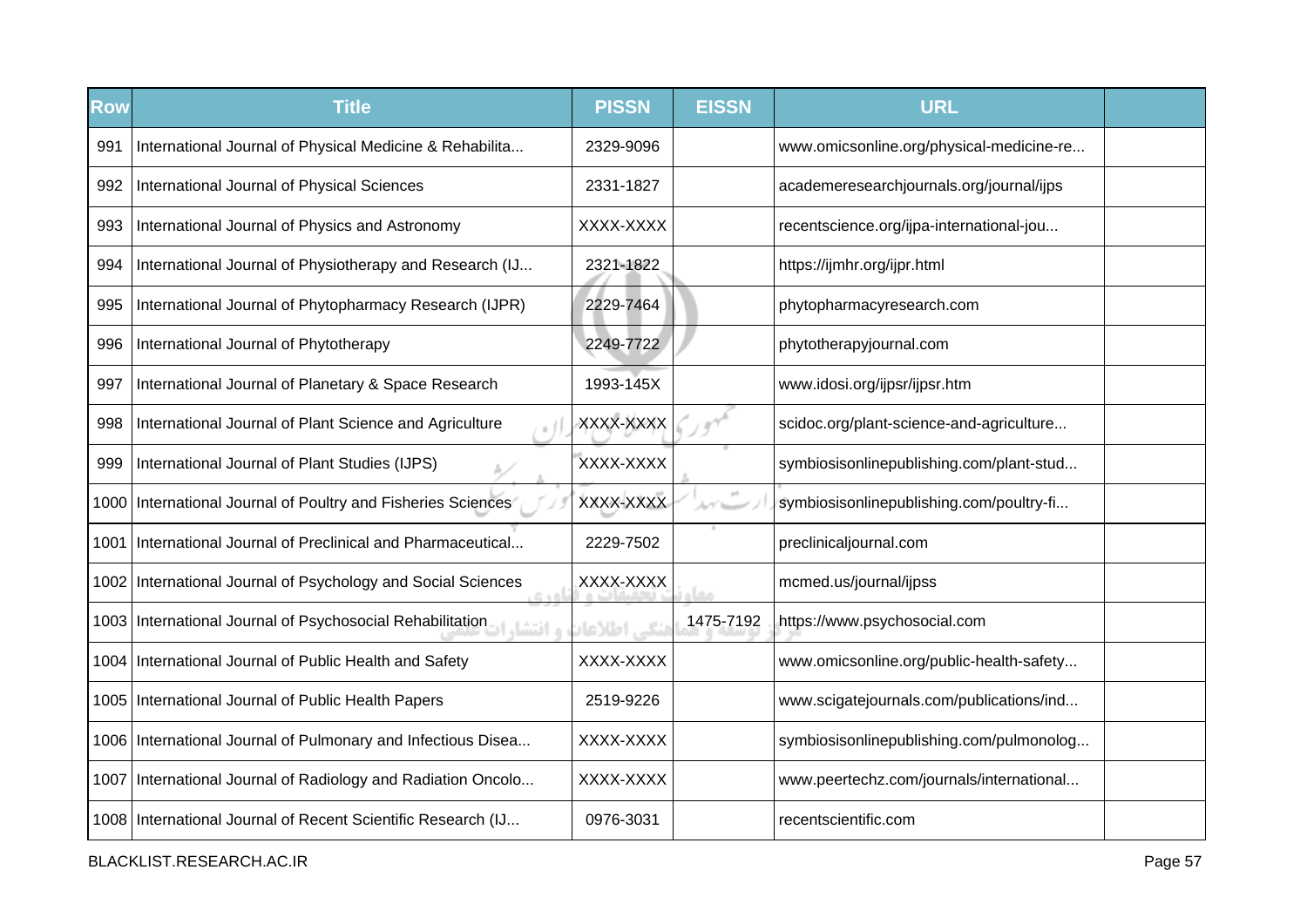| <b>Row</b> | <b>Title</b>                                                    | <b>PISSN</b> | <b>EISSN</b>  | <b>URL</b>                               |  |
|------------|-----------------------------------------------------------------|--------------|---------------|------------------------------------------|--|
| 1009       | International Journal of Renal Diseases                         | XXXX-XXXX    |               | mcmed.us/journal/ijrd                    |  |
|            | 1010 International Journal of Reproduction, Fertility & Sexu    | 2377-1887    |               | scidoc.org/reproduction-fertility-sexual |  |
|            | 1011 International Journal of Research and Development in Ph    | 2278-0238    |               | www.omicsonline.org/research-and-develop |  |
|            | 1012 International Journal of Research in Ayurveda and Pharm    | 2277-4343    |               | www.ijrap.net                            |  |
|            | 1013 International Journal of Research in Infectious Disease    | XXXX-XXXX    |               | mcmed.us/journal/ijrnd                   |  |
|            | 1014 International Journal of Research in Medical and Dental    | 2349-6401    |               | edas.info/web/ijrmds/index.html          |  |
|            | 1015 International Journal of Research in Pharmacy and Biosc    | 2394-5885    |               | www.ijrpb.org                            |  |
|            | 1016 International Journal of Respiratory Disease, Care & Me    | XXXX-XXXX    |               | scidoc.org/respiratory-disease-care-and- |  |
| 1017       | International journal of Respiratory Research                   | XXXX-XXXX    |               | mcmed.us/journal/ijrr                    |  |
|            | 1018   International Journal of Review in Life Sciences         | 2231-2935    | ルブレー          | pharmascope.org/ijrls                    |  |
|            | 1019 International Journal of Robotics, Automation, Engineer    | XXXX-XXXX    |               | recentscience.org/ijrad-international-jo |  |
| 1020       | International Journal of School and Cognitive Psycholog         | 2469-9837    | <b>Liftun</b> | www.omicsonline.com/open-access/school-c |  |
| 1021       | International Journal of Science and Research<br>ه انتشا، ات عا | 2319-7064    | توسعه و هد    | www.ijsr.net                             |  |
|            | 1022 International Journal of Science Innovations and Discov    | 2249-5347    |               | www.ijsidonline.info                     |  |
|            | 1023   International Journal of Sciences (IJSciences)           | 2410-4470    |               | www.ijsciences.com                       |  |
|            | 1024 International Journal of Scientific & Engineering Resea    | 2229-5518    |               | www.ijser.org                            |  |
| 1025       | International Journal of Scientific and Research Public         | 2250-3153    |               | www.ijsrp.org                            |  |
|            | 1026 International Journal of Scientific Research               | XXXX-XXXX    |               | academeresearchjournals.org/journal/ijsr |  |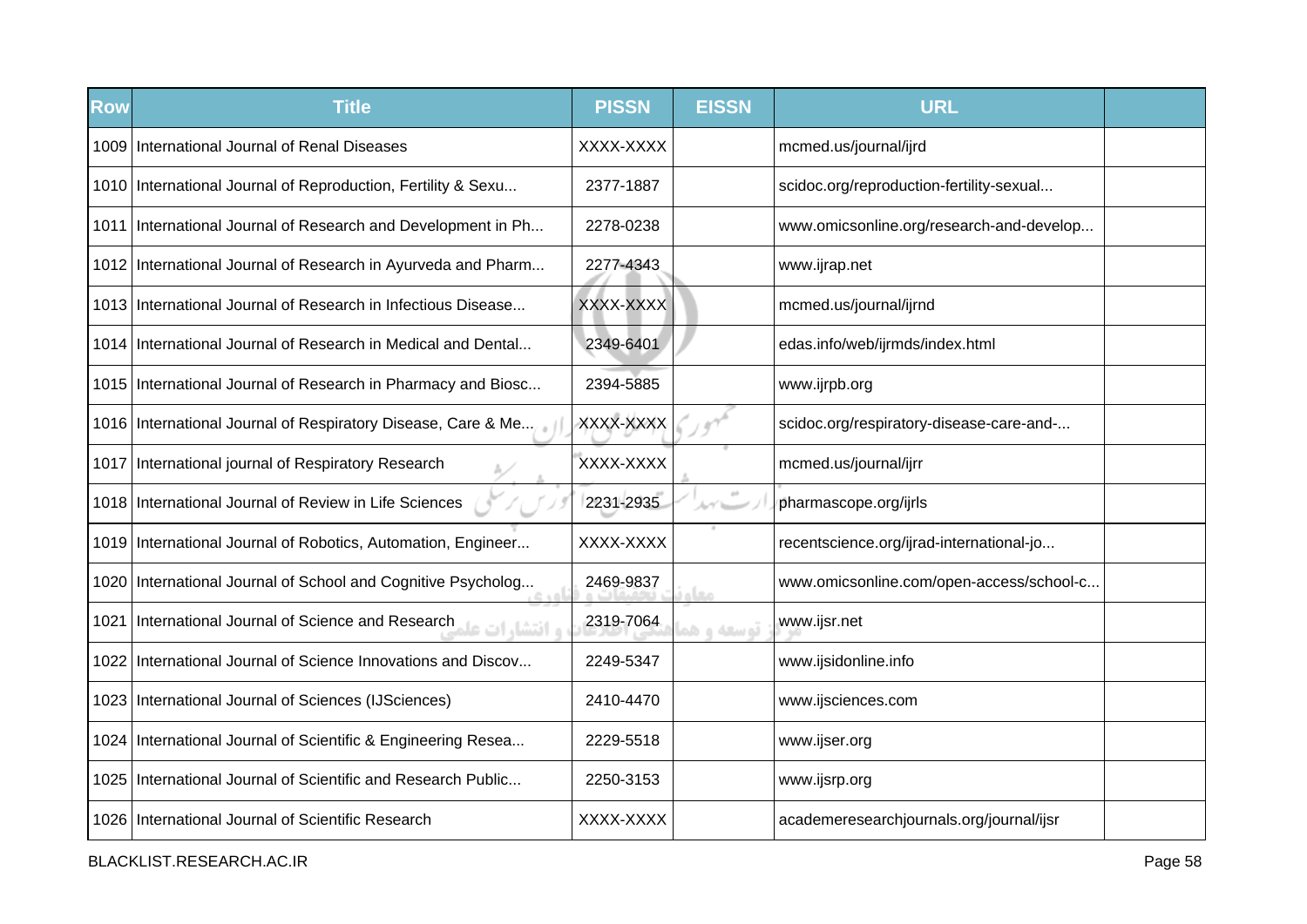| <b>Row</b> | <b>Title</b>                                                       | <b>PISSN</b> | <b>EISSN</b> | <b>URL</b>                               |  |
|------------|--------------------------------------------------------------------|--------------|--------------|------------------------------------------|--|
| 1027       | International Journal of Scientific Research in Environ            | 2572-3162    |              | symbiosisonlinepublishing.com/toxicology |  |
|            | 1028   International Journal of Scientific Study                   |              |              | Ù†Ø~ارØ <sup>_</sup>                     |  |
|            | 1029 International Journal of Sensor Setworks and Data ommun       | 2090-4886    |              | www.omicsonline.com/open-access/sensor-n |  |
|            | 1030 International journal of Sexual Health and Reproductive       | XXXX-XXXX    |              | symbiosisonlinepublishing.com/sexualheal |  |
| 1031       | International Journal of Social and Behavioural Science            | 2327-719X    |              | academeresearchjournals.org/journal/ijsb |  |
|            | 1032 International Journal of Social Sciences, Language and        | XXXX-XXXX    |              | recentscience.org/ijsll-international-jo |  |
|            | 1033 International Journal of Soft Computing                       | 1816-9503    |              | www.medwelljournals.com/journalhome.php? |  |
|            | 1034 International Journal of Sports Medicine and Physiother       | XXXX-XXXX    |              | mcmed.us/journal/ijsmp                   |  |
|            | 1035 International Journal of Statistics                           | XXXX-XXXX    |              | recentscience.org/ijs-international-jour |  |
|            | 1036 International Journal of Stem Cell Research and Transpl       | 2328-3548    |              | scidoc.org/stem-cell-research-and-transp |  |
| 1037       | International Journal of Structural and Computational B            | XXXX-XXXX    |              | symbiosisonlinepublishing.com/quantitati |  |
|            | 1038 International Journal of Surgery and Research (IJSR)<br>0.401 | 2379-156X    | معا          | scidoc.org/surgery-and-research.php      |  |
|            | 1039 International Journal Of Surgical Papers<br>ه انتشارات علمی   | 2518-2013    | توسعه و ه    | www.scigatejournals.com/publications/ind |  |
|            | 1040 International Journal of Sustainable Agriculture (IJSA)       | 2079-2107    |              | www.idosi.org/ijsa/ijsa.htm              |  |
| 1041 I     | International Journal of Swarm Intelligence and Evoluti            | 2090-4908    |              | www.omicsonline.com/open-access/swarm-in |  |
|            | 1042 International Journal of Systems Signal Control and Eng       | 1997-5422    |              | www.medwelljournals.com/journalhome.php? |  |
|            | 1043 International Journal of Tissue Engineering Research          | XXXX-XXXX    |              | symbiosisonlinepublishing.com/tissue-eng |  |
|            | 1044   International Journal of Traditional System of Medicine     | XXXX-XXXX    |              | mcmed.us/journal/ijtsm                   |  |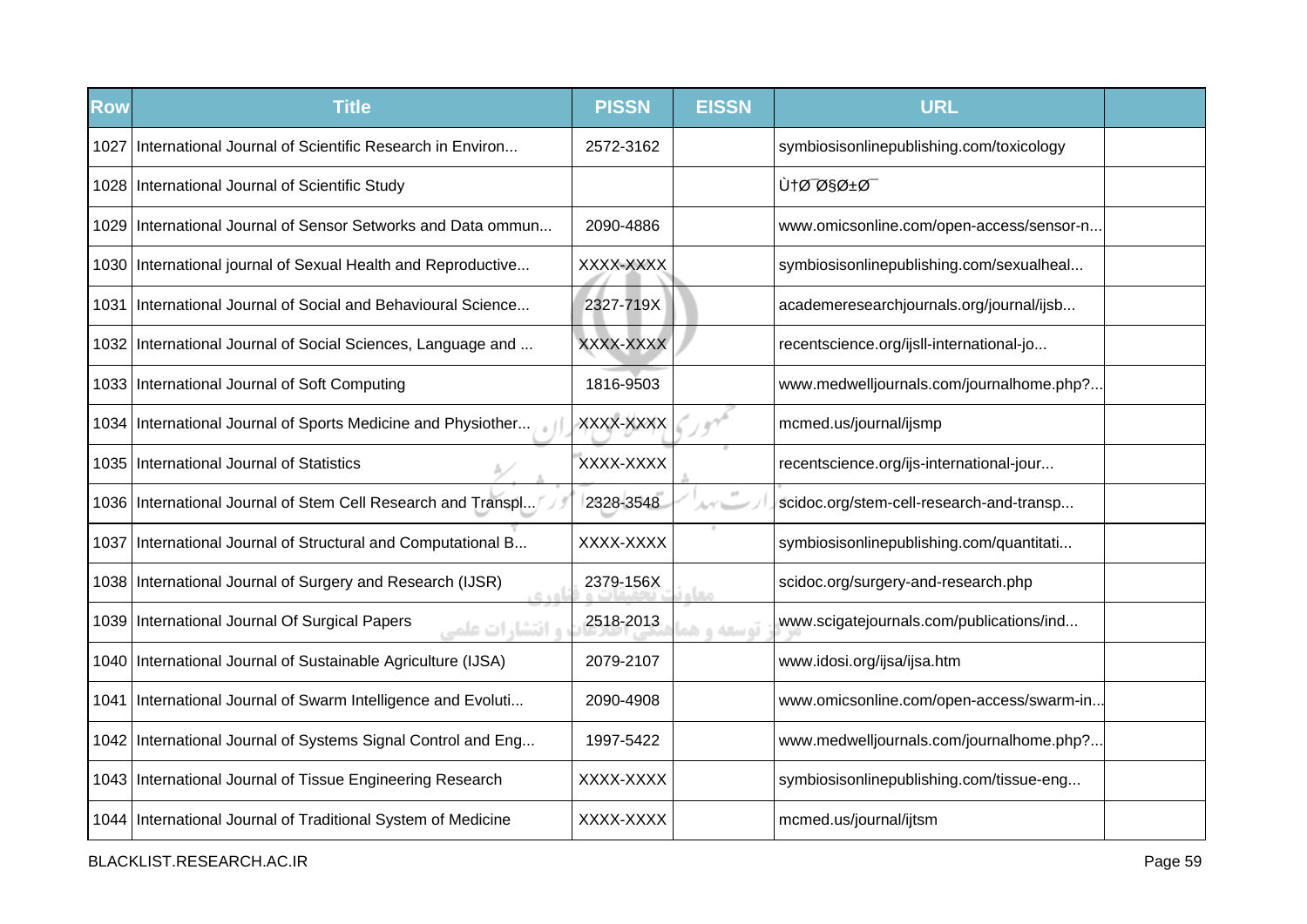| <b>Row</b> | <b>Title</b>                                                             | <b>PISSN</b> | <b>EISSN</b> | <b>URL</b>                               |  |
|------------|--------------------------------------------------------------------------|--------------|--------------|------------------------------------------|--|
|            | 1045 International Journal of Translation & Community Medici             | 2333-8385    |              | scidoc.org/translation-and-community-med |  |
|            | 1046   International Journal of Tropical Medicine                        | 1816-3319    |              | medwelljournals.com/journalhome.php?jid= |  |
|            | 1047 International Journal of Universal Pharmacy and Bio Sci             | 2319-8141    |              | www.ijupbs.com/home.aspx                 |  |
|            | 1048 International Journal of Urban Planning and Transportat             | XXXX-XXXX    |              | recentscience.org/ijut-international-jou |  |
|            | 1049 International Journal of Vaccine Research                           | 2473-2176    |              | symbiosisonlinepublishing.com/vaccine-re |  |
|            | 1050 International Journal of Vaccines and Research (IJVR)               | 2572-7427    |              | scidoc.org/vaccines-and-research.php     |  |
| 1051       | International Journal of Vascular Surgery and Medicine                   | 2455-5452    |              | www.peertechz.com/journals/international |  |
|            | 1052 International Journal of Veterinary Health Science & Re             | 2332-2748    |              | scidoc.org/veterinary-health-science-and |  |
|            | 1053   International Journal of Veterinary Papers                        | 2519-920X    |              | www.scigatejournals.com/publications/ind |  |
|            | 1054 International Journal of Veterinary Science and Researc             | XXXX-XXXX    | ルブレー         | www.peertechz.com/journals/international |  |
|            | 1055   International Journal of Virology                                 | 1816-4900    |              | academicjournalsinc.com/current.php?jid= |  |
|            | 1056 International Journal of Virology Studies & Research (I             | 2330-0027    |              | scidoc.org/virology-studies-and-research |  |
|            | 1057 International Journal of Waste Resources<br><b>و انتشا, ات علمی</b> | 2252-5211    | توسعه و ه    | www.omicsonline.com/open-access/internat |  |
|            | 1058   International Journal of Water Knowledge (IJWK)                   | XXXX-XXXX    |              | worldsciencepublisher.org/journals/index |  |
|            | 1059 International Journal of Water Resources & Environmenta             | 2311-2492    |              | www.idosi.org/ijwres/ijwres.htm          |  |
|            | 1060 International Journal of World Research                             | 2347-937X    |              | apjor.com/ijrp                           |  |
|            | 1061 International Journal of Yoga and Unani Medicine                    | XXXX-XXXX    |              | mcmed.us/journal/ijyum                   |  |
|            | 1062 International Journal of Yoga Natural Therapy (IJYNT)               | XXXX-XXXX    |              | symbiosisonlinepublishing.com/yoga-natur |  |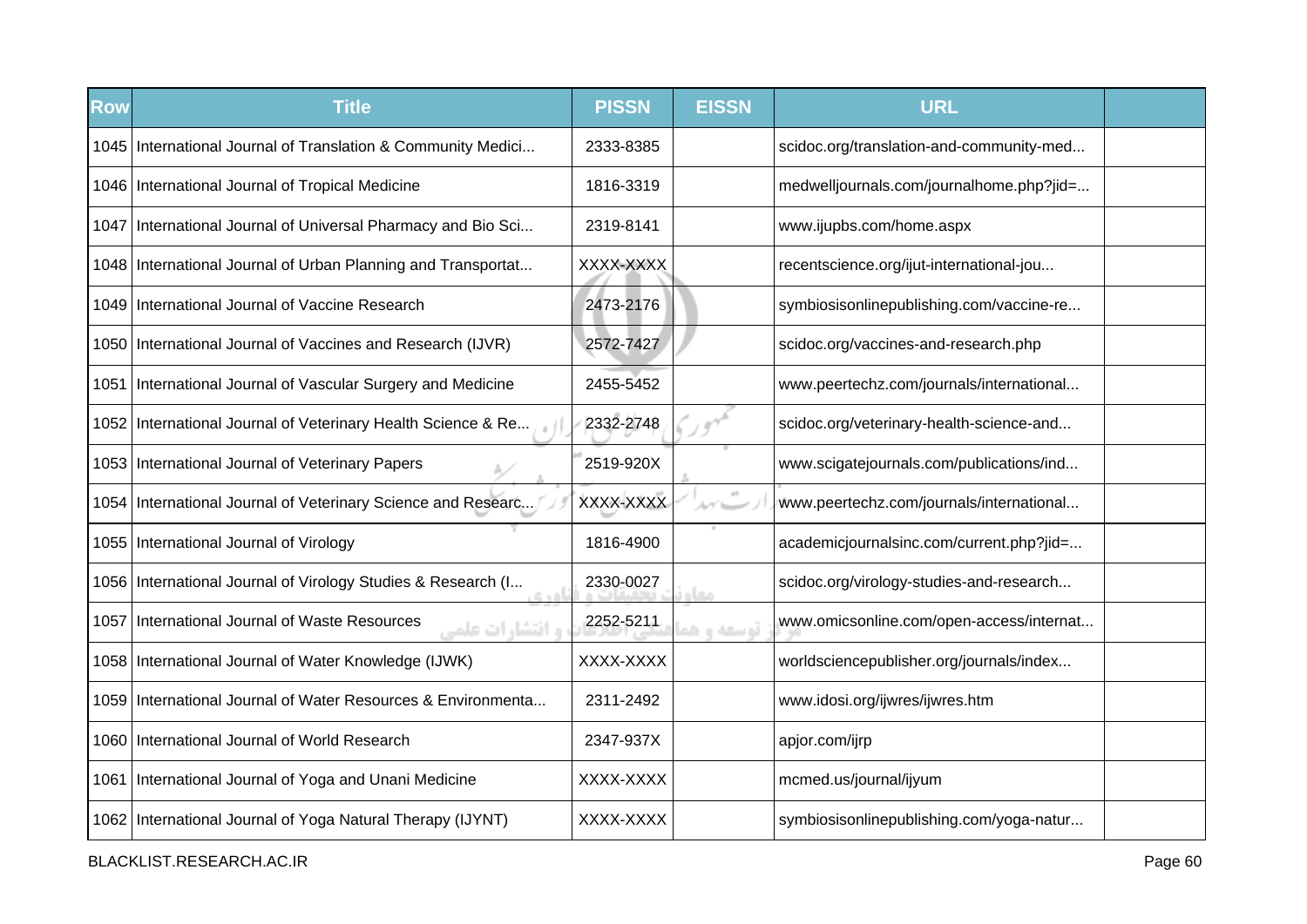| Row  | <b>Title</b>                                                     | <b>PISSN</b> | <b>EISSN</b> | <b>URL</b>                               |  |
|------|------------------------------------------------------------------|--------------|--------------|------------------------------------------|--|
|      | 1063 International Journals of Chemical and Industrial Polym     | XXXX-XXXX    |              | symbiosisonlinepublishing.com/chemical-i |  |
|      | 1064 International Journals of Medical and Health Research (     | XXXX-XXXX    |              | https://www.ijmhr.org/ijmhr_about.html   |  |
|      | 1065 International Research Journal of Applied and Basic Sci     | 2251-838x    |              | www.irjabs.com                           |  |
|      | 1066 International Research Journal of Pharmaceutical and Ap     | 2277-4149    |              | www.irjpas.com                           |  |
|      | 1067   International Research on Medical Sciences (IRMS)         | 2315-8845    |              | www.apexjournal.org/irms/index.htm       |  |
|      | 1068 International Researchers                                   | 2227-7471    |              | iresearcher.org/index.html               |  |
|      | 1069 International Review of Basic and Applied Sciences (IRB     | 2308-7056    |              | irbas.academyirmbr.com/journalmain.php   |  |
|      | 1070   Interventional Cardiology                                 | 1755-5302    |              | www.openaccessjournals.com/journals/inte |  |
| 1071 | Interventional Cardiology Journal                                | 2471-8157    |              | interventional-cardiology.imedpub.com    |  |
|      | 1072 Interventions in Obesity & amp; Diabetes (IOD)              | XXXX-XXXX    | $\alpha$     | crimsonpublishers.com/iod                |  |
|      | 1073 Investigation in Gynecology Research & amp; Womens Healt    | XXXX-XXXX    |              | crimsonpublishers.com/igrwh              |  |
|      | 1074   Irrigation & Drainage Systems Engineering<br>اه ده.       | 2168-9768    | مخاه         | www.omicsgroup.org/journals/irrigation-a |  |
| 1075 | و اقتشار ات علمات Jbr Journal of Clinical Diagnosis and Research | 2376-0311    | توسعه و هد   | www.omicsonline.com/open-access/clinical |  |
|      | 1076 Jbr Journal of Interdisciplinary Medicine and Dental Sc     | 2376-032X    |              | www.omicsonline.com/open-access/interdis |  |
| 1077 | JBR Journal of Translational Biomarkers & Diagnosis (JB          | XXXX-XXXX    |              | scidoc.org/translational-biomarkers-and- |  |
|      | 1078 JBR Journal of Translational Clinical & Experimental On     | XXXX-XXXX    |              | scidoc.org/translational-clinical-and-ex |  |
|      | 1079 JBR Journal of Translational Clinical Case Reports and      | XXXX-XXXX    |              | scidoc.org/translational-clinical-case-r |  |
|      | 1080 JBR Journal of Translational Diagnostics and Technology     | XXXX-XXXX    |              | scidoc.org/translational-diagnostics-and |  |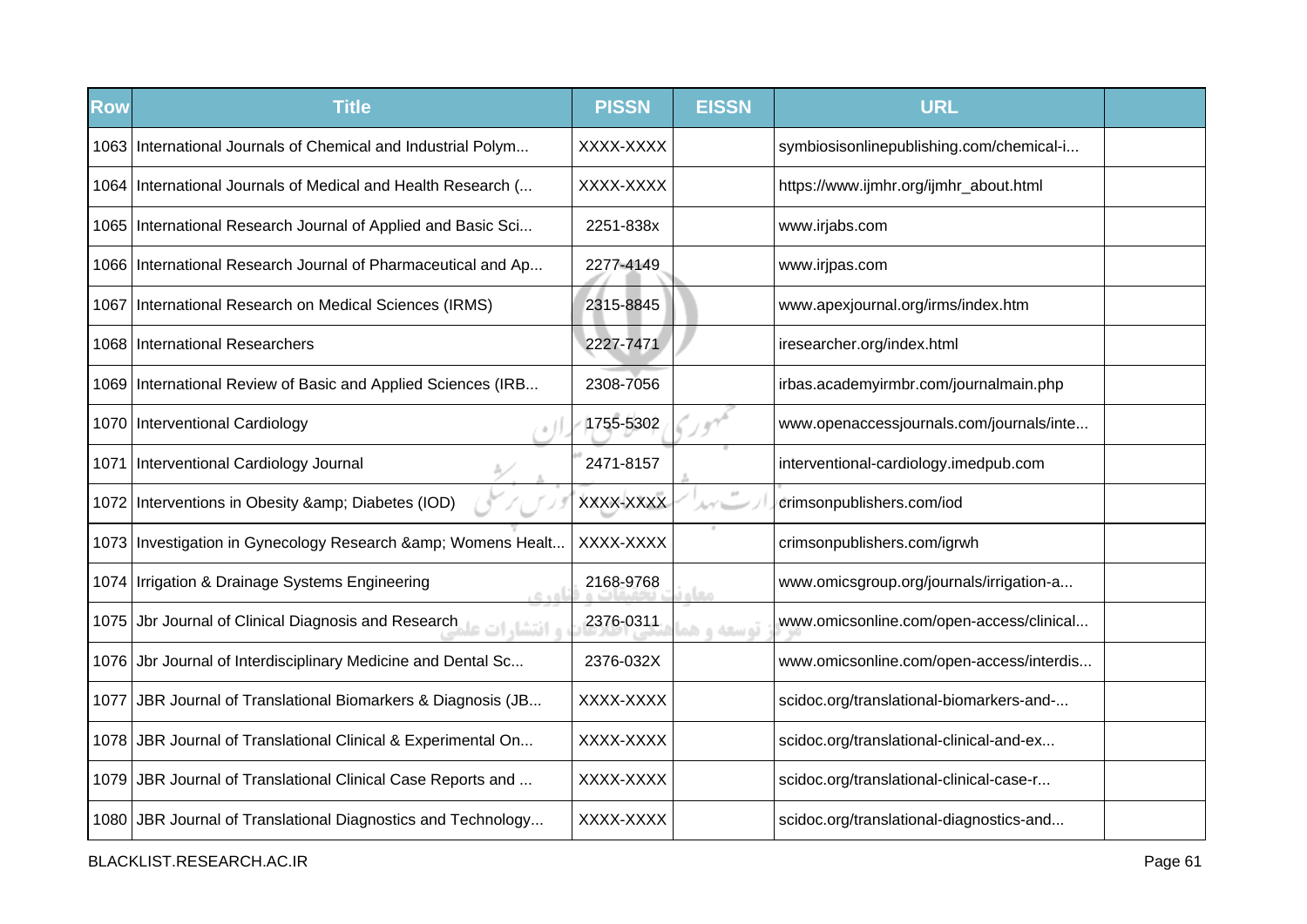| <b>Row</b> | <b>Title</b>                                                           | <b>PISSN</b> | <b>EISSN</b> | <b>URL</b>                               |  |
|------------|------------------------------------------------------------------------|--------------|--------------|------------------------------------------|--|
| 1081       | JBR Journal of Translational Space Dentistry, Medicine                 | XXXX-XXXX    |              | scidoc.org/translational-space-dentistry |  |
|            | $1082$ Jokull                                                          | 0449-0576    |              | jokulljournal.com                        |  |
|            | 1083 Jop. Journal of the Pancreas                                      | 1590-8577    |              | pancreas.imedpub.com                     |  |
|            | 1084 Journal Molecular Pharmaceutics & amp; Organic Process R          | 2329-9053    |              | www.esciencecentral.org/journals/molecul |  |
|            | 1085 Journal of Academic and Applied Studies                           | 1925-931X    |              | www.academians.org/jaas                  |  |
|            | 1086 Journal of Accounting & Marketing                                 | 2168-9601    |              | www.omicsgroup.org/journals/accounting-m |  |
| 1087       | Journal of Addiction Medicine and Therapeutic Science                  | 2455-3484    |              | www.peertechz.com/journals/journal-of-ad |  |
|            | 1088 Journal of Addiction Research & Therapy                           | 2155-6105    |              | www.omicsonline.org/addiction-research-t |  |
|            | 1089 Journal of Addictive Behaviors, Therapy & amp; Rehabilita         | 2324-9005    |              | www.scitechnol.com/addictive-behaviors-t |  |
|            | 1090 Journal of Addictive Behaviours and Therapy                       | XXXX-XXXX    |              | www.imedpub.com/addictive-behaviors-and- |  |
| 1091       | Journal of Adenocarcinoma                                              | XXXX-XXXX    |              | adenocarcinoma.imedpub.com               |  |
| 1092       | Journal of Advanced Bioinformatics Applications and Res                | 0976-2604    | معام         | www.bipublication.com/JABAR-bioinformati |  |
|            | 1093 Journal of Advanced Chemical Engineering<br><b>و انتشارات علم</b> | 2090-4568    | توسعه و هد   | www.omicsonline.com/open-access/advanced |  |
|            | 1094 Journal of Advanced Nursing Practice                              | XXXX-XXXX    |              | mcmed.us/journal/janp                    |  |
|            | 1095 Journal of Advanced Research in Biotechnology (JARB)              | 2475-4714    |              | symbiosisonlinepublishing.com/biotechnol |  |
|            | 1096 Journal of Advances in Internal Medicine                          | 2091-1432    |              | www.aimjournal.org/index.php             |  |
| 1097       | Journal of Aeronautics & Aerospace Engineering                         | 2168-9792    |              | www.omicsgroup.org/journals/aeronautics- |  |
|            | 1098 Journal of Aesthetic & Reconstructive Surgery                     | 2472-1905    |              | aesthetic-reconstructive-surgery.imedpub |  |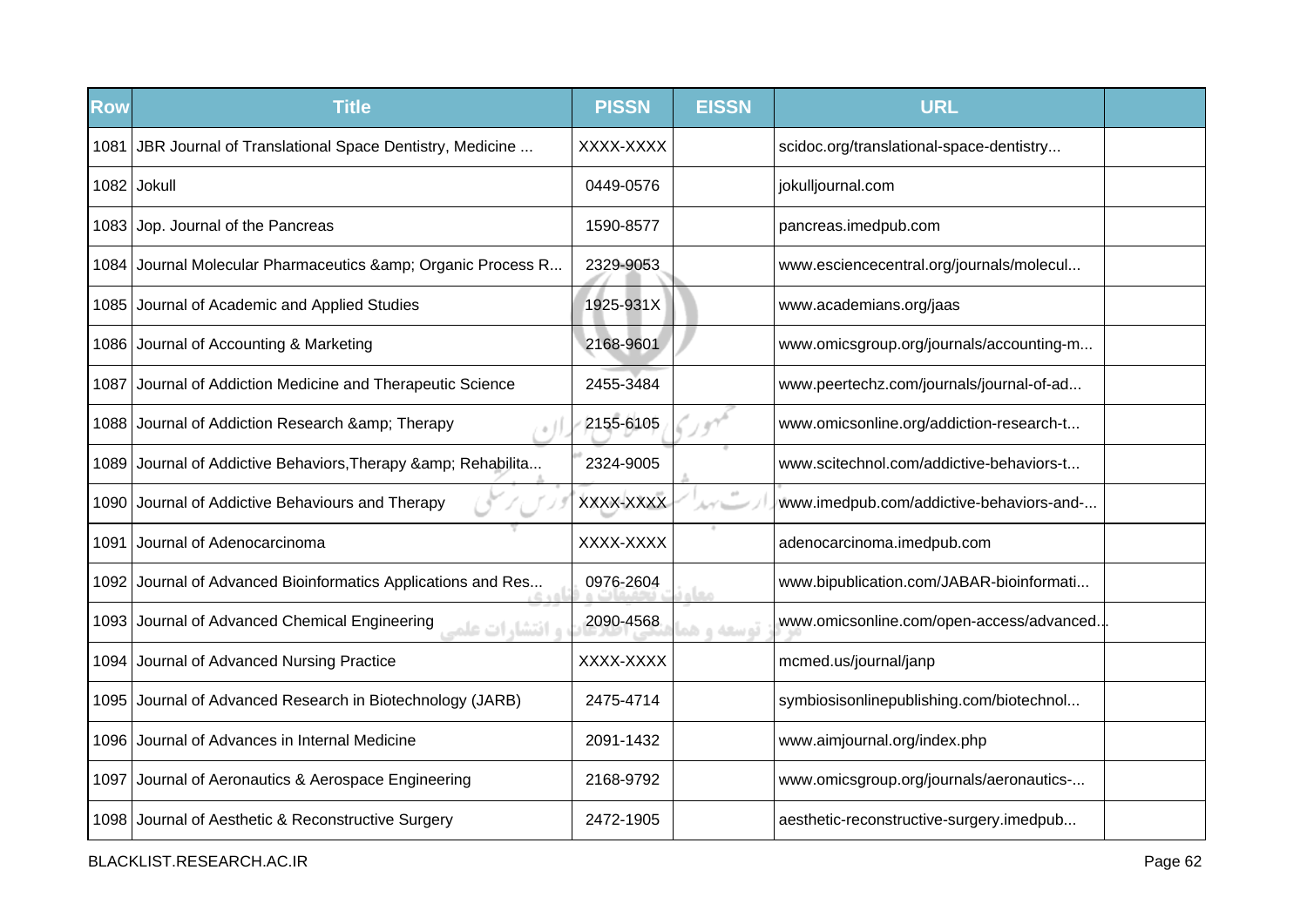| <b>Row</b> | <b>Title</b>                                                 | <b>PISSN</b> | <b>EISSN</b>  | <b>URL</b>                               |  |
|------------|--------------------------------------------------------------|--------------|---------------|------------------------------------------|--|
|            | 1099 Journal of Aging and Geriatric Medicine                 | XXXX-XXXX    |               | www.scitechnol.com/aging-geriatric-medic |  |
|            | 1100 Journal of Aging Science                                | 2329-8847    |               | www.esciencecentral.org/journals/aging-s |  |
|            | 1101 Journal of Agricultural Chemistry and Environment       | 2325-7458    |               | www.scirp.org/journal/jacen              |  |
|            | 1102 Journal of Agricultural Economics and Development       | 2327-3151    |               | academeresearchjournals.org/journal/jaed |  |
|            | 1103 Journal of Agricultural Economics, Rural Development an | XXXX-XXXX    |               | www.wsrjournals.org/journal/jaerde       |  |
|            | 1104 Journal of Aids & Clinical Research                     | 2155-6113    |               | www.omicsonline.org/aids-clinical-resear |  |
|            | 1105 Journal of Alcoholism & amp; Drug Dependence            | 2329-6488    |               | www.esciencecentral.org/journals/alcohol |  |
|            | 1106 Journal of Allergy & Therapy                            | 2155-6121    |               | www.omicsonline.org/allergy-therapy.php  |  |
| 1107       | Journal of Alzheimers Disease & Parkinsonism                 | 2161-0460    |               | www.omicsonline.org/alzheimers-disease-p |  |
|            | 1108 Journal of American Physicians and Surgeons (JPANDS)    | 1543-4826    | $\mathcal{N}$ | www.jpands.org                           |  |
| 1109       | Journal of American Science                                  | 1545-1003    |               | www.jofamericanscience.org               |  |
|            | 1110 Journal of Analytical & Bioanalytical Techniques        | 2155-9872    |               | www.omicsonline.org/analytical-bioanalyt |  |
| 1111       | Journal of Analytical Sciences, Methods and Instrumenta      | 2164-2745    | توسعه و ه     | www.scirp.org/journal/jasmi              |  |
|            | 1112 Journal of Anatomy and Physiological Research           | XXXX-XXXX    |               | academeresearchjournals.org/journal/japr |  |
|            | 1113 Journal of Anesthesia & amp; Clinical Research          | 2155-6148    |               | www.omicsonline.org/anesthesia-clinical- |  |
|            | 1114 Journal of Animal and Veterinary Advances               | 1680-5593    |               | www.medwelljournals.com/journalhome.php? |  |
|            | 1115 Journal of Animal Research and Nutrition                | XXXX-XXXX    |               | animalnutrition.imedpub.com/focus-scope  |  |
|            | 1116 Journal of Animal Sciences and Livestock Production     | XXXX-XXXX    |               | www.imedpub.com/animal-sciences-and-live |  |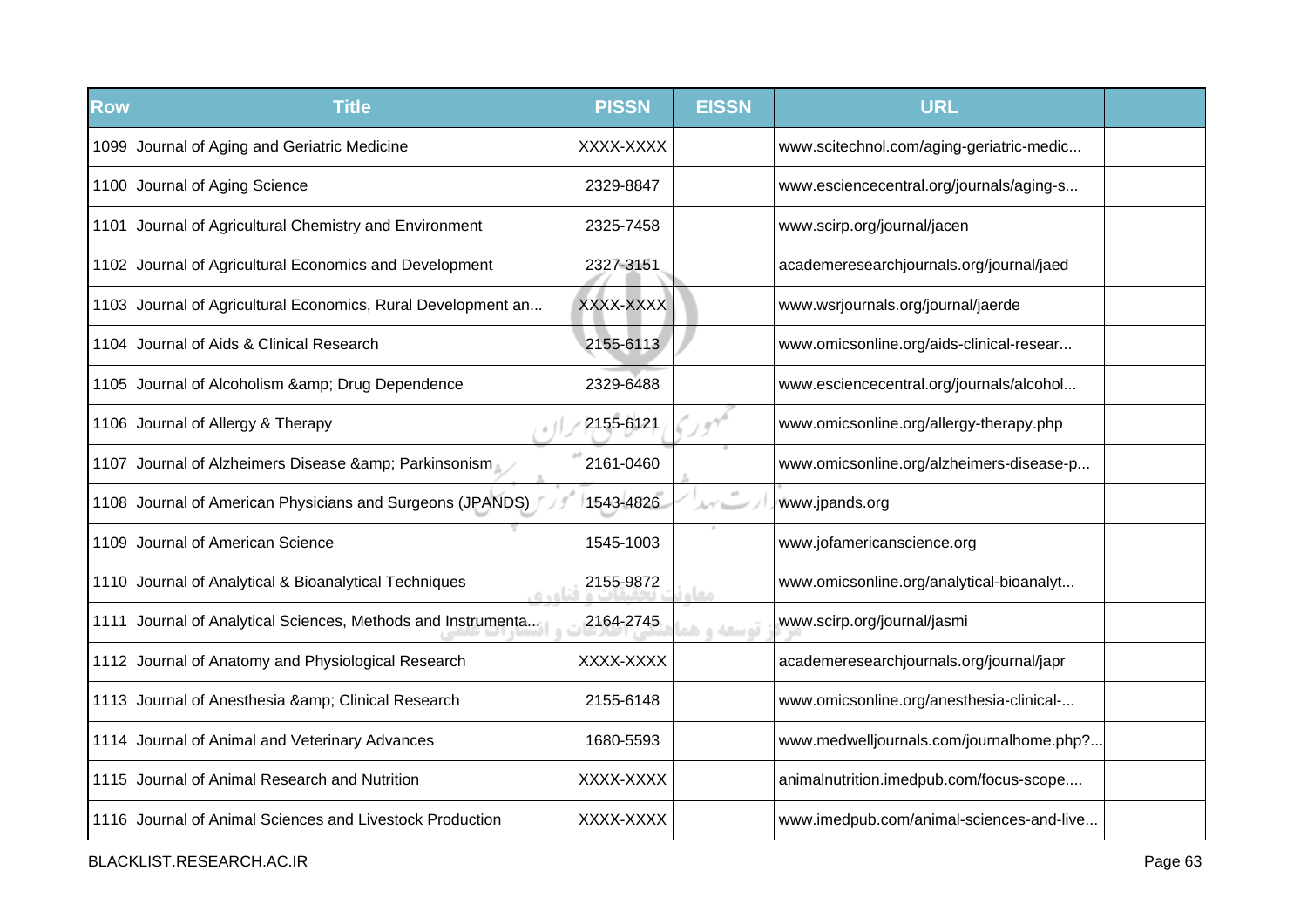| Row  | <b>Title</b>                                                 | <b>PISSN</b> | <b>EISSN</b> | <b>URL</b>                               |  |
|------|--------------------------------------------------------------|--------------|--------------|------------------------------------------|--|
| 1117 | Journal of Antimicrobial Agents                              | 2472-1212    |              | www.omicsonline.org/antimicrobial-agents |  |
| 1118 | Journal of Antivirals & Antiretrovirals                      | 1948-5964    |              | www.omicsonline.org/antivirals-antiretro |  |
|      | 1119 Journal of Applied & Computational Mathematics          | 2168-9679    |              | www.omicsgroup.org/journals/applied-comp |  |
|      | 1120 Journal of Applied Bio-science, Medicine, and Biology   | XXXX-XXXX    |              | jabs.eu5.org                             |  |
| 1121 | Journal of Applied Bio-science, Medicine, and Biology        | XXXX-XXXX    |              | jabs.eu5.org                             |  |
| 1122 | Journal of Applied Bioinformatics & Computational Biolo      | 2329-9533    |              | www.scitechnol.com/applied-bioinformatic |  |
|      | 1123 Journal of Applied Environmental and Biological Science | 2090-4274    |              | https://www.textroad.com/applied%20envir |  |
| 1124 | Journal of Applied Library and Information Science (JAL      | 2325-7474    |              | worldsciencepublisher.org/journals/index |  |
| 1125 | Journal of Applied Mathematics and Physics                   | 2327-4352    |              | www.scirp.org/journal/jamp               |  |
| 1126 | Journal of Applied Mechanical Engineering                    | 2168-9873    | ムイー          | www.omicsgroup.org/journals/applied-mech |  |
| 1127 | Journal of Applied Pharmacy                                  | 19204159     |              | japharmacy.com/master/default.aspx       |  |
| 1128 | Journal of Applied Pharmacy<br>$C + D$                       | 1920-4159    | <b>CLO</b>   | www.omicsonline.org/applied-pharmacy.php |  |
| 1129 | Journal of Applied Sciences<br><b>و انتشارات علمی</b>        | 1812-5654    | توسعه و ه    | www.ansinet.com/jindex.php?issn=1812-565 |  |
|      | 1130 Journal of Applied Sciences Research (JASR)             | 1819-544X    |              | www.aensiweb.com/JASR                    |  |
| 1131 | Journal of Aquaculture Feed Science and Nutrition            | 2070-1667    |              | www.medwelljournals.com/journalhome.php? |  |
| 1132 | Journal of Aquaculture Research & Development                | 2155-9546    |              | www.omicsonline.org/aquaculture-research |  |
|      | 1133 Journal of Aquatic Pollution and Toxicology             | XXXX-XXXX    |              | www.imedpub.com/aquatic-pollution-and-to |  |
|      | 1134 Journal of Architectural Engineering Technology         | XXXX-XXXX    |              | www.omicsgroup.org/404.php               |  |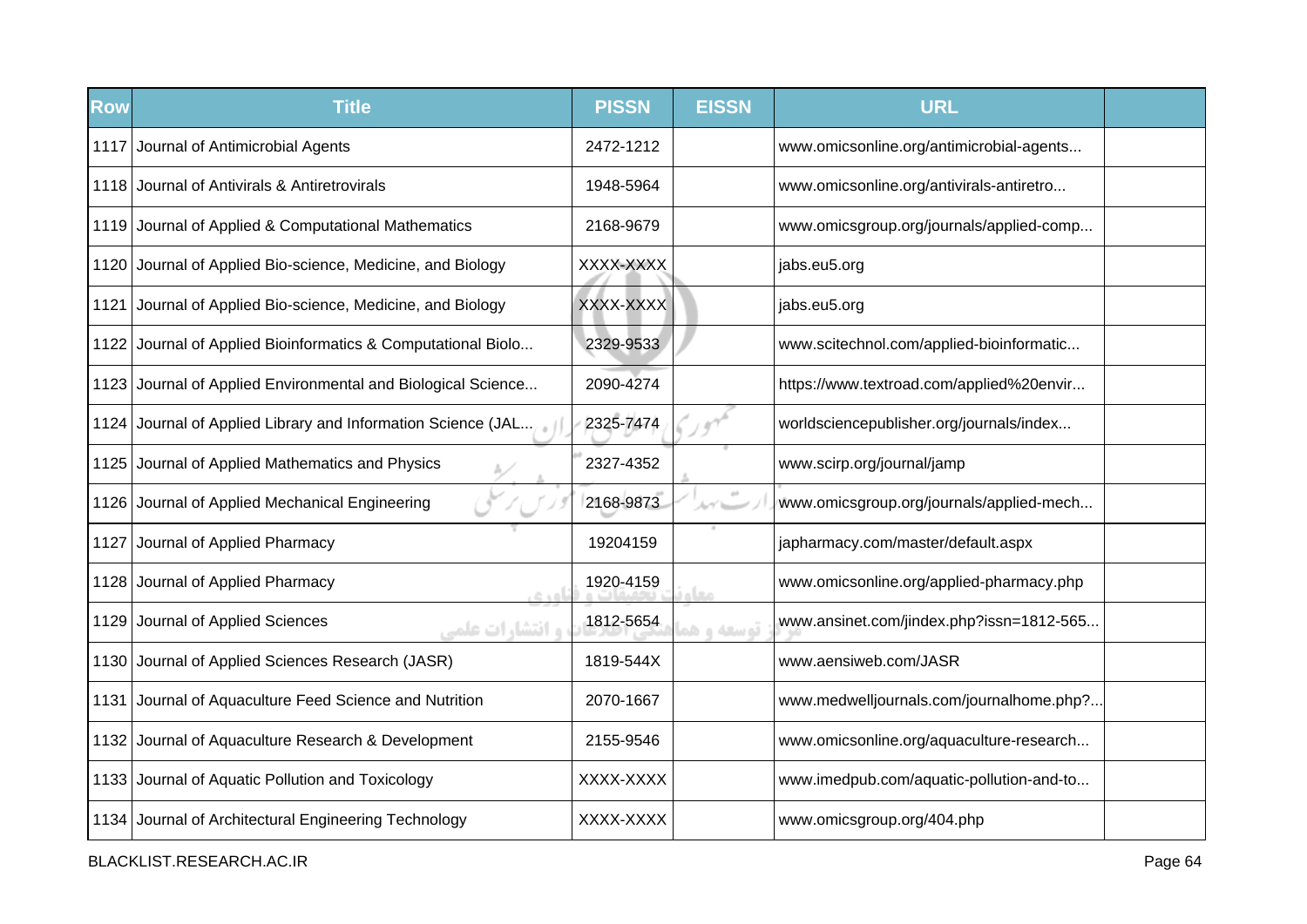| <b>Row</b> | <b>Title</b>                                                 | <b>PISSN</b> | <b>EISSN</b> | <b>URL</b>                               |  |
|------------|--------------------------------------------------------------|--------------|--------------|------------------------------------------|--|
| 1135       | Journal of Arthritis                                         | 2167-7921    |              | www.omicsgroup.org/journals/arthritis.ph |  |
|            | 1136 Journal of Astrobiology & Outreach                      | 2332-2519    |              | www.esciencecentral.org/journals/astrobi |  |
|            | 1137 Journal of Astrophysics and Aerospace Technology        | 2329-6542    |              | www.omicsgroup.org/journals/astrophysics |  |
|            | 1138 Journal of Athletic Enhancement                         | 2324-9080    |              | www.scitechnol.com/athletic-enhancement  |  |
| 1139       | Journal of Autacoids and Hormones                            | 2161-0479    |              | www.omicsonline.org/autacoids.php        |  |
| 1140       | Journal of Autoimmune Disorders                              | XXXX-XXXX    |              | autoimmunediseases.imedpub.com           |  |
| 1141       | Journal of Bacteriology & Parasitology                       | 2155-9597    |              | www.omicsonline.org/bacteriology-parasit |  |
|            | 1142 Journal of Bacteriology and Mycology                    | 2471-0172    |              | austinpublishinggroup.com/bacteriology   |  |
| 1143       | Journal of Basic and Applied Scientific Research             | 2090-4304    |              | www.textroad.com/basic%20and%20applied%2 |  |
|            | 1144 Journal of Basic and Clinical Pharmacy                  | 0976-0105    |              | www.jbclinpharm.org/currentissue.asp?sab |  |
| 1145       | Journal of Behavioral and Brain Science                      | 2160-5866    |              | www.scirp.org/journal/jbbs               |  |
| 1146       | Journal of Behavioral Sciences in Asia<br>0.401              | 2322-441X    | معا          | www.joursa.com                           |  |
| 1147       | Journal of Bio Innovation<br><b>و انتشارات علمی</b>          | 2277-8330    | توسعه و ه    | www.jbino.com/index.htm                  |  |
|            | 1148 Journal of Biochemical Technology                       | 0974-2328    | 0974-2328    | https://jbiochemtech.com/en              |  |
|            | 1149 Journal of Biodiscovery                                 | XXXX-XXXX    |              | www.omicsonline.com/open-access/biodisco |  |
|            | 1150 Journal of Biodiversity & Endangered Species            | 2332-2543    |              | www.esciencecentral.org/journals/biodive |  |
|            | 1151 Journal of Biodiversity Management & Forestry           | 2327-4417    |              | www.scitechnol.com/biodiversity-manageme |  |
|            | 1152 Journal of Biodiversity, Bioprospecting and Development | 2376-0214    |              | www.omicsgroup.org/journals/internationa |  |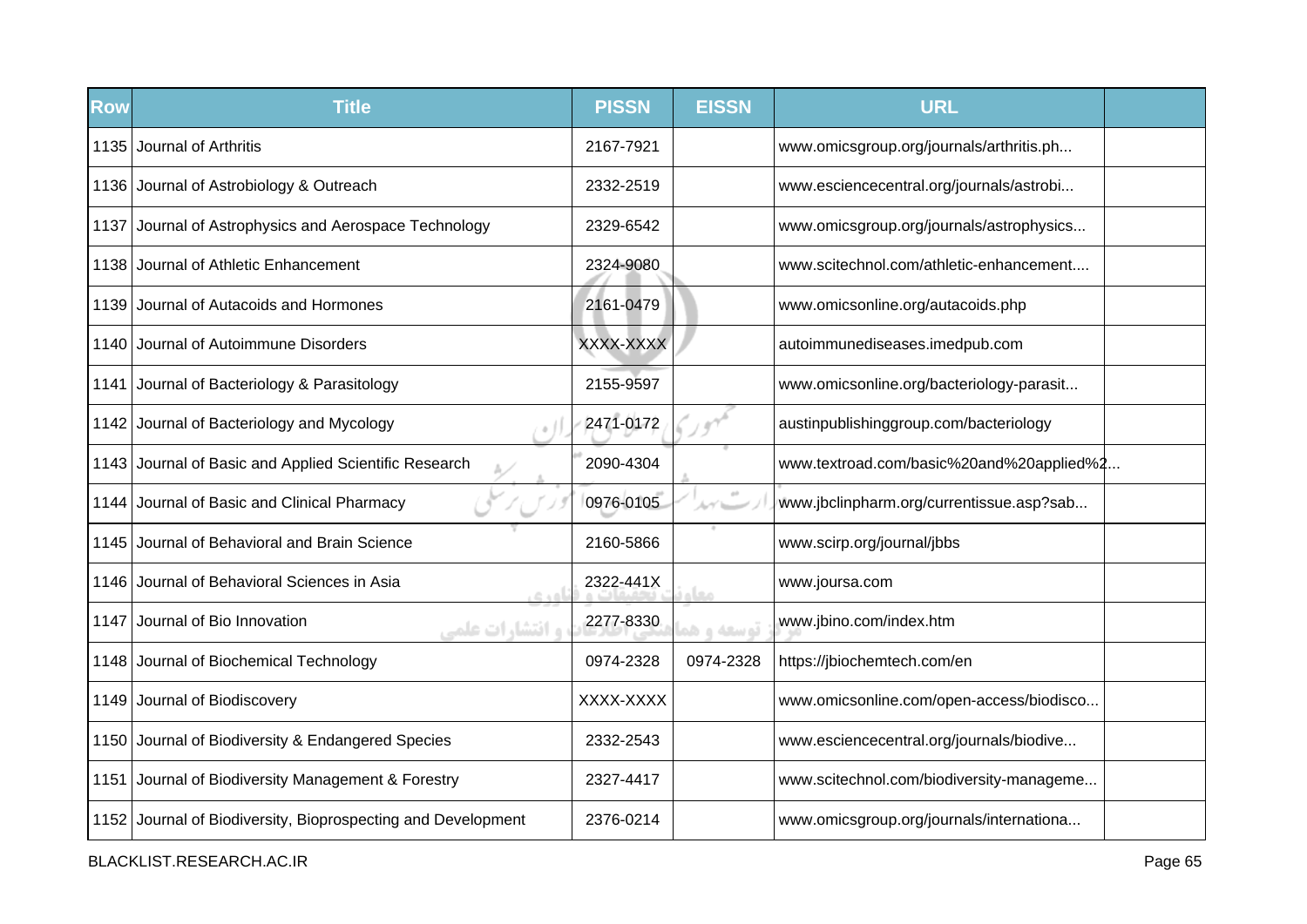| <b>Row</b> | <b>Title</b>                                            | <b>PISSN</b> | <b>EISSN</b> | <b>URL</b>                               |  |
|------------|---------------------------------------------------------|--------------|--------------|------------------------------------------|--|
|            | 1153 Journal of Bioengineering & Biomedical Science     | 2155-9538    |              | www.omicsonline.org/bioengineering-biome |  |
|            | 1154 Journal of Bioengineering and Bioelectronics       | 2153-0777    |              | www.omicsonline.org/biochips-tissue-chip |  |
|            | 1155 Journal of Bioinformatics Research Studies (JBRS)  | 2394-1146    |              | www.vrjpublishers.com/index.php/jbrs/ind |  |
|            | 1156 Journal of Biological Sciences                     | 1727-3048    |              | scialert.net/jindex.php?issn=1727-3048   |  |
|            | 1157 Journal of Biological Sciences                     | 1727-3048    |              | www.ansinet.com/jindex.php?issn=1727-304 |  |
| 1158       | Journal of Biology and today's world                    | 2322-3308    |              | journals.lexispublisher.com/jbtw.html    |  |
| 1159       | Journal of Biomarkers, Genetic Disorders and Therapy    | XXXX-XXXX    |              | jbgt.vowscientificquest.com/home.php     |  |
|            | 1160 Journal of Biomaterials and Nanobiotechnology      | 2158-7027    |              | www.scirp.org/journal/jbnb               |  |
| 1161       | Journal of Biomedical and Pharmaceutical Research       | 2279-0594    |              | jbpr.in/index.php/jbpr                   |  |
| 1162       | Journal of Biomedical Engineering and Medical Devices   | XXXX-XXXX    | ルゲーー         | www.esciencecentral.org/journals/biomedi |  |
| 1163       | Journal of Biomedical Science and Engineering           | 1937-6871    |              | http://www.scirp.org/journal/JBiSE       |  |
| 1164       | Journal of Biomedical Sciences<br>$R \triangleq 0$      | 2254-609x    | <b>LELO</b>  | www.jbiomeds.com                         |  |
| 1165       | Journal of Biomedical systems & emerging technologies   | XXXX-XXXX    | توسعه واهد   | www.omicsonline.com/open-access/biomedic |  |
|            | 1166 Journal of Biometrics & Biostatistics              | 2155-6180    |              | www.omicsonline.org/biometrics-biostatis |  |
| 1167       | Journal of Biomimetics Biomaterials and Tissue Engineer | 1662-100X    |              | www.omicsonline.com/open-access/biomimet |  |
|            | 1168 Journal of Biomusical Engineering                  | 2090-2719    |              | www.omicsonline.com/open-access/biomusic |  |
|            | 1169 Journal of Biopharmaceutics                        | 0976-1047    |              | ijbonline.com                            |  |
|            | 1170 Journal of Biophysical Chemistry                   | 2153-036X    |              | www.scirp.org/journal/jbpc               |  |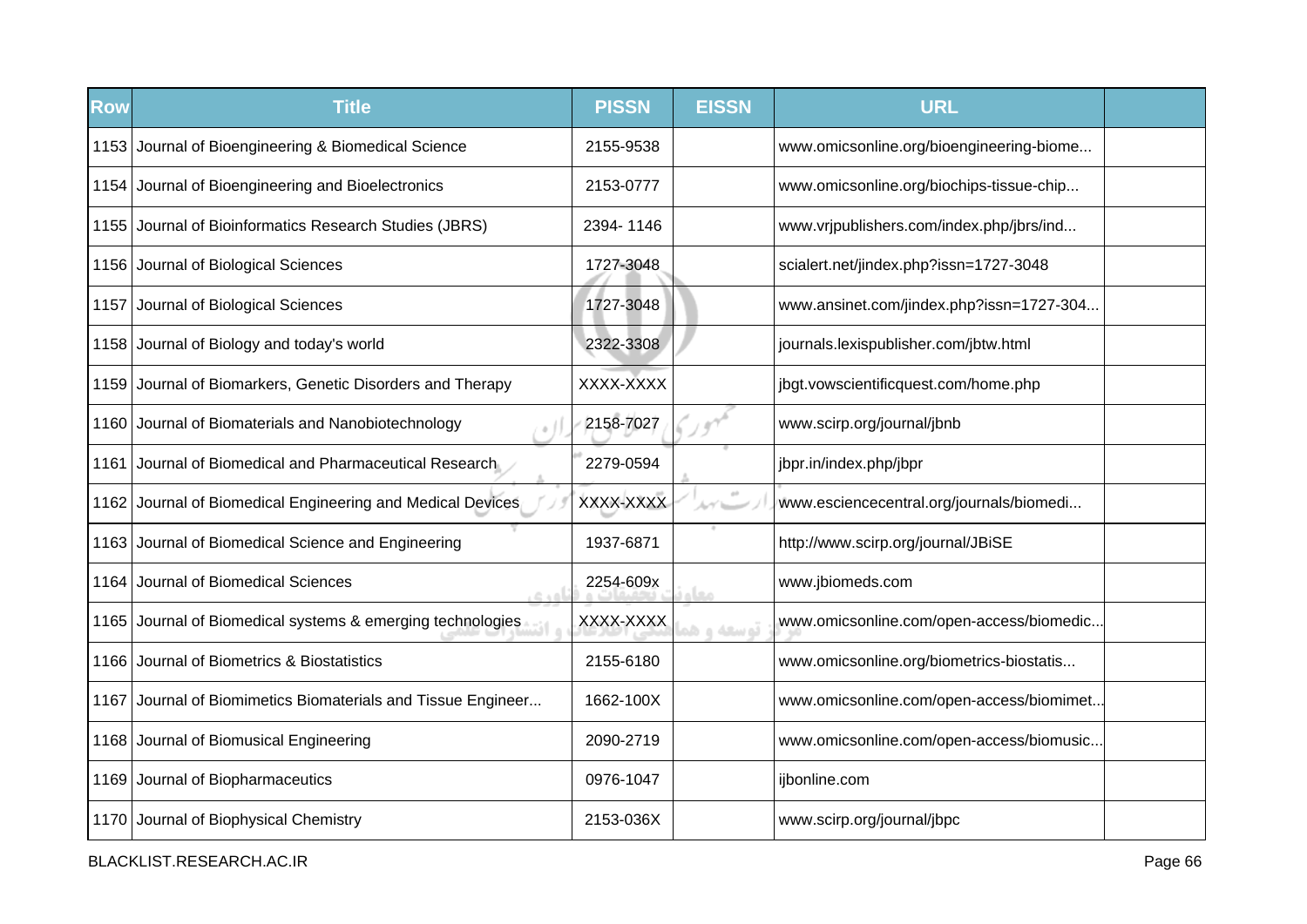| <b>Row</b> | <b>Title</b>                                                 | <b>PISSN</b> | <b>EISSN</b>  | <b>URL</b>                               |  |
|------------|--------------------------------------------------------------|--------------|---------------|------------------------------------------|--|
| 1171       | Journal of Bioprocessing & Biotechniques                     | 2155-9821    |               | www.omicsonline.org/bioprocessing-biotec |  |
|            | 1172 Journal of Bioremediation & Biodegradation              | 2155-6199    |               | www.omicsonline.org/bioremediation-biode |  |
| 1173       | Journal of Biosciences and Medicines                         | 2327-5081    |               | www.scirp.org/journal/jbm                |  |
|            | 1174 Journal of Biosensors & Bioelectronics                  | 2155-6210    |               | www.omicsonline.org/biosensors-bioelectr |  |
|            | 1175 Journal of Biosensors, Biomarkers and Diagnostics (JBBD | 2575-6303    |               | symbiosisonlinepublishing.com/biosensors |  |
|            | 1176 Journal of Biotechnology & Biomaterials                 | 2155-952X    |               | www.omicsonline.org/biotechnology-biomat |  |
| 1177       | Journal of Bioterrorism & Biodefense                         | 2157-2526    |               | www.omicsonline.org/bioterrorism-biodefe |  |
|            | 1178 Journal of Blood & Lymph                                | 2165-7831    |               | www.omicsgroup.org/journals/blood-lymph  |  |
|            | 1179 Journal of Blood Disorders                              | 2379-8009    |               | austinpublishinggroup.com/blood-disorder |  |
|            | 1180 Journal of Blood Disorders & Transfusion                | 2155-9864    | $\alpha\beta$ | www.omicsonline.org/blood-disorders-tran |  |
| 1181       | Journal of Blood Research & Hematologic Diseases             | XXXX-XXXX    |               | www.scitechnol.com/journal-of-blood-rese |  |
| 1182       | Journal of Bone Reports & Recommendations<br>0.401           | 2469-6684    | مغام          | bone.imedpub.com                         |  |
| 1183       | Journal of Bone Research<br><b>و انتشارات علمی</b>           | 2329-8820    | توسعه و هو    | www.esciencecentral.org/journals/bone-ma |  |
|            | 1184 Journal of Botanical Papers                             | 2519-5271    |               | www.scigatejournals.com/publications/ind |  |
|            | 1185 Journal of Brain Tumors & Neurooncology                 | XXXX-XXXX    |               | www.omicsonline.org/brain-tumors-neuroon |  |
|            | 1186 Journal of Building Construction and Planning Research  | 2328-4889    |               | www.scirp.org/journal/jbcpr              |  |
| 1187       | Journal of Business & Financial Affairs                      | 2167-0234    |               | www.omicsgroup.org/journals/business-and |  |
|            | 1188 Journal of Business and Hotel Management                | 2324-9129    |               | www.scitechnol.com/business-hotel-manage |  |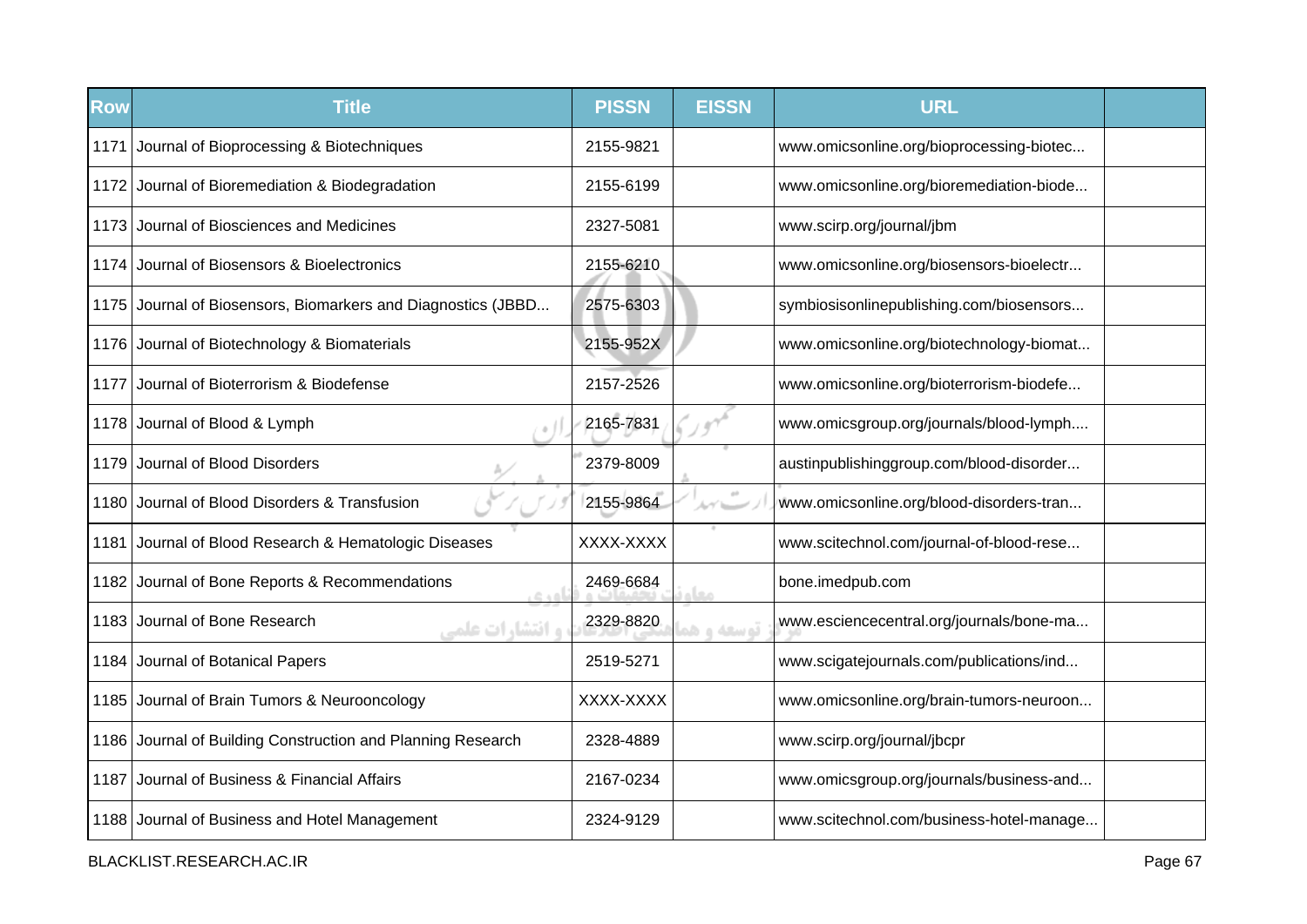| <b>Row</b> | <b>Title</b>                                                 | <b>PISSN</b> | <b>EISSN</b> | <b>URL</b>                               |  |
|------------|--------------------------------------------------------------|--------------|--------------|------------------------------------------|--|
|            | 1189 Journal of Cancer and Clinical Oncology                 | XXXX-XXXX    |              | jcco.vowscientificquest.com/home.php     |  |
|            | 1190 Journal of Cancer Clinical Trials                       | XXXX-XXXX    |              | www.omicsonline.org/cancer-clinical-tria |  |
|            | 1191 Journal of Cancer Diagnosis                             | XXXX-XXXX    |              | www.omicsonline.org/cancer-diagnosis.php |  |
|            | 1192 Journal of Cancer Epidemiology and Prevention           | XXXX-XXXX    |              | www.imedpub.com/cancer-epidemiology-and- |  |
|            | 1193 Journal of Cancer Science & Therapy                     | 1948-5956    |              | www.omicsonline.org/cancer-science-thera |  |
|            | 1194 Journal of Cancer Therapy                               | 2151-1934    |              | www.scirp.org/journal/jct                |  |
| 1195       | Journal of Carcinogenesis & Mutagenesis                      | 2157-2518    |              | www.omicsonline.org/carcinogenesis-mutag |  |
|            | 1196 Journal of Cardiology Research and Cardiovascular Disea | XXXX-XXXX    |              | jccd.vowscientificquest.com/home.php     |  |
| 1197       | Journal of Cardiovascular Diseases & Diagnosis               | 2329-9517    |              | www.esciencecentral.org/journals/cardiov |  |
| 1198       | Journal of Cardiovascular Disorders                          | 2379-7991    |              | austinpublishinggroup.com/cardiovascular |  |
|            | 1199 Journal of Cardiovascular Medicine and Cardiology       | 2455-2976    |              | www.peertechz.com/journals/journal-of-ca |  |
| 1200       | Journal of Case Reports and Clinical Research Studies (      | 2395-4787    | معا          | www.vrjpublishers.com/index.php/jcrcrs/i |  |
| 1201       | Journal of Cell Biology and Biochemistry Research (JCBB      | 2315-8870    | توسعه و ه    | www.apexjournal.org/jcbbr/index.htm      |  |
|            | 1202 Journal of Cell Biology, Cell Metabolism and Stem Cell  | XXXX-XXXX    |              | jccs.vowscientificquest.com/home.php     |  |
|            | 1203 Journal of Cell Science & Therapy                       | 2157-7013    |              | www.omicsonline.org/cell-science-therapy |  |
|            | 1204 Journal of Cell Signaling                               | XXXX-XXXX    |              | www.omicsonline.org/cell-signaling.php   |  |
|            | 1205 Journal of Cellular & Molecular Pathology               | XXXX-XXXX    |              | cellular-molecular-pathology.imedpub.com |  |
|            | 1206 Journal of Chemical and Pharmaceutical Research         | 0975-7384    |              | jocpr.com                                |  |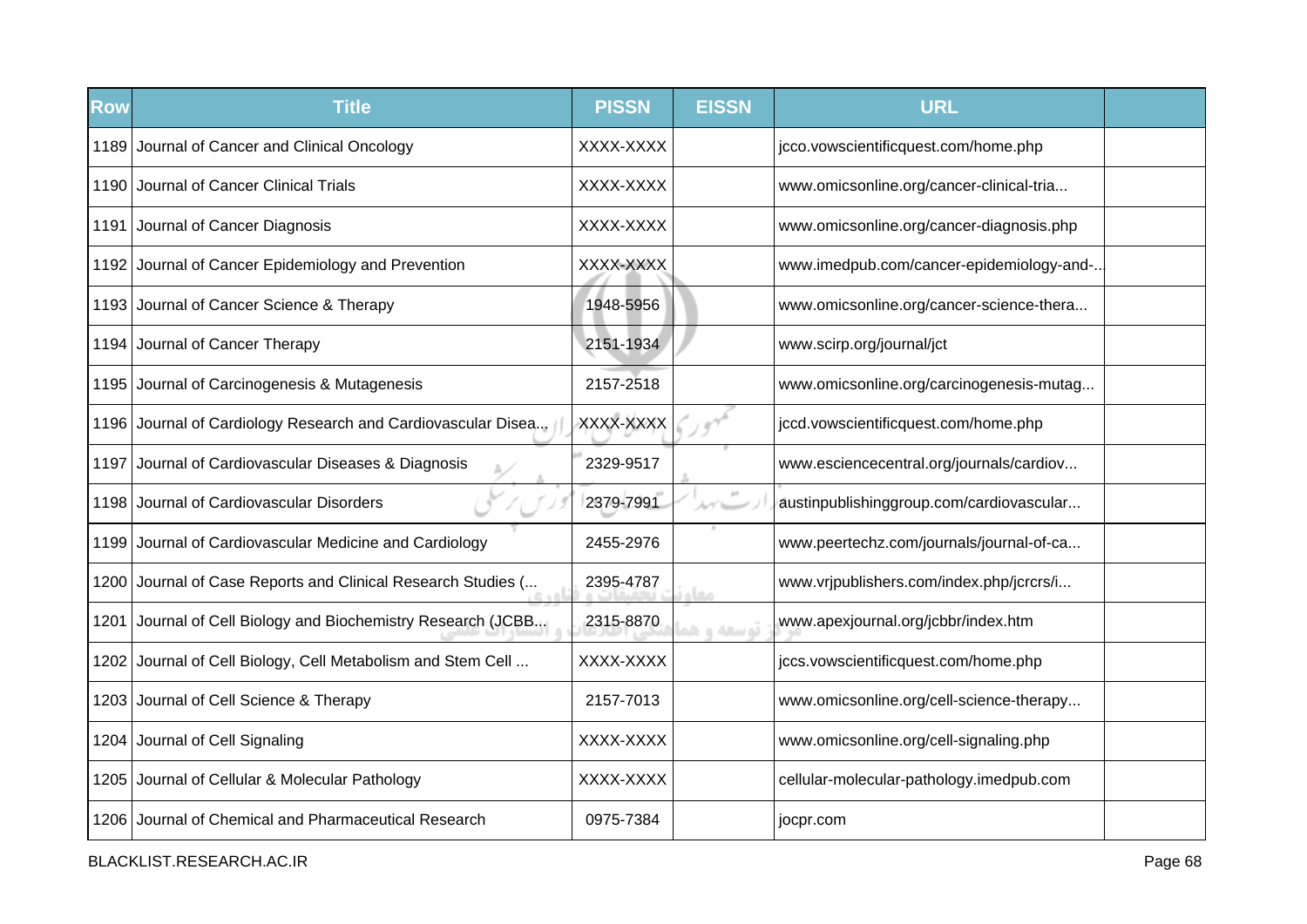| <b>Row</b> | <b>Title</b>                                                           | <b>PISSN</b> | <b>EISSN</b> | <b>URL</b>                               |  |
|------------|------------------------------------------------------------------------|--------------|--------------|------------------------------------------|--|
| 1207       | Journal of Chemical and Pharmaceutical Sciences                        | 0974-2115    |              | jchps.com                                |  |
|            | 1208 Journal of Chemical Biology & Therapeutics                        | XXXX-XXXX    |              | www.omicsonline.org/chemical-biology-the |  |
|            | 1209 Journal of Chemical Engineering & Process Technology              | 2157-7048    |              | www.omicsonline.org/chemical-engineering |  |
|            | 1210 Journal of Chemical Engineering Research Studies (JCERS           | 2394-1154    |              | www.vrjpublishers.com/index.php/jcers/in |  |
|            | 1211 Journal of Chemical, Biological and Physical Sciences (           | XXXX-XXXX    |              | www.jcbsc.org/index.php                  |  |
|            | 1212 Journal of Child and Adolescent Behaviour                         | 2375-4494    |              | www.esciencecentral.org/journals/child-a |  |
|            | 1213 Journal of Childhood & Developmental Disorders                    | 2472-1786    |              | childhood-developmental-disorders.imedpu |  |
|            | 1214 Journal of Childhood Obesity                                      | XXXX-XXXX    |              | childhood-obesity.imedpub.com            |  |
|            | 1215 Journal of Chromatography & Separation Techniques                 | 2157-7064    |              | www.omicsonline.org/chromatography-separ |  |
|            | 1216 Journal of Civil & Environmental Engineering                      | 2165-784X    |              | www.omicsgroup.org/journals/civil-enviro |  |
| 1217       | Journal of Civil & amp; Legal Sciences (JCLS)                          | 2169-0170    |              | www.omicsgroup.org/journals/civil-legal- |  |
|            | 1218 Journal of Civil Engineering and Environmental Sciences           | 2455-488X    | معاء         | www.peertechz.com/journals/journal-of-ci |  |
|            | و افتشار ات علم Journal of Climatology & Weather Forecasting التشار ات | 2332-2594    | توسعه و هد   | www.esciencecentral.org/journals/climato |  |
| 1220       | Journal of Clinical & Cellular Immunology                              | 2155-9899    |              | www.omicsonline.org/clinical-cellular-im |  |
| 1221       | Journal of Clinical & Experimental Cardiology                          | 2155-9880    |              | www.omicsonline.org/clinical-experimenta |  |
|            | 1222 Journal of Clinical & Experimental Dermatology Research           | 2155-9554    |              | www.omicsonline.org/clinical-experimenta |  |
|            | 1223 Journal of Clinical & Experimental Nephrology                     | 2472-5056    |              | clinical-experimental-nephrology.imedpub |  |
|            | 1224 Journal of Clinical & Experimental Oncology                       | 2324-9110    |              | www.scitechnol.com/clinical-experimental |  |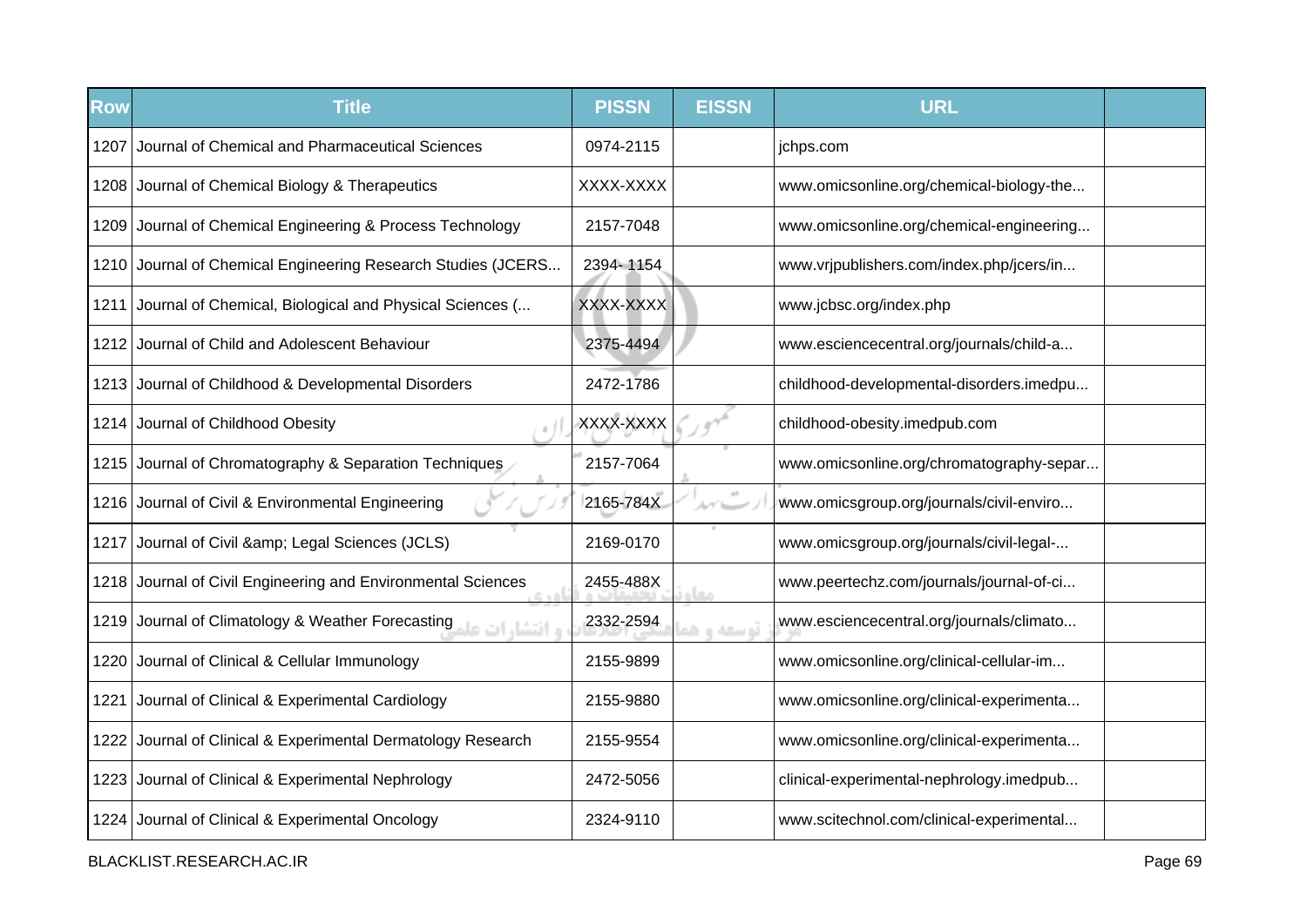| <b>Row</b> | <b>Title</b>                                                      | <b>PISSN</b> | <b>EISSN</b>            | <b>URL</b>                               |  |
|------------|-------------------------------------------------------------------|--------------|-------------------------|------------------------------------------|--|
|            | 1225 Journal of Clinical & Experimental Ophthalmology             | 2155-9570    |                         | www.omicsonline.org/clinical-experimenta |  |
|            | 1226 Journal of Clinical & Experimental Orthopaedics              | 2471-8416    |                         | orthopedics.imedpub.com                  |  |
| 1227       | Journal of Clinical & Experimental Pathology                      | 2161-0681    |                         | www.omicsonline.org/clinical-experimenta |  |
|            | 1228 Journal of Clinical & Experimental Radiology                 | XXXX-XXXX    |                         | www.scitechnol.com/clinical-experimental |  |
| 1229       | Journal of Clinical & Medical Genomics                            | 2472-128X    |                         | www.esciencecentral.org/journals/clinica |  |
| 1230       | Journal of Clinical & Molecular Pathology                         | XXXX-XXXX    |                         | www.imedpub.com/clinical-and-molecular-p |  |
| 1231       | Journal of Clinical & Experimental Neuroimmunology                | XXXX-XXXX    |                         | www.omicsonline.org/clinical-experimenta |  |
|            | 1232 Journal of Clinical and Analytical Medicine (JCAM)           | 1309-0720    |                         | www.jcam.com.tr                          |  |
| 1233       | Journal of Clinical and Experimental Transplantation              | XXXX-XXXX    |                         | www.omicsonline.org/clinical-experimenta |  |
| 1234       | Journal of Clinical and Molecular Endocrinology                   | XXXX-XXXX    | 10 <sup>2</sup><br>ルイーー | clinical-and-molecular-endocrinology.ime |  |
| 1235       | Journal of Clinical Case Reports                                  | 2165-7920    |                         | www.omicsgroup.org/journals/clinical-cas |  |
| 1236       | Journal of Clinical Developmental Biology<br>0.105                | 2472-1964    | مخاه                    | clinical-developmental-biology.imedpub.c |  |
| 1237       | Journal of Clinical Diabetes & Practice<br><b>و انتشا,ات علمے</b> | XXXX-XXXX    | توسعه و هو              | www.omicsgroup.org/journals/clinical-dia |  |
|            | 1238 Journal of Clinical Epigenetics                              | 2472-1158    |                         | clinical-epigenetics.imedpub.com         |  |
|            | 1239 Journal of Clinical Gastroenterology and Hepatology          | 2575-7733    |                         | www.imedpub.com/clinical-gastroenterolog |  |
|            | 1240 Journal of Clinical Images and Case Reports                  | XXXX-XXXX    |                         | www.scitechnol.com/clinical-images-case- |  |
|            | 1241 Journal of Clinical Immunology and Allergy                   | XXXX-XXXX    |                         | asthma-and-bronchitis.imedpub.com        |  |
| 1242       | Journal of Clinical Infectious Diseases & Practice                | XXXX-XXXX    |                         | www.omicsonline.org/clinical-infectious- |  |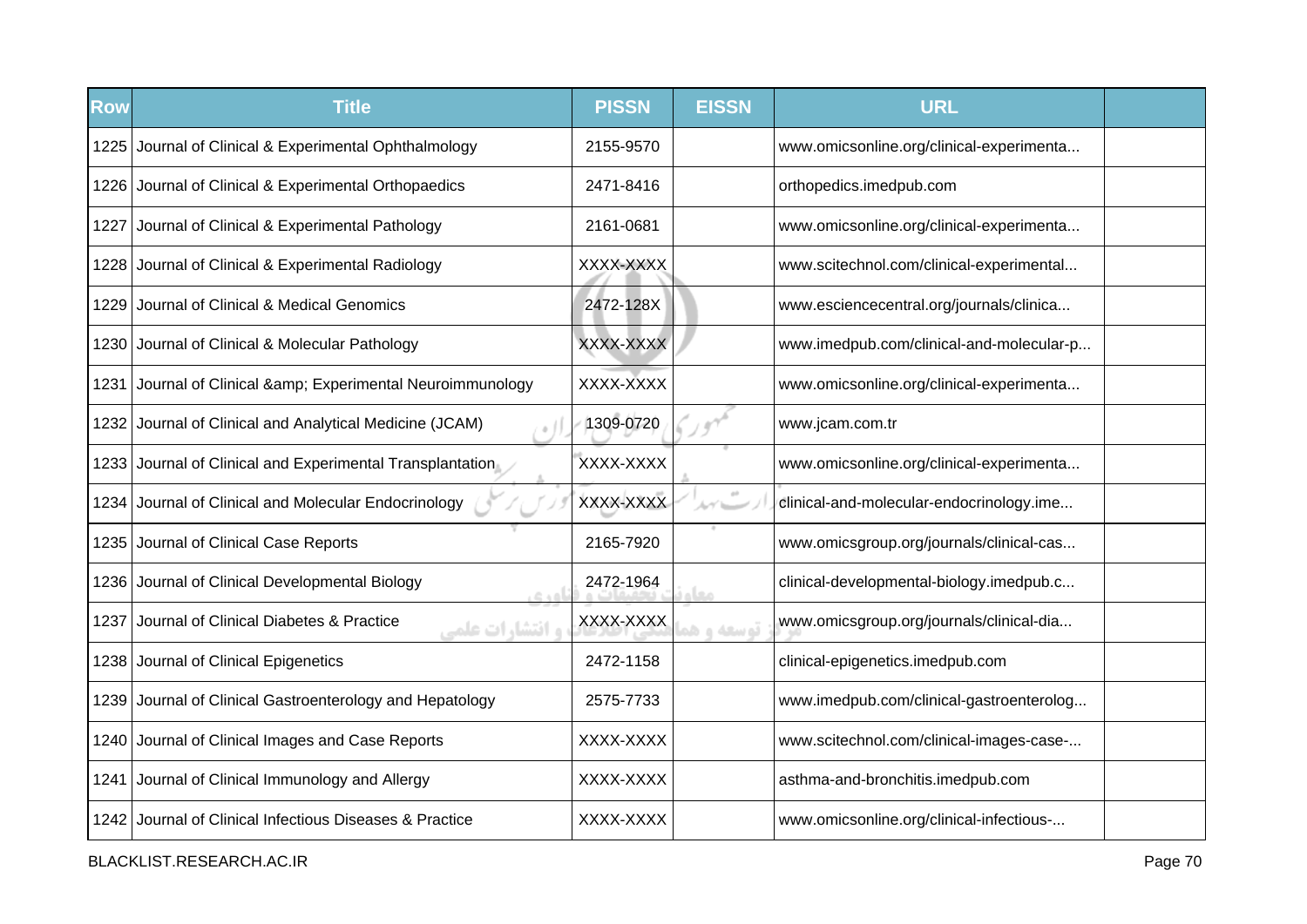| <b>Row</b> | <b>Title</b>                                                 | <b>PISSN</b> | <b>EISSN</b> | <b>URL</b>                               |  |
|------------|--------------------------------------------------------------|--------------|--------------|------------------------------------------|--|
|            | 1243 Journal of Clinical Medicine and Therapeutics           | XXXX-XXXX    |              | www.imedpub.com/clinical-medicine-and-th |  |
|            | 1244 Journal of Clinical Microbiology and Biochemical Techno | Peertechz    |              | www.peertechz.com/journals/journal-of-cl |  |
| 1245       | Journal of Clinical Nutrition & Dietetics                    | 2472-1921    |              | clinical-nutrition.imedpub.com           |  |
|            | 1246 Journal of Clinical Research & Bioethics                | 2155-9627    |              | www.omicsonline.org/clinical-research-bi |  |
|            | 1247 Journal of Clinical Research and Ophthalmology          | 2455-1414    |              | www.peertechz.com/journals/journal-of-cl |  |
|            | 1248 Journal of Clinical Respiratory Diseases and Care       | 2472-1247    |              | www.omicsonline.org/clinical-respiratory |  |
| 1249       | Journal of Clinical Toxicology                               | 2161-0495    |              | www.omicsonline.org/clinical-toxicology  |  |
|            | 1250 Journal of Clinical Trials                              | 2167-0870    |              | www.omicsgroup.org/journals/clinical-tri |  |
| 1251       | Journal of Clinical Trials in Cardiology (JCTCD)             | 2374-6882    |              | symbiosisonlinepublishing.com/cardiology |  |
| 1252       | Journal of Coastal Life Medicine                             | 2309-5288    | $\pm 0$      | jclmm.com                                |  |
| 1253       | Journal of Coastal Zone Management                           | 2473-3350    |              | www.omicsonline.com/open-access/coastal- |  |
| 1254       | Journal of Colitis & Diverticulitis                          | XXXX-XXXX    | مغار         | www.omicsonline.org/colitis-diverticulit |  |
| 1255       | Journal of Communication Disorders, Deaf Studies & Hear      | 2375-4427    | توسعه و ه    | www.esciencecentral.org/journals/deaf-st |  |
|            | 1256 Journal of Community & amp; Public Health Nursing       | 2471-9846    |              | www.omicsonline.org/community-public-hea |  |
| 1257       | Journal of Community Medicine & health care                  | XXXX-XXXX    |              | austinpublishinggroup.com/community-medi |  |
| 1258       | Journal of Community Medicine & Health Education             | 2161-0711    |              | www.omicsonline.org/community-medicine-h |  |
|            | 1259 Journal of Comparative Literature and Culture (JCLC)    | 2325-2200    |              | worldsciencepublisher.org/journals/index |  |
|            | 1260 Journal of Complementary Medicine                       | 1446-8263    |              | www.appco.com.au                         |  |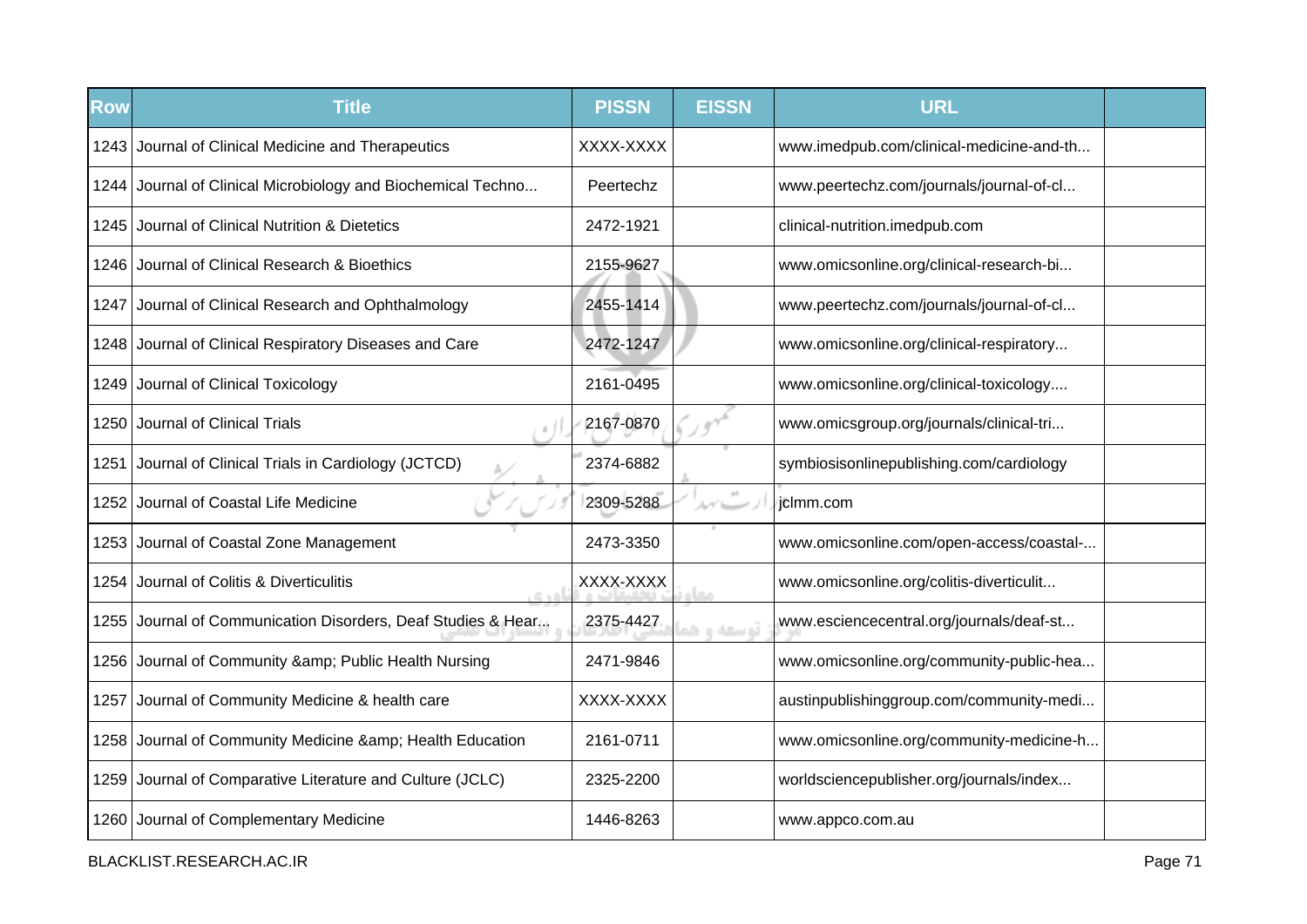| <b>Row</b> | <b>Title</b>                                                      | <b>PISSN</b> | <b>EISSN</b> | <b>URL</b>                               |  |
|------------|-------------------------------------------------------------------|--------------|--------------|------------------------------------------|--|
| 1261       | Journal of Computational Methods in Molecular Design              | XXXX-XXXX    |              | www.scholarsresearchlibrary.com/journals |  |
| 1262       | Journal of Computer and Communications                            | 2327-5219    |              | www.scirp.org/journal/jcc                |  |
|            | 1263 Journal of Computer Science & Systems Biology                | 0974-7230    |              | www.omicsonline.org/computer-science-sys |  |
|            | 1264 Journal of Computer Science Applications and Informatio      | 2474-9257    |              | symbiosisonlinepublishing.com/computer-s |  |
|            | 1265 Journal of Contraceptive Studies                             | XXXX-XXXX    |              | contraceptivestudies.imedpub.com         |  |
| 1266       | Journal of Cosmetics, Dermatological Sciences and Appli           | 2161-4105    |              | www.scirp.org/journal/jcdsa              |  |
| 1267       | Journal of Cosmetology & Trichology                               | 2471-9323    |              | www.omicsonline.org/cosmetology-tricholo |  |
| 1268       | Journal of Critical Reviews                                       |              | 2394-5125    | http://www.jcreview.com/                 |  |
| 1269       | Journal of Crop science and Agronomy (JCSA)                       | XXXX-XXXX    |              | www.wsrjournals.org/journal/jcsa/home    |  |
| 1270       | Journal of Croteomics & Bioinformatics                            | 0974-276X    | ルイー          | www.omicsonline.org/proteomics-bioinform |  |
| 1271       | Journal of Crystallization Process and Technology                 | 2161-7678    |              | www.scirp.org/journal/jcpt               |  |
| 1272       | Journal of Current Pharma Research<br>$C + D$                     | 2230-7834    | <b>LELO</b>  | www.cpronline.in                         |  |
| 12731      | Journal of Current Research in Science<br><b>و انتشا, ات علمی</b> | 2322-5009    | توسعه و ه    | www.jcrs010.com/                         |  |
|            | 1274 Journal of Cytokine Biology                                  | XXXX-XXXX    |              | www.omicsonline.org/cytokine-biology.php |  |
|            | 1275 Journal of Cytology & Histology                              | 2157-7099    |              | www.omicsonline.org/cytology-histology.p |  |
|            | 1276 Journal of Data Analysis and Information Processing          | 2327-7211    |              | www.scirp.org/journal/jdaip              |  |
|            | 1277 Journal of Data Mining in Genomics & Proteomics              | 2153-0602    |              | www.omicsonline.org/data-mining-in-genom |  |
|            | 1278 Journal of Defense Management                                | 2167-0374    |              | www.omicsgroup.org/journals/defense-mana |  |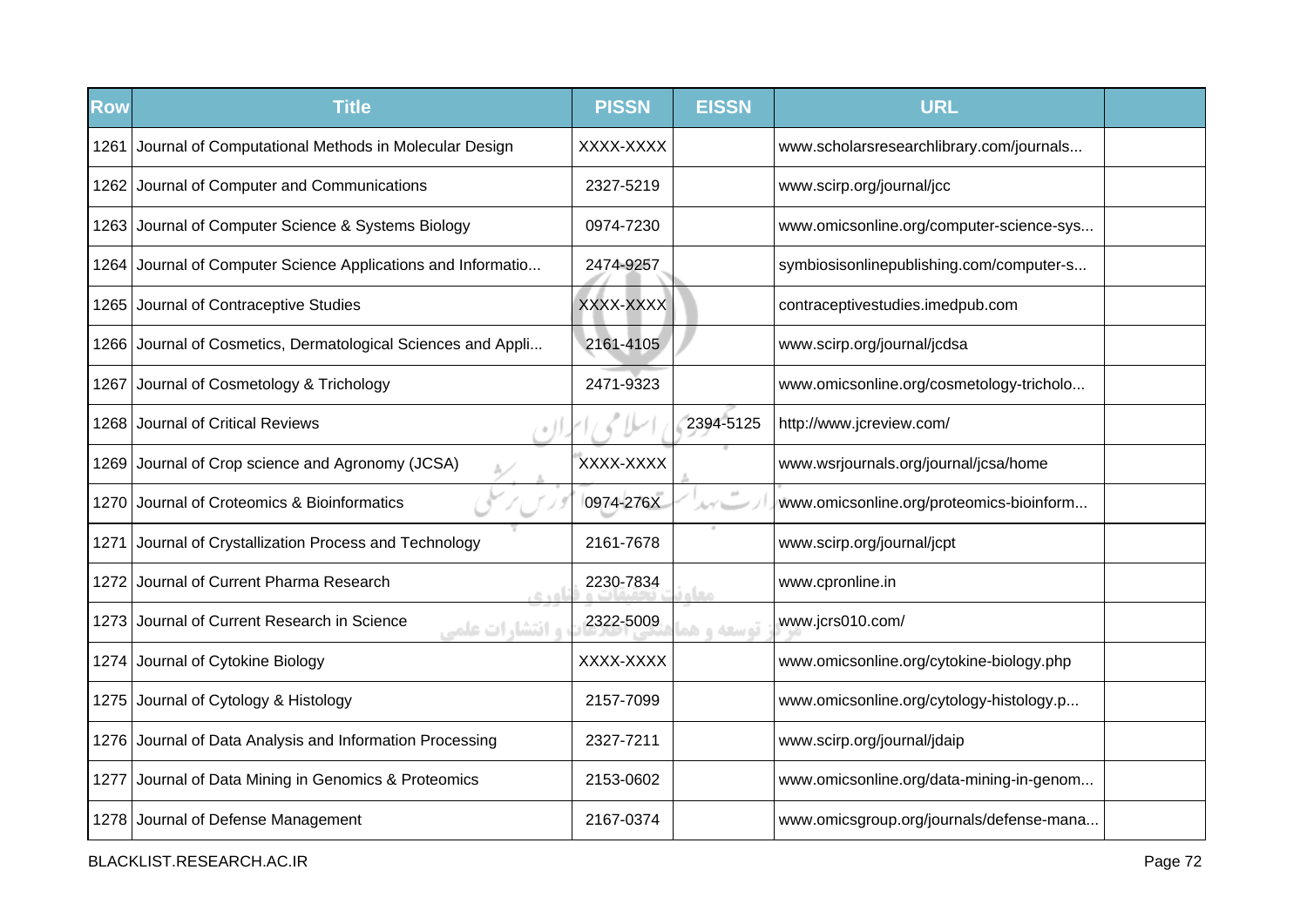| <b>Row</b> | <b>Title</b>                                                  | <b>PISSN</b> | <b>EISSN</b> | <b>URL</b>                               |  |
|------------|---------------------------------------------------------------|--------------|--------------|------------------------------------------|--|
|            | 1279 Journal of Defense Studies and Resource Management       | 2324-9315    |              | www.scitechnol.com/defense-studies-resou |  |
| 1280       | Journal of Dental and Craniofacial Research                   | 2576-392X    |              | www.imedpub.com/dental-and-craniofacial- |  |
| 1281       | Journal of Dental Applications                                | 2381-9049    |              | austinpublishinggroup.com/dental-applica |  |
|            | 1282 Journal of Dental Problems and Solutions                 | 2394-8418    |              | www.peertechz.com/journals/journal-of-de |  |
|            | 1283 Journal of Dentistry & Oral Disorders                    | 2572-7710    |              | austinpublishinggroup.com/dental-disorde |  |
| 1284       | Journal of Dentistry and Oral Health Practice                 | XXXX-XXXX    |              | jdop.vowscientificquest.com/home.php     |  |
|            | 1285 Journal of Dentistry, Oral Disorders & amp; Therapy (JDO | 2372-0972    |              | symbiosisonlinepublishing.com/dentistry- |  |
|            | 1286 Journal of Depression and Anxiety                        | 2167-1044    |              | www.omicsgroup.org/journals/depression-a |  |
| 1287       | <b>Journal of Dermatitis</b>                                  | XXXX-XXXX    |              | www.omicsonline.org/dermatitis.php       |  |
| 1288       | Journal of Dermatology and Clinical Applications              | XXXX-XXXX    | ルゲーー         | jdca.vowscientificquest.com/home.php     |  |
|            | 1289 Journal of Developing Drugs                              | 2329-6631    |              | www.omicsgroup.org/journals/developing-d |  |
| 1290       | Journal of Diabetes & Metabolism<br>$C + D$                   | 2155-6156    | <b>STAR</b>  | www.omicsonline.org/diabetes-metabolism  |  |
| 1291       | Journal of Diabetes Mellitus<br><b>، انتشا, ات علمی</b>       | 2160-5831    | توسعه و ه    | www.scirp.org/journal/jdm                |  |
|            | 1292 Journal of Diabetes Research and Endocrinology           | XXXX-XXXX    |              | www.imedpub.com/diabetes-research-and-en |  |
|            | 1293 Journal of Diabetic Complications & Medicine             | XXXX-XXXX    |              | www.omicsonline.org/diabetic-complicatio |  |
| 1294       | Journal of Diagnostic Techniques and Biomedical Analysi       | 2469-5653    |              | www.scitechnol.com/diagnostic-techniques |  |
|            | 1295 Journal of Disease Markers                               | 2380-0682    |              | austinpublishinggroup.com/disease-marker |  |
|            | 1296 Journal of Down Syndrome & Chromosome Abnormalities      | 2472-1115    |              | www.omicsonline.org/down-syndrome.php    |  |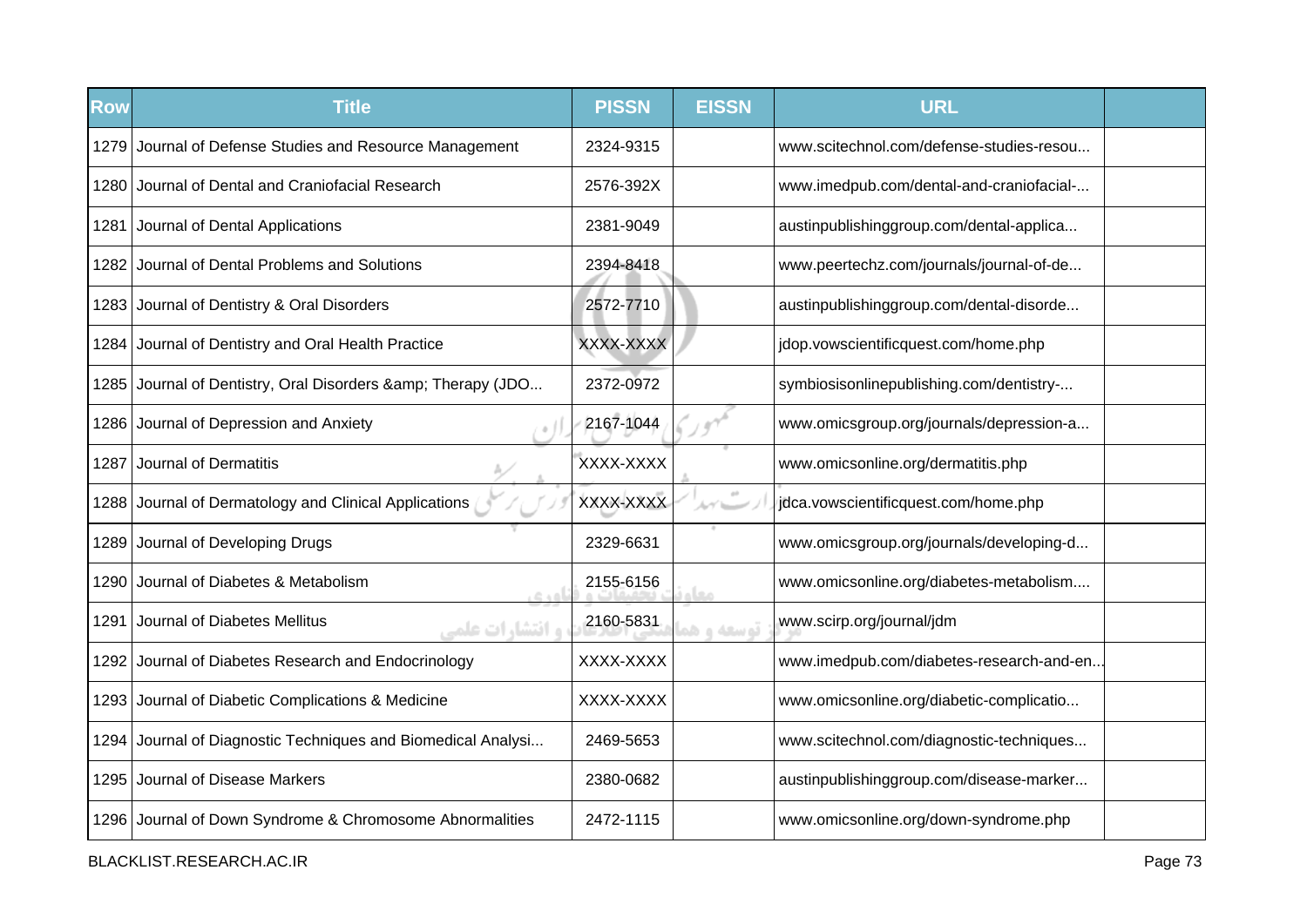| <b>Row</b> | <b>Title</b>                                                     | <b>PISSN</b> | <b>EISSN</b> | <b>URL</b>                               |  |
|------------|------------------------------------------------------------------|--------------|--------------|------------------------------------------|--|
| 1297       | Journal of Drug Abuse                                            | 2471-853X    |              | drugabuse.imedpub.com                    |  |
|            | 1298 Journal of Drug Discovery, Development and Delivery         | 2471-0288    |              | austinpublishinggroup.com/drug-developme |  |
|            | 1299 Journal of Durgery & Clinical Practice                      | XXXX-XXXX    |              | www.scitechnol.com/surgery-clinical-prac |  |
|            | 1300 Journal of Earth Science & Climatic Change                  | 2157-7617    |              | www.omicsonline.org/earth-science-climat |  |
|            | 1301 Journal of Economics Theory                                 | 1994-8212    |              | www.medwelljournals.com/journalhome.php? |  |
|            | 1302 Journal of Ecosystem & Ecography                            | 2157-7625    |              | www.omicsonline.org/ecosystem-ecography  |  |
|            | 1303 Journal of Education Research and Behavioral Sciences (     | 2315-8735    |              | www.scholarsteer.com/journal/journal-of- |  |
|            | 1304 Journal of Electrical & Electronic Systems                  | 2332-0796    |              | www.omicsgroup.org/journals/electrical-e |  |
| 1305       | Journal of Electrical Engineering and Electronic Techno          | 2325-9833    |              | www.scitechnol.com/electrical-engineerin |  |
| 1306       | Journal of Electromagnetic Analysis and Applications             | 1942-0730    | $\pm 0$      | www.scirp.org/journal/jemaa              |  |
| 1307       | Journal of Electronics Cooling and Thermal Control               | 2162-6162    |              | www.scirp.org/journal/jectc              |  |
| 1308       | Journal of Emergency and Internal Medicine                       | 2576-3938    | <b>STAR</b>  | www.imedpub.com/emergency-and-internal-m |  |
| 1309       | Journal of Emerging Infectious Diseases<br><b>، انتشارات علم</b> | 2472-4998    | توسعه و هد   | www.omicsonline.org/emerging-infectious- |  |
|            | 1310 Journal of Encapsulation and Adsorption Sciences            | 2161-4865    |              | www.scirp.org/journal/jeas               |  |
|            | 1311 Journal of Endocrine Disorders                              | 2376-0133    |              | austinpublishinggroup.com/endocrinology  |  |
|            | 1312 Journal of Endocrinology and Diabetes (JED)                 | 2374-6890    |              | symbiosisonlinepublishing.com/endocrinol |  |
|            | 1313 Journal of Endocrinology and Diabetes Research              | XXXX-XXXX    |              | jedr.vowscientificquest.com/home.php     |  |
|            | 1314 Journal of Engineering (JOE)                                | 2325-0224    |              | worldsciencepublisher.org/journals/index |  |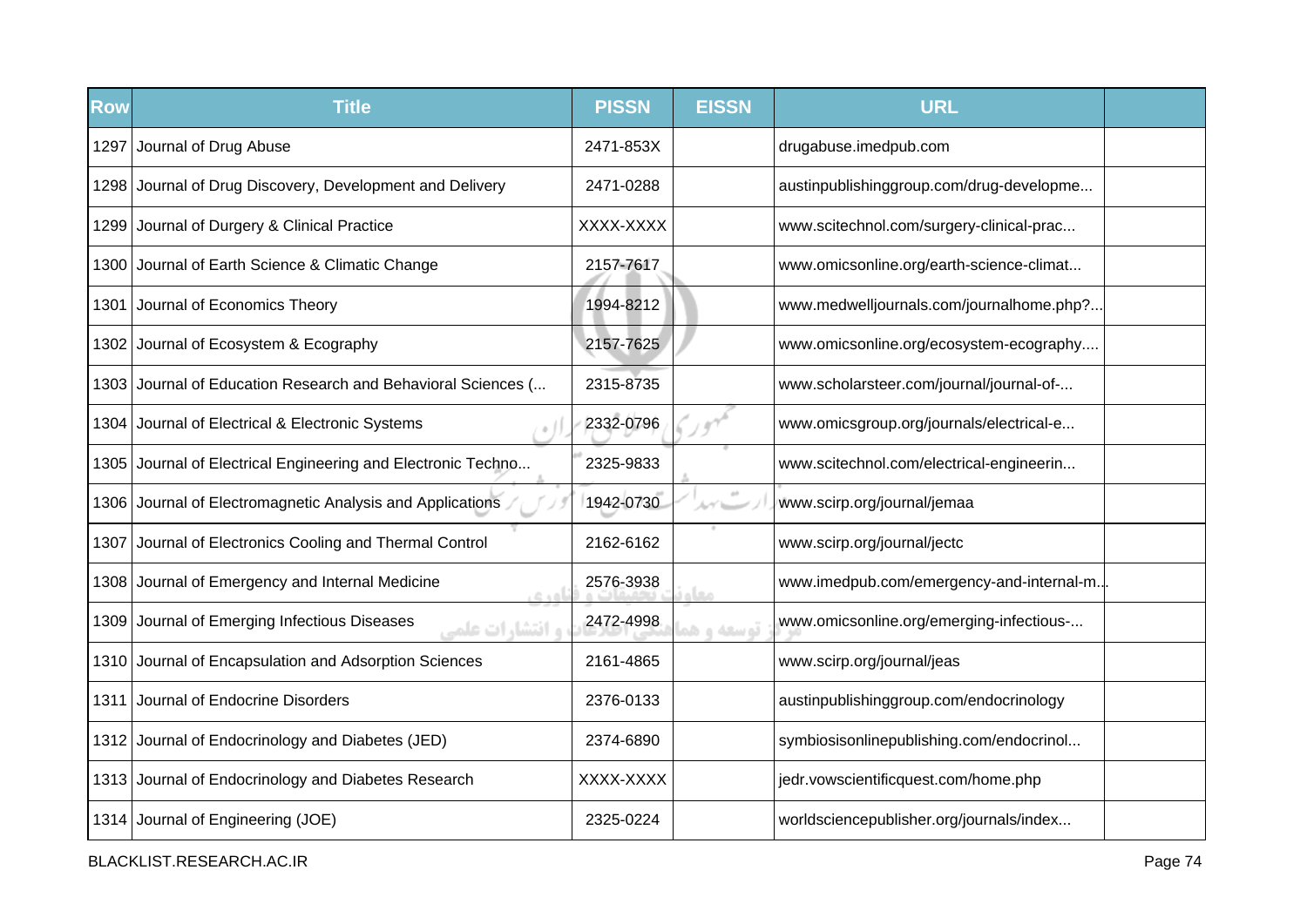| <b>Row</b> | <b>Title</b>                                                 | <b>PISSN</b> | <b>EISSN</b>               | <b>URL</b>                               |  |
|------------|--------------------------------------------------------------|--------------|----------------------------|------------------------------------------|--|
|            | 1315 Journal of Engineering and Applied Sciences             | 1816-949x    |                            | medwelljournals.com/journalhome.php?jid= |  |
|            | 1316 Journal of Entrepreneurship & Organization Management   | 2169-026X    |                            | www.omicsgroup.org/journals/entrepreneur |  |
|            | 1317 Journal of Environmental & Analytical Toxicology        | 2161-0525    |                            | www.omicsonline.org/environmental-analyt |  |
|            | 1318 Journal of Environmental Analytical Chemistry           | 2380-2391    |                            | www.omicsgroup.org/journals/environmenta |  |
|            | 1319 Journal of Environmental Nanotechnology                 | 279-0748     |                            | www.nanoient.org/journal-of-environmenta |  |
| 1320       | Journal of Environmental Protection                          | 2152-2197    |                            | www.scirp.org/journal/jep                |  |
| 1321       | Journal of Environmental Research                            | XXXX-XXXX    |                            | www.imedpub.com/journal-environmental-re |  |
|            | 1322 Journal of Ergonomics                                   | 2165-7556    |                            | www.omicsgroup.org/journals/ergonomics.p |  |
|            | 1323 Journal of Evidence Based Medicine and Healthcare (JEBM | 2349-2562    |                            | www.jebmh.com/index.php                  |  |
| 1324       | Journal of Exercise, Sports & Orthopedics (JESO)             | 2374-6904    | $\alpha\dot\sigma$<br>ルゲニー | symbiosisonlinepublishing.com/exercise-s |  |
| 1325       | Journal of Experimental Food Chemistry                       | 2472-0542    |                            | www.omicsonline.org/experimental-food-ch |  |
| 1326       | Journal of Experimental Sciences<br>ic vol                   | 2218-1768    | مخام                       | jexpsciences.com                         |  |
| 1327       | Journal of Expert Systems (JES)<br><b>و انتشارات علمی</b>    | 2169-3064    | توسعه و هد                 | worldsciencepublisher.org/journals/index |  |
| 1328       | Journal of Eye & Cataract Surgery                            | 2471-8300    |                            | eye-cataract-surgery.imedpub.com         |  |
|            | 1329 Journal of Family Medicine                              | 2380-0658    |                            | austinpublishinggroup.com/family-medicin |  |
|            | 1330 Journal of Family Studies                               | 1322-9400    |                            | jfs.e-contentmanagement.com              |  |
|            | 1331 Journal of Fashion Technology & Textile Engineering     | 2329-9568    |                            | www.scitechnol.com/fashion-technology-te |  |
|            | 1332 Journal of Fertilization: In Vitro - Ivf-worldwide, Rep | 2375-4508    |                            | www.omicsgroup.org/journals/fertilizatio |  |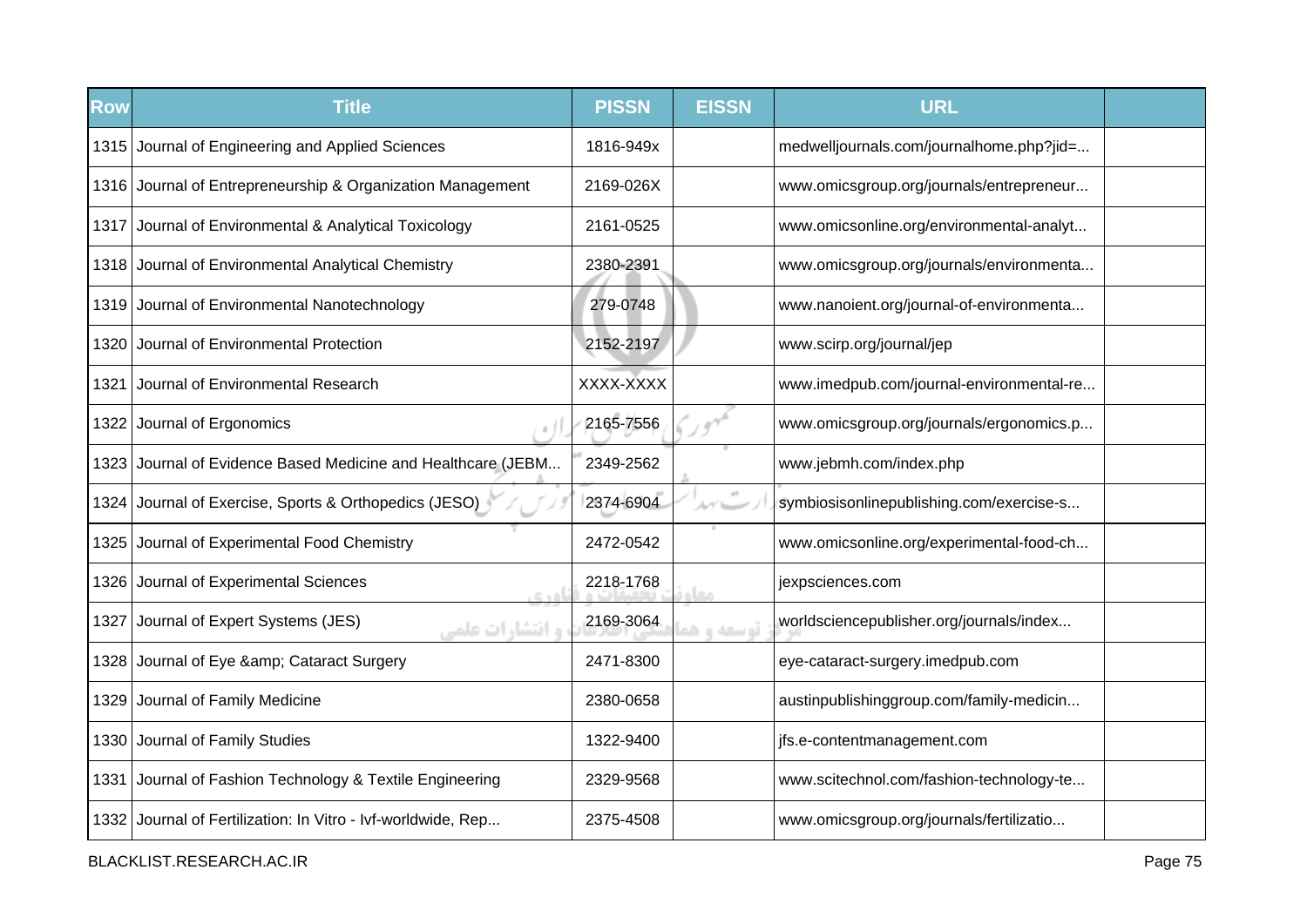| <b>Row</b> | <b>Title</b>                                                        | <b>PISSN</b> | <b>EISSN</b>   | <b>URL</b>                               |  |
|------------|---------------------------------------------------------------------|--------------|----------------|------------------------------------------|--|
|            | 1333 Journal of Fertilizers & Pesticides                            | 2471-2728    |                | www.omicsonline.org/biofertilizers-biope |  |
|            | 1334 Journal of Financial Risk Management                           | 2167-9533    |                | www.scirp.org/journal/jfrm               |  |
| 1335       | Journal of Fisheries & Livestock Production                         | 2332-2608    |                | www.esciencecentral.org/journals/fisheri |  |
|            | 1336 Journal of Fisheries International                             | 1817-3381    |                | www.medwelljournals.com/journalhome.php? |  |
| 1337       | Journal of FisheriesSciences.Com                                    | 1307-234X    |                | www.fisheriessciences.com                |  |
| 1338       | Journal of Flow Control, Measurement & Visualizatio                 | 2329-3322    |                | www.scirp.org/journal/jfcmv              |  |
| 1339       | Journal of Food & Industrial Microbiology                           | XXXX-XXXX    |                | www.omicsonline.org/food-industrial-micr |  |
|            | 1340 Journal of Food and Nutritional Disorders                      | 2324-9323    |                | www.scitechnol.com/food-nutritional-diso |  |
| 1341       | Journal of Food Processing & Technology                             | 2157-7110    |                | www.omicsonline.org/food-processing-tech |  |
| 1342       | Journal of Food Science and Nutrition Therapy                       | XXXX-XXXX    | $\sigma^{\pm}$ | www.peertechz.com/journals/journal-of-fo |  |
|            | 1343 Journal of Food Technology                                     | 1684-8462    |                | www.medwelljournals.com/journalhome.php? |  |
| 1344 I     | Journal of Food, Nutrition and Population Health<br>6.401           | XXXX-XXXX    | معاد           | www.imedpub.com/food-nutrition-and-popul |  |
|            | 1345 Journal of Food: Microbiology, Safety & Hygiene<br>ه انتشا، ات | XXXX-XXXX    | توسعه و ه      | www.omicsonline.org/foodmicrobiology-saf |  |
|            | 1346 Journal of Forensic Anthropology                               | XXXX-XXXX    |                | www.omicsonline.org/forensic-anthropolog |  |
| 1347       | Journal of Forensic Biomechanics                                    | 2090-2697    |                | www.omicsonline.com/open-access/forensic |  |
|            | 1348 Journal of Forensic Medicine                                   | 2472-1026    |                | www.omicsgroup.org/journals/journal-fore |  |
|            | 1349 Journal of Forensic Pathology                                  | XXXX-XXXX    |                | www.omicsgroup.org/journals/forensic-pat |  |
|            | 1350 Journal of Forensic Psychology                                 | XXXX-XXXX    |                | www.omicsonline.org/forensic-psychology  |  |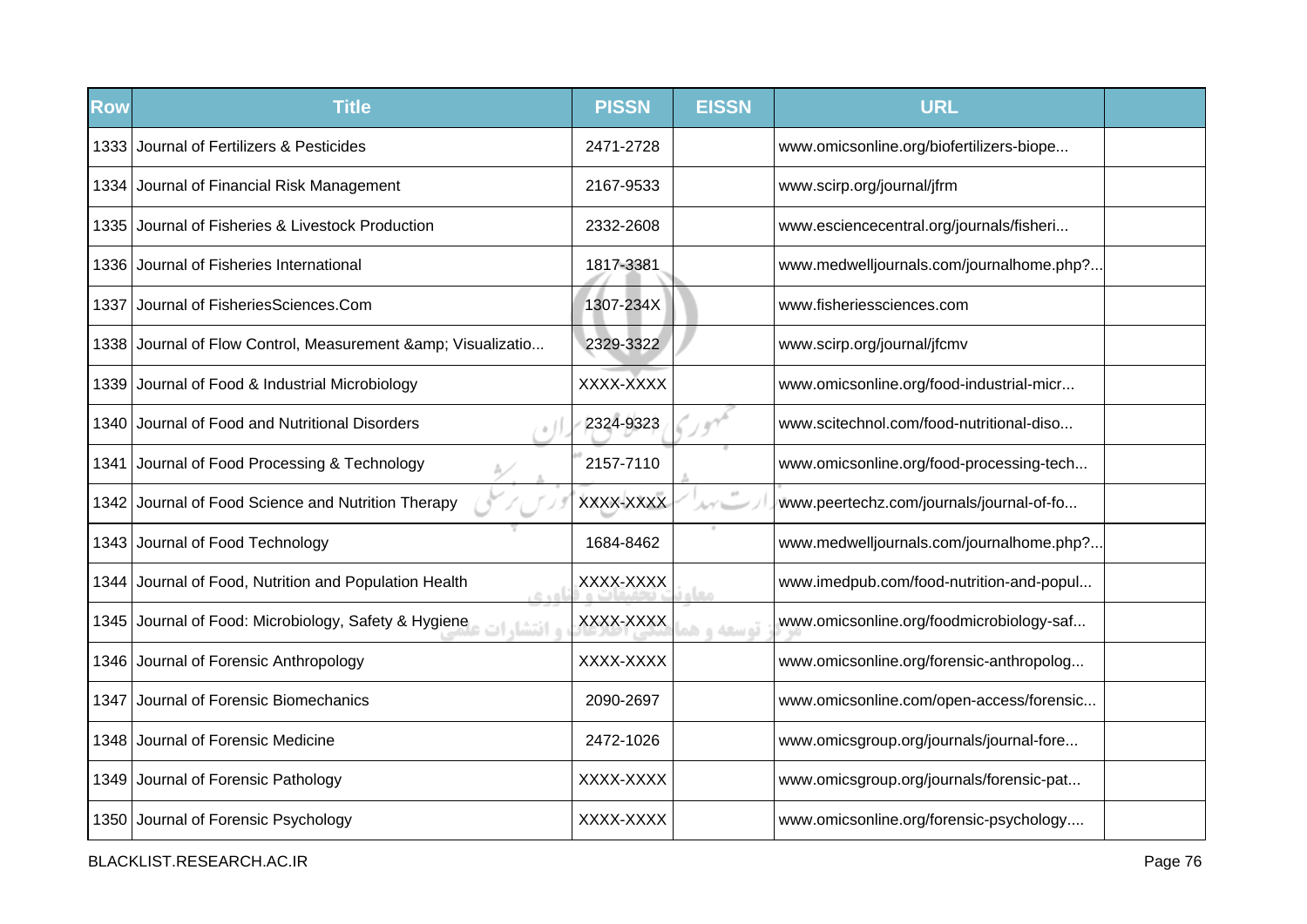| <b>Row</b> | <b>Title</b>                                                        | <b>PISSN</b> | <b>EISSN</b> | <b>URL</b>                                |  |
|------------|---------------------------------------------------------------------|--------------|--------------|-------------------------------------------|--|
| 1351       | Journal of Forensic Research                                        | 2157-7145    |              | www.omicsonline.org/forensic-research.ph  |  |
|            | 1352 Journal of Forensic Toxicology and Pharmacology                | 2325-9841    |              | www.scitechnol.com/forensic-toxicology-p  |  |
|            | 1353 Journal of Fundamentals of Renewable Energy and Applica        | 2090-4541    |              | www.omicsonline.com/open-access/fundamen. |  |
|            | 1354 Journal of Gastroenterology, Liver & Pancreatic disease        | XXXX-XXXX    |              | austinpublishinggroup.com/glpd            |  |
|            | 1355 Journal of Gastroenterology, Pancreatology & Liver Diso        | 2374-815X    |              | symbiosisonlinepublishing.com/gastroente  |  |
|            | 1356 Journal of Gastrointestinal & Digestive System                 | 2161-069X    |              | www.omicsonline.org/gastrointestinal-dig  |  |
| 1357       | Journal of Gastrointestinal Cancer and Stromal Tumors               | XXXX-XXXX    |              | www.omicsonline.org/gastrointestinal-can  |  |
| 1358       | Journal of General Practice                                         | 2329-9126    |              | www.esciencecentral.org/journals/general  |  |
|            | 1359 Journal of Generalized Lie Theory and Applications             | 1736-4337    |              | www.omicsonline.com/open-access/generali  |  |
| 1360       | Journal of Genetic Disorders & Genetic Reports                      | 2327-5790    | $\pm 0$      | www.scitechnol.com/genetic-disorders-gen  |  |
| 1361       | Journal of Genetic Syndromes & Gene Therapy                         | 2157-7412    |              | www.omicsonline.org/genetic-syndromes-ge  |  |
| 1362       | Journal of Genital System & Disorders                               | 2325-9728    | 0.0          | www.scitechnol.com/genital-system-disord  |  |
| 1363       | Journal of Geographic Information System<br><b>، انتشا, ات علمی</b> | 2151-1950    | توسعه و هد   | www.scirp.org/journal/jgis                |  |
|            | 1364 Journal of Geography & Natural Disasters                       | 2167-0587    |              | www.omicsgroup.org/journals/geography-na  |  |
|            | 1365 Journal of Geology & Geophysics                                | 2381-8719    |              | www.omicsgroup.org/journals/geology-geos  |  |
|            | 1366 Journal of Geoscience and Environment Protection               | 2327-4336    |              | www.scirp.org/journal/gep                 |  |
| 1367       | Journal of Gerontology & Geriatric Research                         | 2167-7182    |              | www.omicsgroup.org/journals/gerontology-  |  |
|            | 1368 Journal of Global Economics                                    | 2375-4389    |              | www.esciencecentral.org/journals/global-  |  |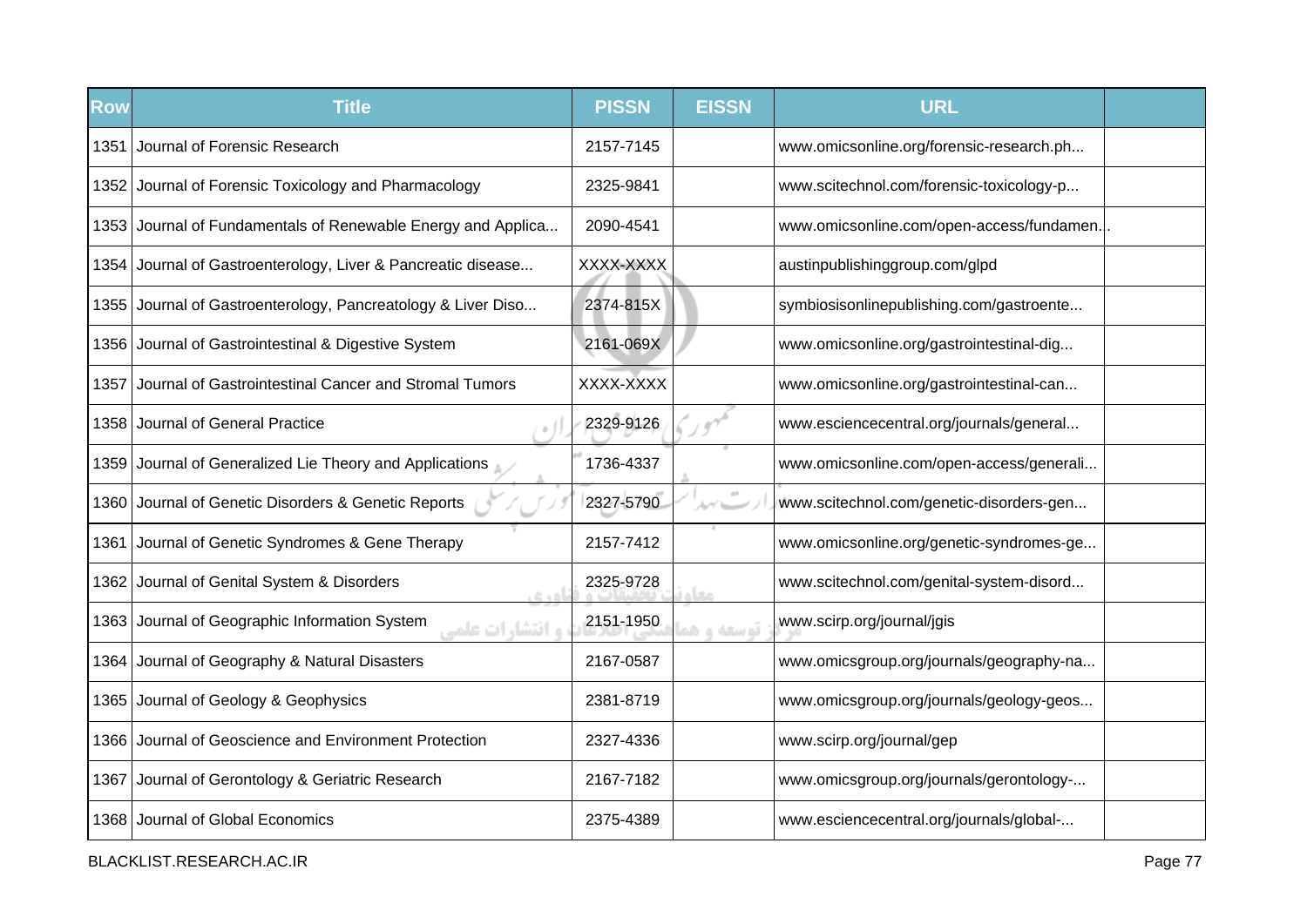| <b>Row</b> | <b>Title</b>                                                 | <b>PISSN</b> | <b>EISSN</b>                                        | <b>URL</b>                               |  |
|------------|--------------------------------------------------------------|--------------|-----------------------------------------------------|------------------------------------------|--|
|            | 1369 Journal of Global Pharma Technology                     | 0975-8542    |                                                     | jgpt.co.in                               |  |
|            | 1370 Journal of Global Research in Computer Science          | 2229-371X    |                                                     | www.rroij.com/global-research-in-compute |  |
| 1371       | Journal of Glycobiology                                      | 2168-958X    |                                                     | www.omicsgroup.org/journals/glycobiology |  |
|            | 1372 Journal of Glycomics & Lipidomics                       | 2153-0637    |                                                     | www.omicsonline.org/glycomics-lipidomics |  |
|            | 1373 Journal of Gynecological Research and Obstetrics        | XXXX-XXXX    |                                                     | www.peertechz.com/journals/journal-of-gy |  |
| 1374 I     | Journal of Gynecology and Obstretics Applications            | XXXX-XXXX    |                                                     | jgoa.vowscientificquest.com/home.php     |  |
|            | 1375 Journal of Headache & Pain Management                   | 2472-1913    |                                                     | headache.imedpub.com                     |  |
|            | 1376 Journal of Health & Medical Informatics                 | 2157-7420    |                                                     | www.omicsonline.org/health-medical-infor |  |
| 1377       | Journal of Health & Medical Economics                        | XXXX-XXXX    |                                                     | health-medical-economics.imedpub.com     |  |
| 1378       | Journal of Healthcare Communications                         | 2472-5471    | 10 <sup>2</sup><br>$\Delta\gamma'$ because $\gamma$ | healthcare-communications.imedpub.com    |  |
| 1379       | Journal of Heart and Cardiovascular Research                 | 2576-1455    |                                                     | www.imedpub.com/heart-and-cardiovascular |  |
| 1380       | Journal of Heavy Metal Toxicity and Diseases<br>0.401        | 2473-6457    | معاد                                                | heavy-metal-toxicity-diseases.imedpub.co |  |
| 1381       | Journal of Hematology & Thromboembolic Diseases<br>ه انتشا،  | 2329-8790    | توسعه و هد                                          | www.esciencecentral.org/journals/haemato |  |
|            | 1382 Journal of Hepatitis                                    | 2471-9706    |                                                     | hepatitis.imedpub.com                    |  |
|            | 1383 Journal of Hepatitis Research                           | 2381-9057    |                                                     | austinpublishinggroup.com/hepatitis      |  |
| 1384       | Journal of Hepatology and Gastrointestinal Disorders         | XXXX-XXXX    |                                                     | www.omicsonline.org/hepatology-gastroint |  |
|            | 1385 Journal of High Energy Physics, Gravitation and Cosmolo | 2380-4327    |                                                     | www.scirp.org/journal/jhepgc             |  |
|            | 1386 Journal of HIV & Retro Virus                            | XXXX-XXXX    |                                                     | hiv.imedpub.com                          |  |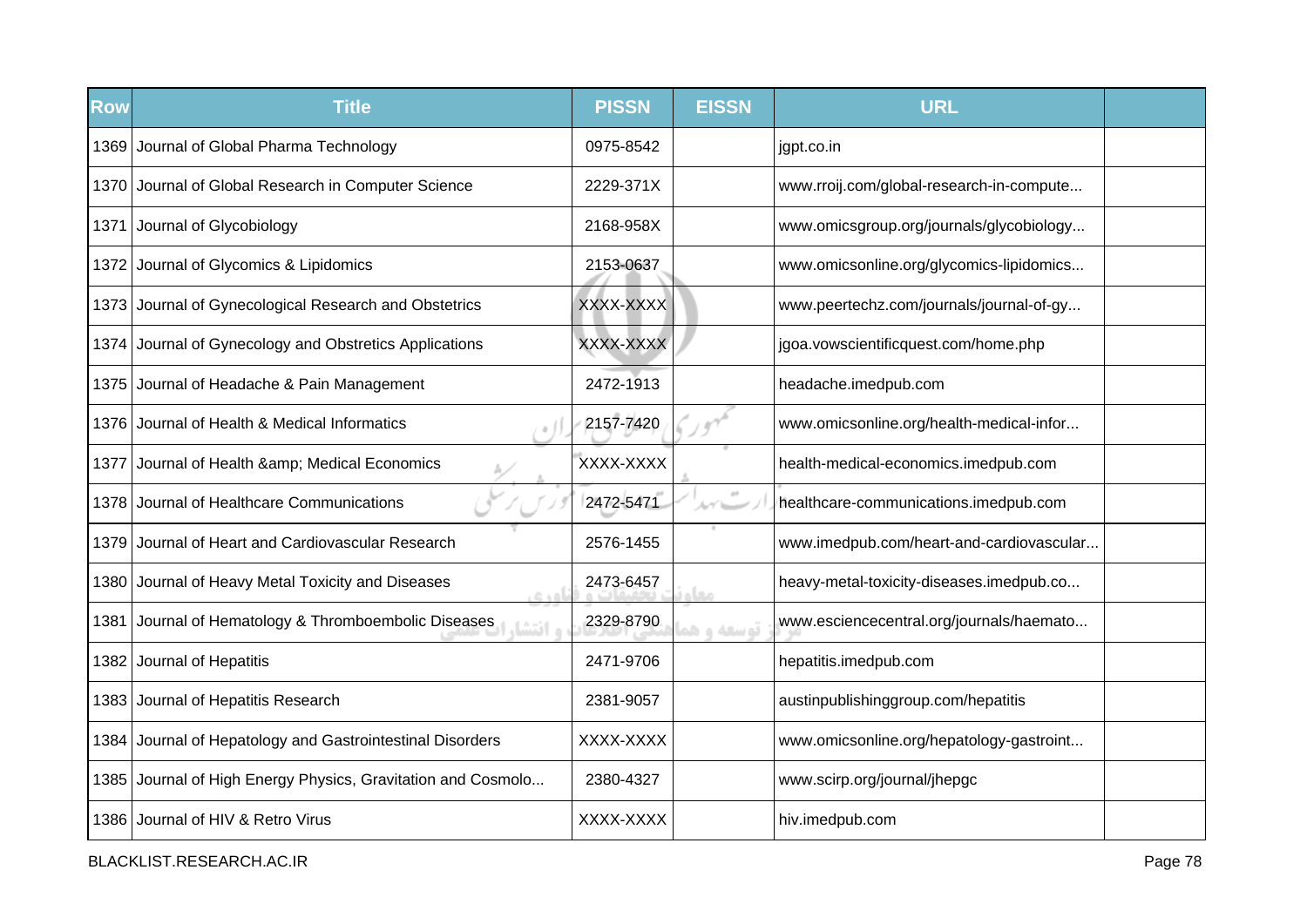| Row  | <b>Title</b>                                            | <b>PISSN</b> | <b>EISSN</b> | <b>URL</b>                               |  |
|------|---------------------------------------------------------|--------------|--------------|------------------------------------------|--|
| 1387 | Journal of HIV for Clinical and Scientific Research     | 2455-3786    |              | www.peertechz.com/journals/journal-of-hi |  |
| 1388 | Journal of Horticulture                                 | 2376-0354    |              | www.esciencecentral.org/journals/horticu |  |
|      | 1389 Journal of Hospital & Medical Management           | XXXX-XXXX    |              | hospital-medical-management.imedpub.com  |  |
|      | 1390 Journal of Hotel & Business Management             | 2169-0286    |              | www.omicsgroup.org/journals/hotel-busine |  |
| 1391 | Journal of Human Resource and Sustainability Studies    | 2328-4862    |              | www.scirp.org/journal/jhrss              |  |
|      | 1392 Journal of Humanities, Arts, Medicine and Sciences | XXXX-XXXX    |              | www.bestjournals.in/journals.php?jtype=1 |  |
| 1393 | Journal of Hydrogeology & Hydrologic Engineering        | 2325-9647    |              | www.scitechnol.com/hydrogeology-hydrolog |  |
| 1394 | Journal of Hypertension: Open Access                    | 2167-1095    |              | www.omicsgroup.org/journals/hypertension |  |
| 1395 | Journal of Imaging and Interventional Radiology         | XXXX-XXXX    |              | interventional-radiology.imedpub.com     |  |
| 1396 | Journal of Immune Based Therapies, Vaccines and Antimic | 2168-1546    |              | www.scirp.org/journal/jibtva             |  |
| 1397 | Journal of Immune Research                              | 2471-0261    |              | austinpublishinggroup.com/immune-researc |  |
| 1398 | Journal of Immunobiology<br>$R + \Delta$                | XXXX-XXXX    | مخام         | www.omicsonline.org/immunobiology.php    |  |
| 1399 | Journal of Immunological Techniques in Infectious Disea | 2329-9541    | توسعه و ه    | www.scitechnol.com/infectious-diseases-i |  |
| 1400 | Journal of Immunology Research and Clinical Application | XXXX-XXXX    |              | jica.vowscientificquest.com/home.php     |  |
| 1401 | Journal of Immunooncology                               | XXXX-XXXX    |              | www.omicsonline.org/immunooncology.php   |  |
| 1402 | Journal of Industrial Pollution Control                 | 0970-2083    |              | www.icontrolpollution.com                |  |
| 1403 | Journal of Infectious Diseases & Preventive Medicine    | 2329-8731    |              | www.esciencecentral.org/journals/ancient |  |
|      | 1404 Journal of Infectious Diseases & Therapy           | 2332-0877    |              | www.esciencecentral.org/journals/infecti |  |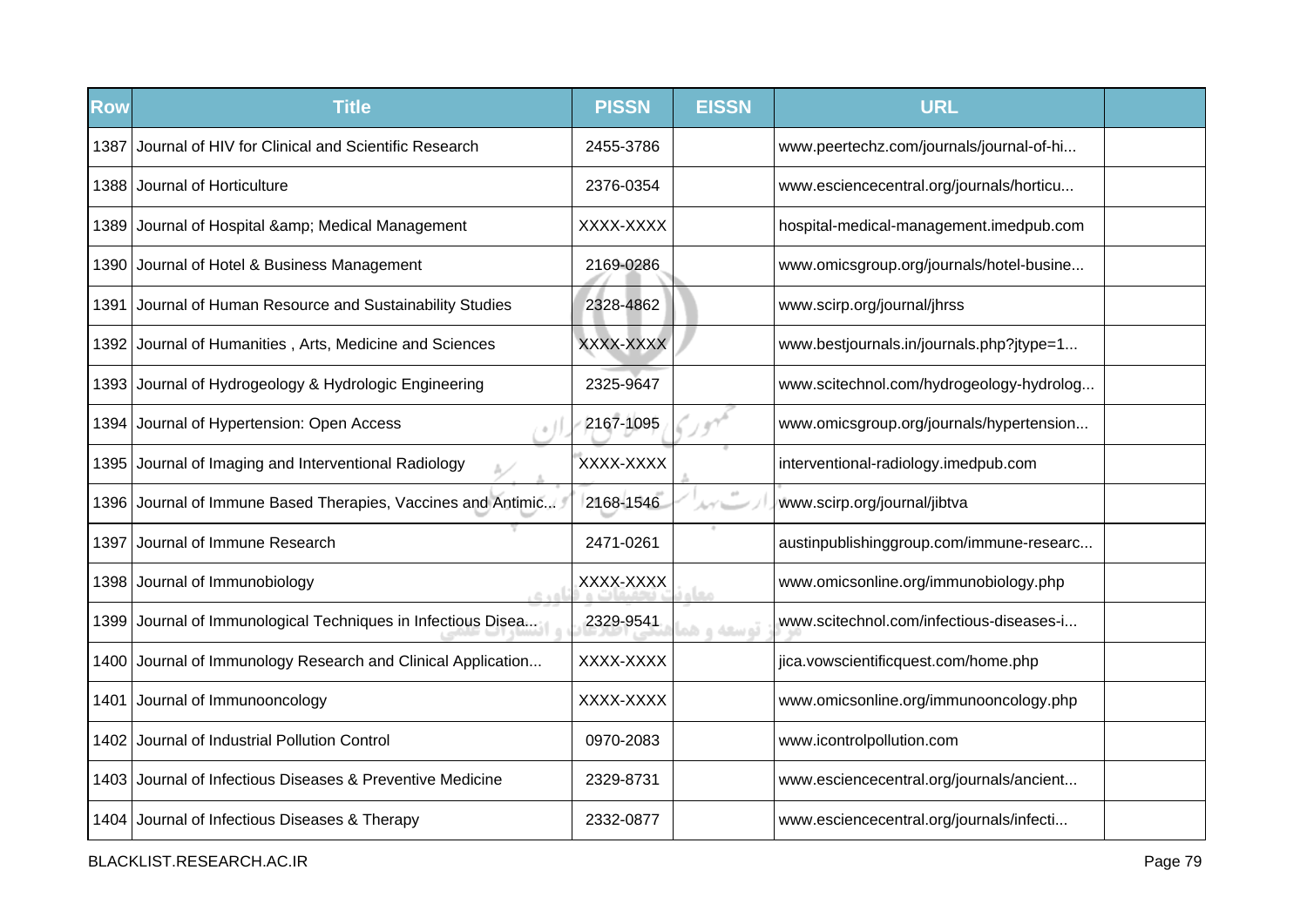| <b>Row</b> | <b>Title</b>                                                 | <b>PISSN</b> | <b>EISSN</b>                    | <b>URL</b>                               |  |
|------------|--------------------------------------------------------------|--------------|---------------------------------|------------------------------------------|--|
|            | 1405 Journal of Infectious Diseases and Diagnosis            | XXXX-XXXX    |                                 | www.omicsonline.org/infectious-diseases- |  |
| 1406       | Journal of Infectious Diseases and Medicine                  | XXXX-XXXX    |                                 | www.omicsonline.org/infectious-diseases- |  |
| 1407       | Journal of Infectious Diseases and Treatment                 | XXXX-XXXX    |                                 | infectious-diseases-and-treatment.imedpu |  |
|            | 1408 Journal of Inflammatory Bowel Diseases & Disorders      | XXXX-XXXX    |                                 | www.omicsonline.org/inflammatory-bowel-d |  |
|            | 1409 Journal of Informatics and Data Mining                  | 2472-1956    |                                 | datamining.imedpub.com                   |  |
|            | 1410 Journal of Information Security                         | 2153-1234    |                                 | www.scirp.org/journal/jis                |  |
| 1411       | Journal of Information Technology & Software Engineerin      | 2165-7866    |                                 | www.omicsgroup.org/journals/information- |  |
|            | 1412 Journal of Innovations in Pharmaceuticals and Biologica | 2349-2759    |                                 | www.jipbs.com                            |  |
|            | 1413 Journal of Integrative Oncology                         | 2329-6771    |                                 | www.omicsgroup.org/journals/integrative- |  |
|            | 1414 Journal of Intelligent Learning Systems and Application | 2150-8402    | $\sigma^{\pm}$<br>$\mathcal{N}$ | www.scirp.org/journal/jilsa              |  |
| 1415       | Journal of Intensive and Critical Care                       | 2471-8505    |                                 | criticalcare.imedpub.com                 |  |
| 1416       | Journal of International Academic Research for Multidis      | 2320-5083    | مخاء                            | www.jiarm.com/home.html                  |  |
|            | 1417 Journal of Kidney<br><b>و انتشارات علمی</b>             | 2472-1220    | توسعه و هد                      | www.omicsonline.org/kidney.php           |  |
|            | 1418 Journal of Lasers, Optics & amp; Photonics              | 2469-410X    |                                 | www.omicsgroup.org/journals/lasers-optic |  |
|            | 1419 Journal of Leukemia                                     | 2329-6917    |                                 | www.esciencecentral.org/journals/leukemi |  |
|            | 1420 Journal of Liver                                        | 2167-0889    |                                 | www.omicsgroup.org/journals/liver.php    |  |
|            | 1421 Journal of Liver: Disease & Transplantation             | 2325-9612    |                                 | www.scitechnol.com/liver-disease-transpl |  |
|            | 1422 Journal of Lung Cancer Diagnosis & Treatment            | XXXX-XXXX    |                                 | www.omicsonline.org/lung-cancer-diagnosi |  |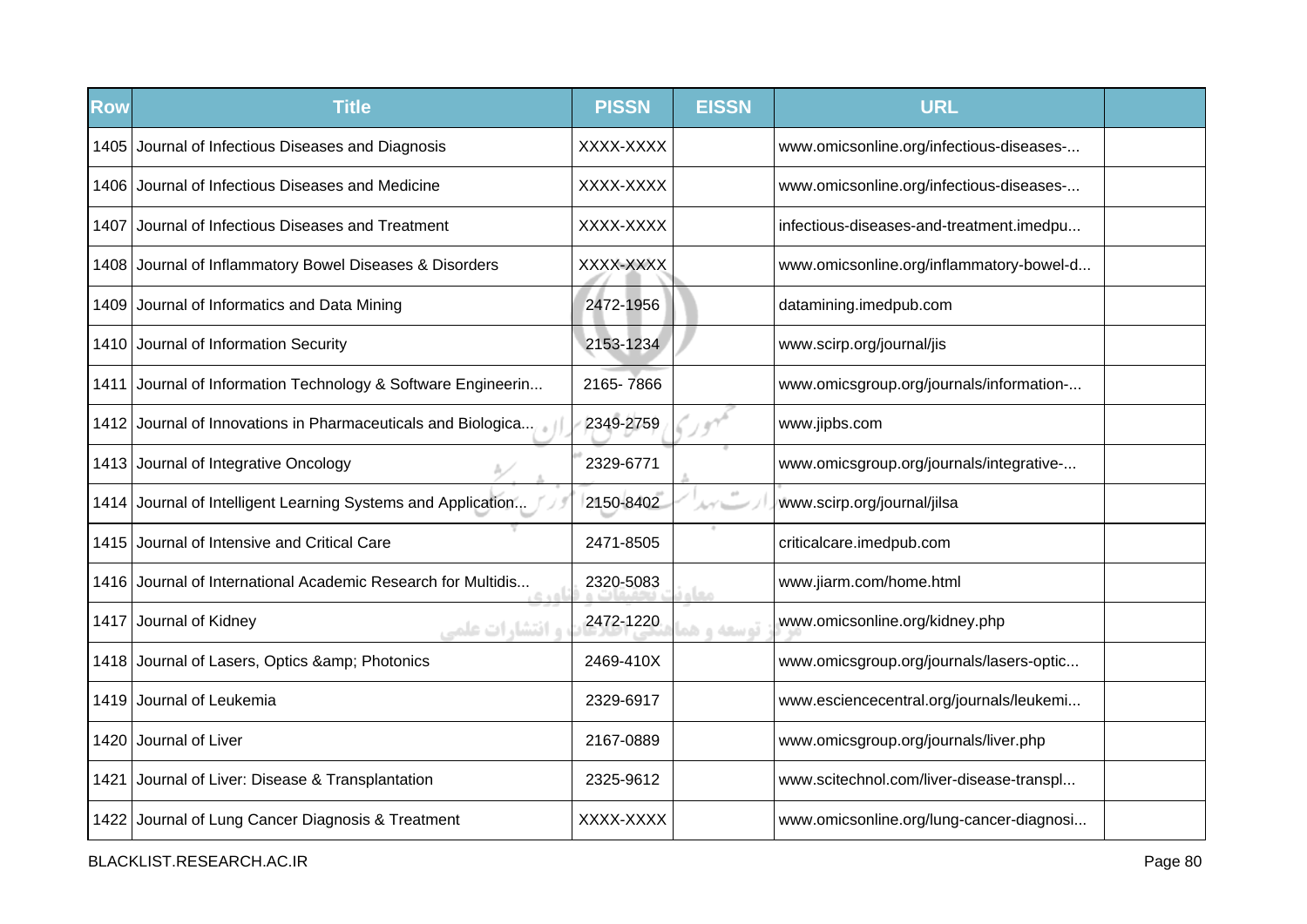| <b>Row</b> | <b>Title</b>                                                   | <b>PISSN</b> | <b>EISSN</b> | <b>URL</b>                               |  |
|------------|----------------------------------------------------------------|--------------|--------------|------------------------------------------|--|
|            | 1423 Journal of Lung Diseases & Treatment                      | 2472-1018    |              | www.omicsonline.org/lung-diseases-treatm |  |
|            | 1424 Journal of Management, Information Technology and Engin   | XXXX-XXXX    |              | www.bestjournals.in/journals.php?jtype=1 |  |
| 1425       | Journal of Marine Science: Research & Development              | 2155-9910    |              | www.omicsonline.org/marine-science-resea |  |
|            | 1426 Journal of Mass Communication & amp; Journalism           | 2165-7912    |              | www.omicsgroup.org/journals/mass-communi |  |
|            | 1427 Journal of Material Sciences & Engineering                | 2169-0022    |              | www.omicsgroup.org/journals/material-sci |  |
| 1428       | Journal of Materials Science and Chemical Engineering          | 2327-6045    |              | www.scirp.org/journal/msce               |  |
| 1429       | Journal of Mathematical Finance                                | 2162-2434    |              | www.scirp.org/journal/jmf                |  |
|            | 1430 Journal of Medical & Surgical Pathology                   | XXXX-XXXX    |              | www.omicsonline.org/medical-surgical-pat |  |
| 1431       | Journal of Medical and Health Sciences                         | 2319-9865    |              | www.rroij.com/medical-and-health-science |  |
| 1432       | Journal of Medical Case Reports and Clinical Practice          | XXXX-XXXX    |              | jmcc.vowscientificquest.com/home.php     |  |
| 1433       | Journal of Medical Diagnostic Methods                          | 2168-9784    |              | www.omicsgroup.org/journals/medical-diag |  |
|            | 1434 Journal of Medical Implants & Surgery<br>اهده             | XXXX-XXXX    | مخام         | www.omicsonline.org/medical-implants-sur |  |
| 1435       | Journal of Medical Microbiology & Diagnosis<br>ه انتشا، ات علم | 2161-0703    | توسعه و هو   | www.omicsonline.org/medical-microbiology |  |
| 1436       | Journal of Medical Physics and Applied Sciences                | 2574-285X    |              | medicalphysics.imedpub.com               |  |
| 1437       | Journal of Medical Research and Health Education               | XXXX-XXXX    |              | www.imedpub.com/medical-research-and-hea |  |
|            | 1438 Journal of Medical Research and Practice (JMRP)           | 2162-6391    |              | jmrp.info/index.php/jmrp                 |  |
|            | 1439 Journal of Medical Science and Research                   | 0976-5948    |              | www.jmsr.co.in                           |  |
|            | 1440 Journal of Medical Sciences                               | 1682-4474    |              | www.ansinet.com/jindex.php?issn=1682-447 |  |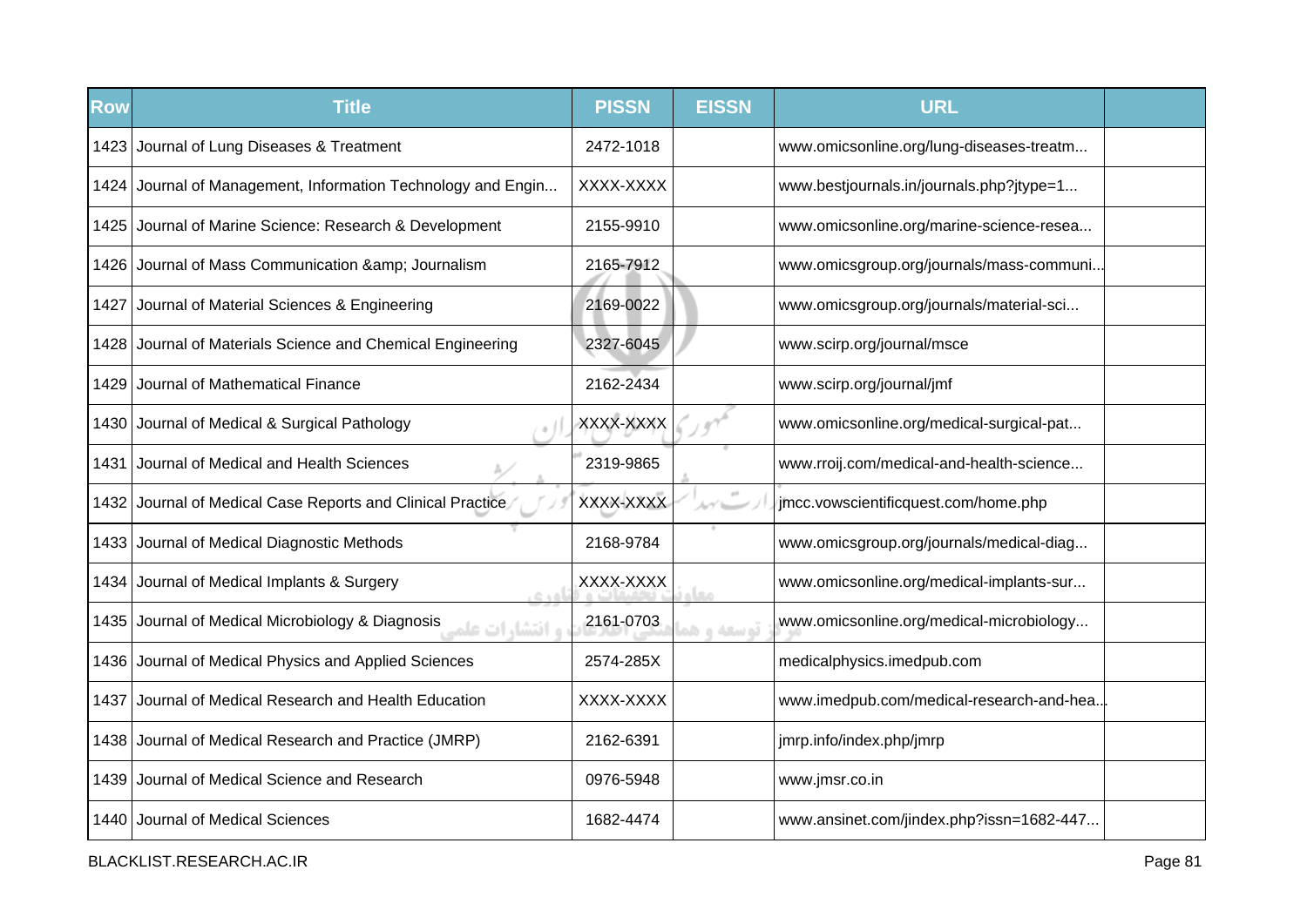| <b>Row</b> | <b>Title</b>                                                               | <b>PISSN</b> | <b>EISSN</b> | <b>URL</b>                               |  |
|------------|----------------------------------------------------------------------------|--------------|--------------|------------------------------------------|--|
| 1441       | Journal of Medical Toxicology and Clinical Forensic Med                    | 2471-9641    |              | toxicology.imedpub.com                   |  |
| 1442       | Journal of Medicinal Plants Research                                       | 1996-0875    |              | http://www.academicjournals.org/journal/ |  |
|            | 1443 Journal of Membrane Science & Technology                              | 2155-9589    |              | www.omicsonline.org/membrane-science-tec |  |
|            | 1444 Journal of Meningitis                                                 | XXXX-XXXX    |              | www.omicsonline.org/meningitis.php       |  |
| 1445       | Journal of Mental Disorders and Treatment                                  | 2471-271X    |              | www.omicsgroup.org/journals/mental-disor |  |
|            | 1446 Journal of Metabolic Syndrome                                         | 2167-0943    |              | www.omicsgroup.org/journals/metabolic-sy |  |
| 1447       | Journal of Microbial & Biochemical Technology                              | 1948-5948    |              | www.omicsonline.org/microbial-biochemica |  |
| 1448       | Journal of Minerals and Materials Characterization and                     | 2327-4077    |              | www.scirp.org/journal/jmmce              |  |
| 1449       | Journal of Mobile Communication                                            | 1990-794x    |              | http://www.medwelljournals.com/journalho |  |
| 1450       | Journal of Modern Mathematics and Statistics                               | 1994-5388    |              | www.medwelljournals.com/journalhome.php? |  |
| 1451       | Journal of Modern Physics                                                  | 2153-1196    |              | www.scirp.org/journal/jmp                |  |
| 1452       | Journal of Modern Science And Technology<br>0.401                          | 2201-6686    | مغاد         | jmstpapers.com/editorial_board           |  |
|            | 1453 Journal of Molecular and Genetic Medicine<br><b>، انتشا, ات علم</b> ے | 1747-0862    | توسعه و ه    | www.omicsonline.com/open-access/molecula |  |
|            | 1454 Journal of Molecular Biology and Biotechnology                        | XXXX-XXXX    |              | www.imedpub.com/molecular-biology-and-bi |  |
|            | 1455 Journal of Molecular Biology and Molecular Imaging                    | 2471-0237    |              | austinpublishinggroup.com/molecular-biol |  |
|            | 1456 Journal of Molecular Biomarkers & Diagnosis                           | 2155-9929    |              | www.omicsonline.org/molecular-biomarkers |  |
| 1457       | Journal of Molecular Genetics                                              | 2070-4267    |              | www.medwelljournals.com/journalhome.php? |  |
|            | 1458 Journal of Molecular Histology & Medical Physiology                   | XXXX-XXXX    |              | www.omicsonline.org/molecular-histology- |  |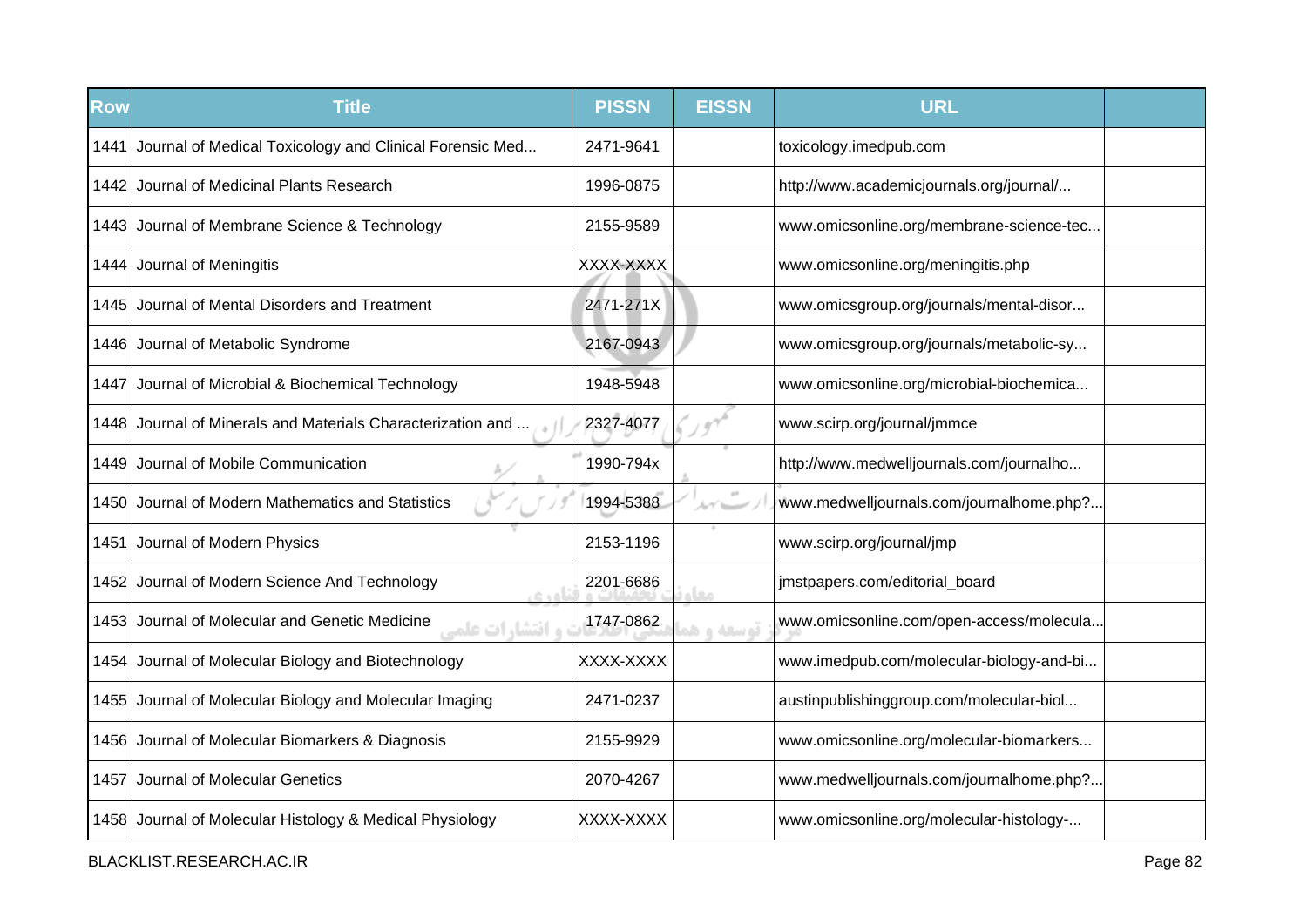| <b>Row</b> | <b>Title</b>                                             | <b>PISSN</b> | <b>EISSN</b> | <b>URL</b>                               |  |
|------------|----------------------------------------------------------|--------------|--------------|------------------------------------------|--|
|            | 1459 Journal of Molecular Imaging & Dynamics             | 2155-9937    |              | www.omicsonline.org/molecular-imaging-dy |  |
|            | 1460 Journal of Molecular Immunology                     | XXXX-XXXX    |              | www.omicsonline.org/molecular-immunology |  |
| 1461       | Journal of Mpe Molecular Pathological Epidemiology       | XXXX-XXXX    |              | molecular-pathological-epidemiology.imed |  |
|            | 1462 Journal of Multiple Sclerosis                       | 2376-0389    |              | www.omicsgroup.org/journals/multiple-scl |  |
|            | 1463 Journal of Nanomaterials & Molecular Nanotechnology | 2324-8777    |              | www.scitechnol.com/nanomaterials-molecul |  |
| 1464       | Journal of Nanomedicine & Biotherapeutic Discovery       | 2155-983X    |              | www.omicsonline.org/nanomedicine-biother |  |
| 1465       | Journal of Nanomedicine & Nanotechnology                 | 2157-7439    |              | www.omicsonline.org/nanomedicine-nanotec |  |
| 1466       | Journal of Nanoscience & Nanotechnology Research         | XXXX-XXXX    |              | www.imedpub.com/journal-nanoscience-nano |  |
| 1467       | Journal of Nanosciences: Current Research                | XXXX-XXXX    |              | www.omicsonline.org/nano-sciences-curren |  |
| 1468       | Journal of Natural Product and Plant Resources           | XXXX-XXXX    |              | www.scholarsresearchlibrary.com/journals |  |
| 1469       | Journal of Nature Inspired Computing (JNIC)              | XXXX-XXXX    |              | worldsciencepublisher.org/journals/index |  |
| 1470       | Journal of Neonatal Biology<br>6.40                      | 2167-0897    | <b>COLO</b>  | www.omicsgroup.org/journals/neonatal-bio |  |
| 1471       | Journal of Neoplasm<br>و انتشارات علمی                   | XXXX-XXXX    | توسعه و ه    | neoplasm.imedpub.com                     |  |
|            | 1472 Journal of Nephrology & Renal Diseases              | XXXX-XXXX    |              | www.scitechnol.com/nephrology-renal-dise |  |
|            | 1473 Journal of Nephrology & Therapeutics                | 2161-0959    |              | www.omicsonline.org/nephrology-therapeut |  |
|            | 1474 Journal of Nephrology and Urology                   | XXXX-XXXX    |              | www.imedpub.com/journal-nephrology-urolo |  |
|            | 1475 Journal of Neuro-Oncology and Neuroscience          | XXXX-XXXX    |              | j-neurooncology.imedpub.com              |  |
| 1476       | Journal of Neuroinfectious Diseases                      | 2314-7334    |              | www.omicsonline.com/open-access/neuroinf |  |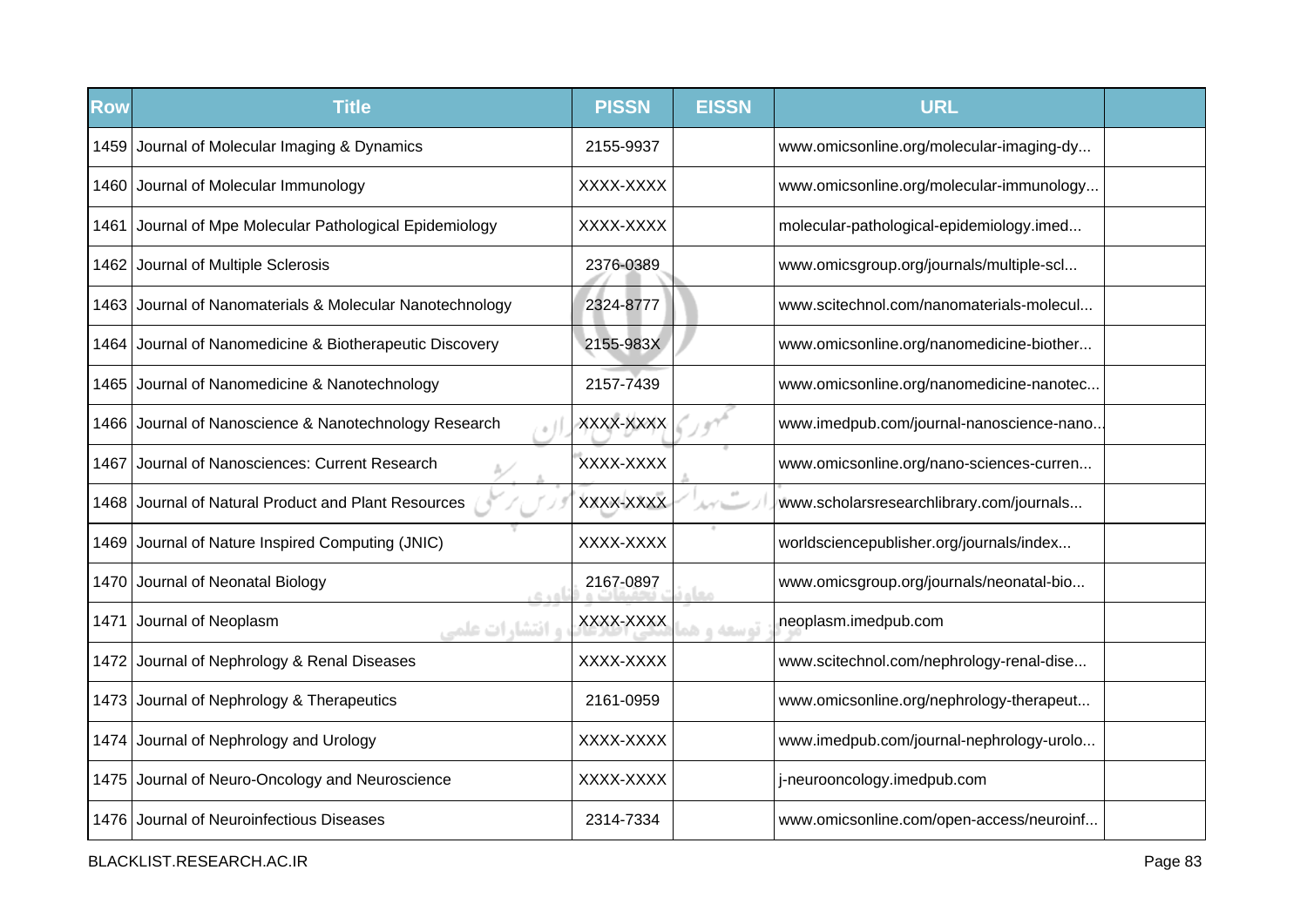| <b>Row</b> | <b>Title</b>                                                 | <b>PISSN</b> | <b>EISSN</b>  | <b>URL</b>                               |  |
|------------|--------------------------------------------------------------|--------------|---------------|------------------------------------------|--|
| 1477       | Journal of Neurological Disorders                            | 2329-6895    |               | www.esciencecentral.org/journals/neurolo |  |
|            | 1478 Journal of Neurological Sciences and Psychiatry         | XXXX-XXXX    |               | jnsp.vowscientificquest.com/home.php     |  |
|            | 1479 Journal of Neurology & amp; Neurophysiology             | 2155-9562    |               | www.omicsonline.org/neurology-neurophysi |  |
|            | 1480 Journal of Neurology and Neuroscience                   | 2471-6625    |               | www.jneuro.com                           |  |
| 1481       | Journal of Neurology, Neurological Science and Disorder      | XXXX-XXXX    |               | www.peertechz.com/journals/journal-of-ne |  |
| 1482       | Journal of Neuropsychiatry                                   | 2471-8548    |               | neuropsychiatry.imedpub.com              |  |
|            | 1483 Journal of Neuropsychopharmacology & amp; Mental Health | 2472-095X    |               | www.omicsonline.org/neuropsychopharmacol |  |
|            | 1484 Journal of Neuroscience & Clinical Research             | XXXX-XXXX    |               | www.scitechnol.com/journal-of-neuroscien |  |
| 1485       | Journal of Next Generation Sequencing & Applications         | 2469-9853    |               | www.omicsonline.org/next-generation-sequ |  |
|            | 1486 Journal of Novel Applied Sciences                       | 2322-5149    | $\mathcal{N}$ | jnasci.org                               |  |
| 1487       | Journal of Novel Physiotherapies                             | 2165-7025    |               | www.omicsgroup.org/journals/novel-physio |  |
| 1488       | Journal of Novel Physiotherapy and Physical Rehabilitat      | 2455-5487    | <b>STAR</b>   | www.peertechz.com/journals/journal-of-no |  |
| 1489       | Journal of Nuclear Energy Science & Power Generation Te      | 2325-9809    | توسعه واهد    | www.scitechnol.com/nuclear-energy-scienc |  |
|            | 1490 Journal of Nuclear Medicine & Radiation Therapy         | 2155-9619    |               | www.omicsonline.org/nuclear-medicine-rad |  |
| 1491       | Journal of Nursing & Patient Care                            | XXXX-XXXX    |               | www.scitechnol.com/nursing-and-patient-c |  |
|            | 1492 Journal of Nursing & amp; Care                          | 2167-1168    |               | www.omicsgroup.org/journals/nursing-care |  |
|            | 1493 Journal of Nursing and Health Studies                   | 2574-2825    |               | www.imedpub.com/nursing-and-health-studi |  |
|            | 1494 Journal of Nutraceuticals and Food Science              | XXXX-XXXX    |               | nutraceuticals.imedpub.com               |  |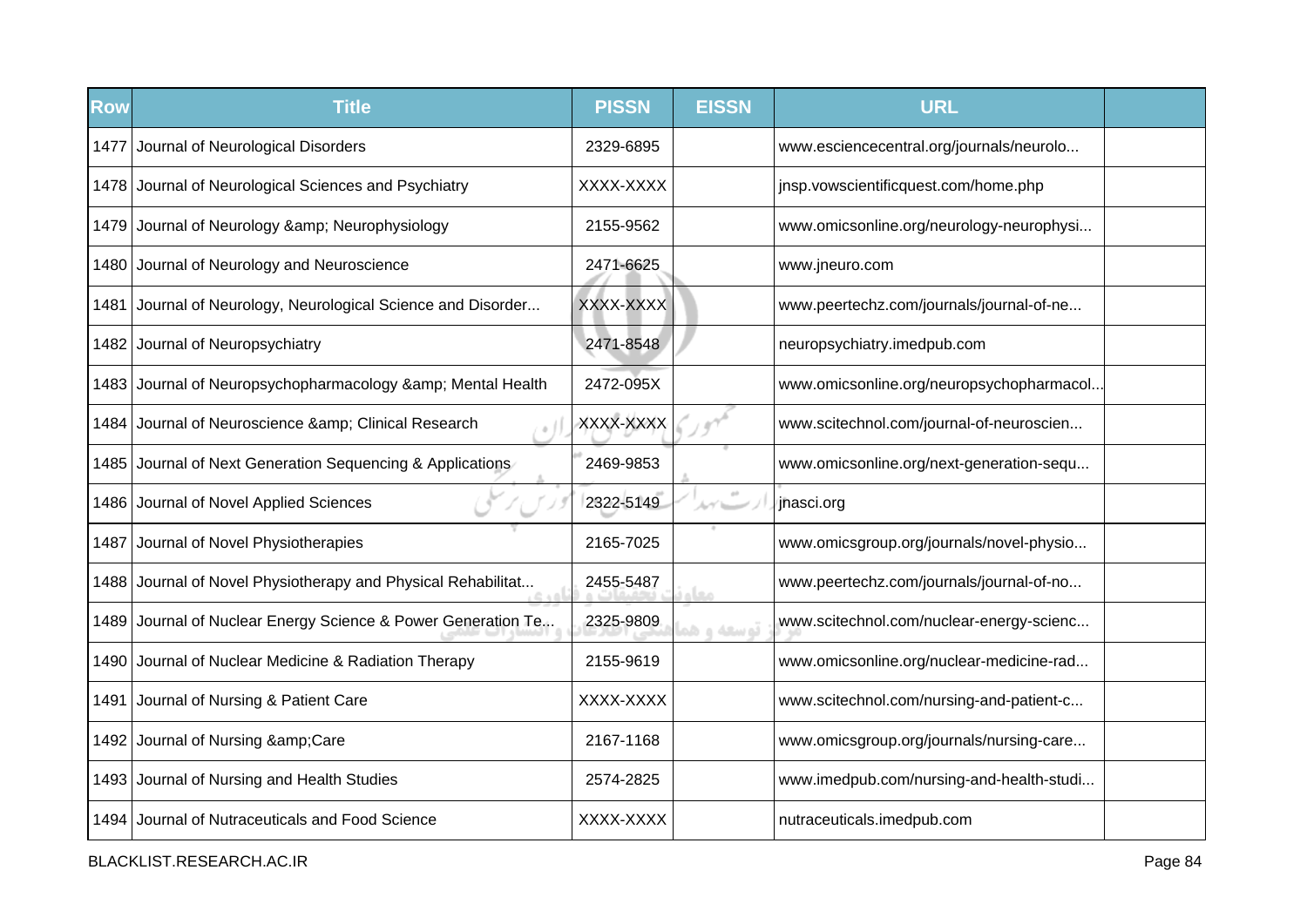| <b>Row</b> | <b>Title</b>                                                 | <b>PISSN</b> | <b>EISSN</b>         | <b>URL</b>                               |  |
|------------|--------------------------------------------------------------|--------------|----------------------|------------------------------------------|--|
| 1495       | Journal of Nutrition & Food Sciences                         | 2155-9600    |                      | www.omicsonline.org/nutrition-food-scien |  |
|            | 1496 Journal of Nutritional Disorders & Therapy              | 2161-0509    |                      | www.omicsonline.org/nutritional-disorder |  |
| 1497       | Journal of Nutritional Health & Food Science (JNHFS)         | 2372-0980    |                      | symbiosisonlinepublishing.com/nutritiona |  |
|            | 1498 Journal of Obesity & Eating Disorders                   | 2471-8203    |                      | obesity.imedpub.com                      |  |
|            | 1499 Journal of Obesity & Weight Loss Therapy                | 2165-7904    |                      | www.omicsgroup.org/journals/obesity-weig |  |
|            | 1500 Journal of Obesity and Therapeutics                     | XXXX-XXXX    |                      | www.scitechnol.com/obesity-therapeutics  |  |
| 1501       | Journal of Oceanography and Marine research                  | XXXX-XXXX    |                      | www.esciencecentral.org/journals/oceanog |  |
|            | 1502 Journal of Oncology Medicine & Practice                 | XXXX-XXXX    |                      | www.omicsonline.org/oncology-medicine-pr |  |
|            | 1503 Journal of Oncology Translational Research              | XXXX-XXXX    |                      | www.omicsonline.org/guidelines-oncology- |  |
|            | 1504 Journal of Ophthalmology & Visual Sciences              | 2573-8593    | $\alpha\dot{\sigma}$ | austinpublishinggroup.com/ophthalmology- |  |
| 1505       | Journal of Ophthalmology and Ophthalmic Surgery              | XXXX-XXXX    |                      | joos.vowscientificquest.com/home.php     |  |
| 1506       | Journal of Oral Hygiene & Health<br>0.401                    | 2332-0702    | معا                  | www.esciencecentral.org/journals/oral-hy |  |
| 1507       | Journal of Oranic & Inorganic Chemistry<br>و انتشارات علمے   | 2472-1123    | توسعه و ه            | organic-inorganic.imedpub.com            |  |
|            | 1508 Journal of Orthodontics & Endodontics                   | XXXX-XXXX    |                      | orthodontics-endodontics.imedpub.com     |  |
|            | 1509 Journal of orthodontics and craniofacial research       |              |                      | https://www.gavinpublishers.com/journals |  |
|            | 1510 Journal of Orthopaedics Surgery, Traumatology and Physi | XXXX-XXXX    |                      | jotp.vowscientificquest.com/home.php     |  |
|            | 1511 Journal of Orthopedic Oncology                          | 2472-016X    |                      | www.omicsonline.org/orthopedic-oncology  |  |
|            | 1512 Journal of Osteoarthritis                               | XXXX-XXXX    |                      | www.omicsonline.org/osteoarthritis.php   |  |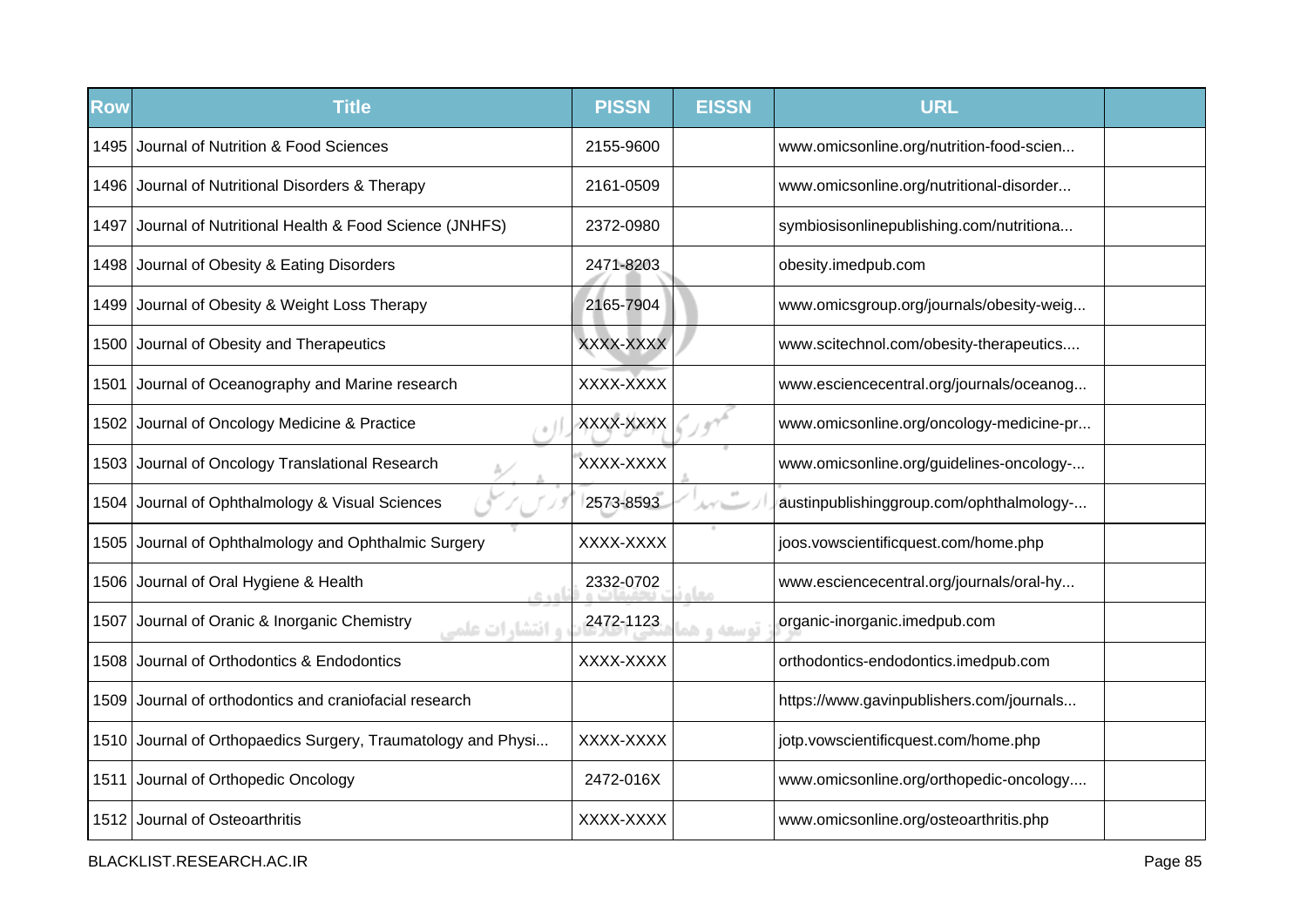| <b>Row</b> | <b>Title</b>                                                 | <b>PISSN</b> | <b>EISSN</b> | <b>URL</b>                                |  |
|------------|--------------------------------------------------------------|--------------|--------------|-------------------------------------------|--|
|            | 1513 Journal of Osteoporosis and Physical Activity           | 2329-9509    |              | www.esciencecentral.org/journals/osteopo  |  |
|            | 1514 Journal of Otology & Rhinology                          | 2324-8785    |              | www.scitechnol.com/otology-rhinology.php  |  |
|            | 1515 Journal of Paediatric Laboratory Medicine               | XXXX-XXXX    |              | www.omicsonline.org/paediatric-laborator  |  |
|            | 1516 Journal of Pain Management & Medicine                   | XXXX-XXXX    |              | www.omicsonline.org/pain-management-medi. |  |
|            | 1517 Journal of Pathology & Microbiology                     | XXXX-XXXX    |              | austinpublishinggroup.com/pathology-micr  |  |
|            | 1518 Journal of Patient Care                                 | XXXX-XXXX    |              | www.omicsonline.org/patient-care.php      |  |
|            | 1519 Journal of Pediatric Care                               | 2471-805X    |              | pediatrics.imedpub.com                    |  |
|            | 1520 Journal of Pediatric Endocrinology                      | XXXX-XXXX    |              | austinpublishinggroup.com/pediatric-endo  |  |
| 1521       | Journal of Pediatric Neurological Disorders                  | XXXX-XXXX    |              | www.omicsgroup.org/journals/pediatric-ne  |  |
| 1522       | Journal of Pediatric Neurology and Medicine                  | 2472-100X    | $\pm 0$      | www.omicsonline.org/pediatric-neurology   |  |
| 1523       | Journal of Pediatrics & Child Health Care                    | XXXX-XXXX    |              | austinpublishinggroup.com/pediatrics-chi  |  |
|            | 1524 Journal of Pediatrics and Child Nutrition               | XXXX-XXXX    |              | jpcn.vowscientificquest.com/home.php      |  |
| 1525       | Journal of Perioperative & Critical Intensive Care           | 2471-9870    | توسعه و ه    | www.omicsonline.org/critical-intesive-ca  |  |
|            | 1526 Journal of Petroleum & Environmental Biotechnology      | 2157-7463    |              | www.omicsonline.org/petroleum-environmen  |  |
| 1527       | Journal of Pharmaceutical and Bioanalytical Science (JP      | 2278-828X    |              | www.jpbscience.com                        |  |
|            | 1528 Journal of Pharmaceutical and Biomedical Sciences (JPBM | 2230-7885    |              | www.jpbms.info                            |  |
| 1529       | Journal of Pharmaceutical Biology (JPB)                      | 2249-7560    |              | jpbjournal.com                            |  |
|            | 1530 Journal of Pharmaceutical Care & amp; Health Systems    | 2376-0419    |              | www.omicsgroup.org/journals/pharmaceutic  |  |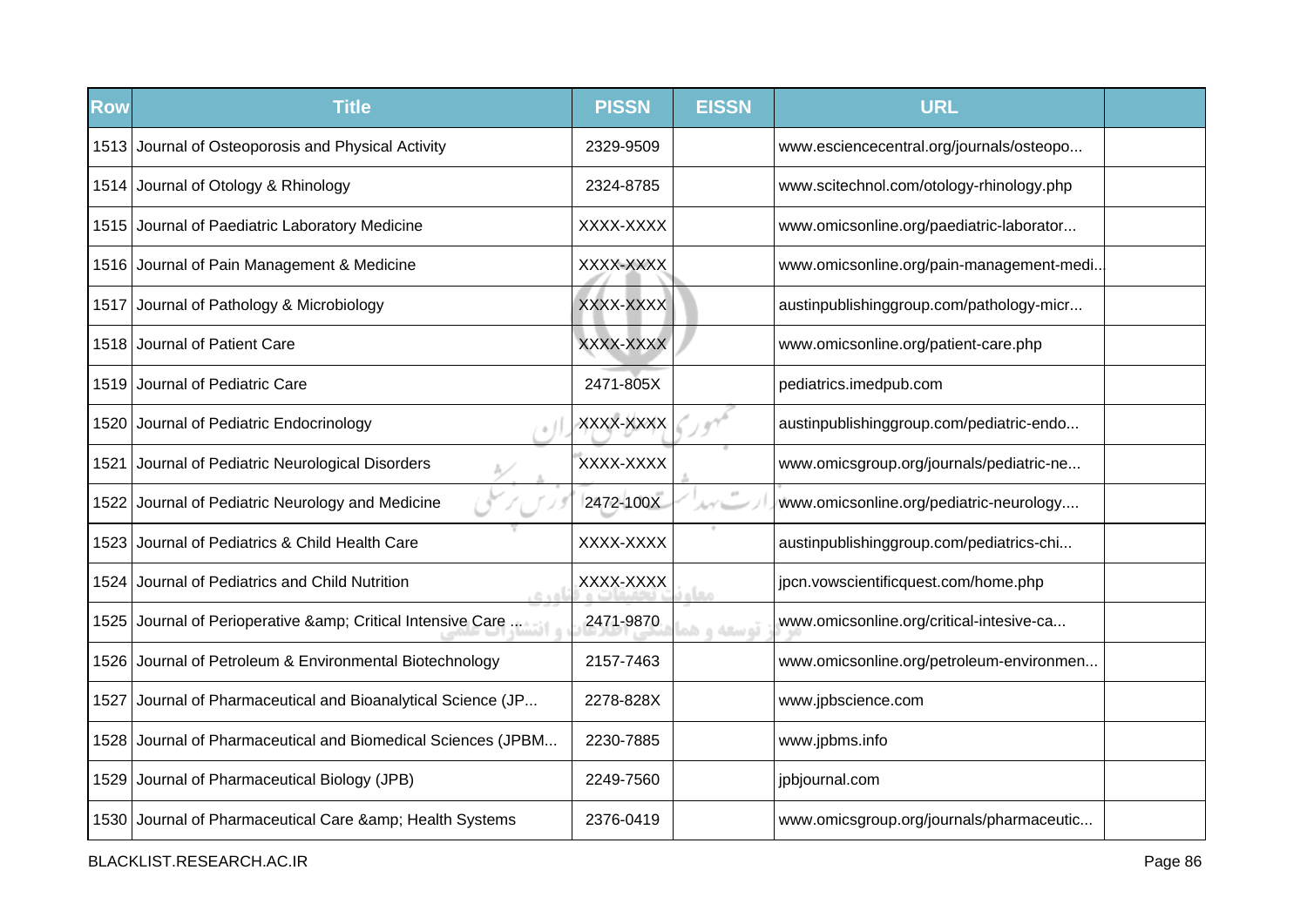| <b>Row</b> | <b>Title</b>                                                               | <b>PISSN</b> | <b>EISSN</b> | <b>URL</b>                               |  |
|------------|----------------------------------------------------------------------------|--------------|--------------|------------------------------------------|--|
| 1531       | Journal of Pharmaceutical Microbiology                                     | XXXX-XXXX    |              | pharmaceutical-microbiology.imedpub.com  |  |
|            | 1532 Journal of Pharmaceutical Sciences and Research                       | 0975-1459    |              | www.jpsr.pharmainfo.in                   |  |
|            | 1533 Journal of Pharmacognosy & Natural Products                           | 2472-0992    |              | www.omicsonline.org/pharmacognosy-natura |  |
|            | 1534 Journal of Pharmacological Reports                                    | XXXX-XXXX    |              | www.omicsgroup.org/journals/pharmacologi |  |
|            | 1535 Journal of Pharmacology and Toxicology                                | 1816-496x    |              | academicjournalsinc.com/current.php?jid= |  |
|            | 1536 Journal of Pharmacovigilance (JP)                                     | 2329-6887    |              | www.esciencecentral.org/journals/pharmac |  |
| 1537       | Journal of Pharmacy and Allied Health Sciences                             | 2224-2503    |              | www.ansinet.com/jindex.php?issn=2224-250 |  |
|            | 1538 Journal of Pharmacy and Pharmaceutical Research                       | XXXX-XXXX    |              | www.imedpub.com/journal-pharmacy-and-pha |  |
|            | 1539 Journal of Pharmacy and Pharmacological Research                      | XXXX-XXXX    |              | academeresearchjournals.org/journal/jppr |  |
| 1540       | Journal of Pharmacy Research (JPR)                                         | 0974-6943    | $\pm 0$      | jpronline.info/index.php/jpr/index       |  |
| 1541       | Journal of Phonetics & Audiology                                           | 2471-9455    |              | www.omicsonline.org/phonetics-audiology  |  |
| 1542       | Journal of Phylogenetics & Evolutionary Biology                            | 2329-9002    | <b>COLO</b>  | www.esciencecentral.org/journals/phyloge |  |
|            | 1543 Journal of Physical Chemistry & Biophysics<br><b>، انتشا, ات علمہ</b> | 2161-0398    | توسعه و هد   | www.omicsonline.org/physical-chemistry-b |  |
|            | 1544 Journal of Physical Mathematics                                       | 2090-0902    |              | www.omicsonline.com/open-access/physical |  |
|            | 1545 Journal of Physiotherapy & Physical Rehabilitation                    | XXXX-XXXX    |              | www.omicsonline.org/physiotherapy-physic |  |
|            | 1546 Journal of Physiotherapy & amp; Physical Rehabilitation               | XXXX-XXXX    |              | www.omicsonline.org/physiotherapy-physic |  |
| 1547       | Journal of Pituitary Research & Treatment                                  | XXXX-XXXX    |              | www.omicsonline.org/pituitary-research-t |  |
|            | 1548 Journal of Plant Biochemistry & Physiology                            | 2329-9029    |              | www.esciencecentral.org/journals/plant-b |  |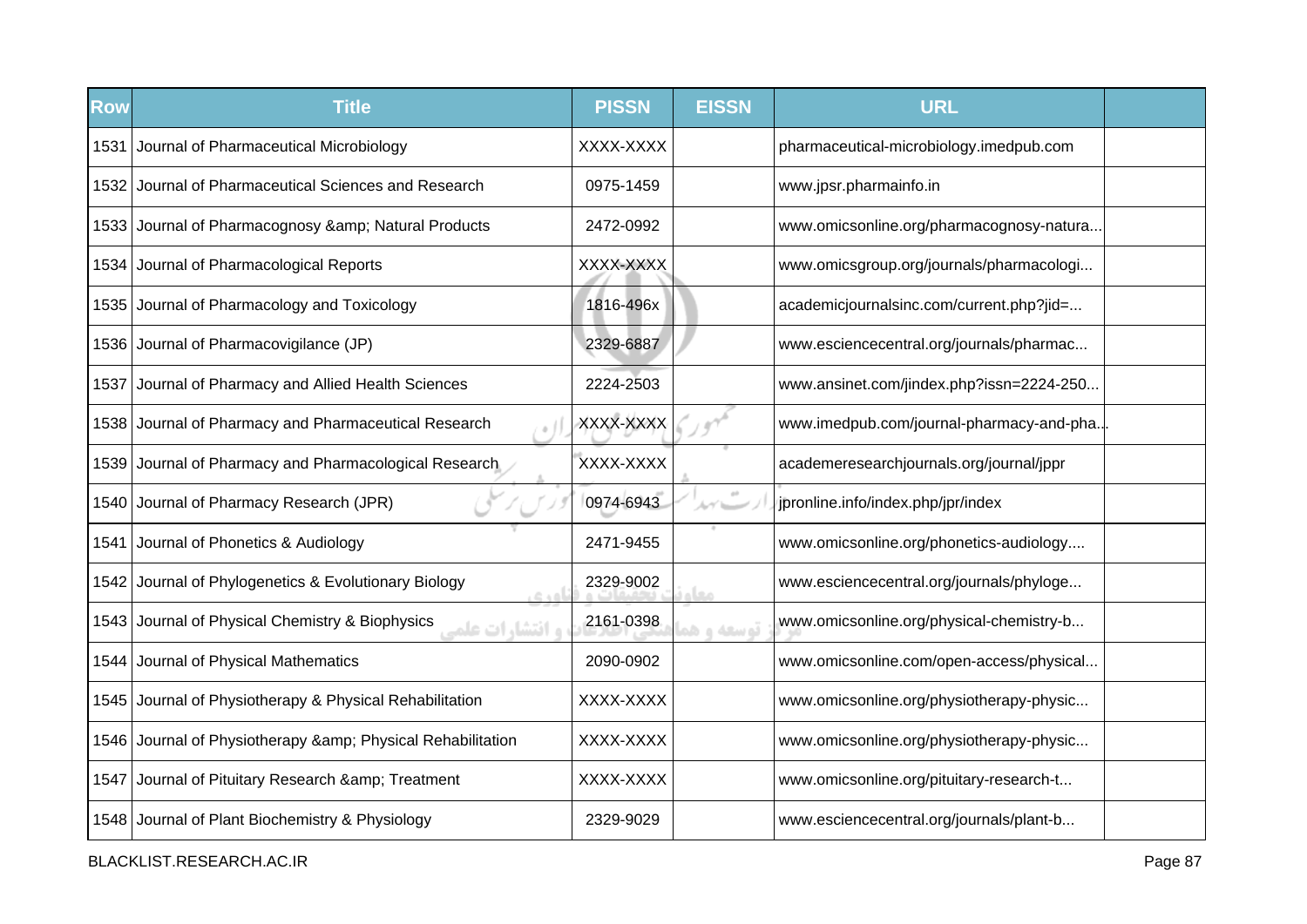| Row    | <b>Title</b>                                             | <b>PISSN</b> | <b>EISSN</b>  | <b>URL</b>                               |  |
|--------|----------------------------------------------------------|--------------|---------------|------------------------------------------|--|
|        | 1549 Journal of Plant Chemistry and Ecophysiology        | 2572-4371    |               | austinpublishinggroup.com/jpceonline     |  |
|        | 1550 Journal of Plant Pathology & Microbiology           | 2157-7471    |               | www.omicsonline.org/plant-pathology-micr |  |
| 1551   | Journal of Plant Physiology & Pathology                  | 2329-955X    |               | www.scitechnol.com/plant-physiology-path |  |
|        | 1552 Journal of Plant Sciences and Agricultural Research | XXXX-XXXX    |               | www.imedpub.com/plant-sciences-and-agric |  |
| 1553 l | Journal of Pollution Effects & Control                   | 2375-4397    |               | www.esciencecentral.org/journals/polluti |  |
|        | 1554 Journal of Polymer Science & Applications           | XXXX-XXXX    |               | www.scitechnol.com/polymer-science-appli |  |
|        | 1555 Journal of Powder Metallurgy & Mining               | 2168-9806    |               | www.omicsgroup.org/journals/powder-metal |  |
|        | 1556 Journal of Power and Energy Engineering             | 2327-588X    |               | www.scirp.org/journal/jpee               |  |
| 1557   | Journal of Pregnancy and Child Health                    | 2376-127X    |               | www.omicsgroup.org/journals/pregnancy-an |  |
| 1558   | Journal of Prevention and Infection Control              | 2471-9668    | $\mathcal{N}$ | infectioncontrol.imedpub.com             |  |
| 1559   | Journal of Preventive Medicine                           | XXXX-XXXX    |               | preventive-medicine.imedpub.com          |  |
| 1560   | Journal of Probiotics & Health<br>$R \triangleq 0$       | 2329-8901    | معا           | www.omicsonline.org/probiotics-health.ph |  |
| 1561   | Journal of Prostate Cancer<br><b>، انتشا, ات علمی</b>    | XXXX-XXXX    | توسعه و هم    | www.omicsonline.org/prostate-cancer.php  |  |
|        | 1562 Journal of Proteomics & Enzymology                  | 2470-1289    |               | scitechnol.com/proteomics-enzymology.php |  |
|        | 1563 Journal of Psychiatry                               | 2378-5756    |               | www.omicsonline.com/open-access/journal- |  |
|        | 1564 Journal of Psychiatry & Mental Disorders            | XXXX-XXXX    |               | austinpublishinggroup.com/psychiatry-men |  |
|        | 1565 Journal of Psychological Abnormalities              | 2471-9900    |               | www.esciencecentral.org/journals/psychol |  |
|        | 1566 Journal of Psychology & amp; Psychotherapy          | 2161-0487    |               | www.omicsonline.org/psychology-psychothe |  |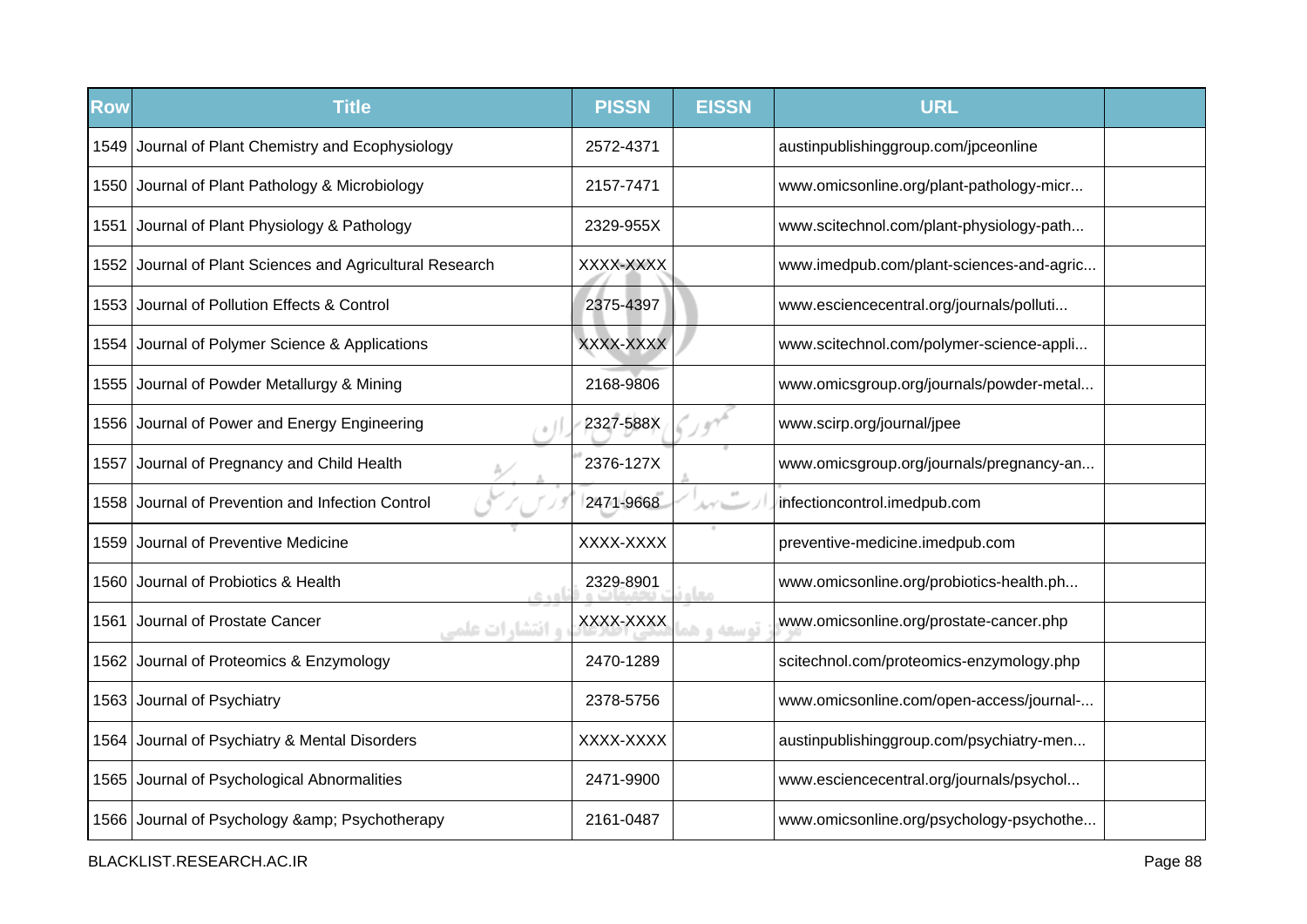| <b>Row</b> | <b>Title</b>                                                    | <b>PISSN</b> | <b>EISSN</b> | <b>URL</b>                               |  |
|------------|-----------------------------------------------------------------|--------------|--------------|------------------------------------------|--|
| 1567       | Journal of Psychology and Brain Studies                         | XXXX-XXXX    |              | www.imedpub.com/psychology-and-brain-stu |  |
|            | 1568 Journal of Pulmonary & Respiratory Medicine                | 2161-105X    |              | www.omicsonline.org/pulmonary-respirator |  |
|            | 1569 Journal of Pulmonary Medicine                              | XXXX-XXXX    |              | www.scitechnol.com/pulmonary-medicine.ph |  |
|            | 1570 Journal of Pure and Applied Microbiology                   | 0973-7510    |              | www.microbiologyjournal.org              |  |
| 1571       | Journal of Quantum Information Science                          | 2162-5751    |              | www.scirp.org/journal/jqis               |  |
| 1572       | Journal of Rare Disorders: Diagnosis & Therapy                  | XXXX-XXXX    |              | raredisorders.imedpub.com                |  |
|            | 1573 Journal of Recent Trends in Business & Human Resources     | XXXX-XXXX    |              | www.bestjournals.in/journals.php?jtype=1 |  |
| 1574       | Journal of Recent Trends in Economics, Ancient history          | XXXX-XXXX    |              | www.bestjournals.in/journals.php?jtype=1 |  |
| 1575       | Journal of Recent Trends in General Engineering & R             | XXXX-XXXX    |              | www.bestjournals.in/journals.php?jtype=1 |  |
| 1576       | Journal of Recent Trends in Natural Sciences Research &         | XXXX-XXXX    | ルブレー         | www.bestjournals.in/journals.php?jtype=1 |  |
| 1577       | Journal of Recent Trends in Pharmacology, Medical Micro         | XXXX-XXXX    |              | www.bestjournals.in/journals.php?jtype=1 |  |
| 1578       | Journal of Recent Trends in Social Sciences Research &          | XXXX-XXXX    | مخاه         | www.bestjournals.in/journals.php?jtype=1 |  |
|            | 1579 Journal of Regenerative Medicine<br><b>، انتشارات علمی</b> | 2325-9620    | توسعه و ه    | www.scitechnol.com/regenerative-medicine |  |
|            | 1580 Journal of Remote Sensing & GIS                            | 2469-4134    |              | www.omicsgroup.org/journals/geophysics-r |  |
| 1581       | Journal of Renal Medicine                                       | XXXX-XXXX    |              | www.imedpub.com/renal-medicine           |  |
|            | 1582 Journal of Reproduction and Infertility (JRI)              | 2079-2166    |              | idosi.org/journal-detail/journal-of-repr |  |
|            | 1583 Journal of Reproductive Endocrinology & amp; Infertility   | 2476-2008    |              | reproductive-endocrinology-infertility.i |  |
|            | 1584 Journal of Reproductive Health and Contraception           | 2471-9749    |              | contraceptivestudies.imedpub.com         |  |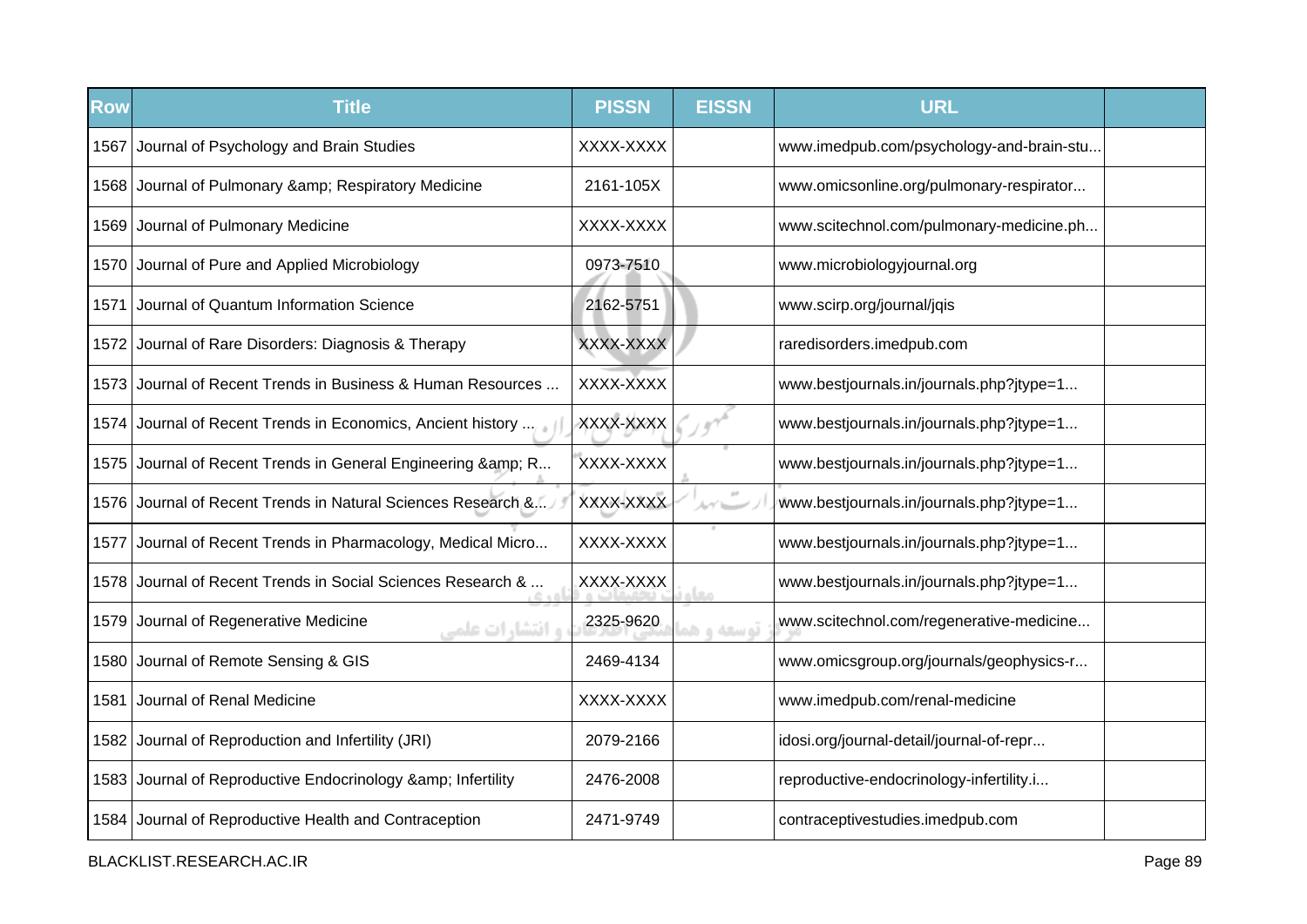| <b>Row</b> | <b>Title</b>                                               | <b>PISSN</b> | <b>EISSN</b>  | <b>URL</b>                               |  |
|------------|------------------------------------------------------------|--------------|---------------|------------------------------------------|--|
|            | 1585 Journal of Research and Development                   | XXXX-XXXX    |               | www.omicsonline.com/open-access/journal- |  |
|            | 1586 Journal of Research in Ecology                        | 2319-1554    |               | ecologyresearch.info                     |  |
| 1587       | Journal of Research in Medical and Dental Science          | 2347-2545    | 2347-2367     | https://www.jrmds.in                     |  |
|            | 1588 Journal of Review in Sciences                         | 2519-5298    |               | www.scigatejournals.com/publications/ind |  |
|            | 1589 Journal of Rheumatology and Arthritic Diseases (JRAD) | 2475-4676    |               | symbiosisonlinepublishing.com/rheumatolo |  |
|            | 1590 Journal of Schizophrenia Research                     | 2471-0148    |               | austinpublishinggroup.com/schizophrenia  |  |
| 1591       | Journal of Science                                         | 2277-3282    |               | www.journalofscience.net                 |  |
|            | 1592 Journal of Science (JOS)                              | 2324-9854    |               | worldsciencepublisher.org/journals/index |  |
|            | 1593 Journal of Science Editing                            | 2583127      |               | journalofscienceediting.org              |  |
| 1594       | Journal of Scientific and Industrial Metrology             | XXXX-XXXX    | $\alpha\beta$ | metrology.imedpub.com                    |  |
|            | 1595 Journal of Scientific Research and Development        | 1115-7569    |               | jsrad.org                                |  |
| 1596       | Journal of Scientific Theory and Methods<br>0.40           | 2200-7830    | صفا           | journalofscientifictheoryandmethods.com  |  |
| 1597       | Journal of Sensor Technology<br><b>، انتشارات علمی</b>     | 2161-122X    | توسعه و هد    | www.scirp.org/journal/jst                |  |
|            | 1598 Journal of Service Science and Management             | 1940-9893    |               | www.scirp.org/journal/jssm               |  |
|            | 1599 Journal of Sexual & Reproductive Medicine             | XXXX-XXXX    |               | www.pulsus.comjournals/sexual-reproducti |  |
|            | 1600 Journal of Signal and Information Processing          | 2159-4465    |               | www.scirp.org/journal/jsip               |  |
| 1601       | Journal of Sleep Disorders & Therapy                       | 2167-0277    |               | www.omicsgroup.org/journals/sleep-disord |  |
|            | 1602 Journal of Sleep Disorders: Treatment and Care        | 2325-9639    |               | www.scitechnol.com/sleep-disorders-treat |  |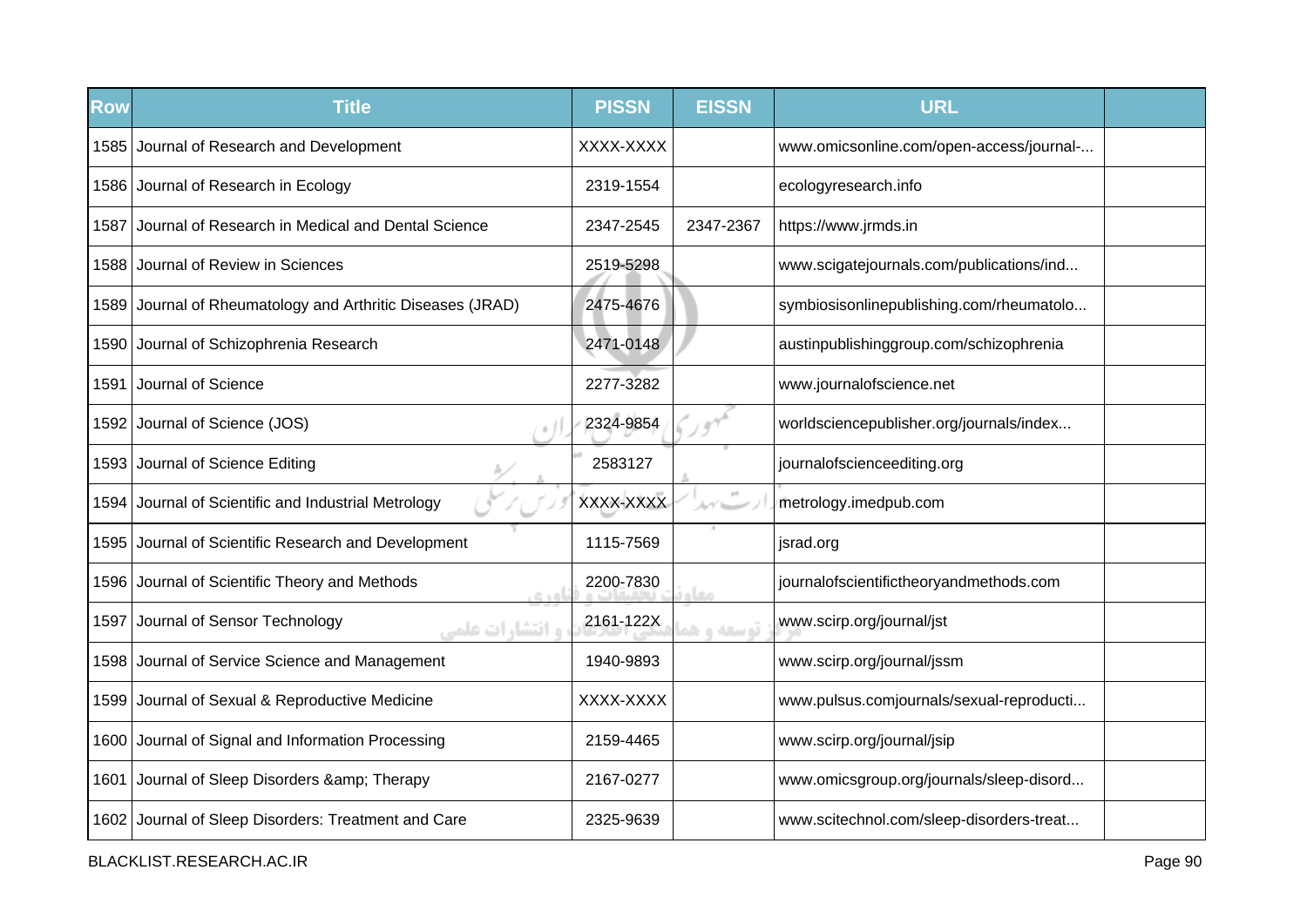| <b>Row</b> | <b>Title</b>                                                       | <b>PISSN</b> | <b>EISSN</b> | <b>URL</b>                               |  |
|------------|--------------------------------------------------------------------|--------------|--------------|------------------------------------------|--|
|            | 1603 Journal of Socialomics                                        | 2167-0358    |              | www.omicsgroup.org/journals/socialomics  |  |
|            | 1604 Journal of Software Engineering and Applications              | 1945-3116    |              | www.scirp.org/journal/jsea               |  |
|            | 1605 Journal of Speech Pathology & Therapy                         | 2472-5005    |              | www.omicsonline.org/speech-pathology-the |  |
|            | 1606 Journal of Spine                                              | 2165-7939    |              | www.omicsgroup.org/journals/spine.php    |  |
|            | 1607 Journal of Spine & amp; Neurosurgery                          | 2325-9701    |              | www.scitechnol.com/spine-neurosurgery.ph |  |
|            | 1608 Journal of Sports Medicine & Doping Studies                   | 2161-0673    |              | www.omicsonline.org/sports-medicine-dopi |  |
| 1609       | Journal of Steel Structures & Construction                         | 2472-0437    |              | www.omicsonline.org/steel-structures-con |  |
|            | 1610 Journal of Stem Cell Biology and Transplantation              | 2575-7725    |              | www.imedpub.com/stem-cell-biology-and-tr |  |
| 1611       | Journal of Stem Cell Research & Therapy                            | 2157-7633    |              | www.omicsonline.org/stem-cell-research-t |  |
|            | 1612 Journal of Stem Cell Research and Transplantation             | 2381-9065    | ルゲレー         | austinpublishinggroup.com/stemcell-resea |  |
|            | 1613 Journal of Stem Cells Research, Reviews & Reports             | 2381-9073    |              | austinpublishinggroup.com/stem-cells     |  |
|            | 1614 Journal of Steroids & Hormonal Science<br><b>CAST</b>         | 2157-7536    | مخاه         | www.omicsonline.org/steroids-hormonal-sc |  |
|            | 1615 Journal of STIs, STDs and HIV AIDS<br><b>و انتشا, ات علمی</b> | XXXX-XXXX    | توسعه و هم   | jssh.vowscientificquest.com/home.php     |  |
|            | 1616 Journal of Stock & Forex Trading                              | 2168-9458    |              | www.omicsgroup.org/journals/stock-forex- |  |
| 1617       | Journal of Surface Engineered Materials and Advanced Te            | 2161-4881    |              | www.scirp.org/journal/jsemat             |  |
|            | 1618 Journal of Surgery                                            | 1584-9341    |              | www.omicsonline.com/open-access/surgery  |  |
|            | 1619 Journal of Surgery and Anesthesia                             | XXXX-XXXX    |              | www.omicsonline.org/surgery-anesthesia.p |  |
|            | 1620 Journal of Surgery and Emergency Medicine                     | XXXX-XXXX    |              | www.imedpub.com/surgery-and-emergency-me |  |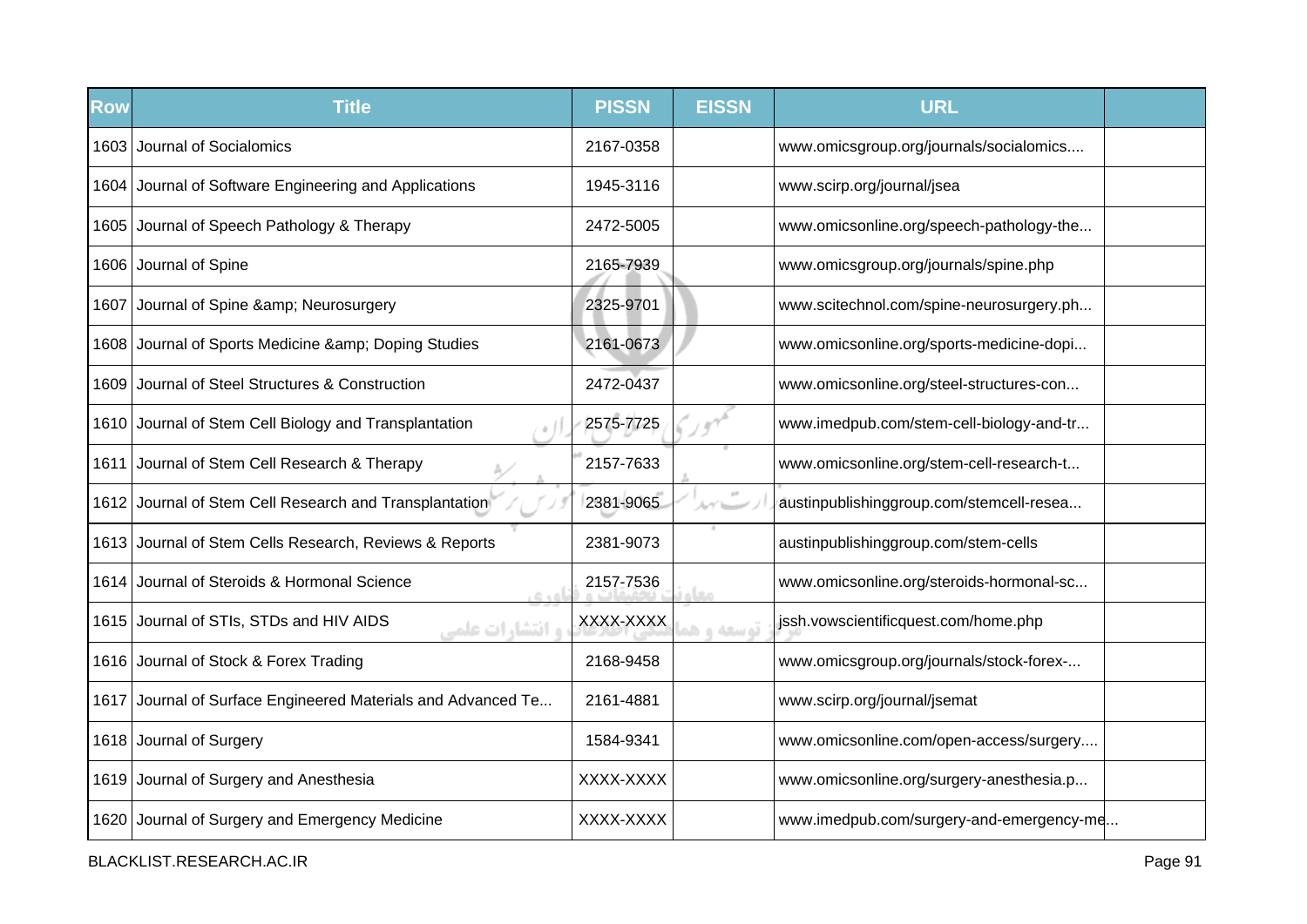| <b>Row</b> | <b>Title</b>                                                      | <b>PISSN</b> | <b>EISSN</b> | <b>URL</b>                               |  |
|------------|-------------------------------------------------------------------|--------------|--------------|------------------------------------------|--|
| 1621       | Journal of Surgery and Surgical Research                          | 2455-2968    |              | www.peertechz.com/journals/journal-of-su |  |
|            | 1622 Journal of Sustainable Bioenergy Systems                     | 2165-400X    |              | www.scirp.org/journal/jsbs               |  |
|            | 1623 Journal of Telecommunications System & Management            | 2167-0919    |              | www.omicsgroup.org/journals/telecommunic |  |
|            | 1624 Journal of Textile Science & Engineering                     | 2165-8064    |              | www.omicsgroup.org/journals/textile-scie |  |
|            | 1625 Journal of Textile Science and Technology                    | 2379-1543    |              | www.scirp.org/journal/jtst               |  |
| 1626       | Journal of the College of Physicians and Surgeons Pakis           | 1022-386X    |              | www.jcpsp.pk                             |  |
| 1627       | Journal of Theoretical & Applied Statistics                       | 2079-2174    |              | www.idosi.org/jtas/jtas.htm              |  |
|            | 1628 Journal of Theoretical and Computational Science             | 2376-130X    |              | www.omicsonline.org/theoretical-and-comp |  |
| 1629       | Journal of Thermodynamics & Catalysis                             | 2157-7544    |              | www.omicsonline.org/thermodynamics-catal |  |
| 1630       | Journal of Thrombosis and Circulation: Open Access                | XXXX-XXXX    | $\pm 0$      | www.omicsonline.org/thrombosis-circulati |  |
| 1631       | Journal of Thyroid Disorders & Therapy                            | 2167-7948    |              | www.omicsgroup.org/journals/thyroid-diso |  |
| 1632       | Journal of Tissue Science & Engineering<br>0.40                   | 2157-7552    | <b>CLO</b>   | www.omicsonline.org/tissue-science-engin |  |
| 1633       | Journal of Tobacco Stimulated Diseases<br><b>، انتشا, ات علمہ</b> | XXXX-XXXX    | توسعه و هد   | www.peertechz.com/journals/journal-of-to |  |
|            | 1634 Journal of Tourism & Hospitality                             | 2167-0269    |              | www.omicsgroup.org/journals/tourism-hosp |  |
|            | 1635 Journal of Tourism Research & Hospitality                    | 2324-8807    |              | www.scitechnol.com/tourism-research-hosp |  |
|            | 1636 Journal of Traditional Medicine & Clinical Naturopathy       | XXXX-XXXX    |              | www.omicsgroup.org/journals/homeopathy-a |  |
| 1637       | Journal of Translational Neurosciences                            | XXXX-XXXX    |              | translational-neuroscience.imedpub.com/  |  |
|            | 1638 Journal of Transmitted Diseases and Immunity                 | 2573-0320    |              | www.imedpub.com/transmitted-diseases-and |  |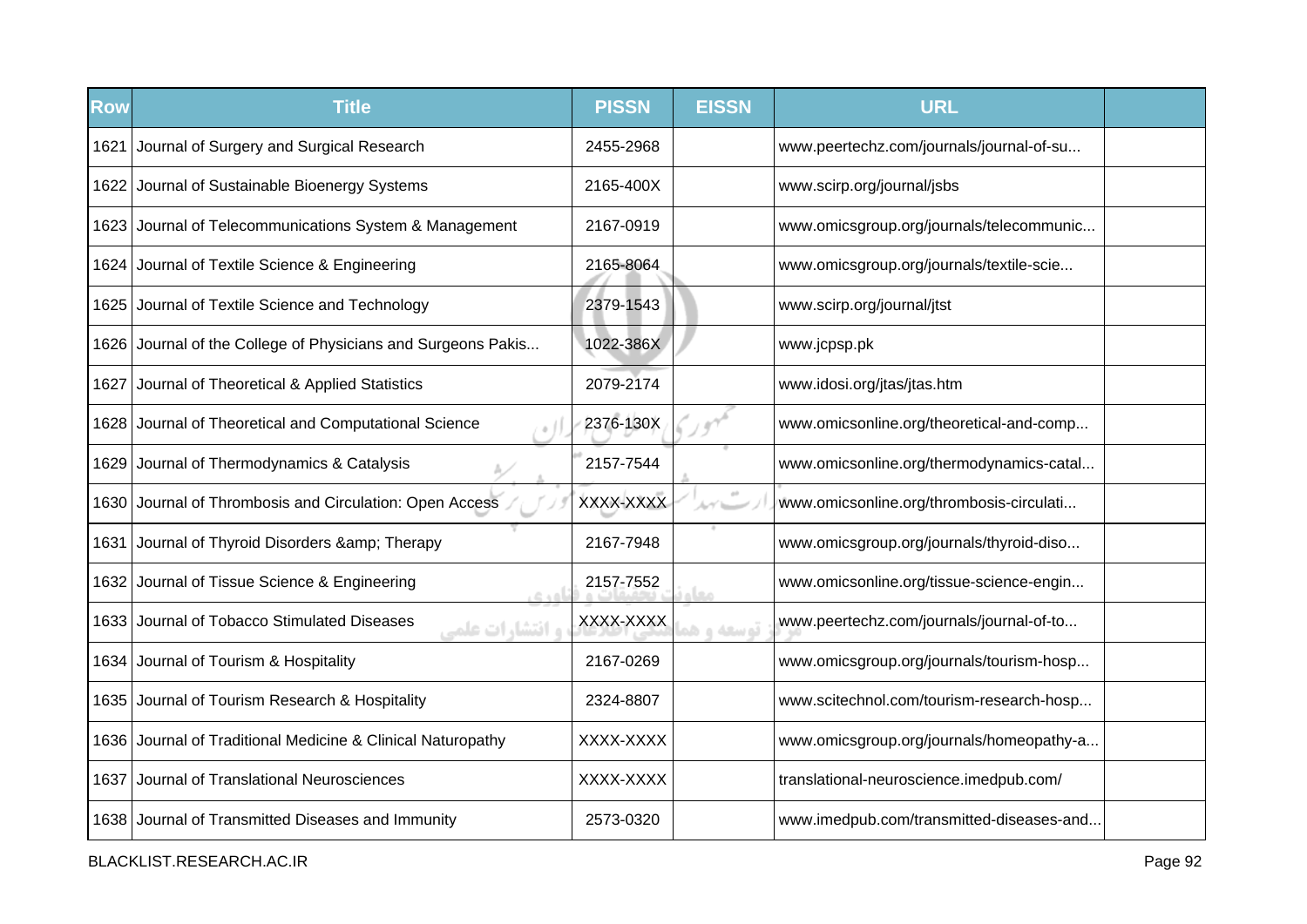| <b>Row</b> | <b>Title</b>                                                     | <b>PISSN</b>                           | <b>EISSN</b>                   | <b>URL</b>                               |  |
|------------|------------------------------------------------------------------|----------------------------------------|--------------------------------|------------------------------------------|--|
|            | 1639 Journal of Transplantation Technologies & amp; Research     | 2161-0991                              |                                | www.omicsonline.org/transplantation-tech |  |
|            | 1640 Journal of Transportation Technologies                      | Journal of Transportation Technologies |                                | www.scirp.org/journal/jtts               |  |
| 1641       | Journal of Traumatic Stress Disorders & amp; Treatment           | 2324-8947                              |                                | www.scitechnol.com/traumatic-stress-diso |  |
|            | 1642 Journal of Tropical Diseases & Public Health                | 2329-891X                              |                                | www.esciencecentral.org/journals/tropica |  |
|            | 1643 Journal of Tuberculosis Research                            | 2329-843X                              |                                | www.scirp.org/journal/jtr                |  |
|            | 1644 Journal of Tumor Research                                   | XXXX-XXXX                              |                                | www.omicsonline.org/tumor-diagnostics-re |  |
|            | 1645 Journal of Universal Surgery                                | 2254-6758                              |                                | www.jusurgery.com                        |  |
|            | 1646 Journal of Urology and Nephrology Open Access               | 2473-6430                              |                                | symbiosisonlinepublishing.com/urology-ne |  |
| 1647       | Journal of Vaccines & Clinical Trials                            | XXXX-XXXX                              |                                | www.scitechnol.com/vaccines-clinical-tri |  |
| 1648       | Journal of Vaccines & Vaccination                                | 2157-7560                              | $\Delta \gamma'$ and $\gamma'$ | www.omicsonline.org/vaccines-vaccination |  |
|            | 1649 Journal of Vaccines and Immunology                          | XXXX-XXXX                              |                                | www.peertechz.com/journals/journal-of-va |  |
| 1650       | Journal of Vascular and Endovascular Therapy<br>c sol            | XXXX-XXXX                              | معا                            | vascular-endovascular-therapy.imedpub.co |  |
| 1651       | Journal of Vascular Medicine & Surgery<br><b>، انتشارات علمے</b> | 2329-6925                              | توسعه و هد                     | www.esciencecentral.org/journals/vascula |  |
|            | 1652 Journal of Vasculitis                                       | 2471-9544                              |                                | www.omicsonline.org/vasculitis.php       |  |
|            | 1653 Journal of Veterinary Medicine and Surgery                  | 2574-2868                              |                                | www.imedpub.com/veterinary-medicine-and- |  |
| 1654       | Journal of Veterinary Science & Medical Diagnosis                | 2325-9590                              |                                | www.scitechnol.com/veterinary-science-me |  |
|            | 1655 Journal of Waste Recycling                                  | XXXX-XXXX                              |                                | www.imedpub.com/resources-recycling-and- |  |
|            | 1656 Journal of Water Resource and Protection                    | 1945-3094                              |                                | www.scirp.org/journal/jwarp              |  |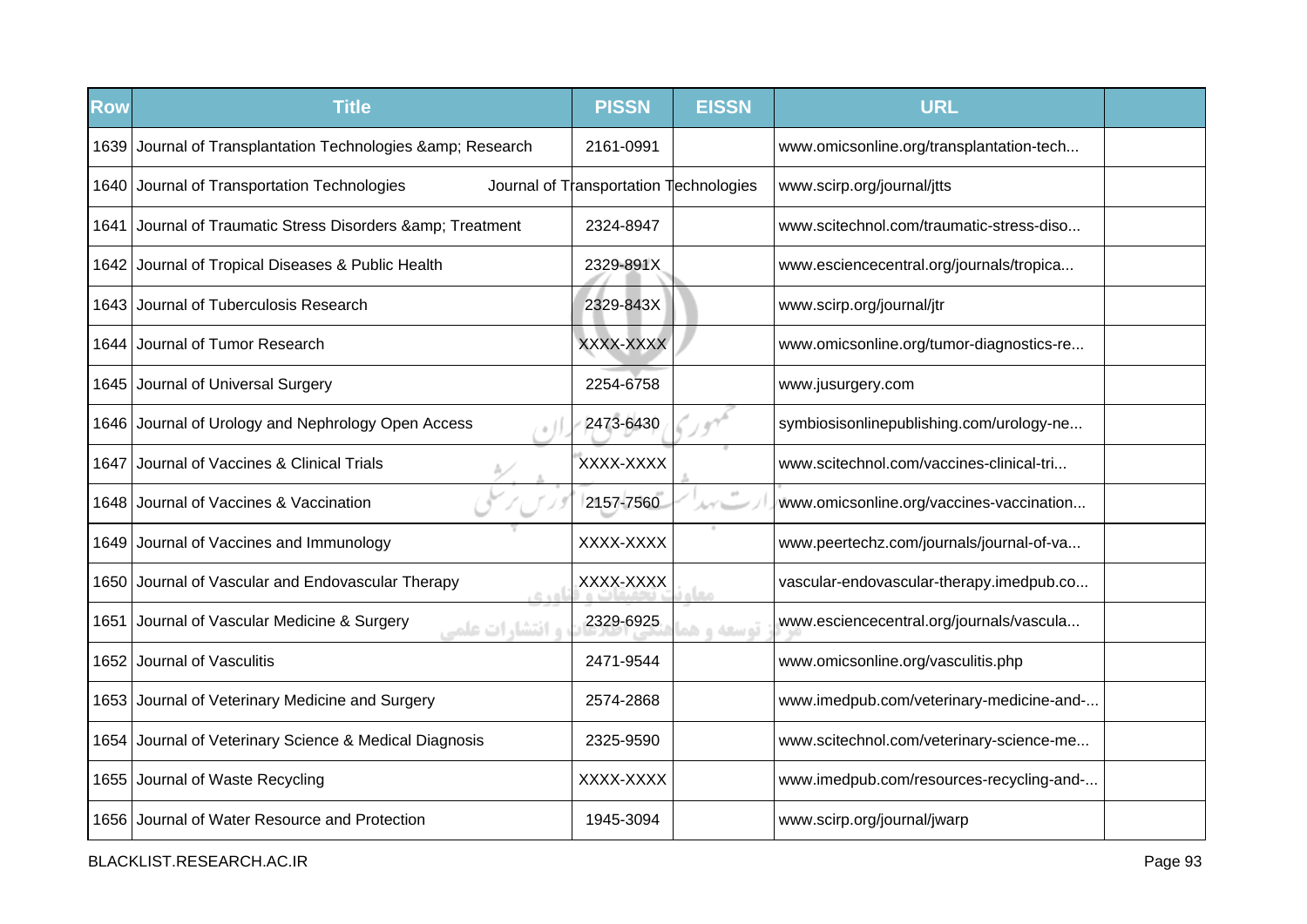| <b>Row</b> | <b>Title</b>                                            | <b>PISSN</b> | <b>EISSN</b>           | <b>URL</b>                               |  |
|------------|---------------------------------------------------------|--------------|------------------------|------------------------------------------|--|
| 1657       | Journal of Women's Health Care                          | 2167-0420    |                        | www.omicsgroup.org/journals/womens-healt |  |
|            | 1658 Journal of Yoga & Physical Therapy                 | 2157-7595    |                        | www.omicsonline.org/yoga-physical-therap |  |
|            | 1659 Journal of Zoological Sciences                     | 2321-6190    |                        | www.rroij.com/zoological-sciences.php    |  |
|            | 1660 Journal of Zoonotic Diseases and Public Health     | XXXX-XXXX    |                        | www.imedpub.com/zoonotic-diseases-and-pu |  |
|            | 1661 Journal of In Silico & In Vitro Pharmacology       | XXXX-XXXX    |                        | pharmacology.imedpub.com                 |  |
|            | 1662 Kidney Disorders and Clinical Practices            | XXXX-XXXX    |                        | www.omicsonline.com/open-access/kidney-d |  |
|            | 1663 Kidney Research Journal                            | 1819-3374    |                        | academicjournalsinc.com/current.php?jid= |  |
|            | 1664 Letters in Applied NanoBioScience                  | 2284-6808    |                        | nanobioletters.com                       |  |
|            | 1665 Life Science Journal                               | 1097-8135    |                        | lifesciencesite.com                      |  |
|            | 1666 Lovotics                                           | 2090-9888    | $\sigma^{\pm}$<br>ルイレー | www.omicsonline.com/open-access/lovotics |  |
|            | 1667 Low Carbon Economy                                 | 2158-7000    |                        | www.scirp.org/journal/lce                |  |
|            | 1668 Lupus: Open Access<br>$C + D$                      | XXXX-XXXX    | معاه                   | www.omicsonline.org/lupus.php            |  |
|            | 1669   MAGNT Research Report<br><b>و انتشا, ات علمی</b> | 1444-8939    | توسعه و هد             | brisjast.com/                            |  |
|            | 1670 Malaria Control & Elimination                      | 2470-6965    |                        | www.omicsonline.com/open-access/malaria- |  |
| 1671       | Mass Spectrometry & Purification Techniques             | 2469-9861    |                        | www.omicsonline.org/mass-spectrometry-pu |  |
|            | 1672 Materials Sciences and Applications                | 2153-117X    |                        | www.scirp.org/journal/msa                |  |
|            | 1673 Maternal and Pediatric Nutrition                   | 2472-1182    |                        | www.omicsonline.org/maternal-pediatric-n |  |
|            | 1674   Medical & Surgical Urology                       | 2168-9857    |                        | www.omicsonline.org/medical-surgical-uro |  |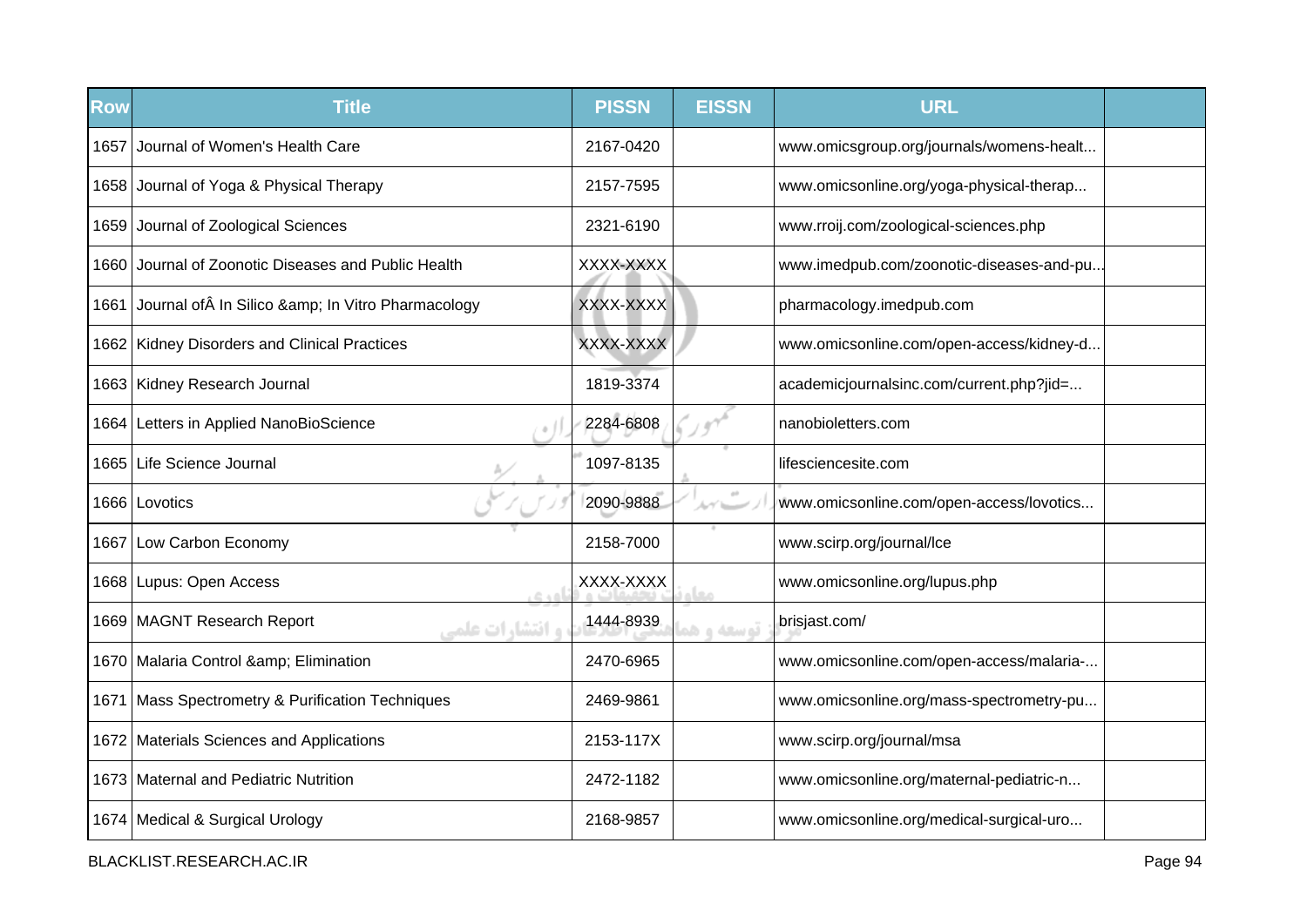| <b>Row</b> | <b>Title</b>                                                   | <b>PISSN</b> | <b>EISSN</b> | <b>URL</b>                               |  |
|------------|----------------------------------------------------------------|--------------|--------------|------------------------------------------|--|
|            | 1675   Medical & Clinical Reviews                              | 2471-299X    |              | medical-clinical-reviews.imedpub.com     |  |
|            | 1676   Medical & amp; Surgical Ophthalmology Research (MSOR)   | XXXX-XXXX    |              | crimsonpublishers.com/msor               |  |
|            | 1677   Medical Case Reports                                    | 2471-8041    |              | medical-case-reports.imedpub.com         |  |
|            | 1678   Medical Microbiology Reports                            | XXXX-XXXX    |              | www.scitechnol.com/medical-microbiology- |  |
|            | 1679 Medical Mycology: Open Access                             | 2471-8521    |              | mycology.imedpub.com                     |  |
|            | 1680   Medical Reports & Case Studies                          | XXXX-XXXX    |              | www.omicsonline.org/medical-reports-case |  |
| 1681       | Medical Safety & Global Health                                 | XXXX-XXXX    |              | www.omicsgroup.org/journals/medical-safe |  |
|            | 1682   Medicinal & Aromatic Plants (MAP)                       | 2321-6182    |              | www.omicsgroup.org/journals/medicinal-ar |  |
|            | 1683 Medicinal Chemistry                                       | 2161-0444    |              | www.omicsonline.org/medicinal-chemistry  |  |
|            | 1684   Mental Health in Family Medicine                        | 1756-8358    | $\pm 0$      | www.mhfmjournal.com                      |  |
|            | 1685   Merit Research Journal of Accounting, Auditing, Economi | 2408-7068    |              | meritresearchjournals.org/aaef/index.htm |  |
|            | 1686 Merit Research Journal of Agricultural Science and Soil   | 2350-2274    | <b>Leurs</b> | meritresearchjournals.org/asss/index.htm |  |
|            | 1687 Merit Research Journal of Arts, Social Science and Huma   | 2350-2258    | توسعه واهد   | meritresearchjournals.org/assh/index.htm |  |
|            | 1688 Merit Research Journal of Biochemistry and Bioinformati   | 2408-705X    |              | meritresearchjournals.org/bb/index.htm   |  |
|            | 1689 Merit Research Journal of Business and Management (MRJB   | 2408-7041    |              | meritresearchjournals.org/bm/index.htm   |  |
|            | 1690 Merit Research Journal of Education and Review (MRJER)    | 2350-2282    |              | meritresearchjournals.org/er/index.htm   |  |
|            | 1691 Merit Research Journal of Engineering, Pure and Applied   | 2408-7033    |              | meritresearchjournals.org/epas/index.htm |  |
|            | 1692 Merit Research Journal of Environmental Science and Tox   | 2350-2266    |              | meritresearchjournals.org/est/index.htm  |  |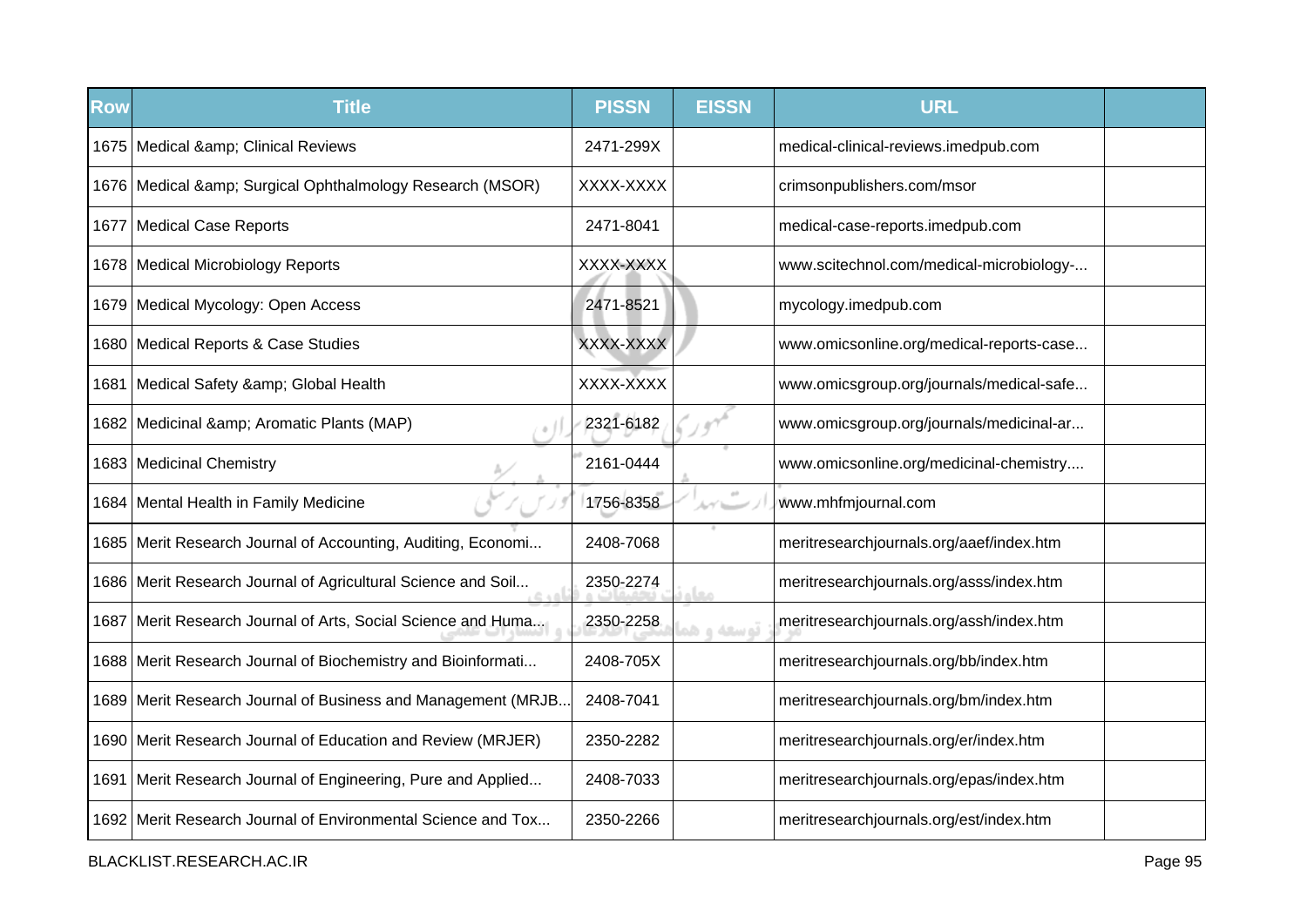| <b>Row</b> | <b>Title</b>                                                        | <b>PISSN</b> | <b>EISSN</b> | <b>URL</b>                               |  |
|------------|---------------------------------------------------------------------|--------------|--------------|------------------------------------------|--|
|            | 1693 Merit Research Journal of Food Science and Technology (        | 2354-2527    |              | meritresearchjournals.org/fst/index.htm  |  |
|            | 1694 Merit Research Journal of Medicine and Medical Sciences        | 2354-323X    |              | meritresearchjournals.org/mms/index.htm  |  |
|            | 1695 Merit Research Journal of Microbiology and Biological S        | 2408-7076    |              | meritresearchjournals.org/mbs/index.htm  |  |
|            | 1696 Merit Research Journal of Petroleum, Geology and Mining        | XXXX-XXXX    |              | meritresearchjournals.org/pgm/index.htm  |  |
|            | 1697   Merit Research Journal of Pharmacy and Pharmaceutical S      | 2408-7025    |              | meritresearchjournals.org/pps/index.htm  |  |
|            | 1698 Metabolomics: Open Access                                      | 2153-0769    |              | www.omicsonline.org/metabolomics-open-ac |  |
|            | 1699 Microbiology Journal                                           | 2153-0696    |              | academicjournalsinc.com/current.php?jid= |  |
|            | 1700 Microbiology Research International                            | 2354-2128    |              | http://www.netjournals.org/mri_index.htm |  |
|            | 1701 Microscopy Research                                            | 2329-3306    |              | www.scirp.org/journal/mr                 |  |
|            | 1702 Middle East Journal of Case Reports                            | XXXX-XXXX    |              | www.scigatejournals.com/publications/ind |  |
|            | 1703 Middle-East Journal of Applied Sciences (MEJAS)                | XXXX-XXXX    |              | www.idosi.org/mejas/mejas.htm            |  |
|            | 1704 Middle-East Journal of Medicinal Plants Research (MEJMP        | 2309-8929    | <b>COLO</b>  | www.idosi.org/mejmpr/mejmpr.htm          |  |
|            | 1705 Middle-East Journal of Scientific Research (MEJSR)<br>ه انتشا، | 1990-9233    | توسعه و هد   | www.idosi.org/mejsr/mejsr.htm            |  |
|            | 1706 Mitteilungen Klosterneuburg                                    | 0007-5922    |              | mitt-klosterneuburg.com                  |  |
|            | 1707 Modeling and Numerical Simulation of Material Science          | 2164-5345    |              | www.scirp.org/journal/mnsms              |  |
|            | 1708 Modern applications in Pharmacy & Pharmacology (MAPP)          | XXXX-XXXX    |              | rimsonpublishers.com/mapp                |  |
|            | 1709 Modern Approaches in Drug Designing (MADD)                     | XXXX-XXXX    |              | crimsonpublishers.com/madd               |  |
|            | 1710 Modern Behavioral Science                                      | 2327-5863    |              | pwriters.com/index.php/mbs/index         |  |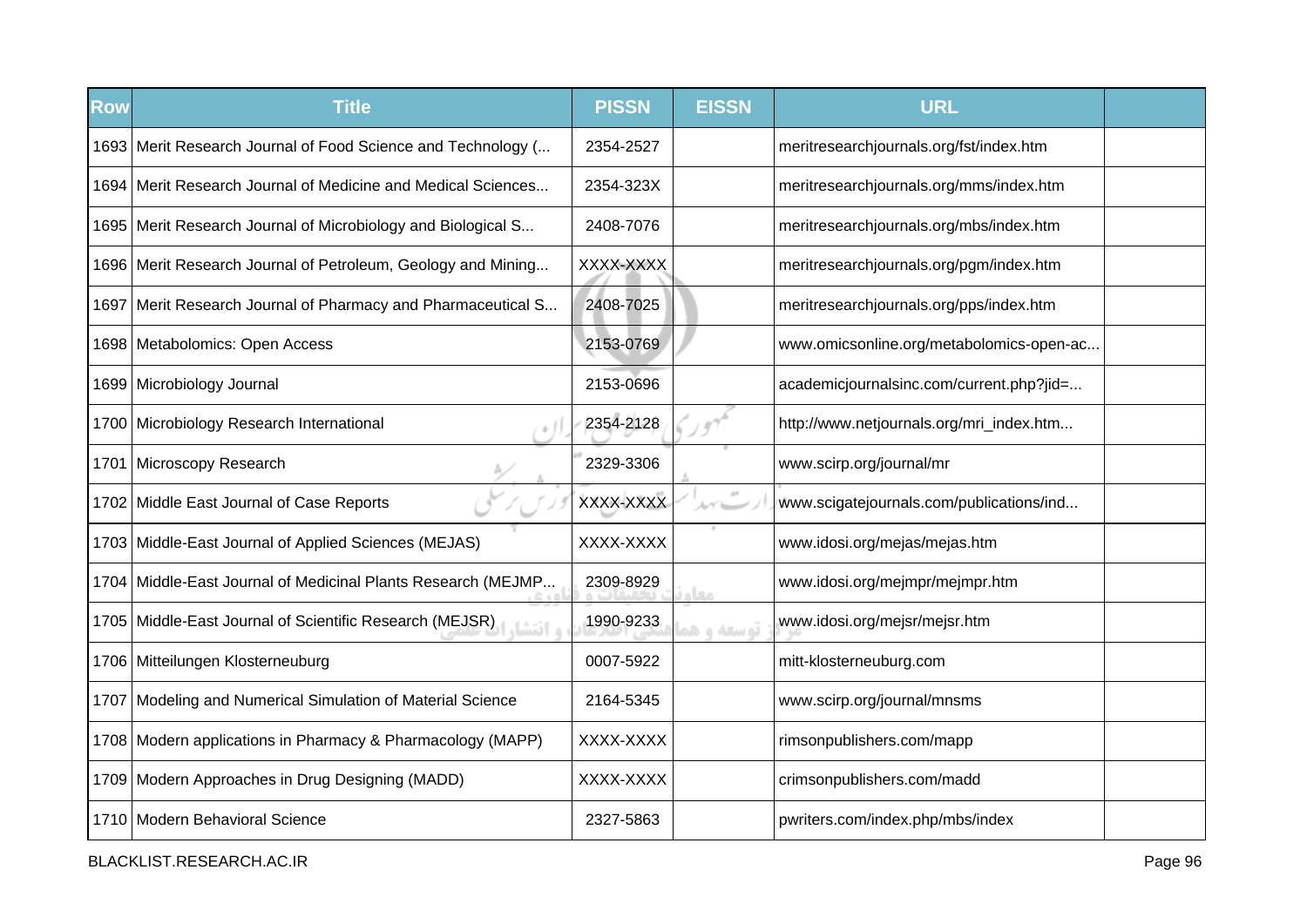| <b>Row</b> | <b>Title</b>                                                         | <b>PISSN</b> | <b>EISSN</b> | <b>URL</b>                               |  |
|------------|----------------------------------------------------------------------|--------------|--------------|------------------------------------------|--|
|            | 1711   Modern Chemistry & Applications                               | 2329-6798    |              | www.esciencecentral.org/journals/modern- |  |
|            | 1712 Modern Chemotherapy                                             | 2169-348X    |              | www.scirp.org/journal/mc                 |  |
|            | 1713 Modern Concepts & amp; Developments in Agronomy (MCDA)          | XXXX-XXXX    |              | crimsonpublishers.com/mcda               |  |
|            | 1714 Modern Economy                                                  | 2152-7245    |              | www.scirp.org/journal/me                 |  |
|            | 1715 Modern Instrumentation                                          | 2165-9257    |              | www.scirp.org/journal/mi                 |  |
|            | 1716 Modern Journal of Language Teaching Methods (MJLTM)             | 2251-6204    |              | miltm.org                                |  |
|            | 1717   Modern Mechanical Engineering                                 | 2164-0165    |              | www.scirp.org/journal/mme                |  |
|            | 1718 Modern Plastic Surgery                                          | 2164-5213    |              | www.scirp.org/journal/mps                |  |
|            | 1719 Modern Research in Catalysis                                    | 2168-4480    |              | www.scirp.org/journal/mrc                |  |
|            | 1720 Modern Research in Dentistry (MRD)                              | XXXX-XXXX    | $\pm 0$      | crimsonpublishers.com/mrd                |  |
| 1721       | Modern Research in Inflammation                                      | 2169-9682    |              | www.scirp.org/journal/mri                |  |
|            | 1722 Molecular Biology: Open Access                                  | 2168-9547    | <b>STAR</b>  | www.omicsgroup.org/journals/molecular-bi |  |
|            | 1723 Molecular Enzymology and Drug Targets<br><b>و انتشا,ات علمے</b> | XXXX-XXXX    | توسعه و هد   | www.medt.com.es                          |  |
|            | 1724 Mycobacterial Diseases                                          | 2161-1068    |              | www.omicsonline.org/mycobacterial-diseas |  |
|            | 1725 Nano Research & Applications                                    | 2471-9838    |              | nanotechnology.imedpub.com               |  |
|            | 1726 Nanoscience & Technology: Open Access (NSTOA)                   | 2374-8141    |              | symbiosisonlinepublishing.com/nanoscienc |  |
|            | 1727 National Academy of Managerial Staff of Culture and Art         | 2409-0506    | 2409-0506    | jrhnamsca.icu/index.php/hnamsca/index    |  |
|            | 1728   National Journal of Basic Medical Sciences                    | 0976-6626    |              | njbms.com                                |  |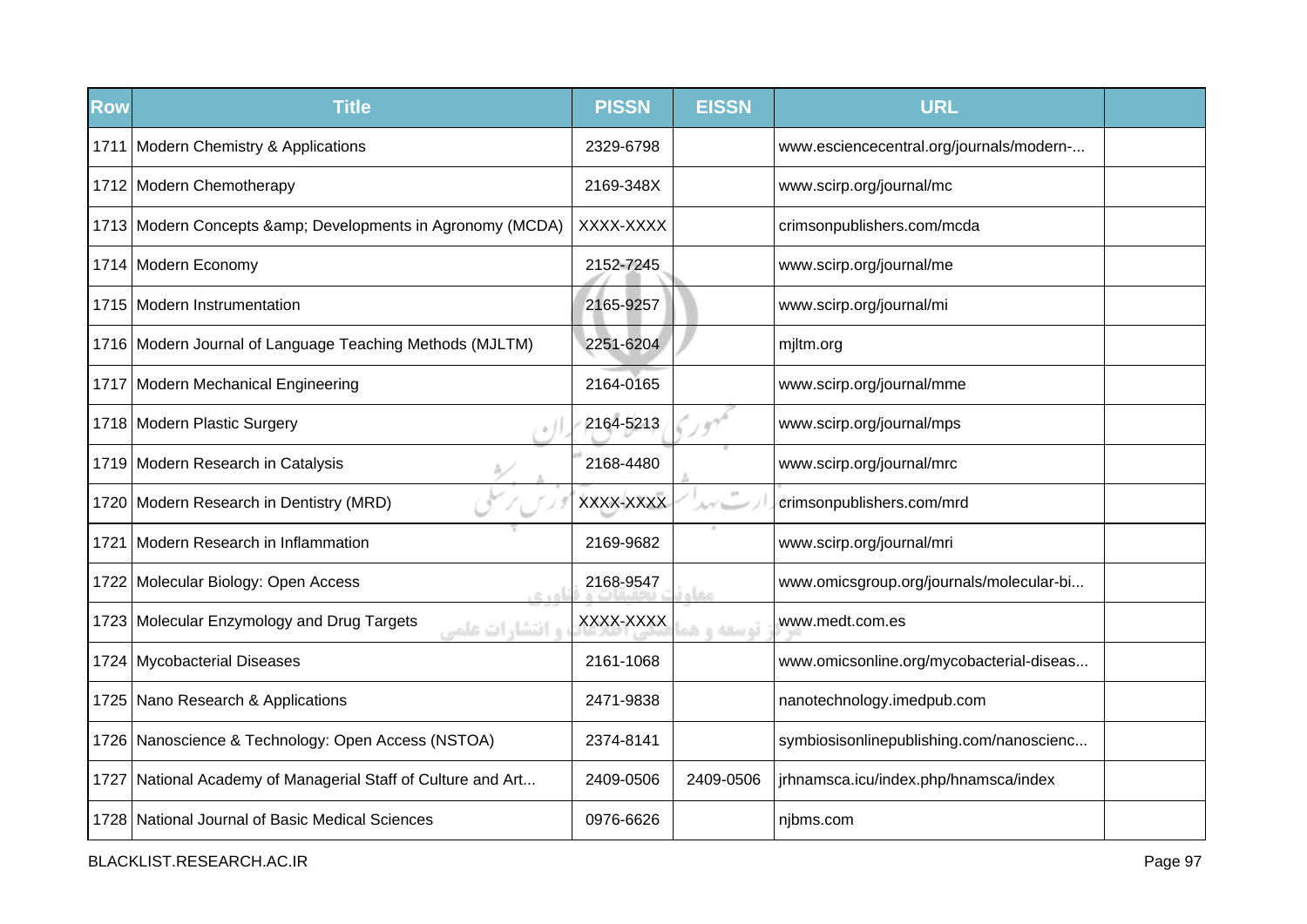| <b>Row</b> | <b>Title</b>                                                 | <b>PISSN</b> | <b>EISSN</b> | <b>URL</b>                               |  |
|------------|--------------------------------------------------------------|--------------|--------------|------------------------------------------|--|
| 1729       | National Journal of Medical and Dental Research              | 2320-0375    |              | njmdr.org                                |  |
|            | 1730   Natural Products Chemistry & Research                 | 2329-6836    |              | www.esciencecentral.org/journals/natural |  |
|            | 1731 Natural Resources                                       | 2158-706X    |              | www.scirp.org/journal/nr                 |  |
|            | 1732 Natural Science                                         | 2150-4091    |              | www.scirp.org/journal/ns                 |  |
|            | 1733 Nature and Science                                      | 1545-0740    |              | www.sciencepub.net/nature                |  |
|            | 1734   Neonatal and Pediatric Medicine                       | XXXX-XXXX    |              | www.omicsonline.com/open-access/neonatal |  |
|            | 1735 Neuro-Oncology: Open Access                             | XXXX-XXXX    |              | j-neurooncology.imedpub.com              |  |
|            | 1736 Neurochemistry & Neuropharmacology                      | 2469-9780    |              | www.omicsonline.org/neurochemistry-neuro |  |
| 1737       | Neurology and Neuroscience                                   | 2386-687X    |              | www.publishopenaccess.com/journals/list- |  |
|            | 1738 Neuropsychiatry                                         | 1758-2008    |              | www.openaccessjournals.com/journals/neur |  |
|            | 1739 Neuroscience and Medicine                               | 2158-2912    |              | www.scirp.org/journal/nm                 |  |
|            | 1740 Neurosciences & Brain Imaging<br>$C + D$                | XXXX-XXXX    | مخام         | www.imedpub.com/neurosciences-brain-imag |  |
| 1741       | New Journal of Glass and Ceramics<br><b>و انتشا, ات علمی</b> | 2161-7554    | توسعه و هد   | www.scirp.org/journal/njgc               |  |
|            | 1742 New York Science Journal                                | 1554-0200    |              | www.sciencepub.net/newyork               |  |
|            | 1743 Novel Approaches in Cancer Study (NACS)                 | XXXX-XXXX    |              | crimsonpublishers.com/nacs               |  |
|            | 1744 Novel Techniques in Nutrition and Food Science (NTNF)   | XXXX-XXXX    |              | crimsonpublishers.com/ntnf               |  |
|            | 1745 Obesity & amp; Control Therapies: Open Access (OCTOA)   | 2374-8354    |              | symbiosisonlinepublishing.com/obesity-co |  |
|            | 1746   Occupational Diseases and Environmental Medicine      | 2333-3561    |              | www.scirp.org/journal/odem               |  |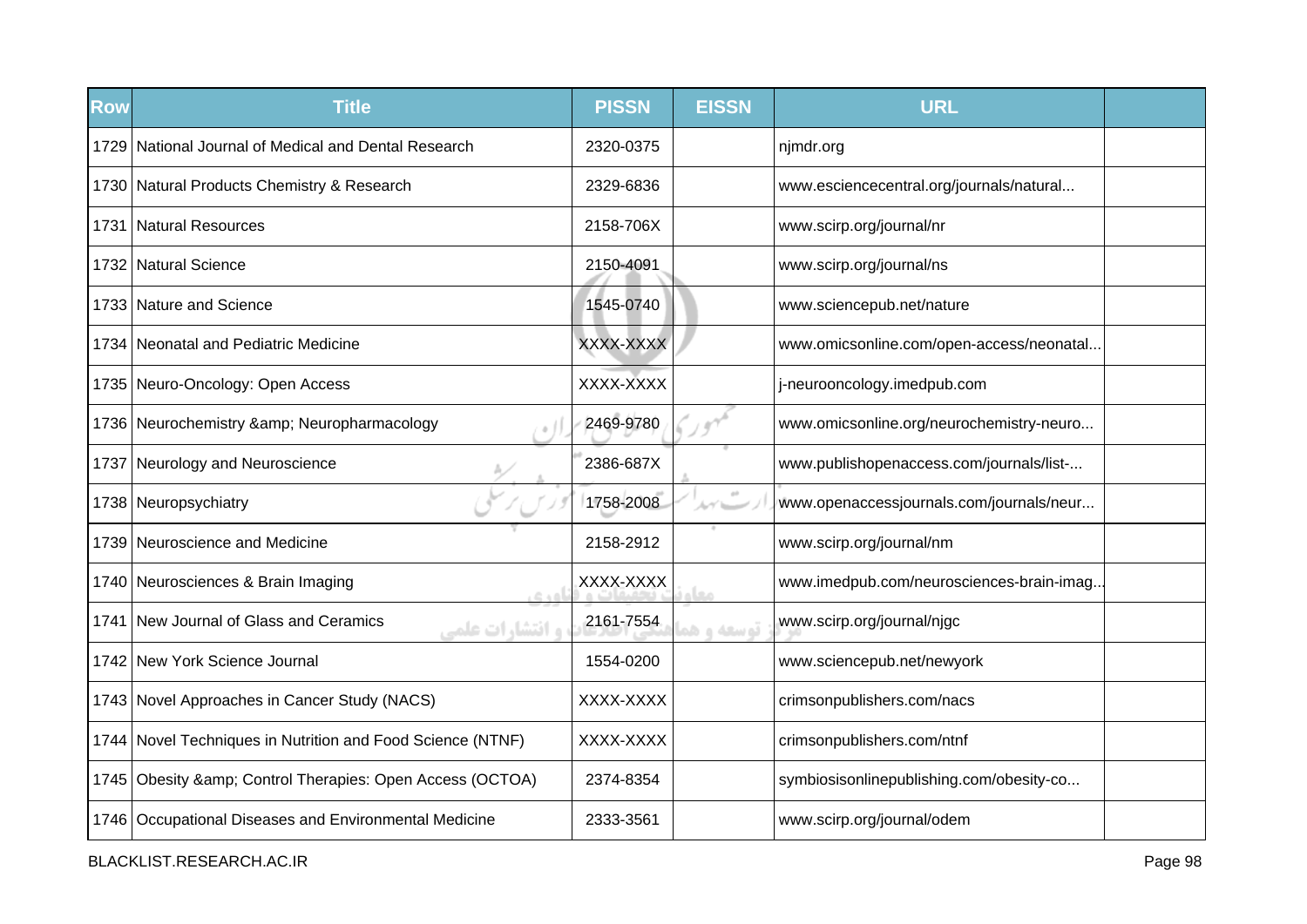| <b>Row</b> | <b>Title</b>                                                  | <b>PISSN</b> | <b>EISSN</b> | <b>URL</b>                               |  |
|------------|---------------------------------------------------------------|--------------|--------------|------------------------------------------|--|
|            | 1747   Occupational Medicine & amp; Health Affairs            | 2329-6879    |              | www.esciencecentral.org/journals/occupat |  |
|            | 1748 Oil & Gas Research                                       | 2472-0518    |              | www.omicsonline.org/oil-gas-research.php |  |
|            | 1749 Omar El-Mukhtar Journal of Biological Sciences (OeM-JBS  | XXXX-XXXX    |              | www.idosi.org/oem-jbs/oem-jbs.htm        |  |
|            | 1750 Omics Journal of Radiology                               | 2167-7964    |              | www.omicsgroup.org/journals/radiology.ph |  |
| 1751       | Oncology & Cancer Case Reports                                | 2471-8556    |              | www.omicsgroup.org/journals/oncology-can |  |
|            | 1752 OnLine Journal of Biological Sciences                    | 1608-4217    |              | thescipub.com/journals/ojbs              |  |
|            | 1753 Online Journal of Earth Sciences                         | 1991-7708    |              | www.medwelljournals.com/journalhome.php? |  |
| 1754       | Open Access Biostatistics & Bioinformatics (OABB)             | XXXX-XXXX    |              | crimsonpublishers.com/oabb               |  |
|            | 1755 Open Access Library Journal                              | 2333-9705    |              | www.scirp.org/journal/oalibj             |  |
|            | 1756 Open Access Research in Anatomy (OARA)                   | XXXX-XXXX    |              | crimsonpublishers.com/oara               |  |
|            | 1757 Open Journal of Accounting                               | 2169-3404    |              | www.scirp.org/journal/ojacct             |  |
|            | 1758 Open Journal of Acoustics<br>0.401                       | 2162-5786    | <b>CLO</b>   | www.scirp.org/journal/oja                |  |
|            | 1759 Open Journal of Air Pollution<br><b>، انتشا, ات علمی</b> | 2169-2653    | توسعه و ه    | www.scirp.org/journal/ojap               |  |
|            | 1760 Open Journal of Analytical and Bioanalytical Chemistry   | XXXX-XXXX    |              | www.peertechz.com/journals/open-journal- |  |
|            | 1761 Open Journal of Anesthesiology                           | 2164-5531    |              | www.scirp.org/journal/ojanes             |  |
|            | 1762 Open Journal of Animal Sciences                          | 2161-7597    |              | www.scirp.org/journal/ojas               |  |
|            | 1763 Open Journal of Antennas and Propagation                 | 2329-8421    |              | www.scirp.org/journal/ojapr              |  |
|            | 1764 Open Journal of Apoptosis                                | 2168-3832    |              | www.scirp.org/journal/ojapo              |  |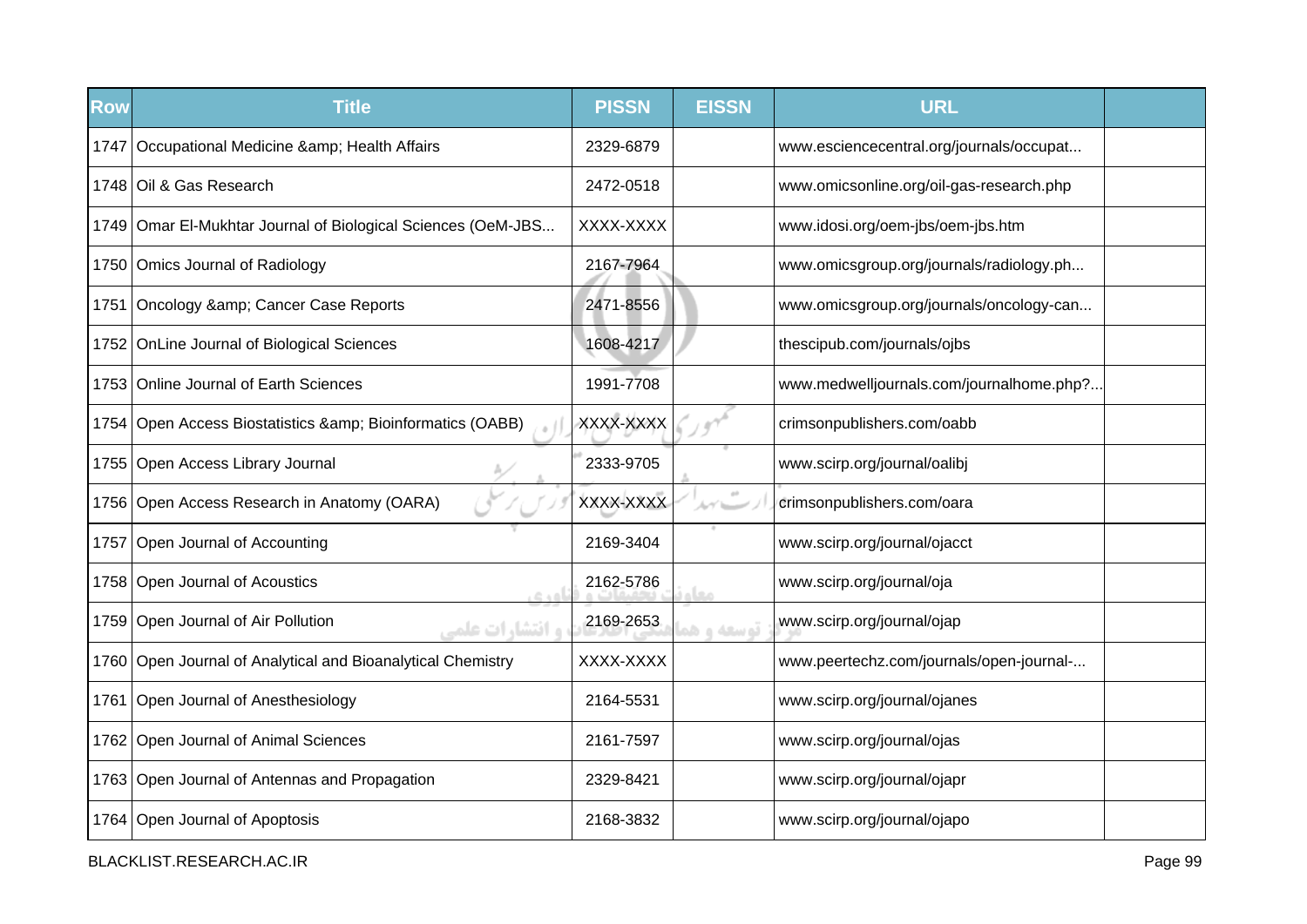| <b>Row</b> | <b>Title</b>                                                  | <b>PISSN</b>                           | <b>EISSN</b> | <b>URL</b>                               |  |
|------------|---------------------------------------------------------------|----------------------------------------|--------------|------------------------------------------|--|
|            | 1765 Open Journal of Applied Biosensor                        | 2168-5401                              |              | www.scirp.org/journal/ojab               |  |
|            | 1766 Open Journal of Applied Sciences                         | 2165-3917                              |              | www.scirp.org/journal/ojapps             |  |
|            | 1767 Open Journal of Asthma                                   | XXXX-XXXX                              |              | www.peertechz.com/journals/open-journal- |  |
|            | 1768 Open Journal of Bacteriology                             | XXXX-XXXX                              |              | www.peertechz.com/journals/open-journal- |  |
|            | 1769 Open Journal of Biophysics                               | 2164-5388                              |              | www.scirp.org/journal/ojbiphy            |  |
|            | 1770 Open Journal of Blood Diseases                           | Scientific Research Publishing (SCIRP) |              | www.scirp.org/journal/ojbd               |  |
| 1771       | Open Journal of Business and Management                       | 2329-3284                              |              | www.scirp.org/journal/ojbm               |  |
|            | 1772 Open Journal of Cardiology & amp; Heart Diseases (OJCHD) | XXXX-XXXX                              |              | crimsonpublishers.com/ojchd              |  |
|            | 1773 Open Journal of Cell and Protein Science                 | XXXX-XXXX                              |              | www.peertechz.com/journals/open-journal- |  |
|            | 1774 Open Journal of Civil Engineering                        | 2164-3164                              |              | www.scirp.org/journal/ojce               |  |
|            | 1775   Open Journal of Clinical Diagnostics                   | 2162-5816                              |              | www.scirp.org/journal/ojcd               |  |
|            | 1776 Open Journal of Composite Materials<br>0.40              | 2164-5612                              | معا          | www.scirp.org/journal/ojcm               |  |
| 1777       | Open Journal of Depression<br><b>و انتشا, ات علمی</b>         | 2169-9658                              | توسعه و ه    | www.scirp.org/journal/ojd                |  |
|            | 1778 Open Journal of Discrete Mathematics                     | 2161-7635                              |              | www.scirp.org/journal/ojdm               |  |
|            | 1779 Open Journal of Earthquake Research                      | 2169-9623                              |              | www.scirp.org/journal/ojer               |  |
|            | 1780 Open Journal of Ecology                                  | 2162-1985                              |              | www.scirp.org/journal/oje                |  |
|            | 1781 Open Journal of Emergency Medicine                       | 2332-1806                              |              | www.scirp.org/journal/ojem               |  |
|            | 1782 Open Journal of Endocrine and Metabolic Diseases         | 2165-7424                              |              | www.scirp.org/journal/ojemd              |  |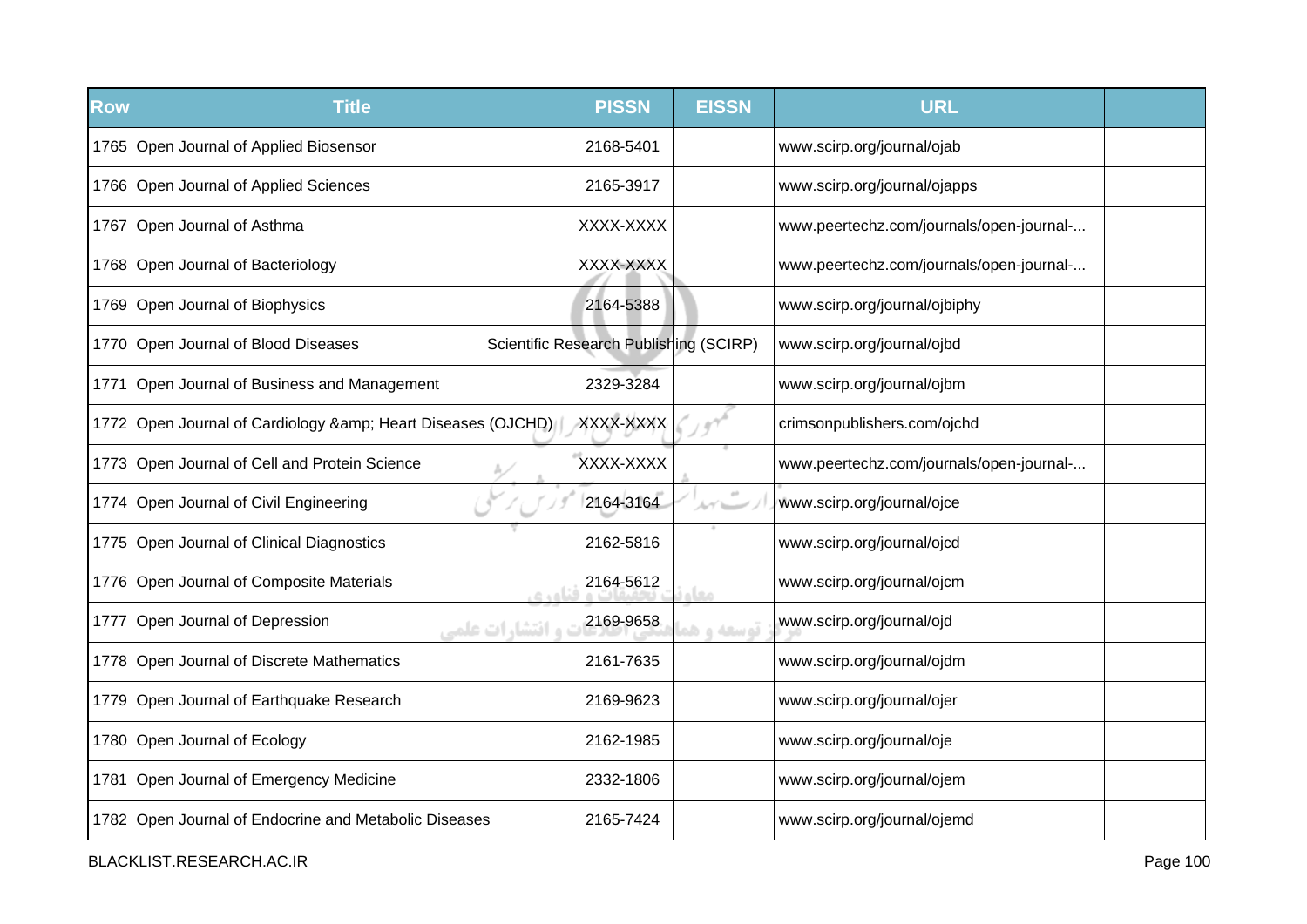| <b>Row</b> | <b>Title</b>                                                         | <b>PISSN</b> | <b>EISSN</b> | <b>URL</b>                               |  |
|------------|----------------------------------------------------------------------|--------------|--------------|------------------------------------------|--|
|            | 1783 Open Journal of Energy Efficiency                               | 2169-2637    |              | www.scirp.org/journal/ojee/              |  |
|            | 1784 Open Journal of Environmental Biology                           | XXXX-XXXX    |              | www.peertechz.com/journals/open-journal- |  |
|            | 1785 Open Journal of Epidemiology                                    | 2165-7459    |              | www.scirp.org/journal/ojepi              |  |
|            | 1786 Open Journal of Fluid Dynamics                                  | 2165-3852    |              | www.scirp.org/journal/ojfd               |  |
|            | 1787 Open Journal of Forestry                                        | 2163-0429    |              | www.scirp.org/journal/ojf                |  |
|            | 1788 Open Journal of Gastroenterology                                | 2163-9450    |              | www.scirp.org/journal/ojgas              |  |
|            | 1789 Open Journal of Genetics                                        | 2162-4453    |              | www.scirp.org/journal/ojgen              |  |
|            | 1790 Open Journal of Genome Biology                                  | XXXX-XXXX    |              | www.peertechz.com/journals/open-journal- |  |
| 1791       | Open Journal of Geology                                              | 2161-7570    |              | www.scirp.org/journal/ojg                |  |
|            | 1792 Open Journal of Hepatology                                      | XXXX-XXXX    |              | www.peertechz.com/journals/open-journal- |  |
|            | 1793 Open Journal of Immunology                                      | 2162-450X    |              | www.scirp.org/journal/oji                |  |
|            | 1794 Open Journal of Inorganic Chemistry<br>$C + D$                  | 2161-7406    | معا          | www.scirp.org/journal/ojic               |  |
|            | 1795 Open Journal of Inorganic Non-metallic Materials<br>ه انتشا, ات | 2164-6791    | توسعه و ه    | www.scirp.org/journal/ojinm              |  |
|            | 1796 Open Journal of Internal Medicine                               | 2162-5972    |              | www.scirp.org/journal/ojim               |  |
|            | 1797 Open Journal of Leadership                                      | 2167-7743    |              | www.scirp.org/journal/ojl                |  |
|            | 1798 Open Journal of Marine Science                                  | 2161-7384    |              | www.scirp.org/journal/ojms               |  |
|            | 1799 Open Journal of Materials Science                               | XXXX-XXXX    |              | www.peertechz.com/journals/open-journal- |  |
|            | 1800 Open Journal of Medical Imaging                                 | 2164-2788    |              | www.scirp.org/journal/ojmi               |  |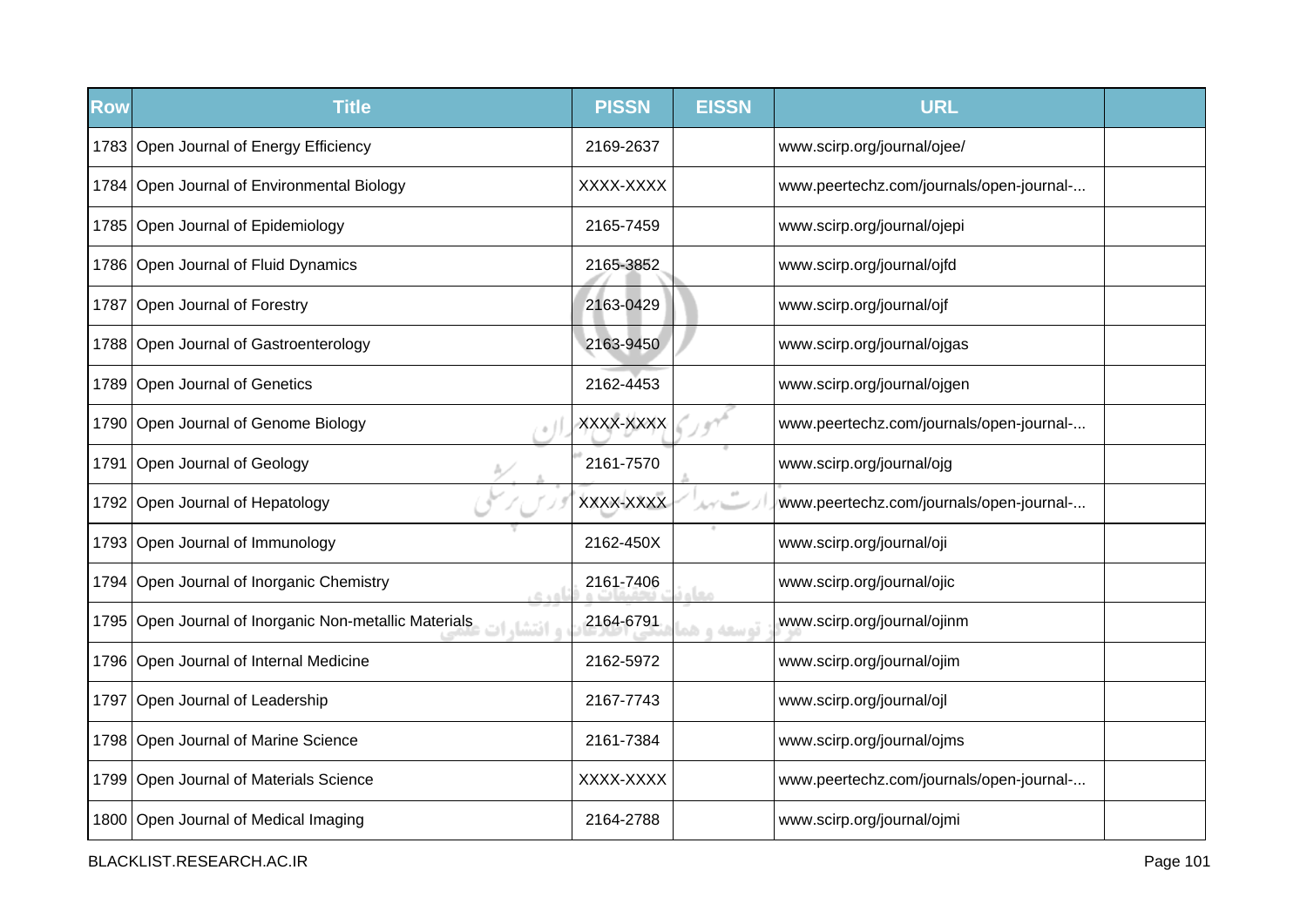| <b>Row</b> | <b>Title</b>                                              | <b>PISSN</b> | <b>EISSN</b> | <b>URL</b>                    |  |
|------------|-----------------------------------------------------------|--------------|--------------|-------------------------------|--|
|            | 1801 Open Journal of Medical Microbiology                 | 2165-3372    |              | www.scirp.org/journal/ojmm    |  |
|            | 1802 Open Journal of Medical Psychology                   | 2165-9370    |              | www.scirp.org/journal/ojmp    |  |
|            | 1803 Open Journal of Medicinal Chemistry                  | 2164-3121    |              | www.scirp.org/journal/ojmc    |  |
|            | 1804 Open Journal of Medicine                             | 2174-680X    |              | imed.pub                      |  |
|            | 1805 Open Journal of Metal                                | 2164-2761    |              | www.scirp.org/journal/ojmetal |  |
|            | 1806 Open Journal of Microphysics                         | 2162-2450    |              | www.scirp.org/journal/ojm     |  |
| 1807       | Open Journal of Modelling and Simulation                  | 2327-4018    |              | www.scirp.org/journal/ojmsi   |  |
|            | 1808 Open Journal of Modern Hydrology                     | 2163-0461    |              | www.scirp.org/journal/ojmh    |  |
|            | 1809 Open Journal of Modern Linguistics                   | 2164-2818    |              | www.scirp.org/journal/ojml    |  |
|            | 1810 Open Journal of Modern Neurosurgery                  | 2163-0569    | ルブレー         | www.scirp.org/journal/ojmn    |  |
|            | 1811 Open Journal of Molecular and Integrative Physiology | 2162-2159    |              | www.scirp.org/journal/ojmip   |  |
|            | 1812 Open Journal of Nephrology<br>0.40                   | 2164-2842    | مخام         | www.scirp.org/journal/ojneph  |  |
|            | 1813 Open Journal of Nursing<br><b>، انتشا, ات علمی</b>   | 2162-5336    | توسعه و ه    | www.scirp.org/journal/ojn     |  |
|            | 1814 Open Journal of Obstetrics and Gynecology            | 2160-8792    |              | www.scirp.org/journal/ojog    |  |
|            | 1815 Open Journal of Ophthalmology                        | 2165-7408    |              | www.scirp.org/journal/ojoph   |  |
|            | 1816 Open Journal of Optimization                         | 2325-7105    |              | www.scirp.org/journal/ojop    |  |
|            | 1817 Open Journal of Organ Transplant Surgery             | 2163-9485    |              | www.scirp.org/journal/ojots   |  |
|            | 1818 Open Journal of Organic Polymer Materials            | 2164-5736    |              | www.scirp.org/journal/ojopm   |  |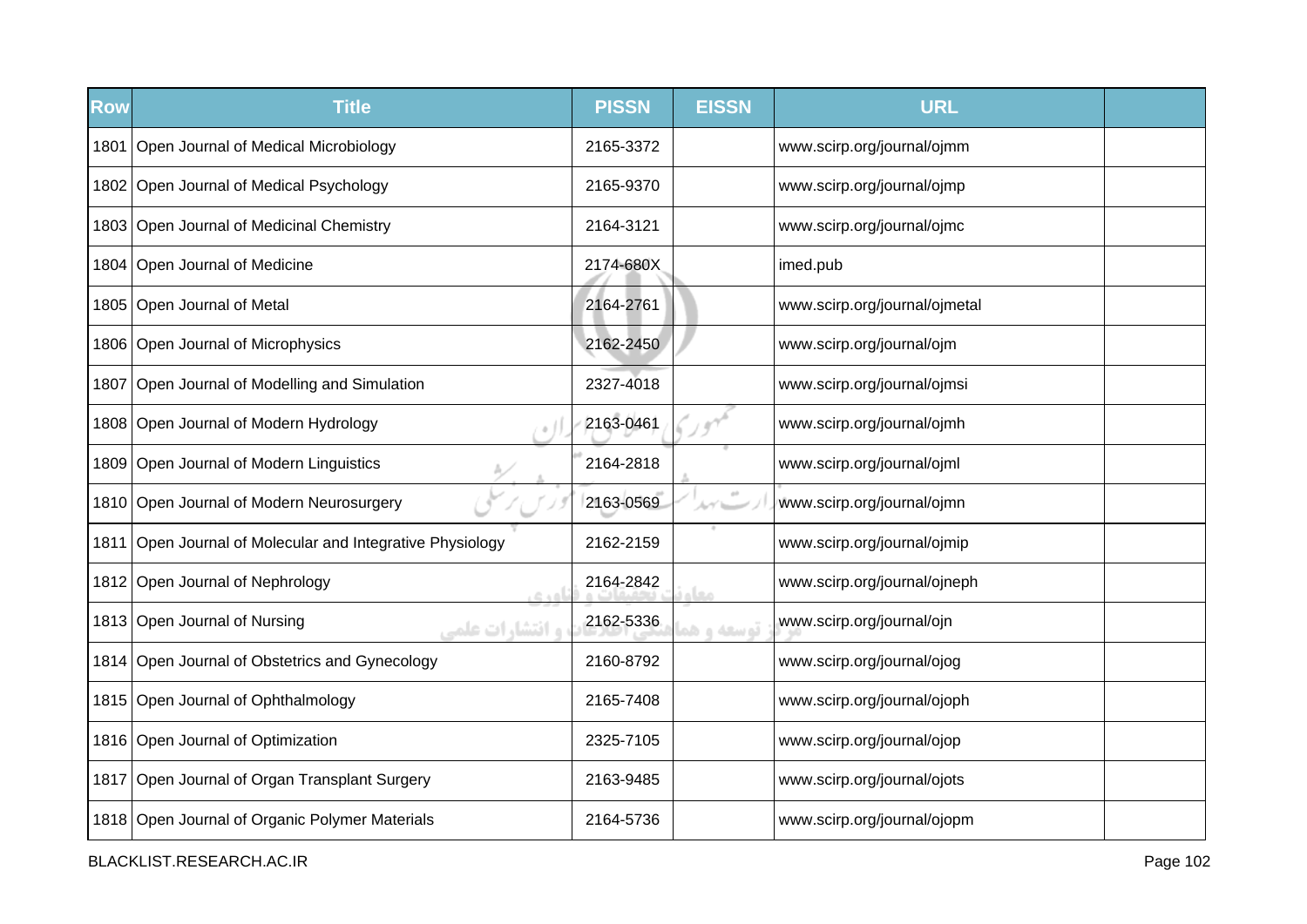| <b>Row</b> | <b>Title</b>                                              | <b>PISSN</b> | <b>EISSN</b> | <b>URL</b>                               |  |
|------------|-----------------------------------------------------------|--------------|--------------|------------------------------------------|--|
|            | 1819 Open Journal of Orthopedics                          | 2164-3008    |              | www.scirp.org/journal/ojo                |  |
|            | 1820 Open Journal of Pain Medicine                        | XXXX-XXXX    |              | www.peertechz.com/journals/open-journal- |  |
|            | 1821 Open Journal of Parkinson's Disease and Treatment    | XXXX-XXXX    |              | www.peertechz.com/journals/open-journal- |  |
|            | 1822 Open Journal of Pathology                            | 2164-6775    |              | www.scirp.org/journal/ojpathology        |  |
|            | 1823 Open Journal of Pediatrics                           | 2160-8741    |              | www.scirp.org/journal/ojped              |  |
|            | 1824 Open Journal of Philosophy                           | 2163-9434    |              | www.scirp.org/journal/ojpp               |  |
|            | 1825 Open Journal of Physical Chemistry                   | 2162-1969    |              | www.scirp.org/journal/ojpc               |  |
|            | 1826 Open Journal of Plant Science                        | XXXX-XXXX    |              | www.peertechz.com/journals/open-journal- |  |
| 1827       | Open Journal of Political Science                         | 2164-0505    |              | www.scirp.org/journal/ojps               |  |
|            | 1828 Open Journal of Polymer Chemistry                    | 2165-6681    |              | www.scirp.org/journal/ojpchem            |  |
|            | 1829 Open Journal of Preventive Medicine                  | 2162-2477    |              | www.scirp.org/journal/ojpm               |  |
|            | 1830 Open Journal of Proteomics and Genomics<br>$C + D$   | XXXX-XXXX    | صحا          | www.peertechz.com/journals/open-journal- |  |
| 1831       | Open Journal of Psychiatry<br><b>و انتشارات علمے</b>      | 2161-7325    | توسعه و ه    | www.scirp.org/journal/ojpsych            |  |
|            | 1832 Open Journal of Radiology                            | 2164-3024    |              | www.scirp.org/journal/ojrad              |  |
|            | 1833 Open Journal of Regenerative Medicine                | 2169-2513    |              | www.scirp.org/journal/ojrm               |  |
|            | 1834 Open Journal of Respiratory Diseases                 | 2163-940X    |              | www.scirp.org/journal/ojrd               |  |
|            | 1835 Open Journal of Rheumatology and Autoimmune Diseases | 2163-9914    |              | www.scirp.org/journal/ojra               |  |
|            | 1836 Open Journal of Safety Science and Technology        | 2162-5999    |              | www.scirp.org/journal/ojsst              |  |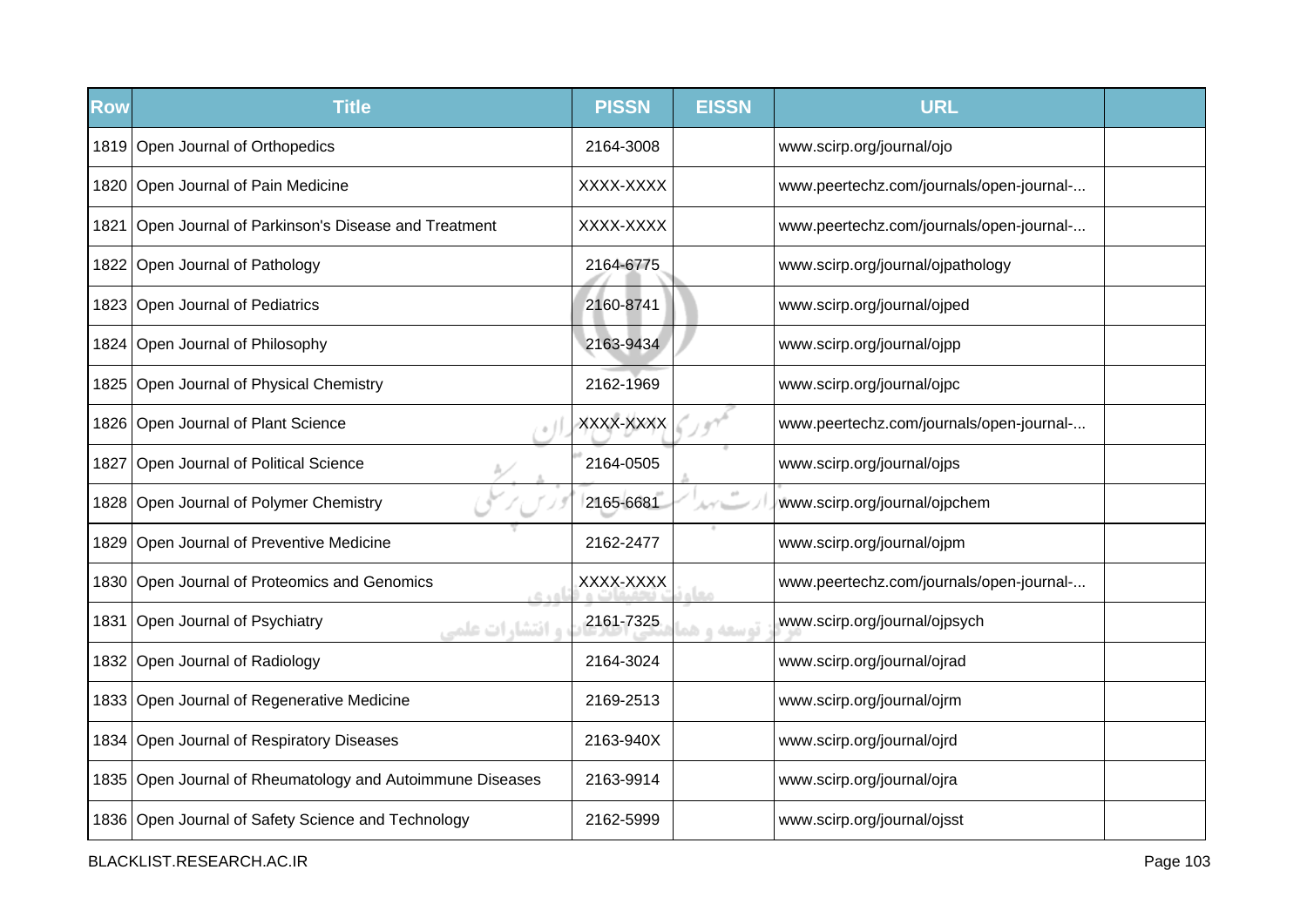| <b>Row</b> | <b>Title</b>                                                       | <b>PISSN</b> | <b>EISSN</b> | <b>URL</b>                               |  |
|------------|--------------------------------------------------------------------|--------------|--------------|------------------------------------------|--|
|            | 1837 Open Journal of Social Sciences                               | 2327-5952    |              | www.scirp.org/journal/jss                |  |
|            | 1838 Open Journal of Soil Science                                  | 2162-5360    |              | www.scirp.org/journal/ojss               |  |
|            | 1839 Open Journal of Statistics                                    | 2161-718X    |              | www.scirp.org/journal/ojs                |  |
|            | 1840 Open Journal of Stomatology                                   | 2160-8709    |              | www.scirp.org/journal/ojst               |  |
|            | 1841 Open Journal of Synthesis Theory and Applications             | 2168-1244    |              | www.scirp.org/journal/ojsta              |  |
|            | 1842 Open Journal of Therapy and Rehabilitation                    | 2332-1822    |              | www.scirp.org/journal/ojtr               |  |
|            | 1843 Open Journal of Thoracic Surgery                              | 2164-3059    |              | www.scirp.org/journal/ojts               |  |
|            | 1844 Open Journal of Thyroid Research                              | XXXX-XXXX    |              | www.peertechz.com/journals/open-journal- |  |
|            | 1845 Open Journal of Trauma                                        | XXXX-XXXX    |              | www.peertechz.com/journals/open-journal- |  |
|            | 1846 Open Journal of Tropical Medicine                             | XXXX-XXXX    |              | www.peertechz.com/journals/open-journal- |  |
| 1847       | Open Journal of Urology                                            | 2160-5440    |              | www.scirp.org/journal/oju                |  |
|            | 1848   Open Journal of Veterinary Medicine<br>c sol                | 2165-3356    | مخام         | www.scirp.org/journal/ojvm               |  |
|            | 1849 Open Journal of Yangtze Oil and Gas<br><b>و انتشارات علمے</b> | 2473-1889    | توسعه و هد   | www.scirp.org/journal/ojogas             |  |
|            | 1850 Optics and Photonics Journal                                  | 2160-8881    |              | www.scirp.org/journal/opj                |  |
| 1851       | Optometry: Open Access                                             | XXXX-XXXX    |              | www.omicsonline.org/optometry.php        |  |
|            | 1852 Oral Health and Dental Management                             | 2247-2452    |              | www.omicsonline.com/open-access/oral-hea |  |
|            | 1853 Oral Health Case Reports                                      | 2471-8726    |              | www.omicsgroup.org/journals/oral-health- |  |
|            | 1854 Organic Chemistry: Current Research                           | 2161-0401    |              | www.omicsonline.org/organic-chemistry-cu |  |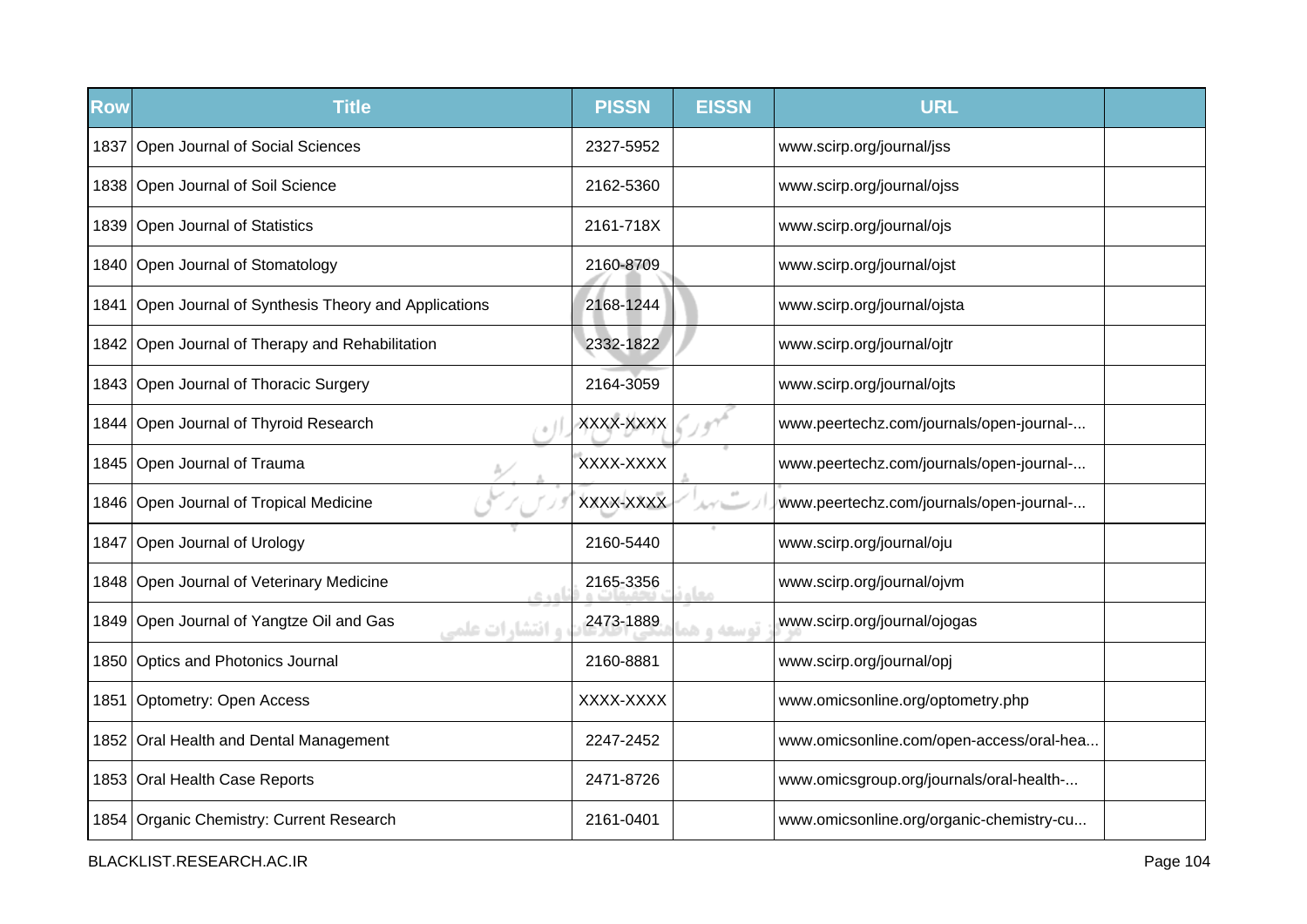| <b>Row</b> | <b>Title</b>                                                | <b>PISSN</b> | <b>EISSN</b> | <b>URL</b>                               |  |
|------------|-------------------------------------------------------------|--------------|--------------|------------------------------------------|--|
|            | 1855   Orthopedic & Muscular System: Current Research       | 2161-0533    |              | www.omicsonline.org/orthopedic-muscular- |  |
|            | 1856   Orthopedic Research Online Journal (OPROJ)           | XXXX-XXXX    |              | crimsonpublishers.com/oproj              |  |
| 1857       | Orthoplastic Surgery & Orthopedic Care Internationa         | XXXX-XXXX    |              | crimsonpublishers.com/ooij               |  |
|            | 1858 Otolaryngology: Open Access                            | 2161-119X    |              | www.omicsonline.org/otolaryngology-open- |  |
|            | 1859 Pain Studies and Treatment                             | 2329-3268    |              | www.scirp.org/journal/pst                |  |
|            | 1860 Pakistan Journal of Medical & Health Sciences          | 1996-7195    |              | https://pjmhsonline.com/                 |  |
| 1861       | Pakistan Journal of Nutrition                               | 1680-5194    |              | scialert.net/jindex.php?issn=1680-5194   |  |
|            | 1862 Pakistan Journal of Nutrition                          | 1680-5194    |              | www.ansinet.com/jindex.php?issn=1680-519 |  |
|            | 1863 Pakistan Journal of Social Sciences                    | 1683-8831    |              | www.medwelljournals.com/journalhome.php? |  |
|            | 1864 Palliative Medicine & Care: Open Access (PMCOA)        | 2374-8362    | $\pm 0$      | symbiosisonlinepublishing.com/palliative |  |
|            | 1865   Palma Journal                                        | 1548-9X12    |              | www.palmajournal.org                     |  |
|            | 1866   Pancreatic Disorders & Therapy                       | 2165-7092    | معا          | www.omicsgroup.org/journals/pancreatic-d |  |
|            | و انتشارات عليه (PARIPEX- Indian Journal of Research (PIJR) | 2250-1991    | توسعه و ه    | https://www.worldwidejournals.com/paripe |  |
|            | 1868   Pediatric Dental Care                                | XXXX-XXXX    |              | www.omicsonline.org/pediatric-dental-car |  |
|            | 1869 Pediatric Emergency Care and Medicine: Open Access     | XXXX-XXXX    |              | pediatric-emergency-care.imedpub.com     |  |
|            | 1870 Pediatric Infectious Diseases: Open Access             | XXXX-XXXX    |              | pediatric-infectious-disease.imedpub.com |  |
| 1871 I     | Pediatrics & Health Research                                | 2574-2817    |              | www.imedpub.com/pediatrics-and-health-re |  |
|            | 1872 Pediatrics & amp; Therapeutics                         | 2161-0665    |              | www.omicsonline.org/pediatrics-therapeut |  |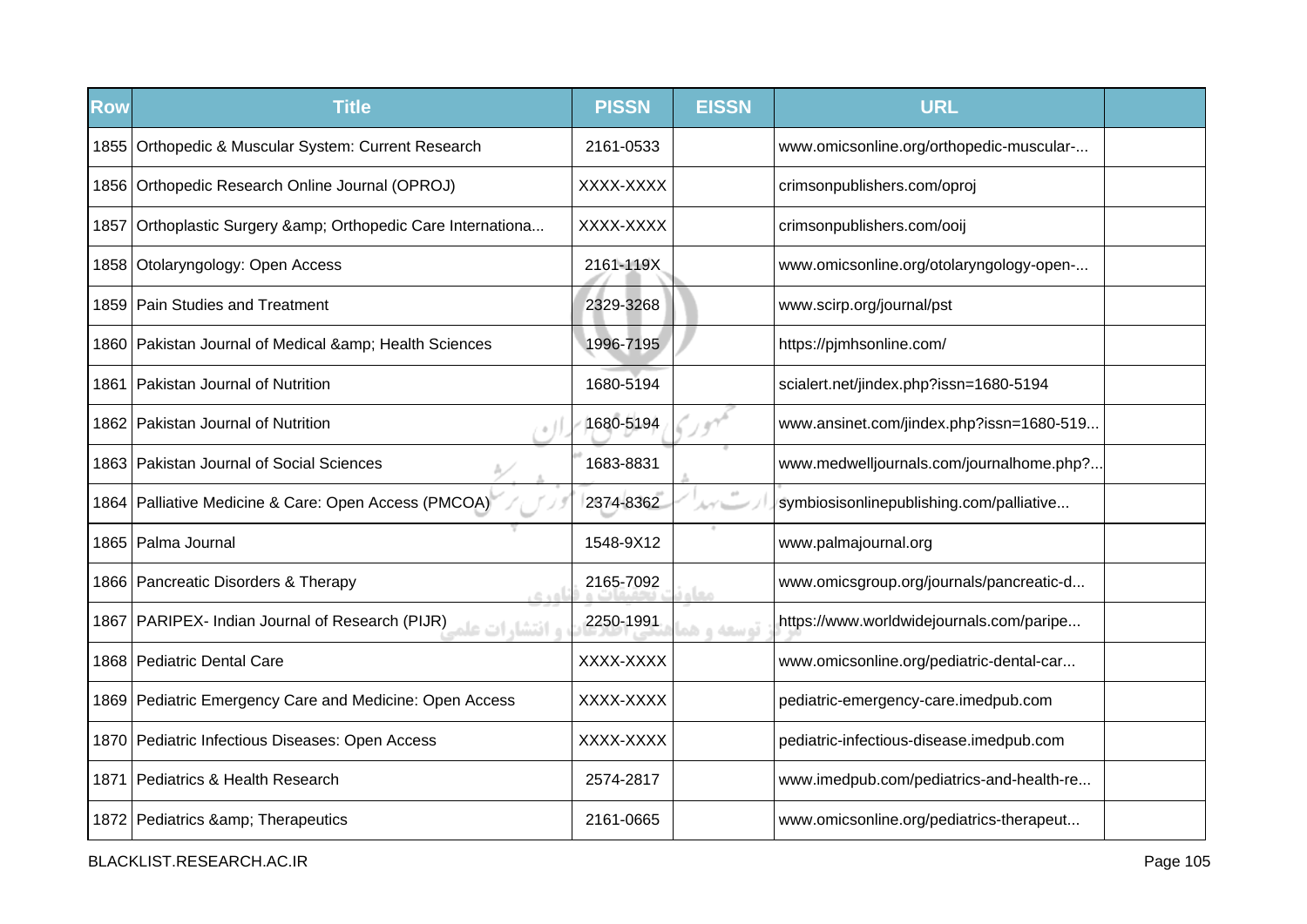| <b>Row</b> | <b>Title</b>                                                            | <b>PISSN</b> | <b>EISSN</b> | <b>URL</b>                               |  |
|------------|-------------------------------------------------------------------------|--------------|--------------|------------------------------------------|--|
|            | 1873 Peertechz Journal of Bioinformatics and Biostatistics              | XXXX-XXXX    |              | www.peertechz.com/journals/peertechz-jou |  |
|            | 1874 Peertechz Journal of Biological Research and Developmen            | XXXX-XXXX    |              | www.peertechz.com/journals/peertechz-jou |  |
|            | 1875   Peertechz Journal of Biomedical Engineering                      | XXXX-XXXX    |              | www.peertechz.com/journals/peertechz-jou |  |
|            | 1876 Peertechz Journal of Clinical Pharmacology and Clinical            | XXXX-XXXX    |              | www.peertechz.com/journals/peertechz-jou |  |
|            | 1877 Peertechz Journal of Computer Science and Engineering              | XXXX-XXXX    |              | www.peertechz.com/journals/peertechz-jou |  |
|            | 1878 Peertechz Journal of Cytology and Pathology                        | XXXX-XXXX    |              | www.peertechz.com/journals/peertechz-jou |  |
|            | 1879 Peertechz Journal of Environmental Science and Toxicolo            | XXXX-XXXX    |              | www.peertechz.com/journals/peertechz-jou |  |
|            | 1880 Peertechz Journal of Forensic Science and Technology               | XXXX-XXXX    |              | www.peertechz.com/journals/peertechz-jou |  |
| 1881.      | Peertechz Journal of Gerontology and Geriatric Research                 | XXXX-XXXX    |              | www.peertechz.com/journals/peertechz-jou |  |
|            | 1882 Peertechz Journal of Medicinal Chemistry and Research              | XXXX-XXXX    | $\alpha$     | www.peertechz.com/journals/peertechz-jou |  |
|            | 1883 Peertechz Journal of Orthopedics and Rheumatology                  | XXXX-XXXX    |              | www.peertechz.com/journals/peertechz-jou |  |
|            | 1884 Peertechz Journal of Pediatric Therapy<br>اهدي                     | XXXX-XXXX    | مقام         | www.peertechz.com/journals/peertechz-jou |  |
|            | 1885 People's Journal of Scientific Research<br><b>، انتشا, ات علمہ</b> | 0974-6358    | توسعه و ه    | www.pjsr.org/home.html                   |  |
|            | 1886 Perceptions in Reproductive Medicine (PRM)                         | XXXX-XXXX    |              | crimsonpublishers.com/prm                |  |
| 1887       | Periodontics and Prosthodontics                                         | XXXX-XXXX    |              | periodontics-prosthodontics.imedpub.com  |  |
|            | 1888   Pharmaceutica Analytica Acta                                     | 2153-2435    |              | www.omicsonline.org/pharmaceutica-analyt |  |
|            | 1889   Pharmaceutical Analytical Chemistry                              | 2471-2698    |              | www.omicsonline.org/pharmaceutical-analy |  |
|            | 1890 Pharmaceutical Bioprocessing Journal                               | 2048-9145    |              | www.openaccessjournals.com/journals/phar |  |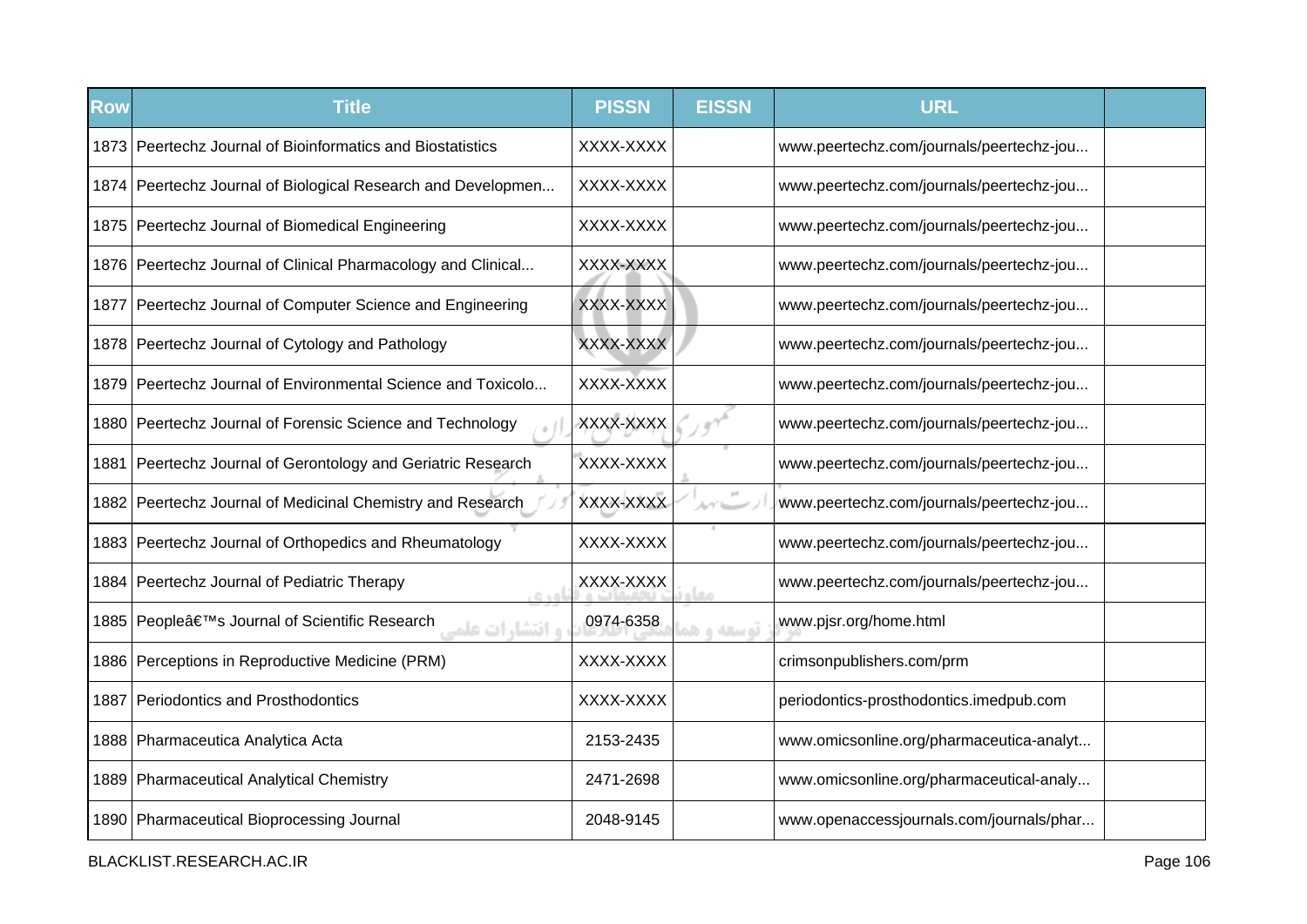| <b>Row</b> | <b>Title</b>                                                    | <b>PISSN</b> | <b>EISSN</b> | <b>URL</b>                                |
|------------|-----------------------------------------------------------------|--------------|--------------|-------------------------------------------|
|            | 1891 Pharmaceutical Biotechnology: Current Research             | XXXX-XXXX    |              | www.imedpub.com/pharmaceutical-biotechno. |
|            | 1892 Pharmaceutical Regulatory Affairs                          | 2167-7689    |              | www.omicsgroup.org/journals/pharmaceutic  |
|            | 1893 Pharmacoeconomics Journal                                  | 2472-1042    |              | www.omicsonline.org/pharmacoeconomics-op  |
|            | 1894   Pharmacologia                                            | 2044-4648    |              | pharmacologia.com                         |
|            | 1895   Pharmacology & amp; Pharmacy                             | 2157-9423    |              | www.scirp.org/journal/pp                  |
|            | 1896   PharmacologyOnline (PhOL)                                | 1827-8620    |              | pharmacologyonline.silae.it/front         |
|            | 1897   Pharmacophore                                            | 2229-5402    |              | www.pharmacophorejournal.com              |
|            | 1898 PHARMANEST: An International Journal of Advances in Pha.I. | 2231-0541    |              | www.pharmanest.net                        |
|            | 1899   Philippine Scientist Journal                             | 0079-1466    |              | www.philjol.info/index.php/psci           |
|            | 1900 Physical Medicine and Rehabilitation - International       | 2471-0377    | ルブレー         | austinpublishinggroup.com/physical-medic  |
| 1901       | Plant Sciences Research                                         | 1995-476x    |              | www.medwelljournals.com/journalhome.php?  |
|            | 1902   Plastic Surgery: Case Studies<br>0.40                    | XXXX-XXXX    | معام         | www.pulsus.comjournals/plastic-surgery-c  |
|            | 1903 Pollution Research<br><b>، انتشا, ات علمی</b>              | 0257-8050    | توسعه و هم   | www.envirobiotechjournals.com/journal_de  |
|            | 1904 Polymer Science: Peer Review Journal (PSPRJ)               | XXXX-XXXX    |              | crimsonpublishers.com/psprj               |
|            | 1905   Polymer Sciences                                         | 2471-9935    |              | polymerscience.imedpub.com                |
|            | 1906 Positioning                                                | 2150-850X    |              | www.scirp.org/journal/pos                 |
|            | 1907 Poultry, Fisheries & Wildlife Sciences                     | 2375-446X    |              | www.esciencecentral.org/journals/poultry  |
|            | 1908 Preslia                                                    | 0032-7786    |              | http://presliajournal.com/index.html      |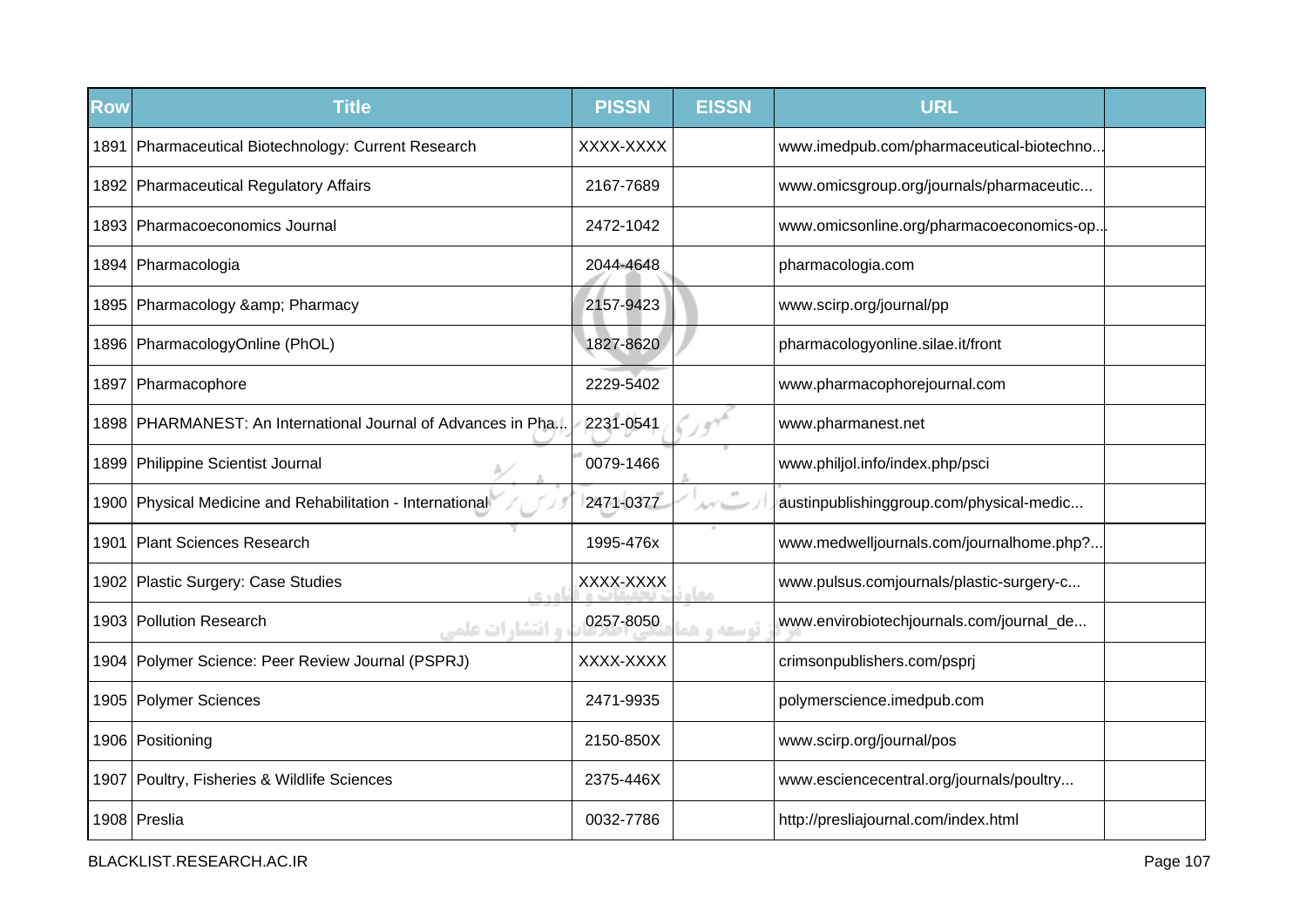| <b>Row</b> | <b>Title</b>                                                      | <b>PISSN</b> | <b>EISSN</b> | <b>URL</b>                               |  |
|------------|-------------------------------------------------------------------|--------------|--------------|------------------------------------------|--|
|            | 1909 Primary Healthcare                                           | 2167-1079    |              | www.omicsgroup.org/journals/primary-heal |  |
|            | 1910 Progress in Petrochemical Science (PPS)                      | XXXX-XXXX    |              | crimsonpublishers.com/pps                |  |
|            | 1911 Prosthetics and Orthotics Open Journal                       | XXXX-XXXX    |              | http://www.imedpub.com/prosthetics-and-o |  |
|            | 1912 Psychology                                                   | 2152-7180    |              | www.scirp.org/journal/psych              |  |
|            | 1913 Psychology and Psychotherapy Research Study (PPRS)           | XXXX-XXXX    |              | crimsonpublishers.com/pprs               |  |
|            | 1914 Quality in Primary Care                                      | 1479-1064    |              | primarycare.imedpub.com                  |  |
|            | 1915 Reconstructive Surgery & amp; Anaplastology                  | 2161-1173    |              | www.omicsonline.org/anaplastology.php    |  |
|            | 1916 RELIGACION-REVISTA DE CIENCIAS SOCIALES Y HUMANIDATALES 9083 |              | 2477-9083    | revista.religacion.com/index.php/about   |  |
|            | 1917 Report and Opinion                                           | 1553-9873    |              | www.sciencepub.net/report                |  |
|            | 1918 Reproductive Immunology: Open Access                         | 2476-1974    | ルブレー         | reproductive-immunology.imedpub.com      |  |
|            | 1919 Reproductive System & Sexual Disorders: Current Researc      | 2161-038X    |              | www.omicsonline.org/reproductive-system- |  |
|            | 1920 Research & Development in Material Science (RDMS)<br>e sal   | XXXX-XXXX    | مغار         | crimsonpublishers.com/rdms               |  |
| 1921       | Research & Reviews: Journal of Agriculture and Allied s           | 2319-9857    | توسعه و ه    | www.rroij.com/agriculture-and-allied-sci |  |
|            | 1922 Research & Reviews: Journal of Botanical Sciences            | 2320-0189    |              | www.rroij.com/botanical-sciences.php     |  |
|            | 1923 Research & Reviews: Journal of Chemistry                     | 2319-9849    |              | www.rroij.com/chemistry.php              |  |
|            | 1924 Research & Reviews: Journal of Ecology and Environmenta      | 2347-7830    |              | www.rroij.com/ecology-and-environmental- |  |
|            | 1925 Research & Reviews: Journal of Engineering and Technolo      | 2319-9873    |              | www.rroij.com/engineering-and-technology |  |
|            | 1926 Research & Reviews: Journal of Material Sciences             | 2321-6212    |              | www.rroij.com/material-sciences.php      |  |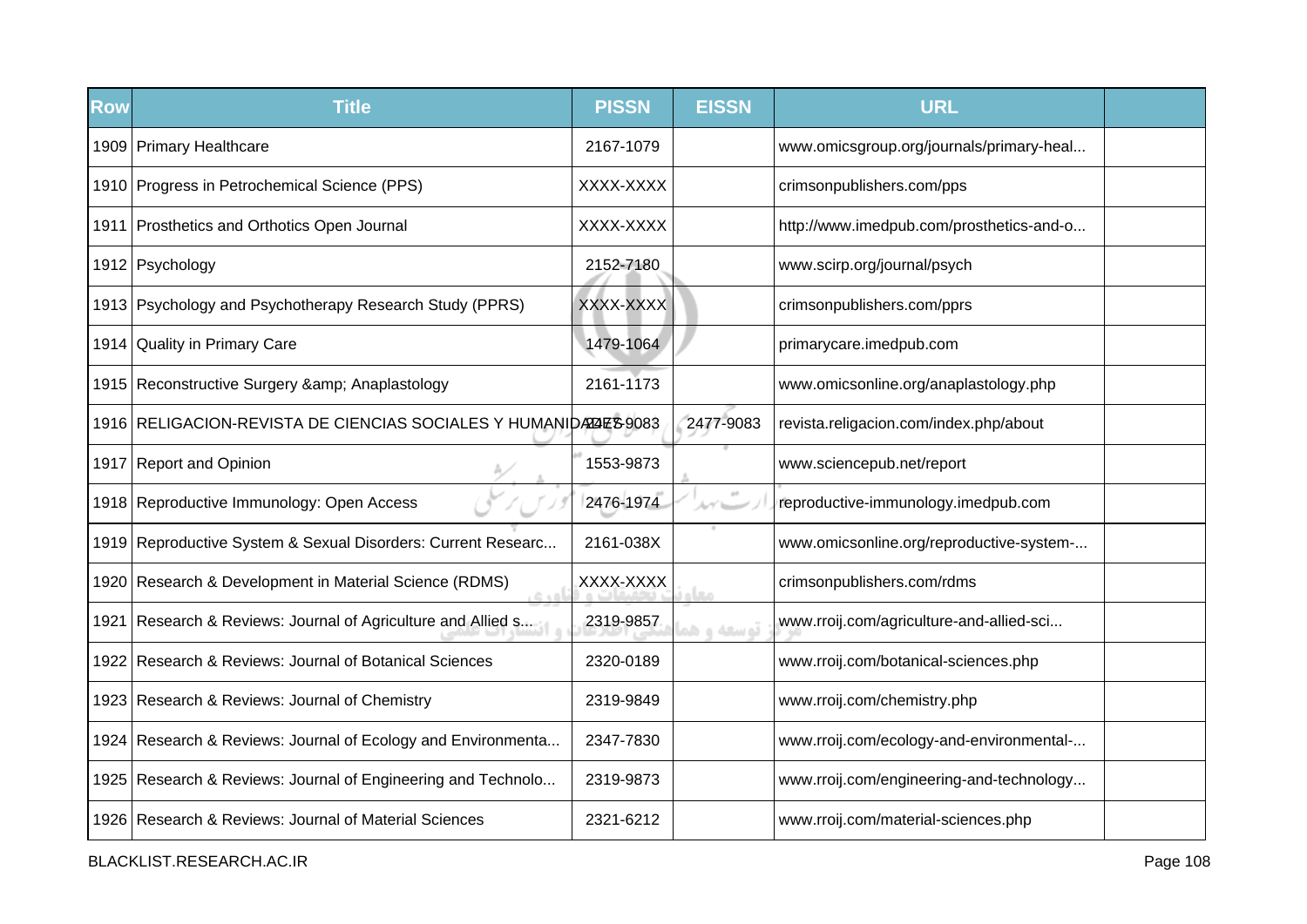| <b>Row</b> | <b>Title</b>                                                  | <b>PISSN</b> | <b>EISSN</b> | <b>URL</b>                               |  |
|------------|---------------------------------------------------------------|--------------|--------------|------------------------------------------|--|
| 1927       | Research & Reviews: Journal of Medicinal & Organic Chem       | XXXX-XXXX    |              | www.rroij.com/medicinal-organic-chemistr |  |
|            | 1928 Research & Reviews: Journal of Microbiology and Biotech  | 2347-2286    |              | www.rroij.com/microbiology-and-biotechno |  |
|            | 1929 Research & Reviews: Journal of Statistics and Mathemati  | XXXX-XXXX    |              | www.rroij.com/statistics-and-mathematica |  |
|            | 1930 Research & Reviews: Neuroscience                         | XXXX-XXXX    |              | www.rroij.com/neuroscience.php           |  |
|            | 1931 Research & Reviews: Research Journal of Biology          | 2322-0066    |              | www.rroij.com/biology.php                |  |
|            | 1932 Research & amp; Investigations in Sports Medicine (RISM) | XXXX-XXXX    |              | crimsonpublishers.com/rism               |  |
|            | 1933 Research & amp; Reviews: Journal of Dental Sciences      | 2322-0090    |              | www.rroij.com/dental-sciences.php        |  |
|            | 1934 Research & Reviews: Journal of Food and Dairy Techn.     | 2321-6204    |              | www.rroij.com/food-and-dairy-technology  |  |
|            | 1935 Research & amp; Reviews: Journal of Hospital and Clinica | XXXX-XXXX    |              | www.rroij.com/hospital-and-clinical-phar |  |
|            | 1936 Research & Reviews: Journal of Nursing and Health S      | XXXX-XXXX    | ルゲーー         | www.rroij.com/nursing-and-health-science |  |
| 1937       | Research & amp; Reviews: Journal of Pharmaceutical Analy      | 2320-0812    |              | www.rroij.com/pharmaceutical-analysis.ph |  |
|            | 1938 Research & amp; Reviews: Journal of Pharmaceutical Quali | XXXX-XXXX    | مغاد         | www.rroij.com/pharmaceutical-quality-ass |  |
|            | 1939 Research & Reviews: Journal of pharmacy and pharmac      | 2320-1215    | توسعه و هد   | www.rroij.com/pharmacy-and-pharmaceutica |  |
|            | 1940 Research & amp; Reviews: Journal of Pure and Applied Phy | 2320-2459    |              | www.rroij.com/pure-and-applied-physics.p |  |
| 1941       | Research & Reviews: Journal of Social Sciences                | 2322-0139    |              | www.rroij.com/social-sciences.php        |  |
|            | 1942 Research & amp; Reviews: Journal of Veterinary Sciences  | XXXX-XXXX    |              | www.rroij.com/veterinary-sciences.php    |  |
|            | 1943 Research and Reports in Gastroenterology                 | XXXX-XXXX    |              | www.scitechnol.com/research-reports-gast |  |
|            | 1944 Research and Reports on Toxicology                       | XXXX-XXXX    |              | www.imedpub.com/research-and-reports-on- |  |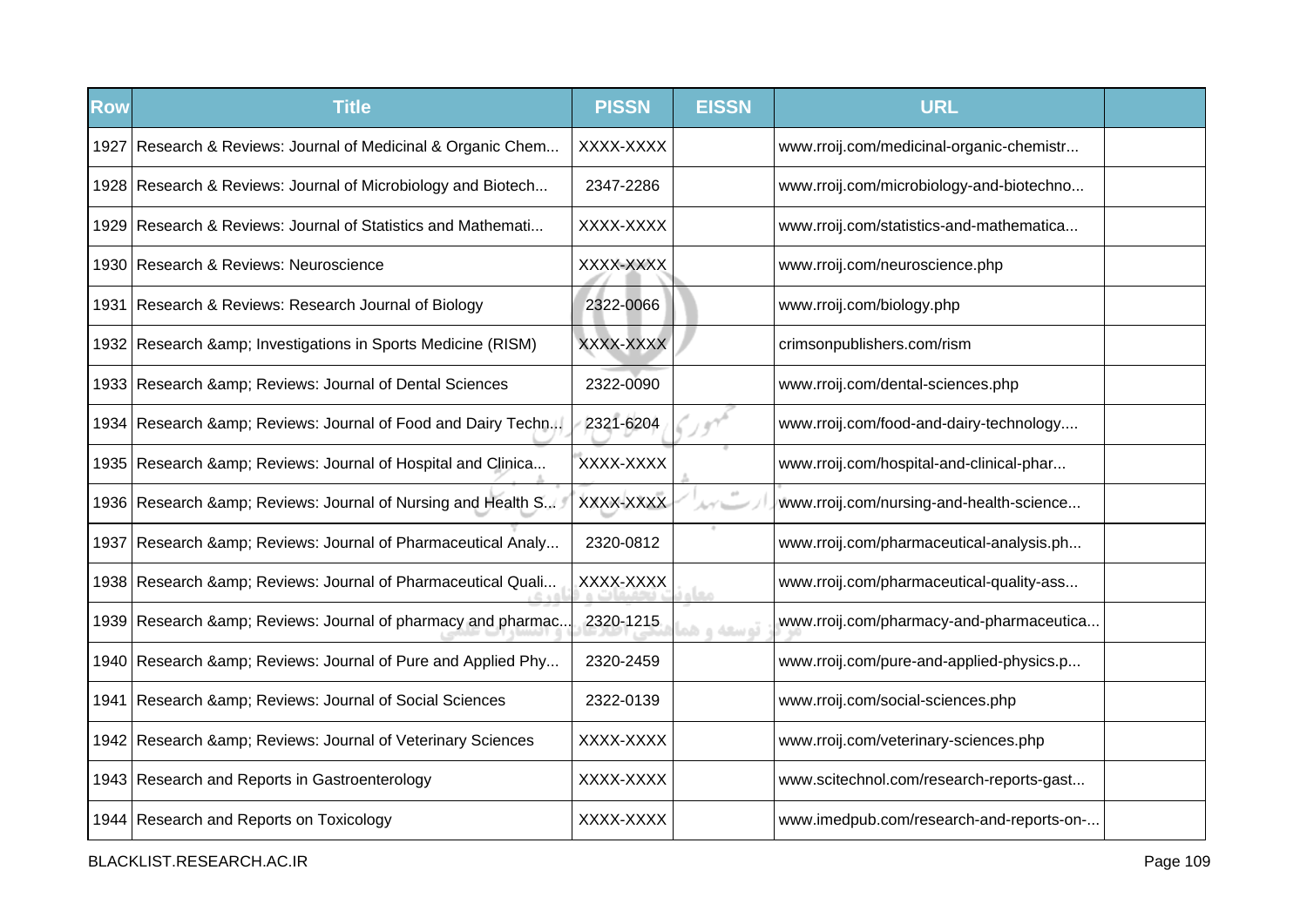| <b>Row</b> | <b>Title</b>                                                   | <b>PISSN</b> | <b>EISSN</b>  | <b>URL</b>                               |  |
|------------|----------------------------------------------------------------|--------------|---------------|------------------------------------------|--|
|            | 1945 Research Desk                                             | 2319-7315    |               | researchdesk.net                         |  |
|            | 1946 Research Directions: International Multidisciplinary Re   | 2321-5488    |               | researchdirection.org/default.aspx       |  |
|            | 1947 Research in Biotechnology                                 | 2229-791X    |               | www.researchinbiotechnology.com/home     |  |
|            | 1948 Research in Medical & Engineering Sciences (RMES)         | XXXX-XXXX    |               | crimsonpublishers.com/rmes               |  |
|            | 1949 Research in Pediatrics & amp; Neonatology (RPN)           | XXXX-XXXX    |               | crimsonpublishers.com/rpn                |  |
|            | 1950 Research Journal of Agriculture and Biological Sciences   | 1816-1561    |               | www.aensiweb.com/RJABS                   |  |
|            | 1951 Research Journal of Agronomy                              | 1815-9354    |               | www.medwelljournals.com/journalhome.php? |  |
|            | 1952 Research Journal of Allergy                               | 1819-3390    |               | academicjournalsinc.com/current.php?jid= |  |
|            | 1953 Research Journal of Animal and Veterinary Sciences (RJA   | 1819-5458    |               | www.aensiweb.com/RJAVS                   |  |
|            | 1954 Research Journal of Animal Sciences                       | 1993-5269    | $\mathcal{N}$ | www.medwelljournals.com/journalhome.php? |  |
|            | 1955   Research journal of Applied Sciences                    | 1815-932X    |               | medwelljournals.com/journalhome.php?jid= |  |
|            | 1956 Research Journal of Biological Sciences<br>6.401          | 1815-8846    | معا           | www.medwelljournals.com/journalhome.php? |  |
|            | 1957 Research Journal of Cardiology<br><b>، انتشا, ات علمی</b> | 1819-3404    | توسعه و ه     | academicjournalsinc.com/current.php?jid= |  |
|            | 1958 Research Journal of Clinical Pediatrics                   | XXXX-XXXX    |               | www.scitechnol.com/research-journal-clin |  |
|            | 1959 Research Journal of Dairy Sciences                        | 1993-5277    |               | www.medwelljournals.com/journalhome.php? |  |
|            | 1960 Research Journal of Ear, Nose and Throat                  | XXXX-XXXX    |               | www.imedpub.com/research-journal-of-ear- |  |
|            | 1961 Research Journal of Environmental Toxicology              | 1819-3420    |               | academicjournalsinc.com/current.php?jid= |  |
|            | 1962 Research Journal of Fisheries and Hydrobiology (RJFH)     | 1816-9112    |               | www.aensiweb.com/JASA                    |  |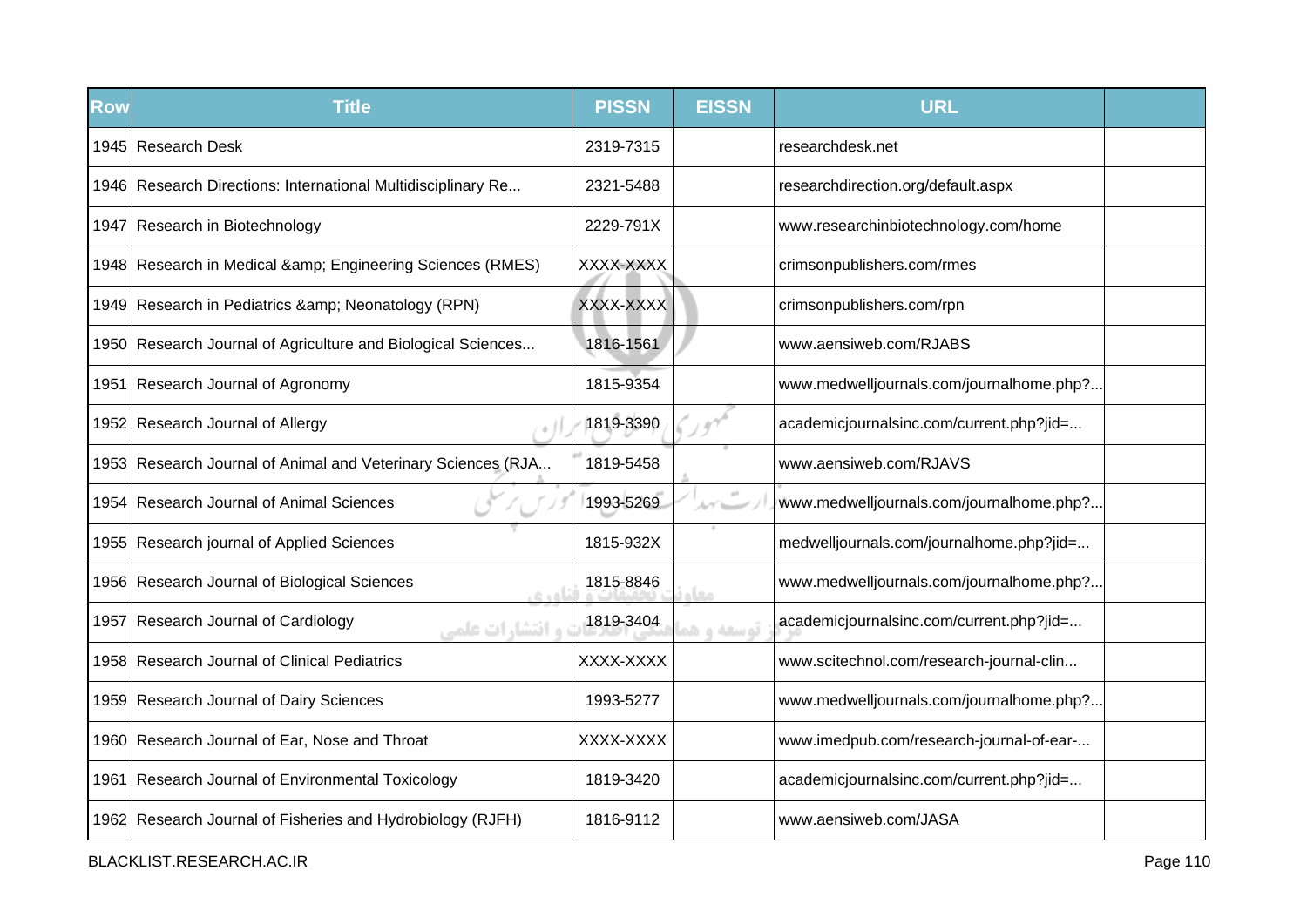| <b>Row</b> | <b>Title</b>                                                        | <b>PISSN</b> | <b>EISSN</b>    | <b>URL</b>                               |  |
|------------|---------------------------------------------------------------------|--------------|-----------------|------------------------------------------|--|
|            | 1963 Research Journal of Immunology                                 | 1994-7909    |                 | scialert.net/jindex.php?issn=1994-7909   |  |
|            | 1964   Research Journal of Immunology                               | 1994-7909    |                 | www.ansinet.com/jindex.php?issn=1994-790 |  |
|            | 1965 Research Journal of Medical Sciences                           | 1815-9346    |                 | medwelljournals.com/journalhome.php?jid= |  |
|            | 1966 Research Journal of Medicinal Plant                            | 1819-3455    |                 | academicjournalsinc.com/current.php?jid= |  |
|            | 1967 Research Journal of Microbiology                               | 1816-4935    |                 | academicjournalsinc.com/current.php?jid= |  |
|            | 1968 Research Journal of Nervous System                             | XXXX-XXXX    |                 | www.imedpub.com/research-journal-of-nerv |  |
|            | 1969 Research Journal of Obstetrics and Gynecology                  | 1994-7925    |                 | scialert.net/current.php?issn=1994-7925  |  |
|            | 1970 Research Journal of Obstetrics and Gynecology                  | 1994-7925    |                 | www.ansinet.com/jindex.php?issn=1994-792 |  |
| 1971       | Research Journal of Parasitology                                    | 1816-4943    |                 | academicjournalsinc.com/current.php?jid= |  |
|            | 1972 Research Journal of Pharmaceutical, Biological and Chem        | 0975-8585    | $\pm 0$<br>ルゲーー | www.rjpbcs.com/index.html                |  |
|            | 1973 Research Journal of Pharmacology                               | 1815-9362    |                 | www.medwelljournals.com/journalhome.php? |  |
|            | 1974 Research Journal of Phytochemistry<br>0.401                    | 1819-3471    | معا             | academicjournalsinc.com/current.php?jid= |  |
|            | 1975 Research Journal of Poultry Sciences<br><b>و انتشارات علمی</b> | 1993-5285    | توسعه و هد      | www.medwelljournals.com/journalhome.php? |  |
|            | 1976 Research Journal of Radiology                                  | 1819-348x    |                 | academicjournalsinc.com/current.php?jid= |  |
|            | 1977 Research Journal of Social Sciences (RJSS)                     | 1815-9125    |                 | www.aensiweb.com/RJSS                    |  |
|            | 1978 Research Journal of Soil and Water Management                  | 2075-1095    |                 | www.medwelljournals.com/journalhome.php? |  |
|            | 1979 Research Journal of Toxins                                     | 1819-3560    |                 | academicjournalsinc.com/current.php?jid= |  |
|            | 1980 Research Opinions in Animal and Veterinary Sciences (RO        | 2223-0343    |                 | www.roavs.com                            |  |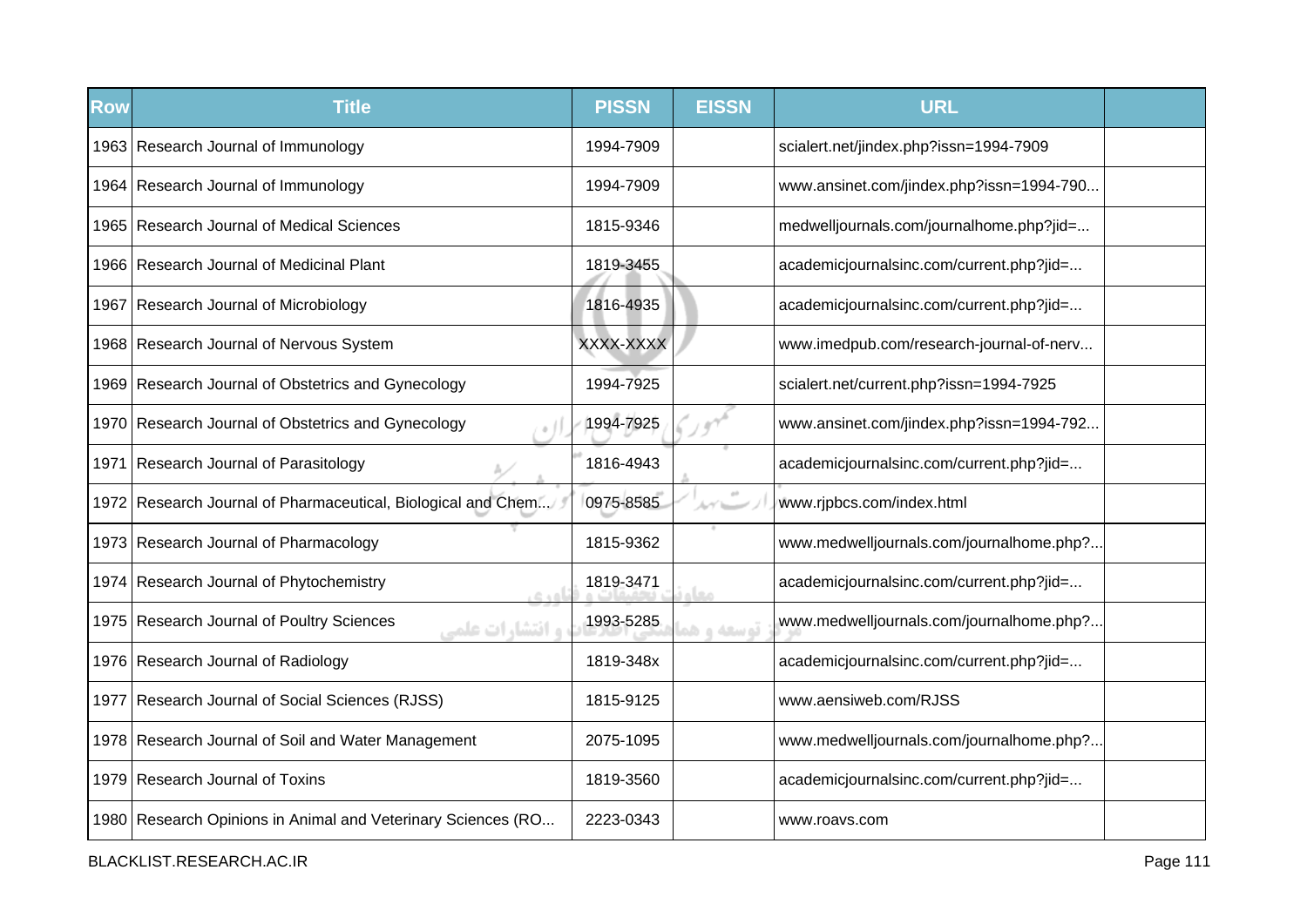| <b>Row</b> | <b>Title</b>                                                     | <b>PISSN</b> | <b>EISSN</b> | <b>URL</b>                               |  |
|------------|------------------------------------------------------------------|--------------|--------------|------------------------------------------|--|
| 1981       | Researcher                                                       | 1553-9865    |              | www.sciencepub.net/researcher            |  |
|            | 1982 Review of Public Administration and Management              | 2315-7844    |              | www.omicsonline.com/open-access/review-p |  |
|            | 1983 Review of Research                                          | 2249-894X    |              | www.ror.isrj.net                         |  |
|            | 1984 Rheumatica Acta: Open Access                                | XXXX-XXXX    |              | www.peertechz.com/journals/rheumatica-ac |  |
|            | 1985   Rheumatology: Current Research                            | 2161-1149    |              | www.omicsonline.org/rheumatology-current |  |
|            | 1986 Rice Research: Open Access                                  | 2375-4338    |              | www.esciencecentral.org/journals/rice-re |  |
| 1987       | Romanian Biotechnological Letters                                | 1224-5984    |              | www.rombio.eu                            |  |
|            | 1988 Sarcoma Research - International                            | XXXX-XXXX    |              | austinpublishinggroup.com/sarcoma        |  |
|            | 1989 SAS Journal of Medicine                                     | 2454-5112    |              | sassociety.com/sasjm                     |  |
|            | 1990 SAS Journal of Surgery                                      | 2454-5104    |              | sassociety.com/sasjs                     |  |
| 1991       | Scandinavian Journal of Pharmaceutical Science and Rese          | XXXX-XXXX    |              | mcmed.us/journal/sjpsr                   |  |
|            | 1992 Scholars Academic Journal of Biosciences (SAJB)<br>اهده     | 2347-9515    | <b>COLO</b>  | saspublisher.com/sajb                    |  |
|            | 1993 Scholars Academic Journal of Pharmacy (SAJP)<br>ه انتشا، ات | 2347-9531    | توسعه و هد   | saspublisher.com/sajp                    |  |
|            | 1994 Scholars Journal of Agriculture and Veterinary Sciences     | 2348-8883    |              | saspjournals.com/sjavs                   |  |
|            | 1995 Scholars Journal of Applied Medical Sciences (SJAMS)        | 2347-954X    |              | saspublisher.com/sjams                   |  |
|            | 1996 Scholars Journal of Arts, Humanities and Social Science     | 2347-9493    |              | saspjournals.com/sjahss                  |  |
|            | 1997 Scholars Journal of Economics, Business and Management      | 2348-8875    |              | saspjournals.com/sjebm                   |  |
|            | 1998 Scholars Journal of Engineering and Technology (SJET)       | 2347-9523    |              | saspublisher.com/sjet                    |  |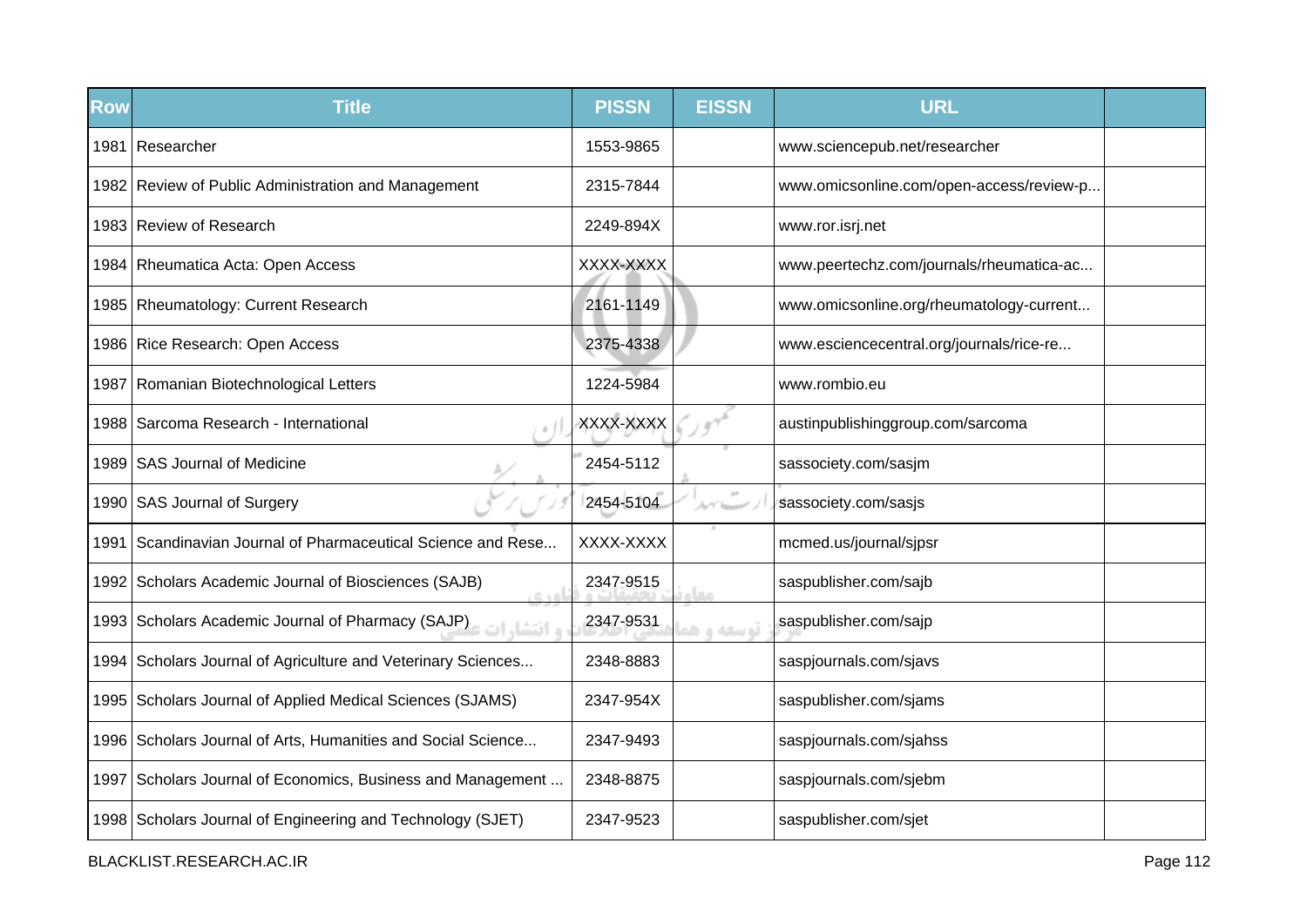| <b>Row</b> | <b>Title</b>                                                 | <b>PISSN</b> | <b>EISSN</b> | <b>URL</b>                               |  |
|------------|--------------------------------------------------------------|--------------|--------------|------------------------------------------|--|
|            | 1999 Scholars Journal of Medical Case Reports (SJMCR)        | 2347-9507    |              | saspjournals.com/sjmcr                   |  |
|            | 2000 Scholars Journal of Physics, Mathematics and Statistics | 2393-8056    |              | saspjournals.com/sjpms                   |  |
| 2001       | Science International                                        | 2305-1884    |              | www.scienceinternational.com             |  |
|            | 2002 Science International (Lahore)                          | 1013-5316    |              | sci-int.com                              |  |
|            | 2003 Science Park                                            | 2321-8045    |              | www.scienceparks.in/default.aspx         |  |
|            | 2004 Science Postprint (SPP)                                 | 2187-9834    |              | www.spp-j.com                            |  |
|            | 2005 Science Research Reporter                               | 2249-2321    |              | www.jsrr.in                              |  |
|            | 2006 Science Reuters                                         | 2042-1397    |              | www.sciencereuters.com                   |  |
| 2007       | Scientific Journal of Genetics and Gene Therapy              | XXXX-XXXX    |              | www.peertechz.com/journals/scientific-jo |  |
|            | 2008   Scientific Research Journal (Scirj)                   | 2201-2796    |              | www.scirj.org                            |  |
| 2009       | Scientific World                                             | 2043-6963    |              | scientificworld.co.uk                    |  |
|            | 2010 Significances of Bioengineering & Biosciences (SBB)     | XXXX-XXXX    | مخالم        | crimsonpublishers.com/sbb                |  |
| 2011       | Singapore Journal of Pharmaceutical Research                 | XXXX-XXXX    | توسعه و ه    | mcmed.us/journal/sjpr                    |  |
| 2012       | Single Cell Biology                                          | 2168-9431    |              | www.omicsgroup.org/journals/single-cell- |  |
|            | 2013 SJDS Scholars Journal of Dental Sciences (SJDS)         | 2394-4951    |              | saspjournals.com/sjds                    |  |
| 2014       | Skin Diseases & Skin Care                                    | XXXX-XXXX    |              | skin-diseases-and-skin-care.imedpub.com  |  |
|            | 2015 Smart Grid and Renewable Energy                         | 2151-481X    |              | www.scirp.org/journal/sgre               |  |
|            | 2016 Smart Nanosystems in Engineering and Medicine           | 2167-5813    |              | gintem.org                               |  |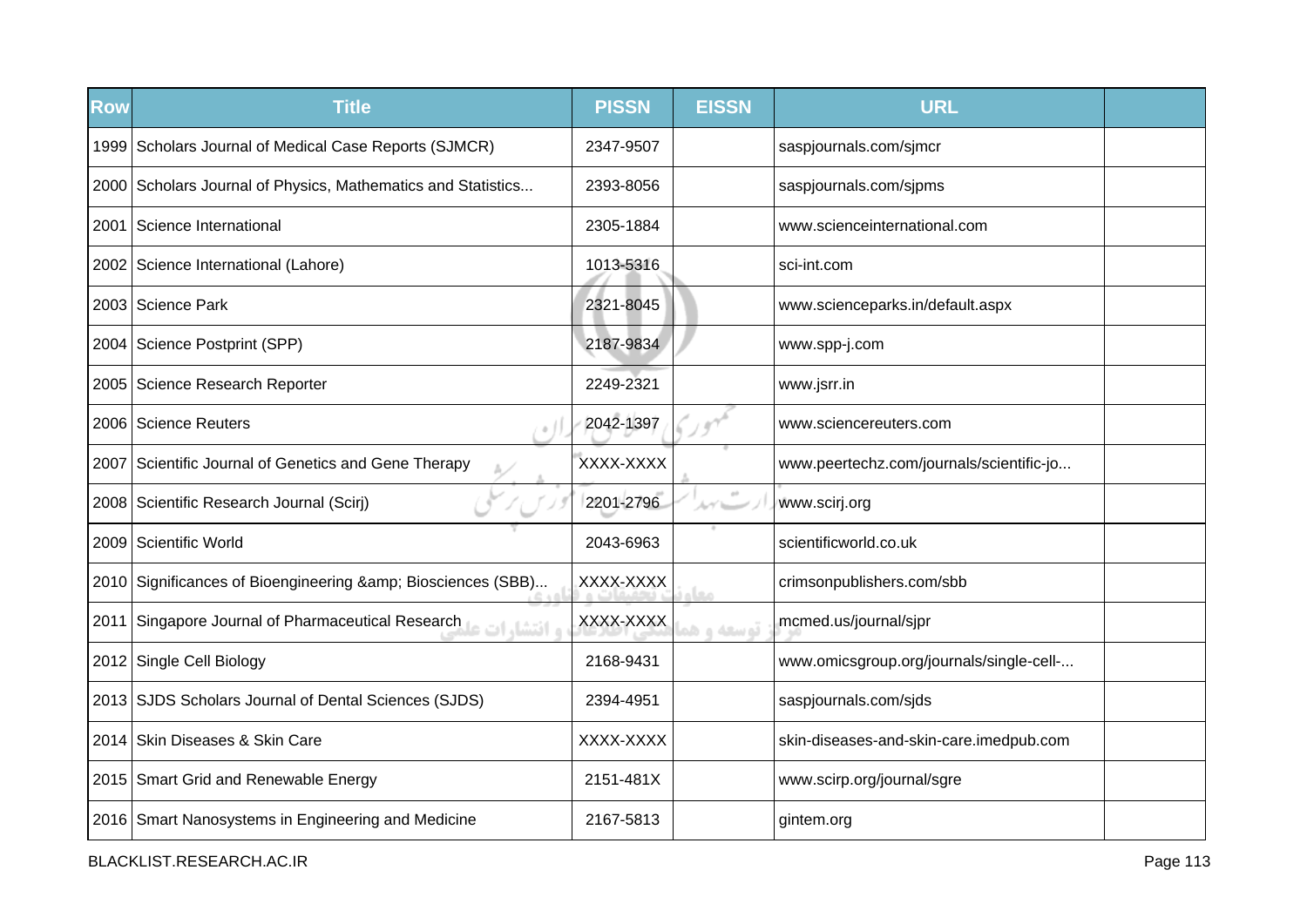| Row       | <b>Title</b>                                                   | <b>PISSN</b> | <b>EISSN</b>    | <b>URL</b>                               |  |
|-----------|----------------------------------------------------------------|--------------|-----------------|------------------------------------------|--|
|           | 2017 Social Networking                                         | 2169-3285    |                 | www.scirp.org/journal/sn                 |  |
|           | 2018 Sociology and Criminology                                 | 2375-4435    |                 | www.esciencecentral.org/journals/sociolo |  |
|           | 2019 Sociology Mind                                            | 2160-083X    |                 | www.scirp.org/journal/sm                 |  |
| 2020 Soft |                                                                | 2327-0799    |                 | www.scirp.org/journal/soft               |  |
| 2021      | Soft Nanoscience Letters                                       | 2160-0600    |                 | www.scirp.org/journal/snl                |  |
|           | 2022   SOJ Biochemistry (SOJB)                                 | 2376-4589    |                 | symbiosisonlinepublishing.com/biochemist |  |
|           | 2023 SOJ Gynecology, Obstetrics & Women's Health (SOJGOW)      | 2381-2915    |                 | symbiosisonlinepublishing.com/gynecology |  |
|           | 2024   SOJ Immunology (SOJI)                                   | 2372-0948    |                 | symbiosisonlinepublishing.com/immunology |  |
|           | 2025 SOJ Materials Science & Engineering (SOJMSE)              | 2372-0964    |                 | symbiosisonlinepublishing.com/materialss |  |
|           | 2026 SOJ Microbiology & Infectious Diseases (SOJMID)           | 2372-0956    | $\pm 0$<br>ルブレー | symbiosisonlinepublishing.com/microbiolo |  |
| 2027      | SOJ Neurology (SOJN)                                           | 2374-6858    |                 | symbiosisonlinepublishing.com/neurology  |  |
|           | 2028   SOJ Nursing & Health Care (SOJNHC)<br>$C + 0$           | 2471-6529    | معا             | symbiosisonlinepublishing.com/nursing-he |  |
|           | 2029 SOJ Pharmacy & Pharmaceutical Sciences (SOJPPS)<br>ه انتش | 2374-6866    | توسعه و ه       | symbiosisonlinepublishing.com/pharmacy-p |  |
|           | 2030 SOJ Proteins & Enzyme Research (SOJPER)                   | XXXX-XXXX    |                 | symbiosisonlinepublishing.com/proteins-e |  |
|           | 2031 SOJ Psychology (SOJP)                                     | 2374-6874    |                 | symbiosisonlinepublishing.com/psychology |  |
|           | 2032 SOJ Surgery (SOJS)                                        | 2376-4570    |                 | symbiosisonlinepublishing.com/surgery    |  |
|           | 2033 Spectral Analysis Review                                  | 2331-2092    |                 | www.scirp.org/journal/sar                |  |
|           | 2034 Spine Research                                            | 2471-8173    |                 | spine.imedpub.com                        |  |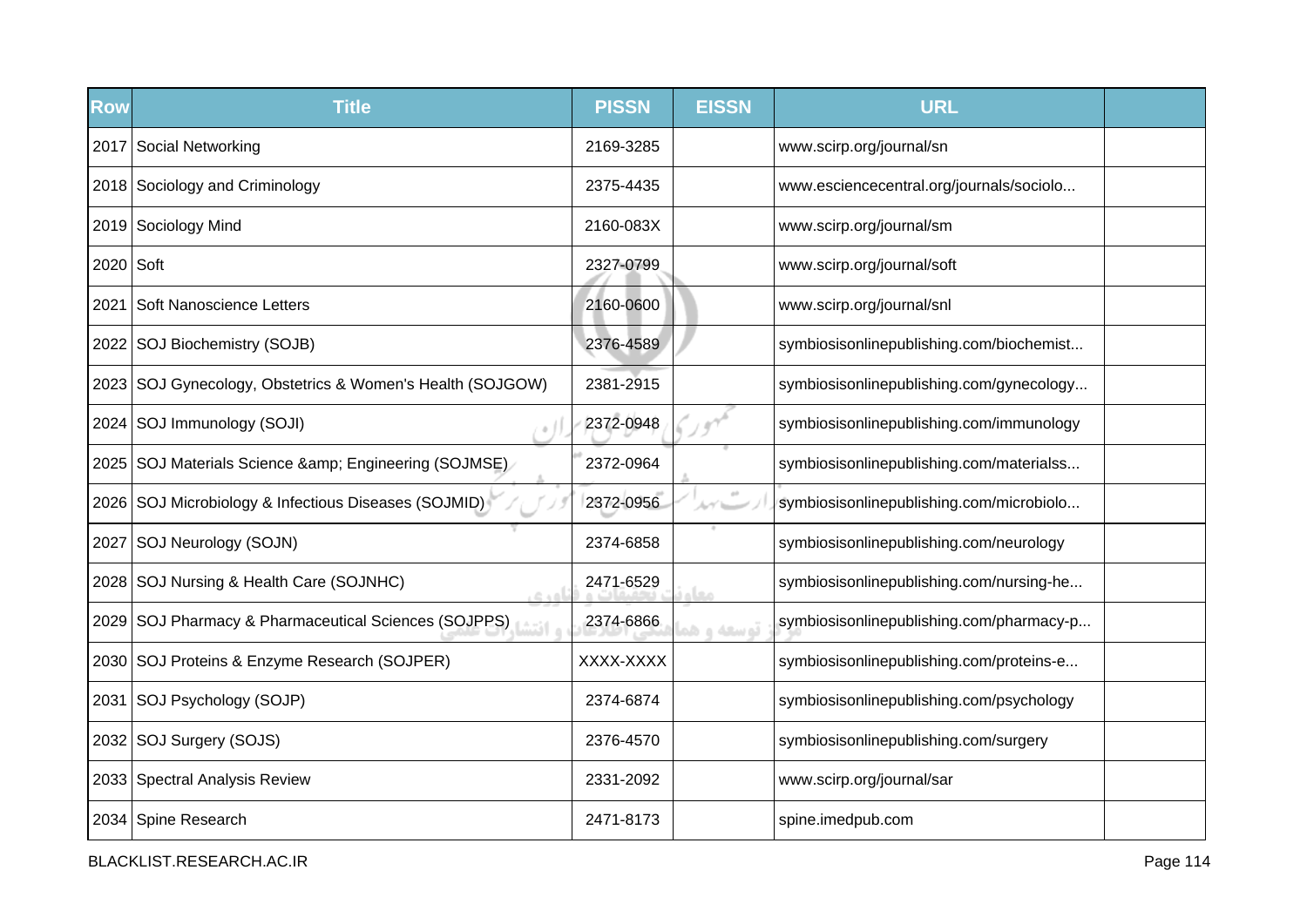| <b>Row</b> | <b>Title</b>                                                 | <b>PISSN</b> | <b>EISSN</b> | <b>URL</b>                               |  |
|------------|--------------------------------------------------------------|--------------|--------------|------------------------------------------|--|
|            | 2035 Sports Nutrition and Therapy                            | 2473-6449    |              | www.omicsgroup.org/journals/sports-nutri |  |
|            | 2036 Stem Cell                                               | 1945-4570    |              | sciencepub.net/stem                      |  |
|            | 2037 Stem Cell Discovery                                     | 2161-6760    |              | www.scirp.org/journal/scd                |  |
|            | 2038 Stroke Research & amp; Therapy                          | XXXX-XXXX    |              | stroke.imedpub.com                       |  |
|            | 2039 Structural Chemistry & Crystallography Communication    | 2470-9905    |              | structural-crystallography.imedpub.com   |  |
|            | 2040 Studies on Stem Cells Research and Therapy              | XXXX-XXXX    |              | www.peertechz.com/journals/studies-on-st |  |
|            | 2041 Surgery Journal                                         | 1816-3211    |              | www.medwelljournals.com/journalhome.php? |  |
|            | 2042 Surgery: Current Research                               | 2161-1076    |              | www.omicsonline.org/surgery-current-rese |  |
|            | 2043 Surgical Medicine Open Access Journal (SMOAJ)           | XXXX-XXXX    |              | crimsonpublishers.com/smoaj              |  |
|            | 2044 Surgical Science                                        | 2157-9407    | $\pm 0$      | www.scirp.org/journal/ss                 |  |
|            | 2045 SYLWAN                                                  | 0039-7660    |              | www.sylwan.ibles.org                     |  |
|            | 2046 Symbiosis Journal of Veterinary Science (SOJVS)         | 2381-2907    | معاد         | symbiosisonlinepublishing.com/veterinary |  |
|            | 2047 Symbiosis Open Journal of Anesthesiology & Pain Managem | 2374-684X    | توسعه و هد   | symbiosisonlinepublishing.com/anesthesio |  |
|            | 2048 Synthesis and Catalysis: Open Access                    | 2574-0431    |              | www.imedpub.com/synthesis-and-catalysis- |  |
|            | 2049 Technical Journal of Engineering and Applied Sciences   | 2051-0853    |              | tjeas.com                                |  |
|            | 2050 Techniques in Neurosurgery & Neurology (TNN)            | XXXX-XXXX    |              | crimsonpublishers.com/tnn                |  |
|            | 2051 Technology and Investment                               | 2150-4059    |              | www.scirp.org/journal/ti                 |  |
|            | 2052 Test Engineering and Management                         | 0193-4120    |              | www.testmagazine.biz/                    |  |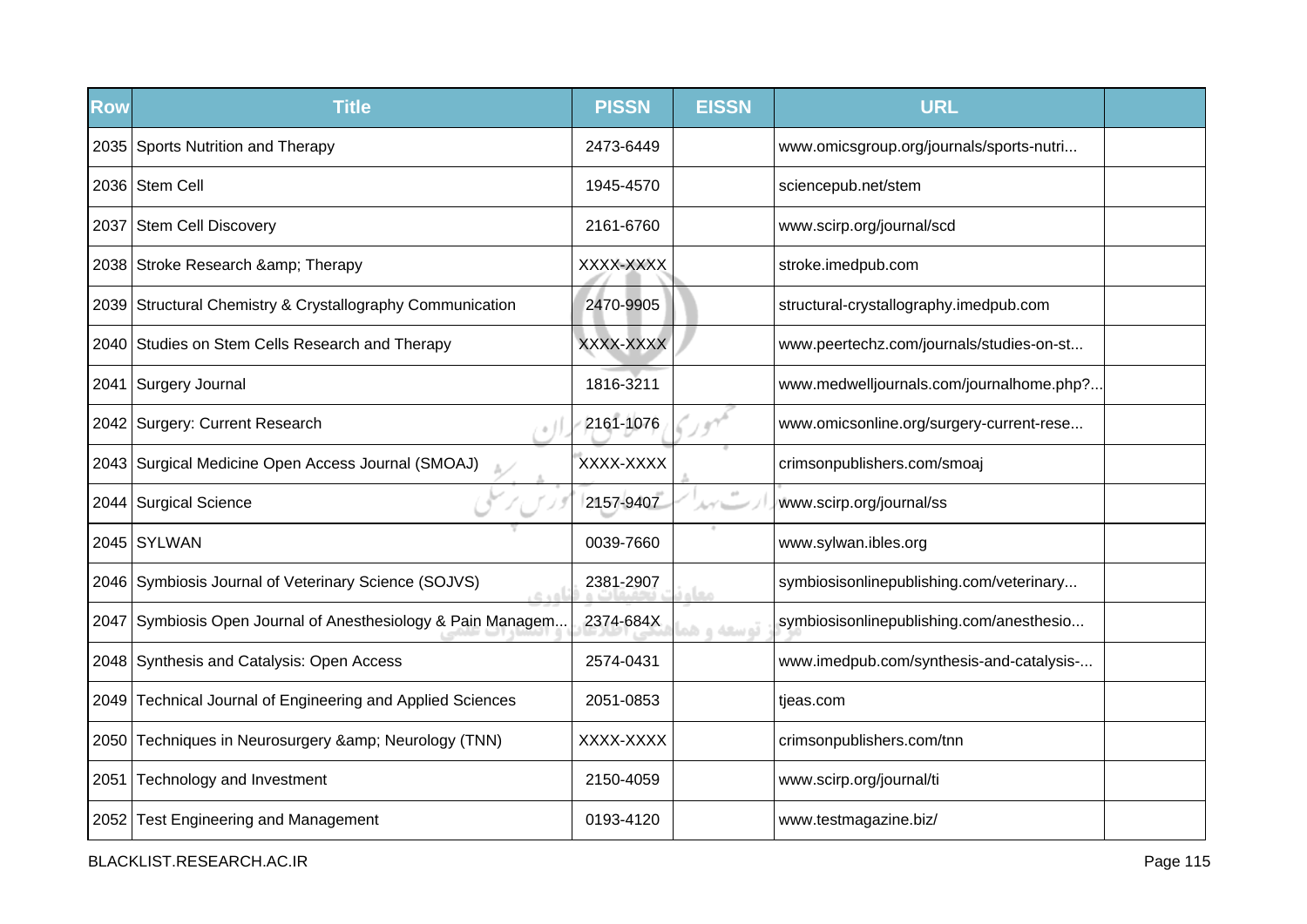| Row    | <b>Title</b>                                                   | <b>PISSN</b> | <b>EISSN</b> | <b>URL</b>                               |  |
|--------|----------------------------------------------------------------|--------------|--------------|------------------------------------------|--|
|        | 2053 Texas Journal of Science                                  | 0040-4403    |              | www.texasacademyofscience.org/index.cfm/ |  |
| 2054 I | The American Journal of Business and Management (AJBM)         | 2167-9614    |              | wscholars.com/index.php/ajbm             |  |
|        | 2055 The American Journal of Human Ecology (AJHE)              | 2167-9630    |              | wscholars.com/index.php/ajhe             |  |
|        | 2056 The American Journal of Tourism Research (AJTR)           | 2168-3794    |              | wscholars.com/index.php/ajtr             |  |
| 2057   | The Arts and Social Sciences Journal                           | 151-6200     |              | www.omicsonline.com/open-access/arts-and |  |
|        | 2058 The Bioscan                                               | 0973-7049    |              | www.thebioscan.in/index.htm              |  |
|        | 2059 The Canadian Journal of Pure and Applied Sciences         | 1715-9997    |              | www.cjpas.net                            |  |
|        | 2060 The Cardiology                                            | 1811-8194    |              | www.medwelljournals.com/journalhome.php? |  |
| 2061   | The Caspian Sea (CSJ)                                          | 1578-7899    |              | csjonline.org                            |  |
|        | 2062 The Health Economics & Outcome Research                   | XXXX-XXXX    | $\alpha$     | www.omicsonline.org/health-economics-out |  |
|        | 2063   The International Arabic Journal of Antimicrobial Agent | 2174-9094    |              | iajaa.org                                |  |
|        | 2064 The International Asian Research Journal (TIARJ)<br>اه ده | 2310-337X    | مغاه         | www.tiarj.com                            |  |
| 2065   | The International Journal of Cooperative Studies (IJCS)        | 2168-264X    | توسعه و هد   | wscholars.com/index.php/ijcs             |  |
|        | 2066 The International Journal of Developing Societies (IJDS   | 2168-1791    |              | wscholars.com/index.php/ijds             |  |
| 2067   | The International Journal of Drug Development and Resea        | XXXX-XXXX    |              | www.ijddr.in                             |  |
|        | 2068 The International Journal of Pharma Research & amp; Revi  | 2278-6074    |              | www.rroij.com/pharma-research-review.php |  |
|        | 2069 The Journal of Aerobics and Fitness                       | XXXX-XXXX    |              | www.omicsgroup.org/journals/aerobics-and |  |
|        | 2070 The Journal of Agriculture and Natural Resources Scienc   | 2383-238X    |              | www.journals.wsrpublishing.com/index.php |  |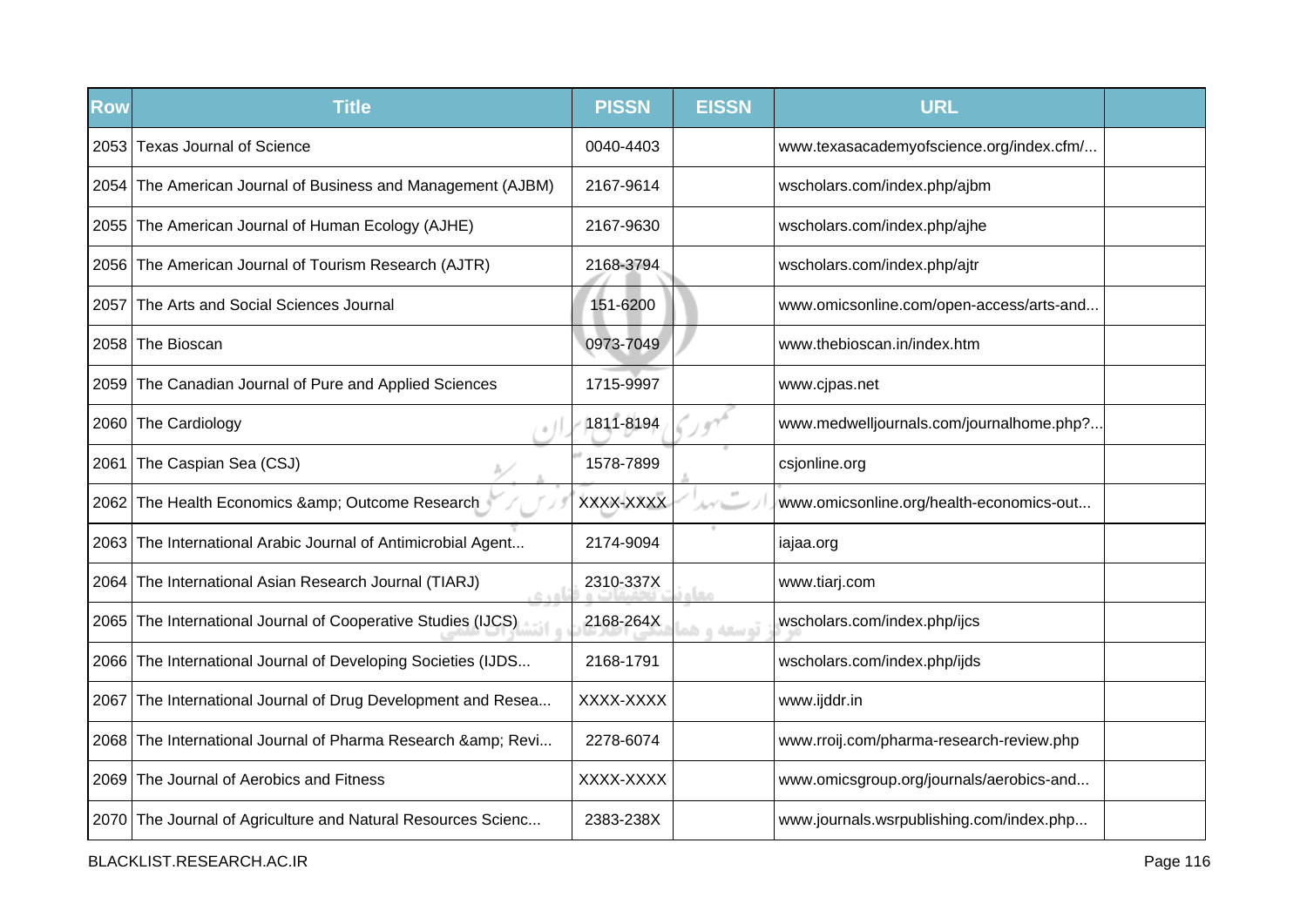| <b>Row</b> | <b>Title</b>                                                   | <b>PISSN</b> | <b>EISSN</b>     | <b>URL</b>                               |  |
|------------|----------------------------------------------------------------|--------------|------------------|------------------------------------------|--|
| 2071       | The Journal of Applied Sciences Research (TJASR)               | 2383-2215    |                  | www.journals.wsrpublishing.com/index.php |  |
|            | 2072 The Journal of Aspects in Mining & Mineral Science (AMM   | XXXX-XXXX    |                  | crimsonpublishers.com/amms               |  |
|            | 2073 The Journal of Bioanalysis & Biomedicine (JBABM)          | 1948-593X    |                  | www.omicsonline.org/bioanalysis-biomedic |  |
|            | 2074 The Journal of Bioequivalence & Bioavailability (JB       | 0975-0851    |                  | www.omicsonline.org/bioequivalence-bioav |  |
|            | 2075 The Journal of Clinical & Experimental Pharmacology       | 2161-1459    |                  | www.omicsonline.org/clinical-experimenta |  |
|            | 2076 The Journal of Developments in Clinical & Medical Patho   | XXXX-XXXX    |                  | crimsonpublishers.com/dcmp               |  |
| 2077       | The Journal of Drug Metabolism & amp; Toxicology               | 2157-7609    |                  | www.omicsonline.org/drug-metabolism-toxi |  |
|            | 2078 The Journal of Educational Studies                        | XXXX-XXXX    |                  | www.rroij.com/educational-studies.php    |  |
|            | 2079   The Journal of Health Education Research & Developm     | 2380-5439    |                  | www.esciencecentral.org/journals/health- |  |
|            | 2080 The Journal of Pharmaceutical Sciences & amp; Emerging D  | 2380-9477    | $\alpha$<br>ルゲーー | www.scitechnol.com/pharmaceutical-scienc |  |
| 2081       | The Journal of Pharmaceutics & Drug Delivery Resear            | 2325-9604    |                  | www.scitechnol.com/pharmaceutics-drug-de |  |
|            | 2082 The journal of Pharmaceutics and Nanotechnology<br>اهده   | 2347-7857    | مقاء             | www.rroij.com/pharmaceutics-and-nanotech |  |
|            | 2083 The Journal of Pharmacogenomics & amp; Pharmacoproteomic. | .2153-0645   | توسعه و هد       | www.omicsonline.org/pharmacogenomics-pha |  |
| 2084 I     | The Journal of Political Science and Public Affairs            | 2332-0761    |                  | www.esciencecentral.org/journals/politic |  |
|            | 2085 The Journal of Primatology                                | 2167-6801    |                  | www.omicsgroup.org/journals/primatology  |  |
|            | 2086 The Journal of Psychology and Behavioral Research         | 2149-3332    |                  | www.jpbrjournal.com                      |  |
| 2087       | The Journal of Sustainable Society (JSS)                       | 2168-2593    |                  | wscholars.com/index.php/jss              |  |
|            | 2088 The Journal of Veterinary Science & amp; Technology       | 2157-7579    |                  | www.omicsonline.org/veterinary-science-t |  |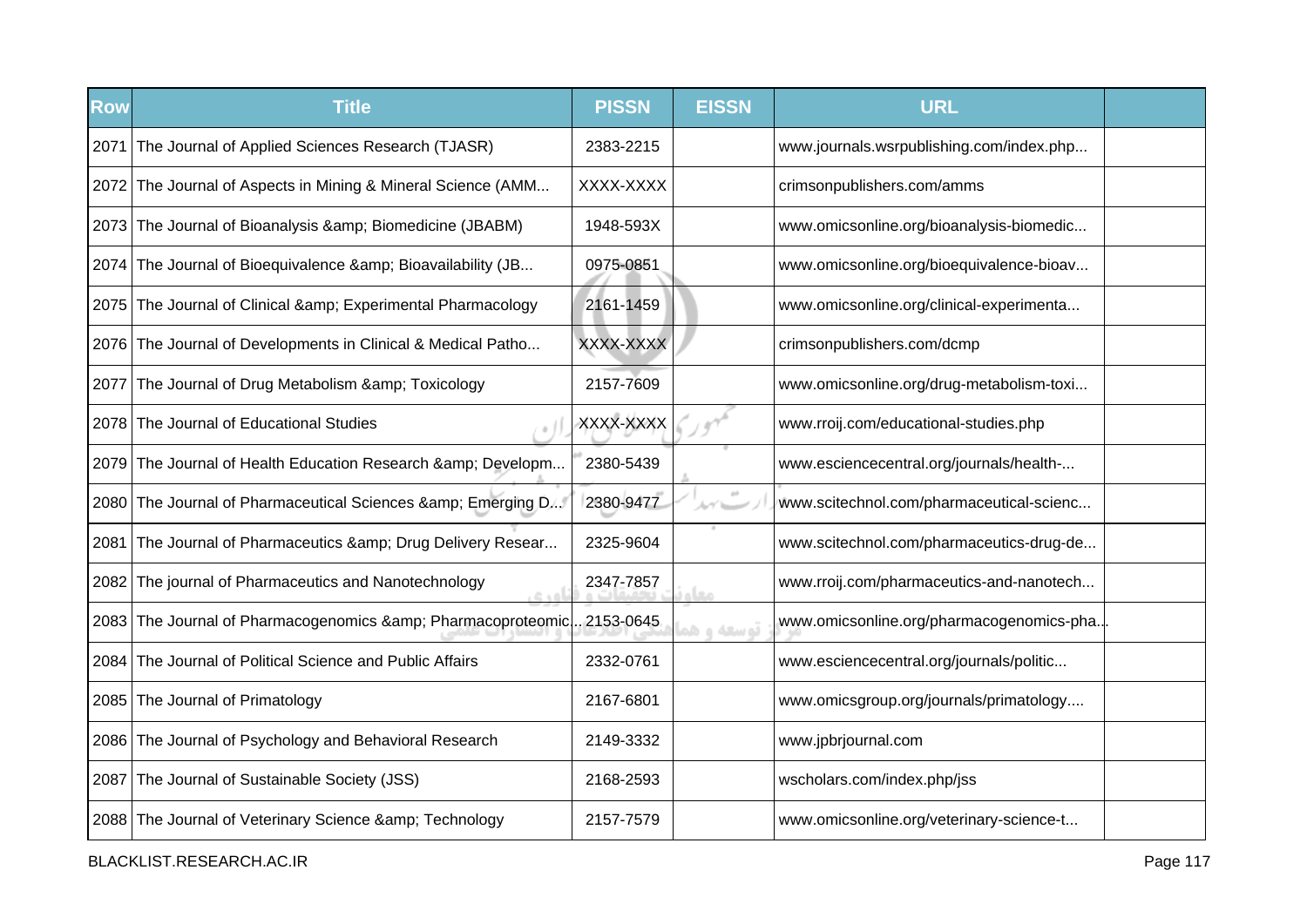| <b>Row</b> | <b>Title</b>                                                 | <b>PISSN</b> | <b>EISSN</b> | <b>URL</b>                               |  |
|------------|--------------------------------------------------------------|--------------|--------------|------------------------------------------|--|
|            | 2089 The Journal, Drug Designing Open Access                 | 2169-0138    |              | www.omicsgroup.org/journals/drug-designi |  |
|            | 2090 The Marine Biology and Oceanography (EIMBO)             | XXXX-XXXX    |              | crimsonpublishers.com/eimbo              |  |
| 2091       | The NAUTILUS                                                 | 0028-1344    |              | www.shellmuseum.org/nautilus             |  |
|            | 2092 The Pharma Innovation Journal                           | 2349-8242    |              | www.thepharmajournal.com                 |  |
|            | 2093 The Pharma Research (Journal)                           | 0975-8216    |              | www.thepharmaresearch.info               |  |
|            | 2094 The SIJ Transactions on Advances in Space Research & Ea | 2347-6087    |              | www.thesij.com/asree.php                 |  |
|            | 2095 The SIJ Transactions on Computer Networks & Communicati | 2321-2403    |              | www.thesij.com/cnce.php                  |  |
|            | 2096 The SIJ Transactions on Computer Science Engineering &  | 2321-2381    |              | www.thesij.com/csea.php                  |  |
| 2097       | The SIJ Transactions on Industrial, Financial & Busines      | 2321-242X    |              | www.thesij.com/csea.php                  |  |
|            | 2098 The Social Sciences                                     | 1818-5800    | $\pm 0$      | www.medwelljournals.com/journalhome.php? |  |
|            | 2099 Theoretical Economics Letters                           | 2162-2078    |              | www.scirp.org/journal/tel                |  |
|            | 2100 Thrombosis & Haemostasis: Research                      | XXXX-XXXX    | <b>STAR</b>  | austinpublishinggroup.com/thrombosis-hae |  |
| 2101       | Time Journal of Agriculture and Veterinary Sciences (T.A.    | 2360-736X    | توسعه و ه    | www.timejournals.org/tjavs/index.htm     |  |
|            | 2102 Time Journal of Arts and Educational Research (TJAER)   | 2360-7343    |              | www.timejournals.org/tjaer               |  |
|            | 2103 Time Journal of Biological Sciences and Technology (TJB | 2360-7351    |              | www.timejournals.org/tjbst/index.htm     |  |
|            | 2104 Time Journal of Business Management and Administration  | XXXX-XXXX    |              | www.timejournals.org/tjbma/index.htm     |  |
|            | 2105 Time Journal of Engineering and Physical Sciences       | 2360-7335    |              | www.timejournals.org/tjeps/index.htm     |  |
|            | 2106 Time Journal of Medical Science Report and Research     | XXXX-XXXX    |              | www.timejournals.org/tjmsrr/index.htm    |  |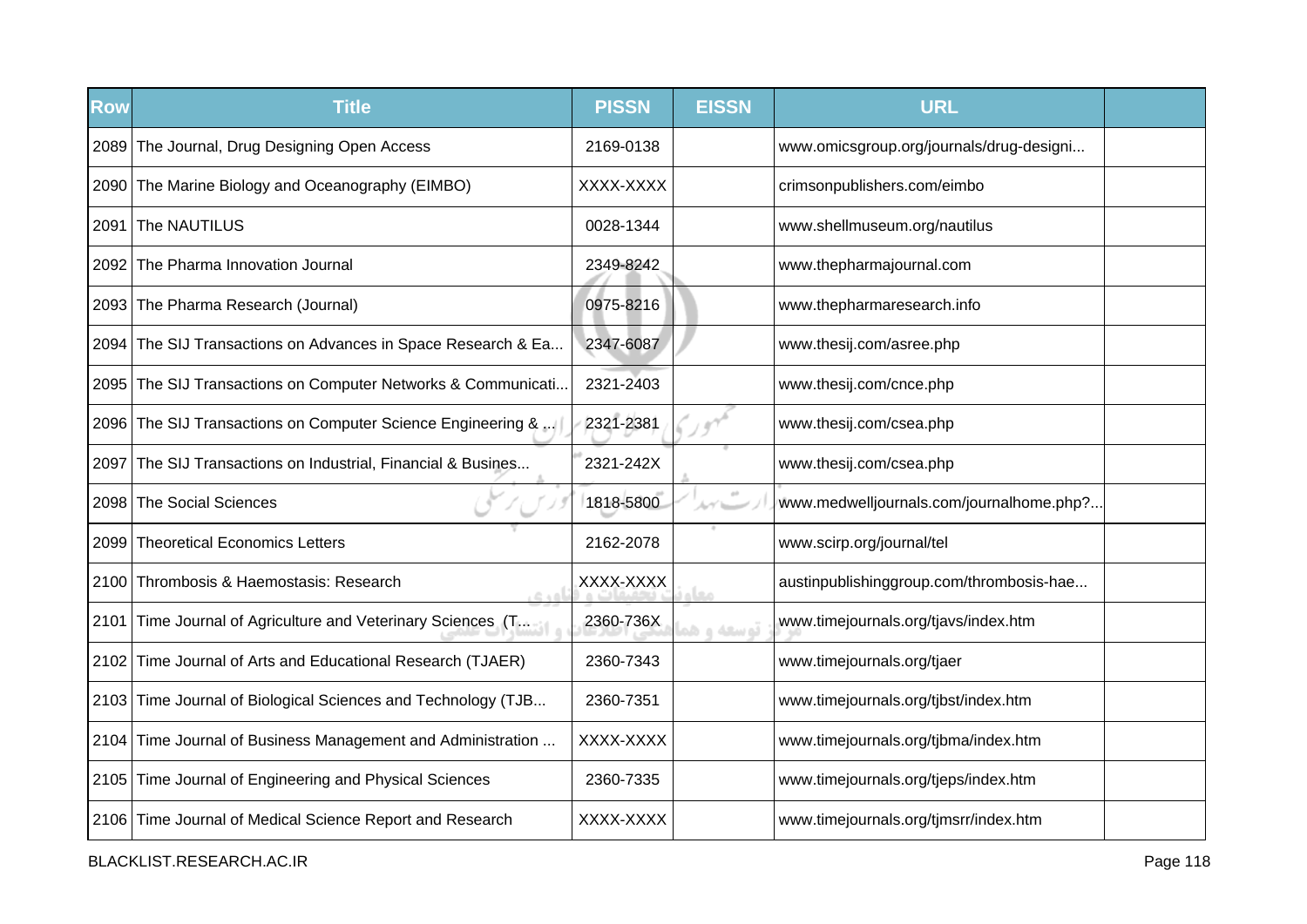| <b>Row</b> | <b>Title</b>                                                 | <b>PISSN</b> | <b>EISSN</b>  | <b>URL</b>                               |  |
|------------|--------------------------------------------------------------|--------------|---------------|------------------------------------------|--|
| 2107       | Time Journal of Medicinal Plant Sciences and Pharmacolo      | XXXX-XXXX    |               | www.timejournals.org/tjmpsp/index.htm    |  |
|            | 2108 Time Journal of Social Sciences (TJSS)                  | XXXX-XXXX    |               | www.timejournals.org/tjss/index.htm      |  |
|            | 2109 Tomography & Simulation                                 | XXXX-XXXX    |               | www.omicsonline.org/tomography-simulatio |  |
|            | 2110 Toxicology: Open Access                                 | XXXX-XXXX    |               | www.omicsonline.org/toxicology.php       |  |
|            | 2111 Trabajo Social Global- Global Social Work               | 2013-6757    |               | trabajosocialglobal.com                  |  |
|            | 2112 Transcriptomics: Open Access                            | 2329-8936    |               | www.esciencecentral.org/journals/transcr |  |
|            | 2113 Translational Biomedicine                               | 2172-0479    |               | www.transbiomedicine.com                 |  |
|            | 2114 Translational Medicine                                  | 2161-1025    |               | www.omicsonline.org/translational-medici |  |
|            | 2115 Transplant Reports: Open Access                         | XXXX-XXXX    |               | www.omicsonline.org/transplant-reports.p |  |
|            | 2116 Transylvanian Review                                    | 1221-1249    | $\mathcal{N}$ | transylvanianreviewjournal.org           |  |
|            | 2117 Trauma & Acute Care                                     | 2476-2105    |               | trauma-acute-care.imedpub.com            |  |
|            | 2118 Trends in Applied Sciences Research<br>e sel            | 1819-3579    | مغاد          | academicjournalsinc.com/current.php?jid= |  |
|            | 2119 Trends in Bioinformatics<br><b>، انتشا, ات علمی</b>     | 1994-7941    | توسعه و هذ    | scialert.net/jindex.php?issn=1994-7941   |  |
|            | 2120 Trends in Bioinformatics                                | 1994-7941    |               | www.ansinet.com/jindex.php?issn=1994-794 |  |
| 2121       | <b>Trends in Green Chemistry</b>                             | 2471-9889    |               | green-chemistry.imedpub.com              |  |
|            | 2122 Trends in Medical Research                              | 1819-3587    |               | academicjournalsinc.com/current.php?jid= |  |
|            | 2123 Trends in Textile Engineering & Fashion Technology (TTE | XXXX-XXXX    |               | crimsonpublishers.com/tteft              |  |
|            | 2124 Tropical Medicine & Surgery                             | 2329-9088    |               | www.esciencecentral.org/journals/tropica |  |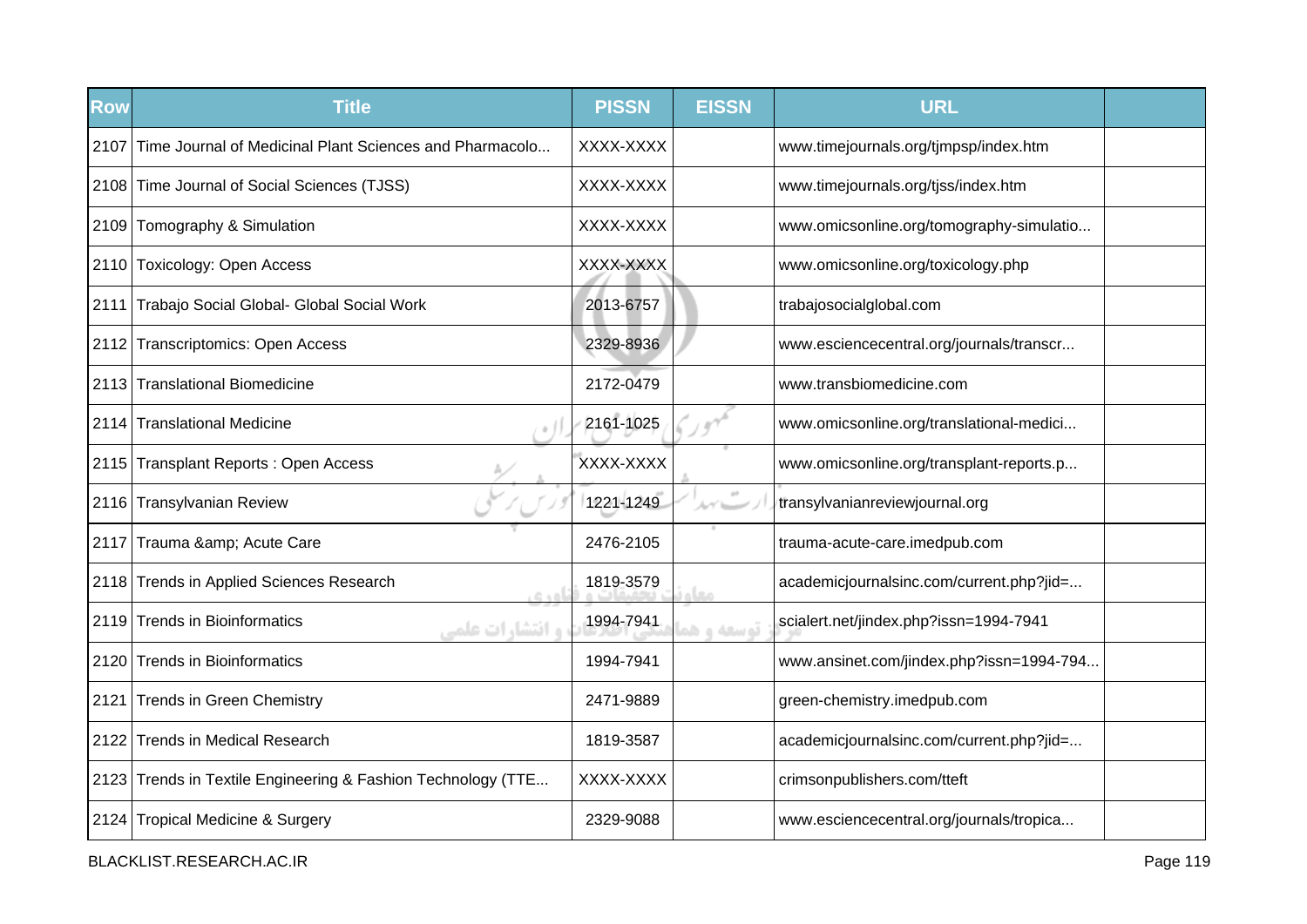| <b>Row</b> | <b>Title</b>                                              | <b>PISSN</b> | <b>EISSN</b> | <b>URL</b>                               |  |
|------------|-----------------------------------------------------------|--------------|--------------|------------------------------------------|--|
|            | 2125   Universal Journal of Pharmacy (UJP Online)         | 2320-303X    |              | www.ujponline.com                        |  |
|            | 2126 Universe of Emerging Technology and Science (UNIETS) | 2349-655X    |              | www.uniets.com                           |  |
|            | 2127 Vector Biology Journal                               | 2473-4810    |              | www.scitechnol.com/vector-biology-journa |  |
|            | 2128 Vegetos: An International Journal of Plant Research  | 0970-4078    |              | www.scitechnol.com/vegetos.php           |  |
|            | 2129 Veterinary Research                                  | 1993-5412    |              | www.medwelljournals.com/journalhome.php? |  |
|            | 2130 Virology & Antiviral Research                        | 2324-8955    |              | www.scitechnol.com/virology-antiviral-re |  |
|            | 2131 Virology & Mycology                                  | 2161-0517    |              | www.omicsonline.org/virology-mycology.ph |  |
|            | 2132 Virology: Current Research                           | XXXX-XXXX    |              | www.omicsonline.org/virology-current-res |  |
|            | 2133 Vitamins & Minerals                                  | 2376-1318    |              | www.omicsgroup.org/journals/vitamins-min |  |
|            | 2134 Voice of the Publisher                               | 2380-7571    | $\alpha$     | www.scirp.org/journal/vp                 |  |
|            | 2135 Weekly Science International Research Journal        | 2321-7871    |              | www.weeklyscience.org/default.aspx       |  |
|            | 2136 Wireless Engineering and Technology<br>6.401         | 2152-2294    | مقاء         | www.scirp.org/journal/wet                |  |
|            | 2137 Wireless Sensor Network<br><b>و انتشا, ات علمی</b>   | 1945-3078    | توسعه و هو   | www.scirp.org/journal/wsn                |  |
|            | 2138   World Applied Sciences Journal (WASJ)              | 1818-4952    |              | www.idosi.org/wasj/wasj.htm              |  |
|            | 2139 World Family Medicine Journal                        | 1839-0188    |              | www.mejfm.com                            |  |
|            | 2140 World Information Technology Journal                 | 1818-4944    |              | www.idosi.org/witj/witj.htm              |  |
|            | 2141 World Journal Herbs and Medicinal Plant (WJHMP)      | XXXX-XXXX    |              | www.wsrjournals.org/journal/wjhmp        |  |
|            | 2142 World Journal of Agricultural Sciences               | 1817-3047    |              | www.idosi.org/wjas/wjas.htm              |  |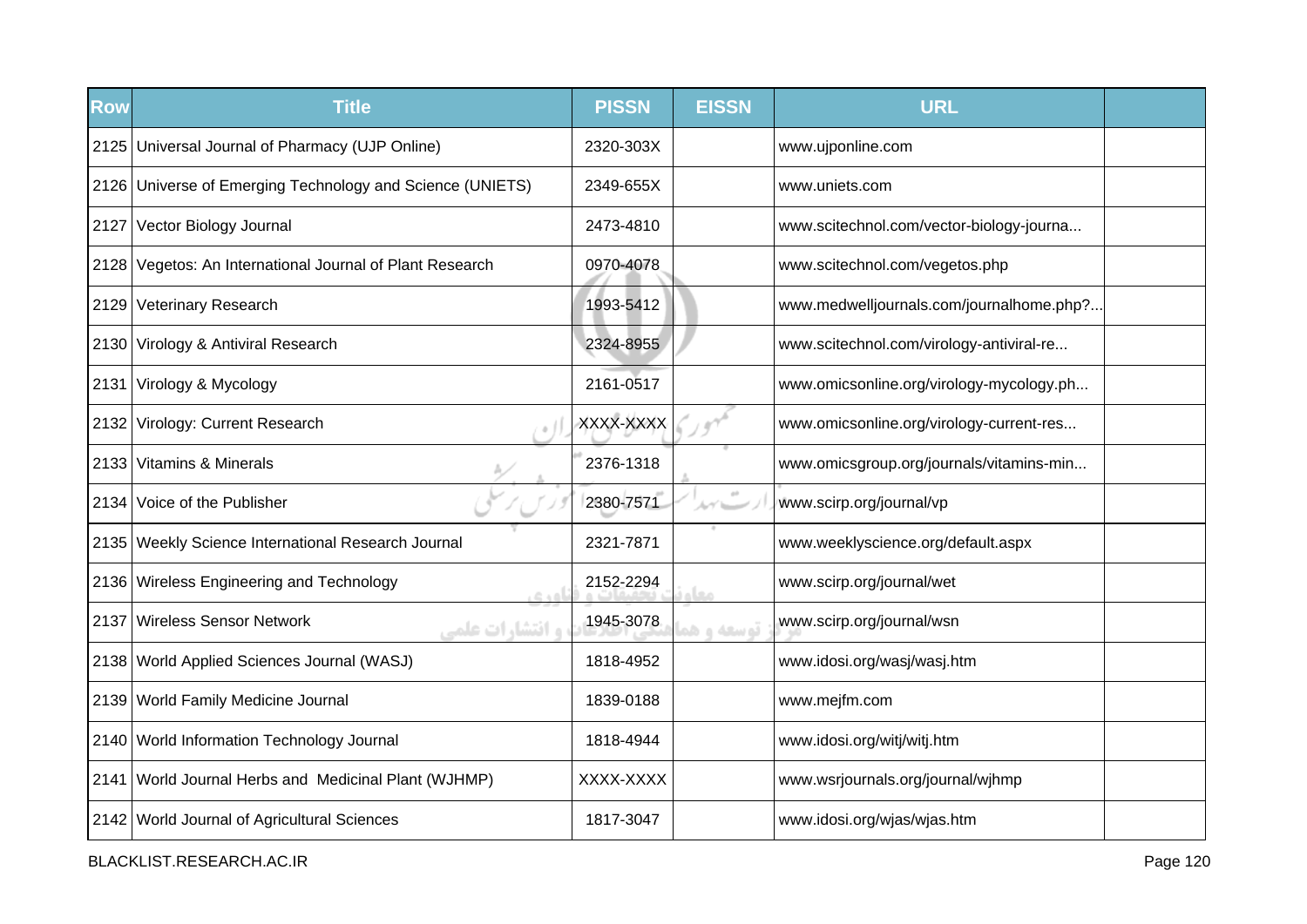| <b>Row</b> | <b>Title</b>                                                 | <b>PISSN</b> | <b>EISSN</b> | <b>URL</b>                               |  |
|------------|--------------------------------------------------------------|--------------|--------------|------------------------------------------|--|
|            | 2143 World Journal of Agricultural Sciences (WJAS)           | 2329-9312    |              | www.wsrjournals.org/journal/wjas         |  |
|            | 2144 World Journal of AIDS                                   | 2160-8814    |              | www.scirp.org/journal/wja                |  |
|            | 2145 World Journal of Allergy                                | XXXX-XXXX    |              | www.scitechnol.com/world-journal-allergy |  |
|            | 2146 World Journal of Alternative Medicine (WJAM)            | 2222-1344    |              | www.idosi.org/wjam/wjam.htm              |  |
|            | 2147 World Journal of Biochemistry and Biotechnology (WJBB)  | XXXX-XXXX    |              | www.wsrjournals.org/journal/wjbb         |  |
|            | 2148 World Journal of Biology and Biological Sciences (WJBBS | 2331-1894    |              | www.wsrjournals.org/journal/wjbbs/home   |  |
|            | 2149 World Journal of Cardiovascular Diseases                | 2164-5329    |              | www.scirp.org/journal/wjcd               |  |
|            | 2150 World Journal of Cardiovascular Surgery                 | 2164-3202    |              | www.scirp.org/journal/wjcs               |  |
| 2151       | <b>World Journal of Chemistry</b>                            | 1817-3071    |              | www.idosi.org/wjc/wjc.htm                |  |
|            | 2152 World Journal of Condensed Matter Physics               | 2160-6919    |              | www.scirp.org/journal/wjcmp              |  |
|            | 2153 World Journal of Dairy & Food Sciences                  | 1817-308X    |              | www.idosi.org/wjdfs/wjdfs.htm            |  |
|            | 2154 World Journal of Engineering and Physical Sciences (WJE | 2331-1878    | معا          | www.wsrjournals.org/journal/wjeps        |  |
|            | و افتشار ات علم World Journal of Engineering and Technology  | 2331-4222    | توسعه و ه    | www.scirp.org/journal/wjet               |  |
|            | 2156 World Journal of Environmental Biosciences (WJEB)       | 2277-8047    |              | www.environmentaljournals.org            |  |
|            | 2157 World Journal of Environmental Pollution (WJEP)         | 2222-1360    |              | www.idosi.org/wjep/wjep.htm              |  |
|            | 2158 World Journal of Fishery and Poultry Sciences           | XXXX-XXXX    |              | www.wsrjournals.org/journal/wjfps        |  |
|            | 2159 World Journal of food and sustainable Agriculture       | XXXX-XXXX    |              | www.wsrjournals.org/journal/wjfsa        |  |
|            | 2160   World Journal of Fungal and Plant Biology (WJFPB)     | 2219-4312    |              | www.idosi.org/wjfpb/wjfpb.htm            |  |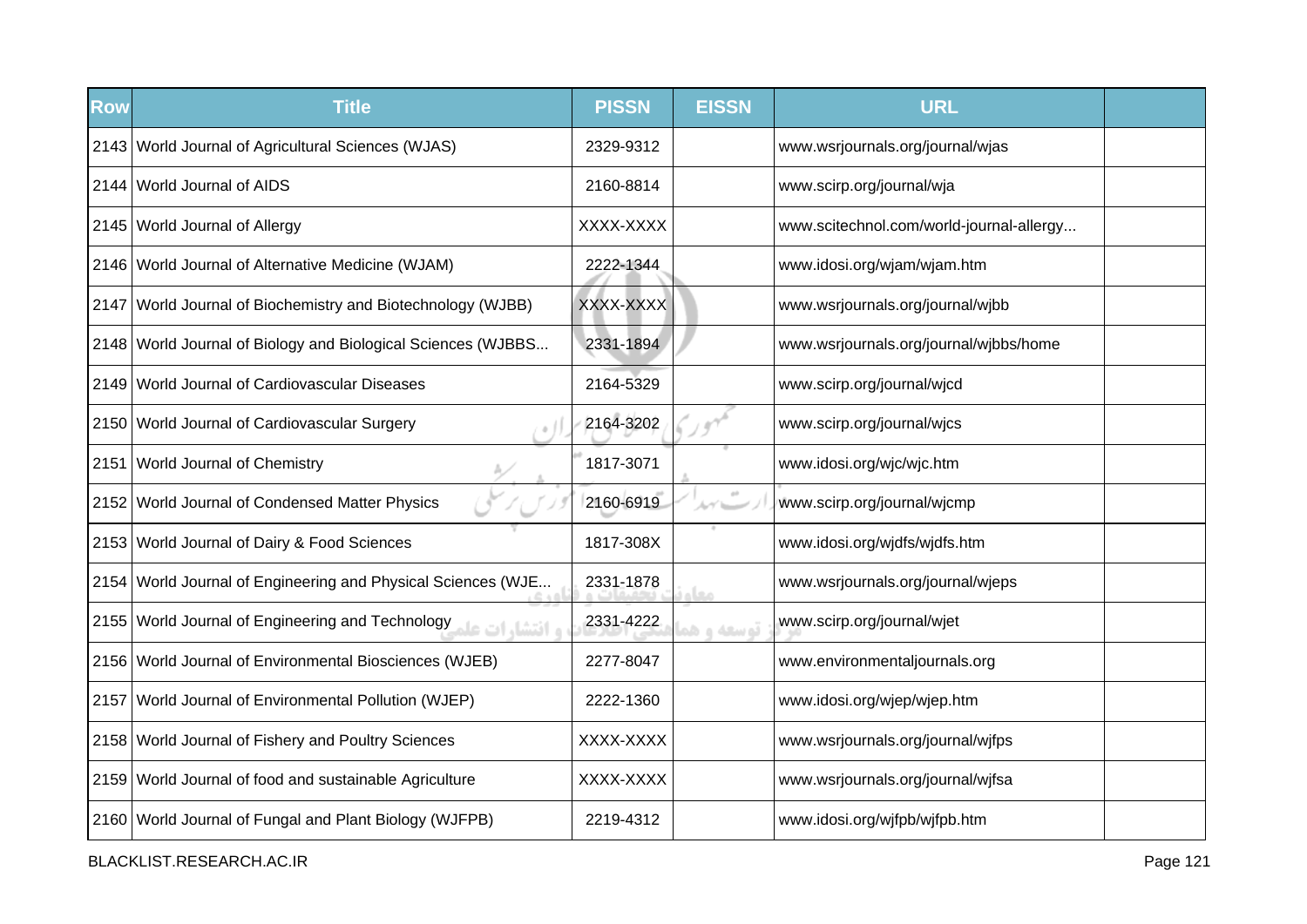| <b>Row</b> | <b>Title</b>                                                   | <b>PISSN</b> | <b>EISSN</b> | <b>URL</b>                          |  |
|------------|----------------------------------------------------------------|--------------|--------------|-------------------------------------|--|
|            | 2161 World Journal of Islamic History and Civilization (WJIH   | 2225-0883    |              | www.idosi.org/wjihc/wjihc.htm       |  |
|            | 2162 World Journal of Management and Behavioral Studies        | 2306-840X    |              | www.idosi.org/wjmbs/wjmbs.htm       |  |
|            | 2163 World Journal of Mechanics                                | 2160-049X    |              | www.scirp.org/journal/wjm           |  |
|            | 2164 World Journal of Medical and Dental Science Research (W   | XXXX-XXXX    |              | www.wsrjournals.org/journal/wjmdsr  |  |
|            | 2165 World Journal of Medical Sciences                         | 1817-3055    |              | www.idosi.org/wjms/wjms.htm         |  |
|            | 2166   World Journal of Medicine and Medical Science Research  | 2331-1851    |              | www.wsrjournals.org/journal/wjmmsr  |  |
|            | 2167 World Journal of Nano Science and Engineering             | 2161-4954    |              | www.scirp.org/journal/wjnse         |  |
|            | 2168 World Journal of Neuroscience                             | 2162-2000    |              | www.scirp.org/journal/wjns          |  |
|            | 2169 World Journal of Nuclear Science and Technology           | 2161-6795    |              | www.scirp.org/journal/wjnst         |  |
|            | 2170 World Journal of Nursing and Health Sciences (WJNHS)      | XXXX-XXXX    | $\alpha$     | www.wsrjournals.org/journal/wjnhs   |  |
| 2171       | <b>World Journal of Nursing Sciences (WJNS)</b>                | 2222-1352    |              | www.idosi.org/wjns/wjns.htm         |  |
|            | 2172 World Journal of Pharmaceutical Research (WJPR)           | 2277-7105    | معام         | www.wjpr.net                        |  |
|            | 2173   World Journal of Pharmacy and Pharmaceutical Sciences ( | 2278-4357    | توسعه و ه    | www.wjpps.com/fromeditordesl.php    |  |
|            | 2174 World Journal of Pharmacy and pharmacology (WJPP)         | XXXX-XXXX    |              | www.wsrjournals.org/journal/wjpp    |  |
|            | 2175 World Journal of Scientific Research (WJSR)               | XXXX-XXXX    |              | www.idosi.org/wjsr/wjsr.htm         |  |
|            | 2176 World Journal of Vaccines                                 | 2160-5815    |              | www.scirp.org/journal/wjv           |  |
|            | 2177 WSEAS Transactions on Acounts and Music                   | 1109-9577    |              | wseas.org/wseas/cms.action?id=13380 |  |
|            | 2178   WSEAS Transactions on Advances in Engineering Education | 2224-3410    |              | wseas.org/wseas/cms.action?id=4006  |  |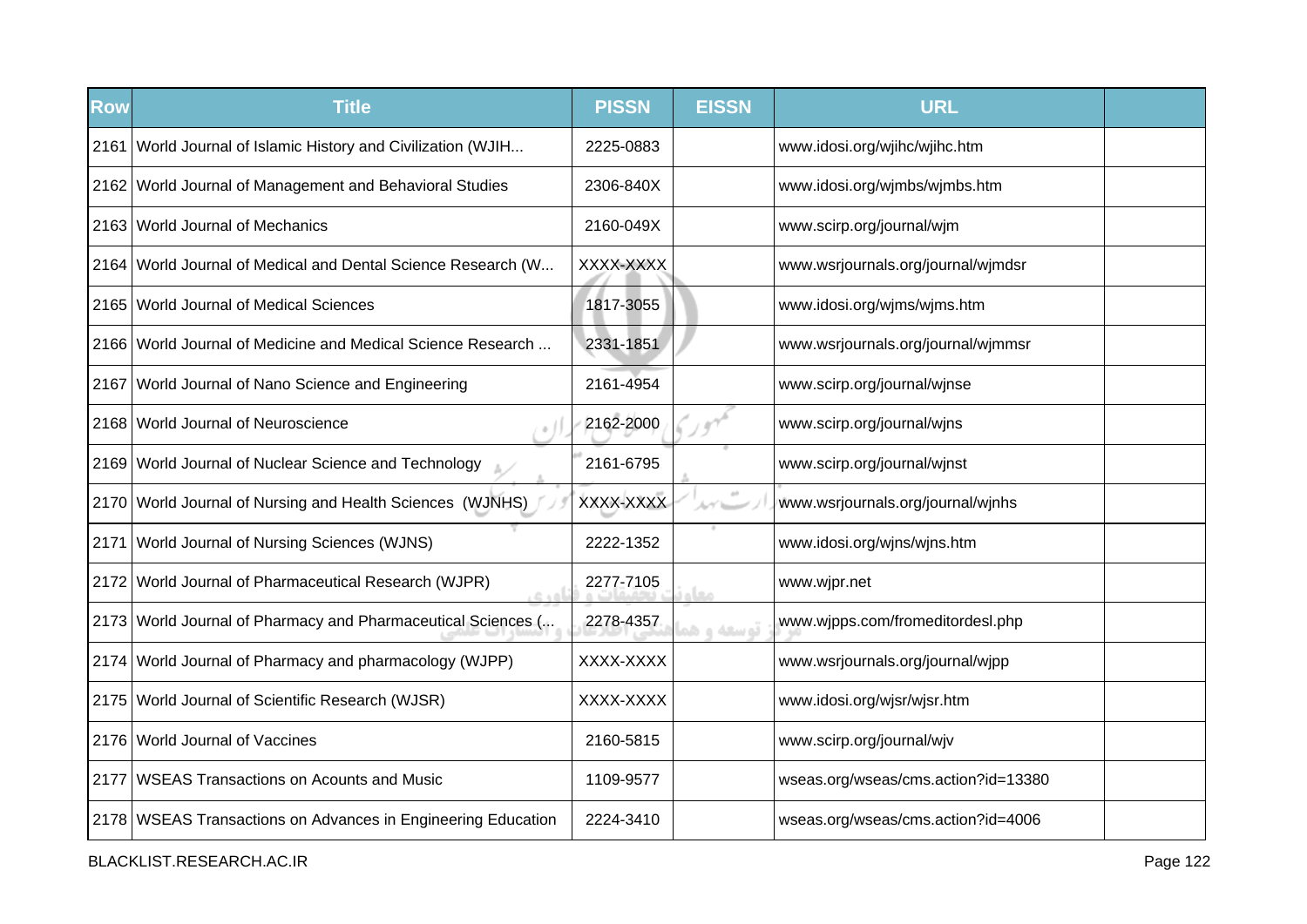| <b>Row</b> | <b>Title</b>                                                       | <b>PISSN</b> | <b>EISSN</b> | <b>URL</b>                          |  |
|------------|--------------------------------------------------------------------|--------------|--------------|-------------------------------------|--|
|            | 2179 WSEAS Transactions on Applied and Theoretical Mechanics       | 2224-3429    |              | wseas.org/wseas/cms.action?id=4006  |  |
|            | 2180 WSEAS Transactions on Biology and Biomedicine                 | 2224-2902    |              | wseas.org/wseas/cms.action?id=4011  |  |
|            | 2181   WSEAS Transactions on Business and Economics                | 2224-2899    |              | wseas.org/wseas/cms.action?id=4016  |  |
|            | 2182 WSEAS Transactions on Circuits and Systems                    | 2224-266X    |              | wseas.org/wseas/cms.action?id=2861  |  |
|            | 2183 WSEAS Transactions on Communications                          | 2224-2864    |              | wseas.org/wseas/cms.action?id=4021  |  |
|            | 2184 WSEAS Transactions on Computer Research                       | 2415-1513    |              | wseas.org/wseas/cms.action?id=13372 |  |
|            | 2185   WSEAS Transactions on Computers                             | 2224-2872    |              | wseas.org/wseas/cms.action?id=4026  |  |
|            | 2186   WSEAS Transactions on Electronics                           | 2415-1521    |              | wseas.org/wseas/cms.action?id=13363 |  |
|            | 2187 WSEAS Transactions on Environment and Developm                | 2224-3496    |              | wseas.org/wseas/cms.action?id=4031  |  |
|            | 2188   WSEAS Transactions on Fluid Mechanics                       | 2224-347X    | $\pm 0$      | wseas.org/wseas/cms.action?id=4036  |  |
|            | 2189 WSEAS Transactions on Heat and Mass Transfer                  | 2224-3461    |              | wseas.org/wseas/cms.action?id=4041  |  |
|            | 2190 WSEAS Transactions on Information Science and Applicati       | 2224-3402    | معا          | wseas.org/wseas/cms.action?id=4046  |  |
|            | 2191   WSEAS Transactions on Mathematics<br><b>و انتشارات علمی</b> | 2224-2880    | توسعه و ه    | wseas.org/wseas/cms.action?id=4051  |  |
|            | 2192   WSEAS Transactions on Power Systems                         | 2224-350X    |              | wseas.org/wseas/cms.action?id=4057  |  |
|            | 2193   WSEAS Transactions on Signal Processing                     | 2224-3488    |              | wseas.org/wseas/cms.action?id=4062  |  |
|            | 2194   WSEAS Transactions on Systems                               | 2224-2678    |              | wseas.org/wseas/cms.action?id=4067  |  |
|            | 2195   WSEAS Transactions on Systems and Control                   | 2224-2856    |              | wseas.org/wseas/cms.action?id=4073  |  |
|            | 2196 Wulfenia                                                      | 1561-882x    |              | multidisciplinarywulfenia.org       |  |